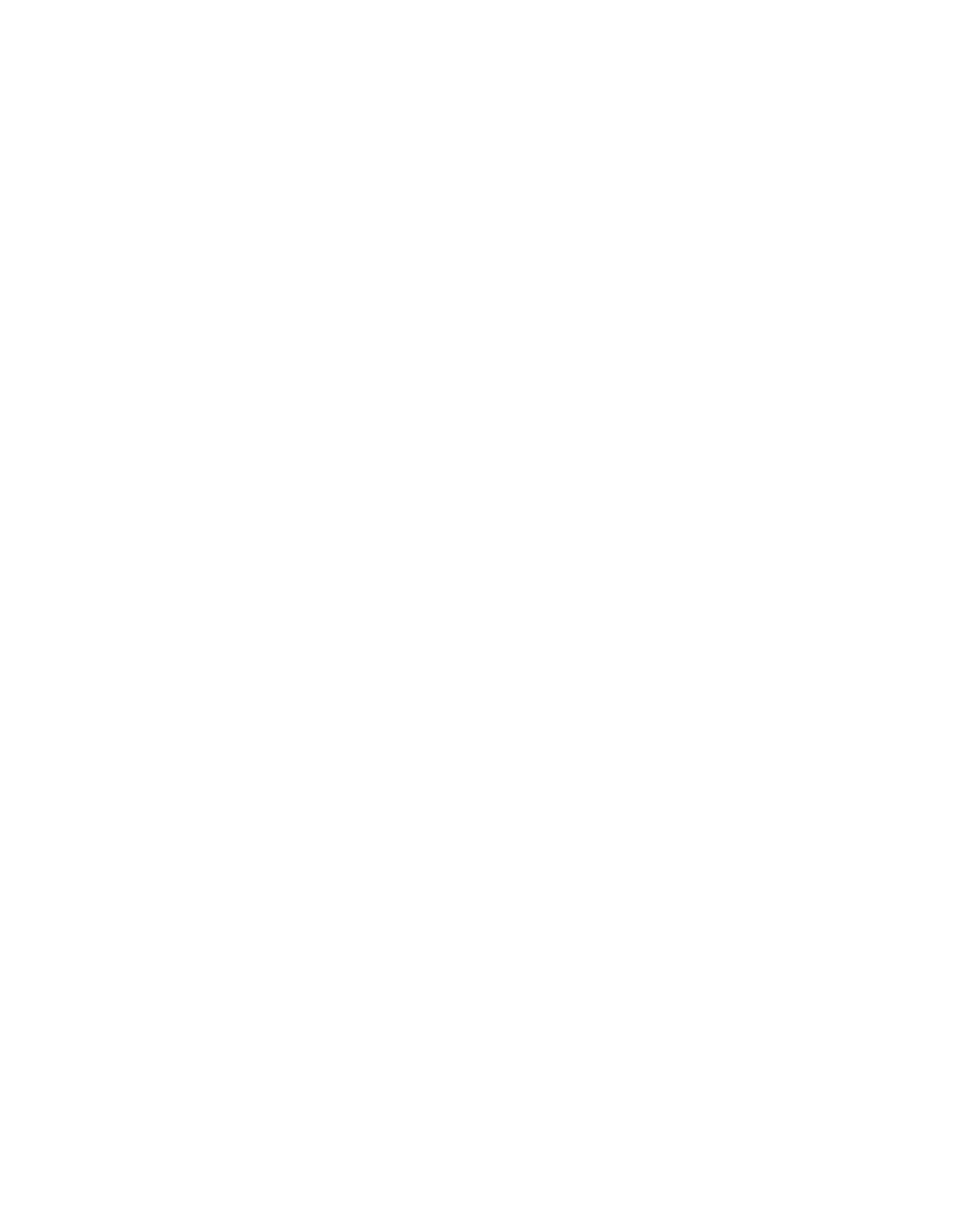# **Table of Contents**

| I.  |           |                                                                        |                                                                     |                                                                                                                         |  |  |  |
|-----|-----------|------------------------------------------------------------------------|---------------------------------------------------------------------|-------------------------------------------------------------------------------------------------------------------------|--|--|--|
|     | A.        |                                                                        |                                                                     |                                                                                                                         |  |  |  |
|     |           | 1.                                                                     |                                                                     |                                                                                                                         |  |  |  |
|     |           | 2.                                                                     |                                                                     |                                                                                                                         |  |  |  |
|     |           | 3.                                                                     |                                                                     |                                                                                                                         |  |  |  |
|     | <b>B.</b> |                                                                        |                                                                     |                                                                                                                         |  |  |  |
| II. |           |                                                                        |                                                                     |                                                                                                                         |  |  |  |
|     | A.        | <b>Claimants Have Not Satisfied the Mandatory Preconditions to the</b> |                                                                     |                                                                                                                         |  |  |  |
|     |           | 1.                                                                     | <b>Article 10 Requires Domestic Litigation Prior to Recourse to</b> |                                                                                                                         |  |  |  |
|     |           | 2.                                                                     |                                                                     |                                                                                                                         |  |  |  |
|     |           |                                                                        | a)                                                                  | The Plain Text of Article 10(2) Makes Domestic Litigation<br>an Essential Condition Precedent to Arbitration21          |  |  |  |
|     |           |                                                                        | $\mathbf{b}$                                                        | The Domestic Resolution Requirement Was a Critical<br><b>Condition for the States Parties and to the Scope of Their</b> |  |  |  |
|     |           |                                                                        | $\mathbf{c})$                                                       | The International Jurisprudence Confirms the Domestic<br>Litigation Requirement Is Jurisdictional in Nature 27          |  |  |  |
|     |           | 3.                                                                     | The MFN Clause in Article 3(2) Does Not Apply to Dispute            |                                                                                                                         |  |  |  |
|     |           |                                                                        | a)                                                                  | The Ordinary Meaning of the MFN Clause in Article 3(2) 33                                                               |  |  |  |
|     |           |                                                                        | b)                                                                  | <b>Investment Arbitration Jurisprudence in Regard to MFN</b>                                                            |  |  |  |
|     | <b>B.</b> | Article 2 of the BIT Excludes Public Health Measures from the Scope of |                                                                     |                                                                                                                         |  |  |  |
|     |           | 1.                                                                     |                                                                     | The Principle of Effectiveness Confirms that Public Health                                                              |  |  |  |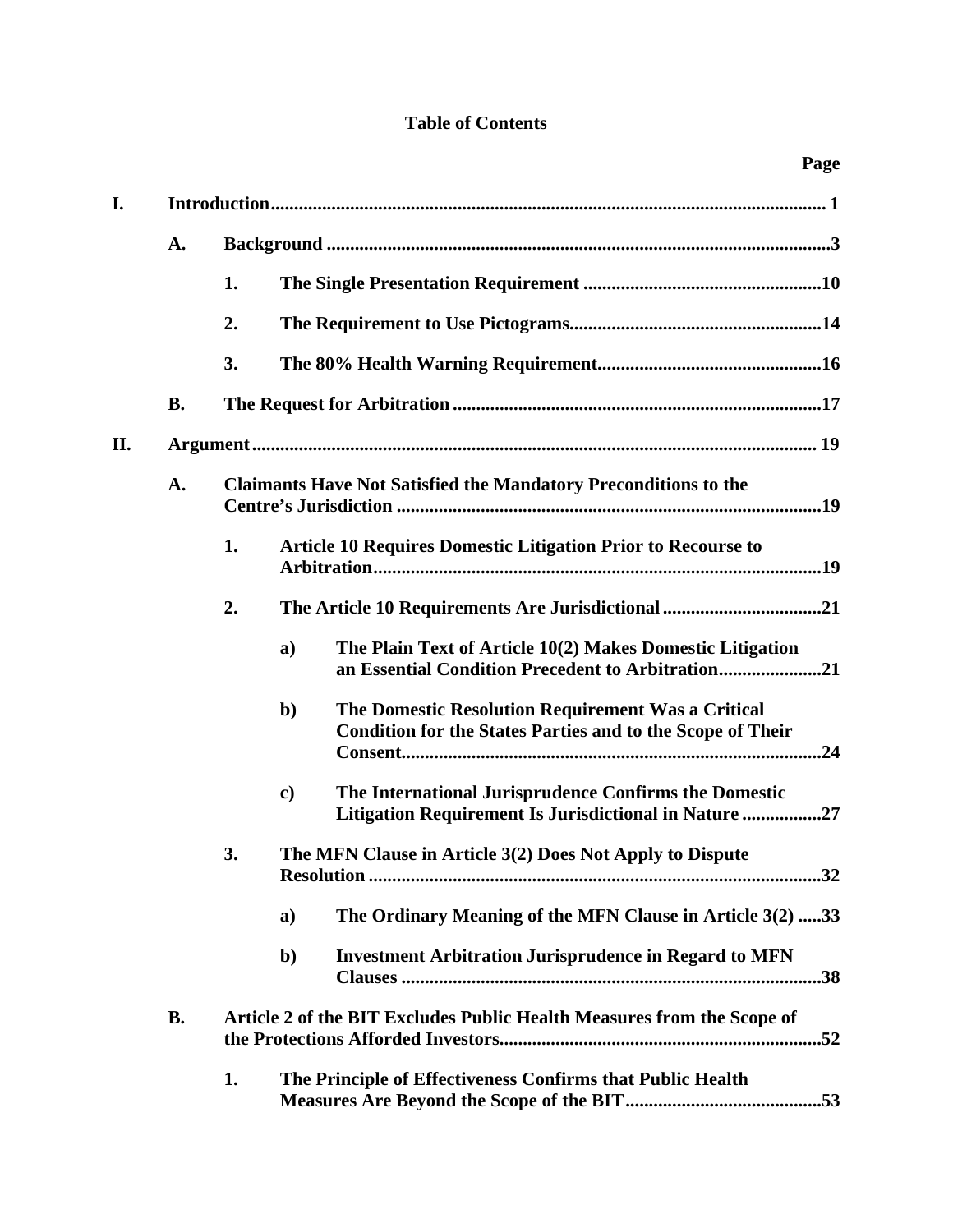|    |    | a)                                                                                                                           | Reading Article 2 in Context Confirms Uruguay's                                                                    |  |  |
|----|----|------------------------------------------------------------------------------------------------------------------------------|--------------------------------------------------------------------------------------------------------------------|--|--|
|    |    | $\mathbf{b}$                                                                                                                 | The Differences between Article 2 and Non-Precluded<br><b>Measures Clauses in Other BITs Reinforce Article 2's</b> |  |  |
|    | 2. |                                                                                                                              | The Measures Claimants Challenge Were Taken for Reasons of                                                         |  |  |
|    |    | a)                                                                                                                           |                                                                                                                    |  |  |
|    |    | $\mathbf{b}$                                                                                                                 |                                                                                                                    |  |  |
|    | 3. | <b>Claimants' Interests in Uruguay Do Not Constitute an</b><br>"Investment" Under Article 25 of the ICSID Convention and the |                                                                                                                    |  |  |
|    |    | a)                                                                                                                           | An "Investment" Must Contribute Positively and                                                                     |  |  |
|    |    | $\mathbf{b}$                                                                                                                 | The Claimants' Activities Have Harmed and Continue to                                                              |  |  |
| Ш. |    |                                                                                                                              |                                                                                                                    |  |  |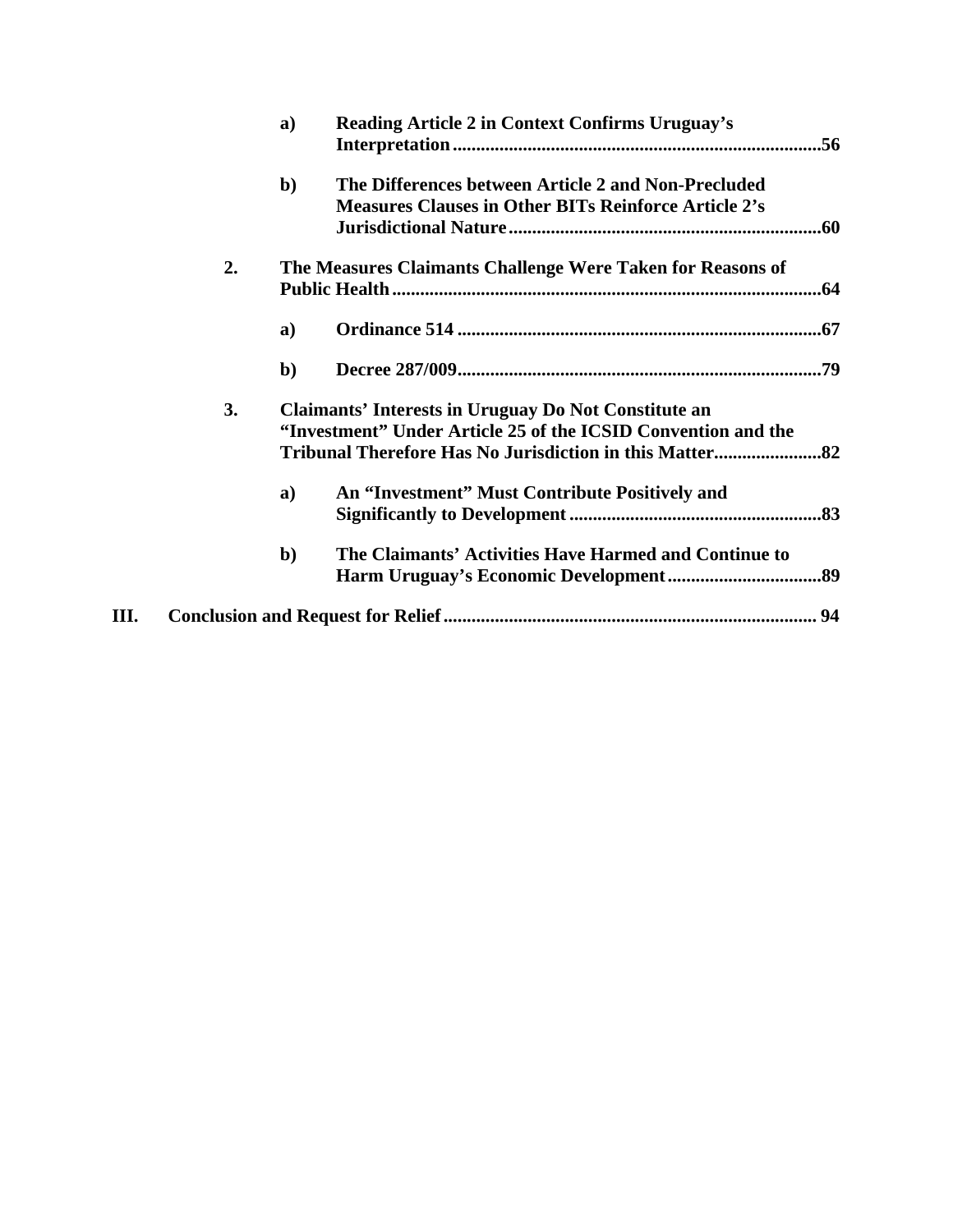## **I. INTRODUCTION**

 $\overline{a}$ 

1. Pursuant to paragraph 13 of the Agreement of the Parties on Procedural Matters, Respondent the Oriental Republic of Uruguay ("Uruguay") respectfully submits this Memorial objecting to the jurisdiction of the Tribunal.

- 2. The Tribunal lacks jurisdiction for at least two reasons:
- Claimants Philip Morris Brands Sàrl,<sup>1</sup> Philip Morris Products S.A., and Abal Hermanos S.A. have failed to comply with the domestic litigation requirement set forth in Article 10(2) of the Treaty between the Swiss Confederation and the Oriental Republic of Uruguay on the Reciprocal Promotion and Protection on Investments, including the Protocol thereto (the "BIT" or "Treaty").<sup>2</sup> Because this requirement is a precondition to jurisdiction, Claimants' failure to satisfy it means the Tribunal has no power to hear this case; and
- Article 2 of the BIT specifically excludes measures adopted for reasons of public health from the scope of the protections afforded to investors. As such, it removes disputes relating to public health measures from the Tribunal's jurisdiction. Since the measures Claimants attack were indisputably taken for purposes of mitigating the universally-recognized harms to public health caused by the consumption of tobacco products, jurisdiction is absent.

<sup>&</sup>lt;sup>1</sup> By letter dated 5 October 2010, Claimants requested that FTR Holding S.A. be replaced by Philip Morris Brands Sàrl. Letter from Claimants to Ms. Anneliese Fleckenstein, Secretary of the Tribunal (5 Oct. 2010) (R-52). Claimants reiterated this request on 17 March 2011. Letter from Claimants to Ms. Anneliese Fleckenstein, Secretary of the Tribunal (17 Mar. 2011) (R-59). As stated in Respondent's responsive letter to ICSID, dated 25 March 2011, "[w]ith respect to all matters referred to in Claimants' letter, Uruguay reserves its rights relating to jurisdictional or any other objections or defenses." Letter from Respondent to Ms. Anneliese Fleckenstein, Secretary of the Tribunal (25 Mar. 2011), p. 2 (R-60).

<sup>&</sup>lt;sup>2</sup> Agreement between the Swiss Confederation and the Oriental Republic of Uruguay on the Reciprocal Promotion and Protection of Investments, signed 7 Oct. 1988, EIF 22 Apr. 1991 (hereafter "Uruguay-Switzerland BIT") (RL-21).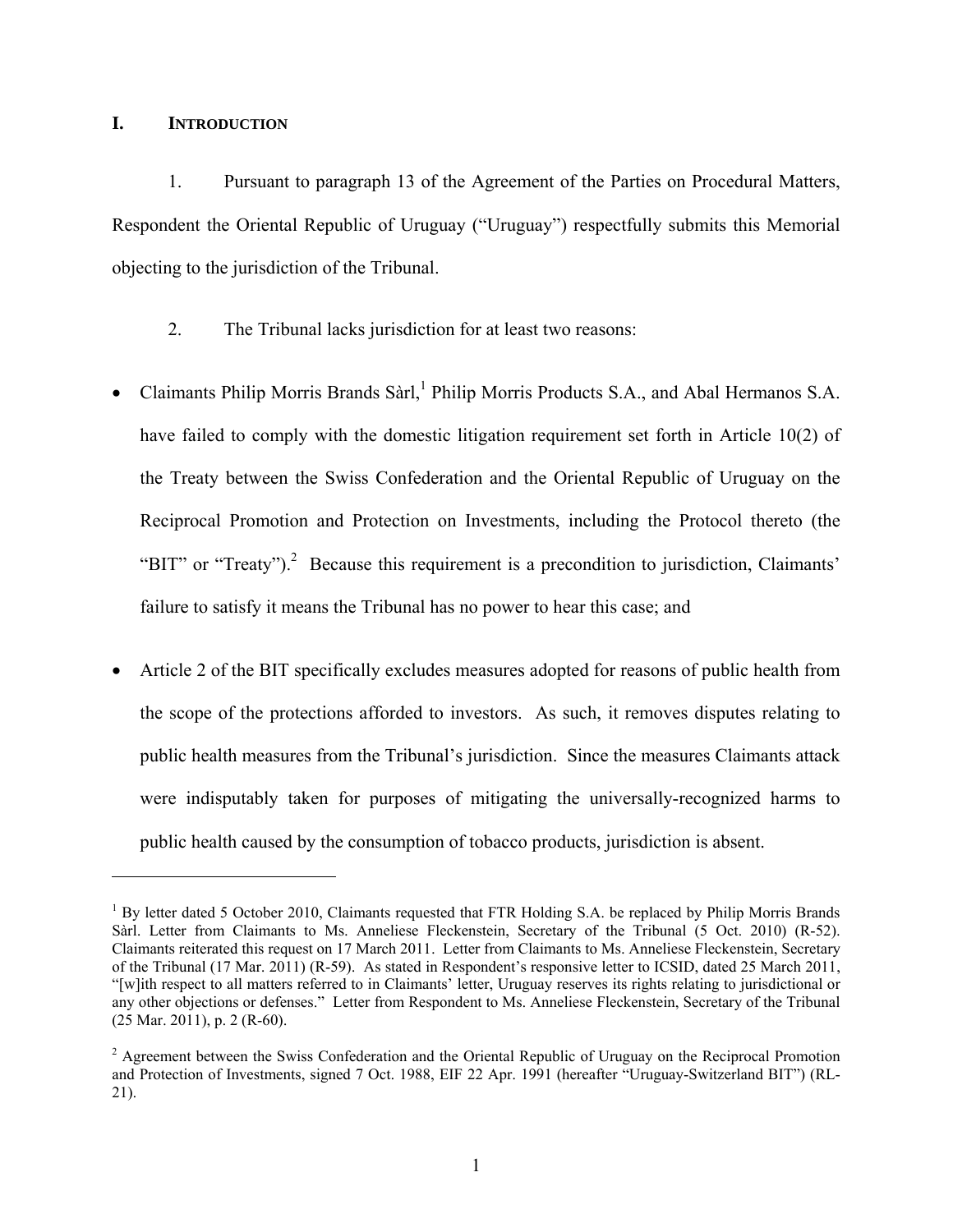3. Article 10(2) of the BIT provides that disputes between a Contracting Party and an investor of the other Contracting Party:

> shall, upon request of either party to the dispute, be submitted to the competent courts of the Contracting Party in the territory of which the investment has been made. If within a period of 18 months after the proceedings have been instituted no judgment has been passed, the investor concerned may appeal to an arbitral tribunal which decides on the dispute in all its aspects.

4. In their Request for Arbitration, Claimants do not contend that they have complied with this requirement. Instead, they seek to avoid it altogether by relying on the mostfavoured nation ("MFN") clause contained in Article 3(2) of the BIT.<sup>3</sup> This they cannot do. The language of Article 3(2) is narrowly tailored. By its terms, it does not apply to all of the BIT's provisions. Instead, the MFN language relates only to the substantive undertaking to ensure fair and equitable treatment to investors of the other State. Article 3(2) cannot be stretched to cover the procedural preconditions for seisen of the Tribunal. This conclusion is supported not only by the plain text of the article but also by (1) the language of the domestic litigation requirement itself, (2) the drafting history thereof, and (3) the relevant jurisprudence.

5. Because the domestic litigation requirement is jurisdictional in nature, Claimants' failure to comply with it deprives the Centre of the authority to hear this case.

6. With respect to the second reason the Tribunal lacks jurisdiction, Article 2 of the BIT affirms the mutual sovereign rights of Switzerland and Uruguay to prohibit economic activities for reasons of public health. In particular, Article 2(1) provides:

<sup>&</sup>lt;sup>3</sup> Claimants' Request for Arbitration (19 Feb. 2010) (hereafter "RFA"), para. 74 ("Claimants are not required to comply with [the domestic litigation] requirement because of the MFN clause in Article 3(2) of the Switzerland-Uruguay [BIT]").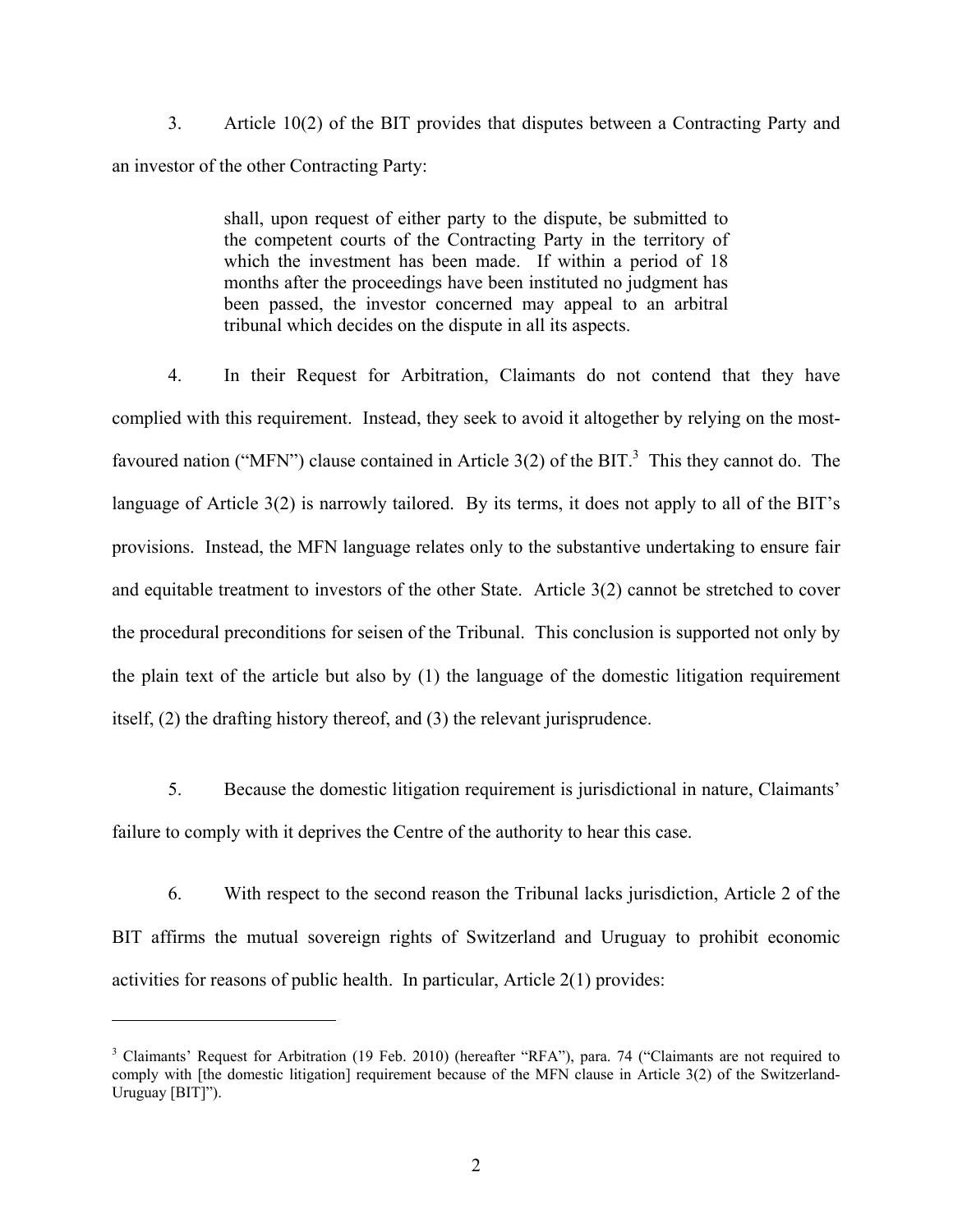The Contracting Parties recognize each other's right not to allow economic activities for reasons of public security and order, public health or morality, as well as activities which by law are reserved to their own investors.

7. This language is unique among BITs and is significantly stronger than the more typical "non-precluded measures" clauses litigated in prior cases. As detailed below, by mutually underscoring, at the very outset of the BIT, their mutual sovereign rights to prohibit economic activities for reasons of public health, Switzerland and Uruguay manifested their clear intent to exclude public health measures from the protections otherwise afforded to investors in the subsequent provisions of the Treaty, including the dispute resolution clause. Any other reading of Article 2 would render it meaningless, in violation of basic precepts of treaty interpretation. The conclusion is strengthened further by the structure of the BIT as a whole considered in light of its object and purpose.

8. For each of these reasons, as more fully elaborated in the pages that follow, Claimants' Request for Arbitration should be dismissed.

#### **A. Background**

1

9. Claimants are either manufacturers or the corporate parents of manufacturers of cigarettes that are sold to the public in Uruguay.

10. It is undisputed that the consumption of tobacco products, including the cigarettes manufactured and sold by Claimants, is the leading cause of preventable death around the globe.<sup>4</sup> It is also undisputed that cigarette consumption causes many types of cancer and chronic disease

<sup>4</sup> *E.g.*, World Health Organization (WHO), *Report on the Global Tobacco Epidemic, 2011: Warning about the dangers of tobacco* (2011) (hereafter "WHO, *2011 Report*"), p. 8 ("Tobacco use continues to be the leading global cause of preventable death.") (R-56).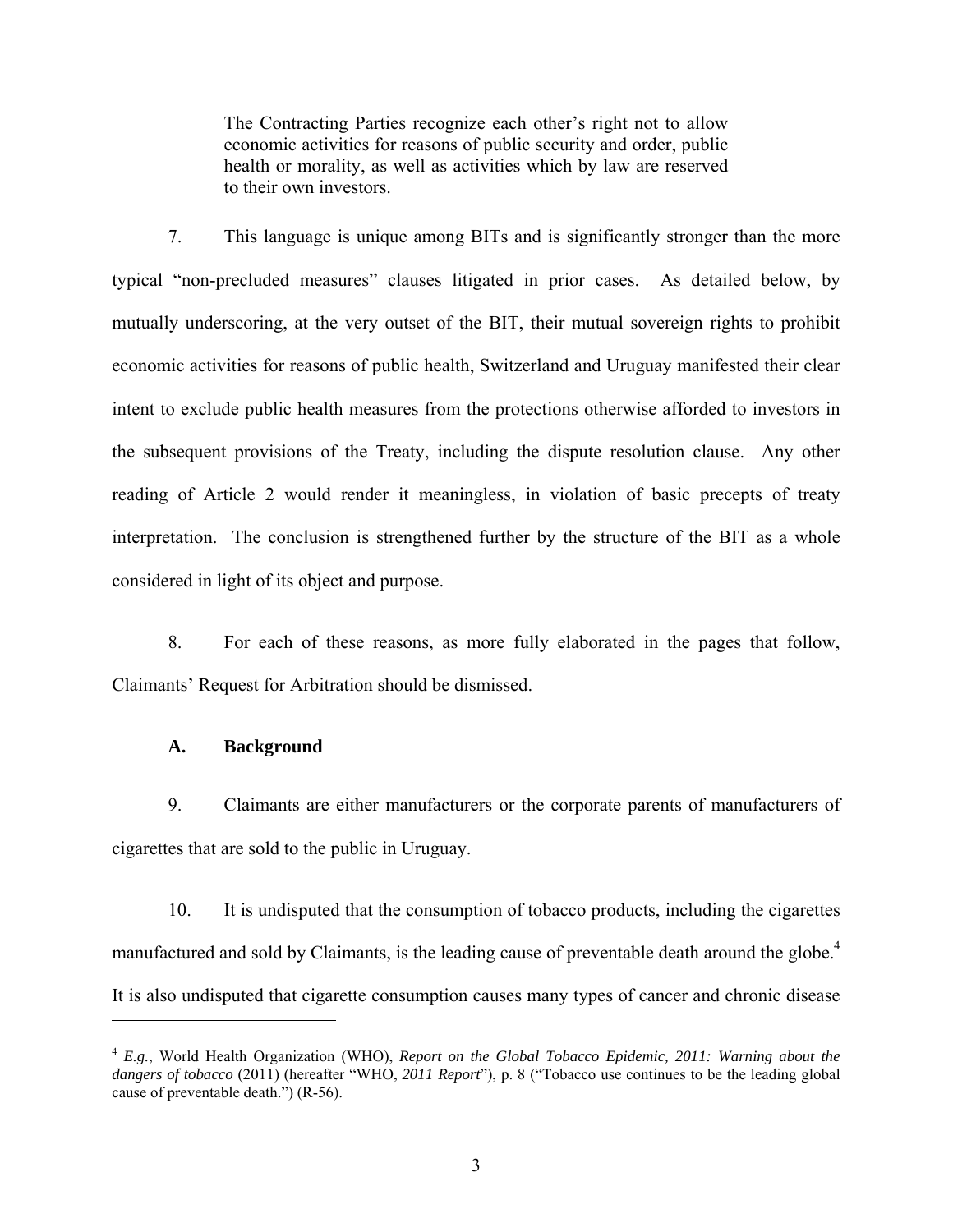in smokers, as well as coronary heart disease and low infant birth weights in non-smokers who are exposed to second-hand smoke.<sup>5</sup>

11. Given this range of negative health effects, the consequences of widespread tobacco consumption to public health around the world are staggering. Tobacco use currently kills nearly six million people worldwide every year, and the annual death toll will rise to eight million by 2030 if current trends are allowed to continue. Indeed, the World Health Organization ("WHO") recently projected that tobacco use will kill a billion people or more by the end of this century unless urgent action is taken.<sup>6</sup> On 19 September 2011, the United Nations General Assembly adopted a Resolution emphasizing that "the global burden and threat of noncommunicable diseases constitutes one of the major challenges for development in the twentyfirst century, which undermines social and economic development throughout the world," and concluding in this regard that "substantially reducing tobacco consumption" will have "considerable health benefits for individuals and countries."7

12. The consequences of cigarette smoking on the people of Uruguay are consistent with the worldwide statistics. At least half of Uruguay's well over half-million current smokers

<sup>&</sup>lt;sup>5</sup> *Ibid.*, p. 44, citing U.S. Department of Health and Human Services, Centers for Disease Control and Prevention, National Center for Chronic Disease Prevention and Health Promotion, Office on Smoking and Health, *How tobacco smoke causes disease: the biology and behavioral basis for smoking-attributable disease: A report of the Surgeon General* (2010); World Bank Publications, CURBING THE EPIDEMIC: GOVERNMENTS AND THE ECONOMICS OF TOBACCO CONTROL (1999) (hereafter "World Bank, CURBING THE EPIDEMIC (1999)"), pp. 2-3 ("The diseases associated with smoking are well documented and include cancers of the lung and other organs, ischemic heart disease and other circulatory diseases, and respiratory diseases such as emphysema … Smoking also affects the health of non-smokers.") (R-7).

<sup>6</sup> WHO, *2011 Report*, p. 8 (R-56).

<sup>7</sup> United Nations General Assembly, *Political declaration of the High-level Meeting of the General Assembly on the Prevention and Control of Non-communicable Diseases*, UN Document No. A/66/L.1, distributed 16 Sep. 2011, adopted 19 Sep. 2011, paras. 1 & 43(c) (RL-18).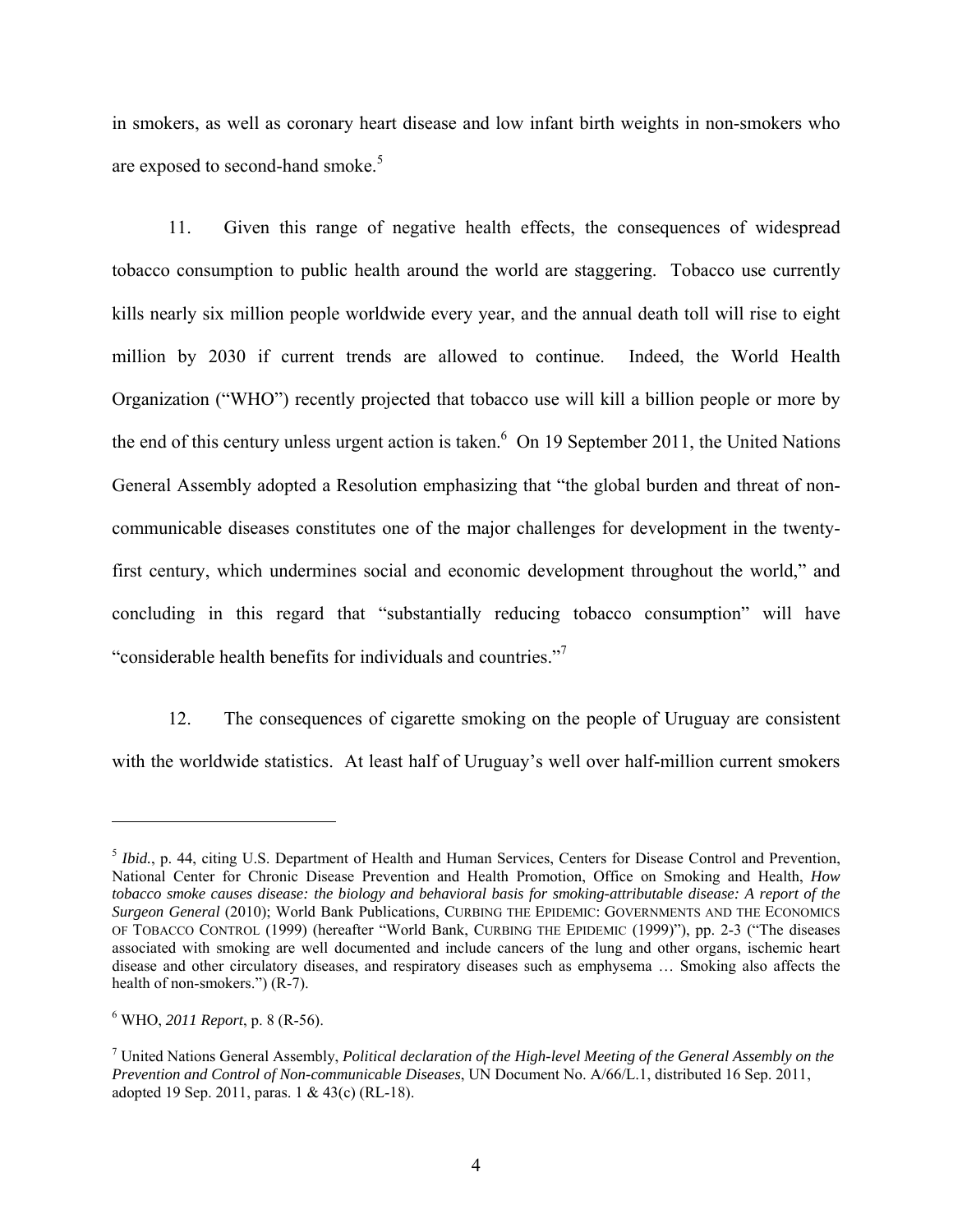will ultimately die from tobacco-related disease.<sup>8</sup> Presently, more than 5,000 Uruguayans die each year from tobacco consumption, due mainly to cancer and cardiovascular diseases. <sup>9</sup> Ten to fifteen percent of these deaths are caused by exposure to second-hand smoke.<sup>10</sup>

13. To address this global public health issue, starting in 2003, Uruguay and 173 other States from all parts of the world have joined together to adopt the World Health Organization's Framework Convention on Tobacco Control ("WHO Framework Convention" or "FCTC"). $^{11}$  Its stated purpose is:

> to protect present and future generations from the devastating health, social, environmental and economic consequences of tobacco consumption and exposure to tobacco smoke by providing a framework for tobacco control measures to be implemented by the Parties at the national, regional and international levels in order to reduce continually and substantially the prevalence of tobacco use and exposure to tobacco smoke. $12$

<sup>8</sup> *See Centro de Investigación para la Epidemia del Tabaquismo* (CIET), *Uruguay and the Framework Convention on Tobacco Control*, Publication No. 2 (Oct. 2010) (hereafter "CIET, Publication No. 2 (2010)"), p. 14 (noting that the 2008 smoking rate in Uruguay was 550,000 smokers) (R-51); A. Ramos & D. Curti (PAHO), *Economics of Tobacco Control in Mercosur and Associated Countries: Uruguay* (2006), p. 3 (reporting that more than half of the world's 1.3 billion current smokers will die as a result of their addiction) (R-20); *see also* Uruguayan Ministry of Public Health (MSP), *National Guide to Smoking Cessation Treatment: Uruguay* (May 2009), p. 13 ("Tobacco is the only product legal for sale that kills half of its regular consumers when used as recommended by its manufacturer.") (R-36).

<sup>9</sup> Global Adults Tobacco Survey (GATS), *Uruguay 2009*, Executive Summary (R-53); Uruguayan Ministry of Public Health (MSP), "The National Tobacco Control Program in the Context of the New Government" (22 Dec. 2005) ("In Uruguay, nearly 5,000 people die per year from tobacco-dependent illnesses. More than 500 of these people are non-smokers who reside or work in environments contaminated with tobacco smoke.") (R-19).

<sup>10</sup> MSP, *Guide to Smoking Cessation* (2009), p. 13 (R-36).

<sup>&</sup>lt;sup>11</sup> See "Parties to the WHO Framework Convention on Tobacco Control," on the Official Website of the WHO Framework Convention on Tobacco Control (http://www.who.int/fctc/signatories\_parties/en/index.html) (RL-17).

<sup>&</sup>lt;sup>12</sup> World Health Organization (WHO), Framework Convention on Tobacco Control (FCTC) (hereafter "WHO FCTC"), opened for signature May 2003 through 29 Jun. 2004, EIF 27 Feb. 2005, Art. 3 (RL-20).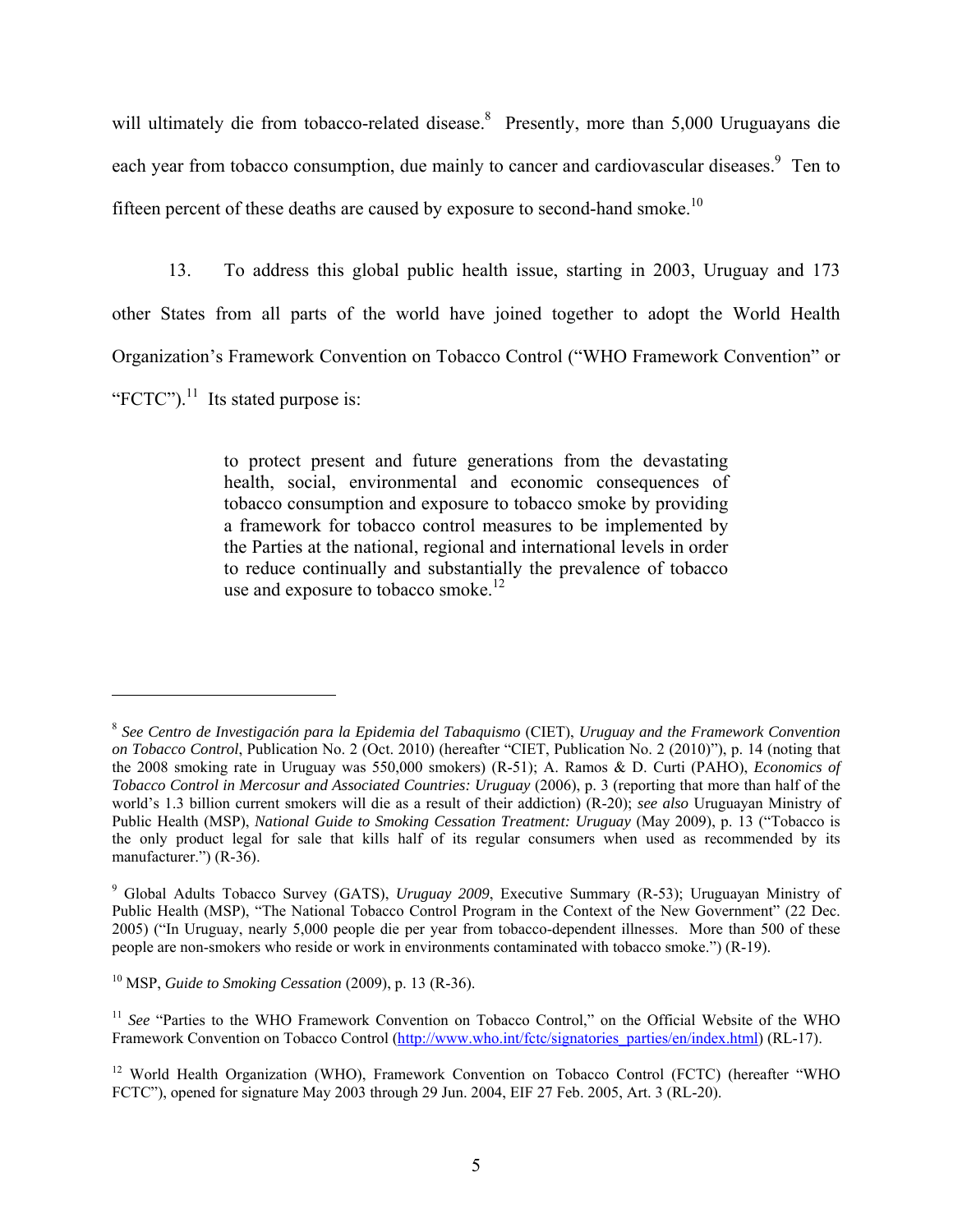14. Among the WHO Framework Convention's provisions are the guiding principle that "[e]very person should be informed of the health consequences, addictive nature and mortal threat posed by tobacco consumption and exposure to tobacco smoke.<sup>"13</sup> The FCTC requires States Parties to "adopt and implement … effective measures" to (1) prohibit *any* tobacco product packaging or labeling that "directly or indirectly creates the false impression that a particular tobacco product is less harmful than other tobacco products,"14 and (2) require "each unit packet and package of tobacco products and any outside packaging and labelling of such products" to carry "large, clear, visible and legible" health warnings "describing the harmful effects of tobacco use" on "50% or more of the principal display areas," which "may be in the form of or include pictures or pictograms."<sup>15</sup>

15. In compliance with these and other provisions of the WHO Framework Convention, many States Parties have adopted new laws and regulations to augment and enhance their control of cigarettes and other tobacco products in the interests of public health.<sup>16</sup>

16. Largely due to the effectiveness of these and other tobacco control measures implemented in developed countries such as the United States, Italy and Australia, smoking rates

1

<sup>13</sup> *Ibid.*, Art. 4.1.

<sup>&</sup>lt;sup>14</sup> *Ibid.*, Art. 11.1(a); see also Art. 13.4(a) ("each Party shall: (a) prohibit all forms of tobacco advertising, promotion and sponsorship that promote a tobacco product by any means that are false, misleading or deceptive or likely to create an erroneous impression about its characteristics, health effects, hazards or emissions").

<sup>&</sup>lt;sup>15</sup> *Ibid.*, Art. 11.1(b); *see also* Art. 13.4(b) ("each Party shall: ... (b) require that health or other appropriate warnings or messages accompany all tobacco advertising and, as appropriate, promotion and sponsorship").

<sup>&</sup>lt;sup>16</sup> The Home Page for the Official Website of the WHO FCTC ( $\frac{http://www.who.int/fctc/en/}{http://www.who.int/fctc/en/})$  reports that, to date, 120 of the 174 States Parties to the FCTC have "adopted or strengthened their tobacco control legislation" since ratifying the Convention. (RL-14).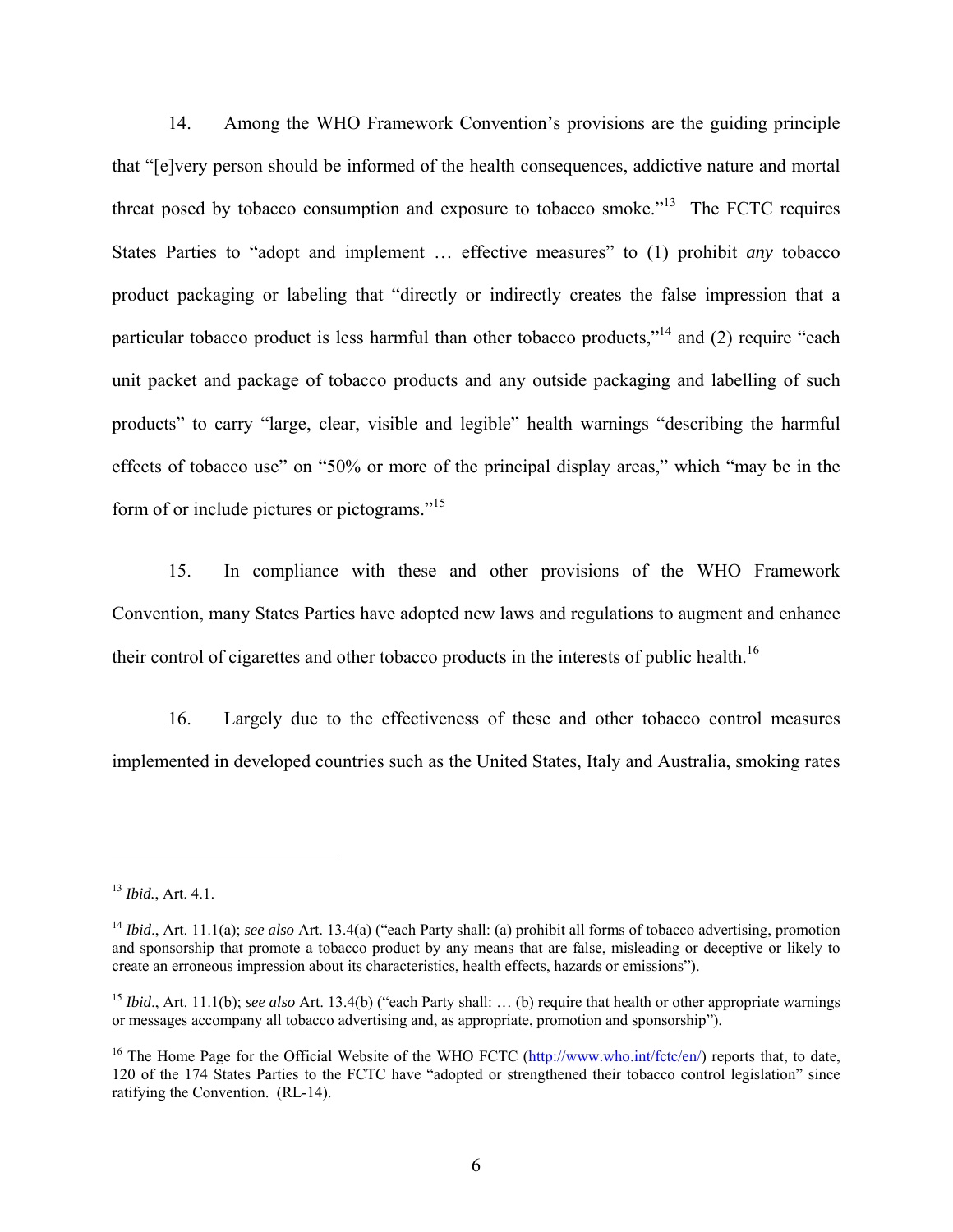have steadily declined in the developed world – by an estimated 50% in the past 2-3 decades<sup>17</sup> – which, by 2030, will prevent over one million tobacco-related deaths per year.<sup>18</sup> This has caused cigarette manufacturers to increase their marketing and promotional activities in less developed countries, where tobacco control measures have traditionally been weaker.<sup>19</sup> Thus, contrary to the declining smoking rates in developed countries, the rate of cigarette smoking in the less developed countries of Latin America, Asia and Africa has been increasing such that, by 2030, more than 80% of tobacco-related deaths will take place in developing countries.<sup>20</sup>

17. In these countries, including Uruguay, the marketing and promotion of cigarettes and other tobacco products is targeted especially at adolescents, who are potential lifelong customers for the tobacco companies, especially due to the addictive nature of cigarette smoking.<sup>21</sup> Studies show that it is precisely this segment of the non-smoking population which is

<sup>17</sup> *See*, *e.g.*, P. Jha, *Avoidable global cancer deaths and total deaths from smoking*, NATURE REVIEWS: CANCER, Vol. 9 (Sep. 2009), p. 655 ("The consumption per adult per day (the number of cigarettes smoked per day, divided by the population of smokers and non-smokers) has decreased by over 50% in the past 2-3 decades in the United States, the United Kingdom, Canada, France and other high-income countries.") (R-41); *see also* P. Jha, et al., *Reducing the burden of smoking world-wide: effectiveness of interventions and their coverage*, DRUG AND ALCOHOL REVIEW, Vol. 25 (Nov. 2006), p. 598 ("As a result of early information linking smoking to health consequences, smoking prevalence has been declining for the past two decades in most high-income countries") (R-24).

<sup>18</sup> *E.g.*, Campaign for Tobacco-Free Kids (CTFK), *The Global Tobacco Epidemic* (Jul. 2010) (illustrating that annual deaths from smoking in developed countries are projected to fall from 2.8 million in 2000 to 1.6 million in 2030) (R-49).

<sup>19</sup> *E.g.*, World Health Organization (WHO), *Report on the global tobacco epidemic, 2008: The MPOWER package* (2008) (hereafter "WHO, *2008 Report*"), p. 21 ("The global tobacco industry now exploits the developing world by using the same marketing and lobbying tactics perfected – and often outlawed – in the developed world.") (R-28).

<sup>&</sup>lt;sup>20</sup> *Ibid.*, p. 16 ("Tobacco use is growing fastest in low-income countries, due to steady population growth coupled with tobacco industry targeting, ensuring that millions of people become fatally addicted each year. More than 80% of the world's tobacco-related deaths will be in low- and middle-income countries by 2030.").

 $21$  As a Philip Morris employee wrote in an internal document in 1981, "Today's teenager is tomorrow's potential regular customer, and the overwhelming majority of smokers first begin to smoke while still in their teens." Philip Morris Internal Document, *Young Smokers – Prevalence, Trends, Implications, and Related Demographic Trends* (31 Mar. 1981), p. 1, Bates No. 1000390808 (R-2). *See also* WHO, *2008 Report*, p. 21 ("Tobacco companies have long targeted youth as 'replacement smokers' to take the place of those who quit or die. The industry knows that addicting youth is its only hope for the future. … The younger children are when they first try smoking, the more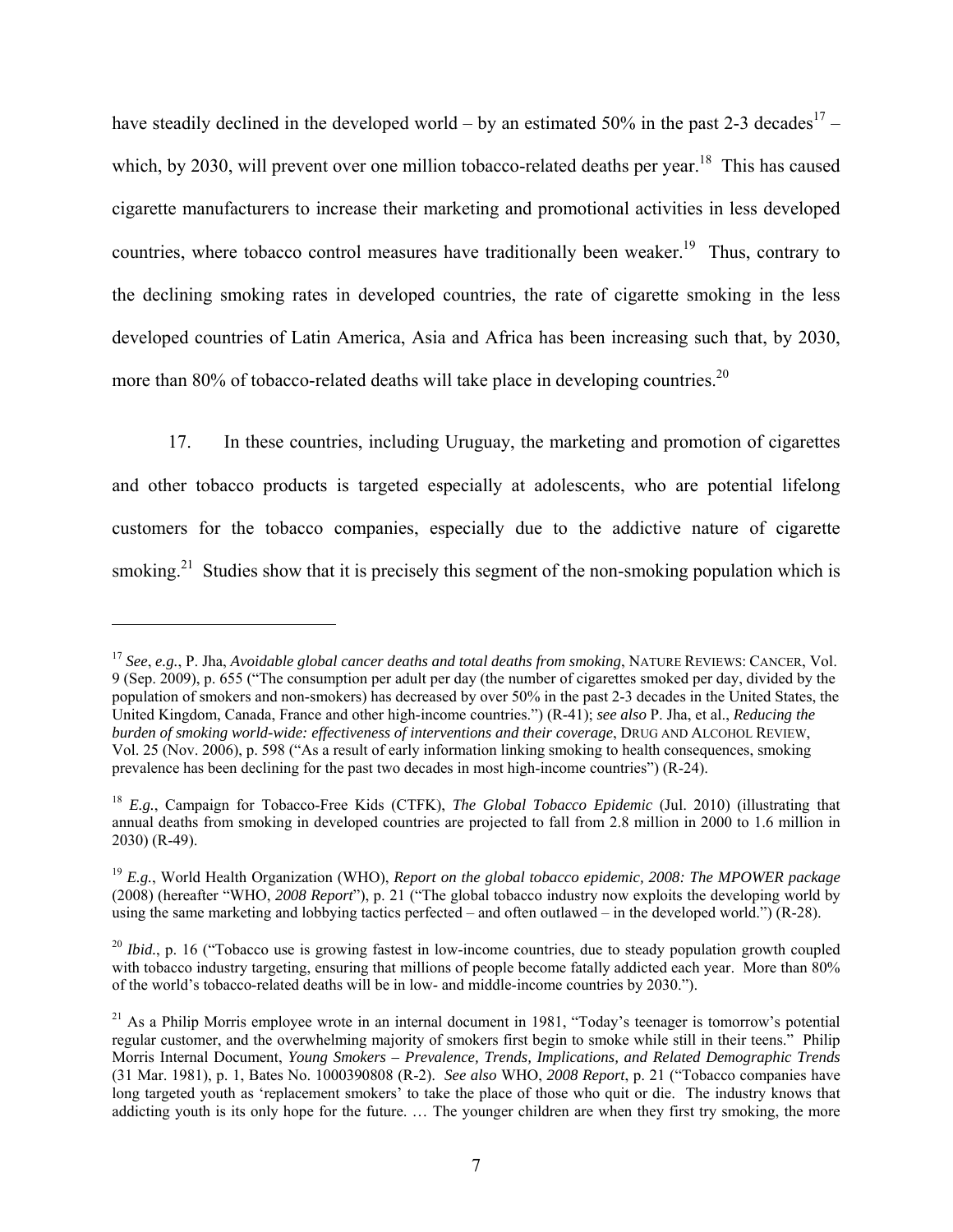most vulnerable to the advertising of cigarette products, including the advertising presented on cigarette packages. Advertisements directed at adult non-smokers are less effective in attracting new customers than advertisements aimed at teenagers, since non-smokers over the age of 21 are not as likely to take up the habit as non-smokers who are in their teens.<sup>22</sup>

18. In conformity with its obligation to the Uruguayan people to protect public health, as well as its international commitments under the WHO Framework Convention, Uruguay has implemented measures to reduce tobacco consumption by prohibiting tobacco companies – not just Claimants, but all tobacco companies operating in the country – from advertising or presenting their products in a way that encourages potential consumers to ignore the serious health consequences of cigarette smoking, or to falsely conclude that smoking one brand of cigarettes is less unhealthy than smoking another.

likely they are to become regular smokers and the less likely they are to quit.") (R-28); U.S. Department of Health and Human Services, Centers for Disease Control and Prevention (CDC), *Preventing Tobacco Use Among Young People: A Report of the Surgeon General (Executive Summary)*, MORBIDITY AND MORTALITY WEEKLY REPORT, Vol. 43, No. RR-4 (11 Mar. 1994) (hereafter "CDC, *Preventing Tobacco Use Among Young People* (1994)"), p. 6 ("Since most smokers try their first cigarette before age 18, young people are the chief source of new consumers for the tobacco industry, which each year must replace the many consumers who quit smoking and the many who die from smoking-related diseases."), p. 7 ("Since nicotine addiction also occurs during adolescence, adolescent tobacco users are likely to become adult tobacco users.")  $\& p. 9$  ("Young people continue to be a strategically important market for the tobacco industry.") (R-6).

<sup>&</sup>lt;sup>22</sup> WHO, *2008 Report*, p. 21 ("people who do not start smoking before age 21 are unlikely to ever begin") (R-28); WHO, *2011 Report*, p. 20 ("people are most likely to begin to use tobacco as adolescents") (R-56); CDC, *Preventing Tobacco Use Among Young People* (1994), p. vi ("The onset of tobacco use occurs primarily in early adolescence, a developmental stage that is several decades removed from the death and disability that are associated with smoking and smokeless tobacco use in adulthood. Currently, very few people begin to use tobacco as adults ... The earlier young people begin using tobacco, the more heavily they are likely to use it as adults, and the longer potential time they have to be users.")  $\&$  p. 8 ("Among addictive behaviors, cigarette smoking is the one most likely to become established during adolescence. People who begin to smoke at an early age are more likely to develop severe levels of nicotine addiction than those who start at a later age.") (R-6).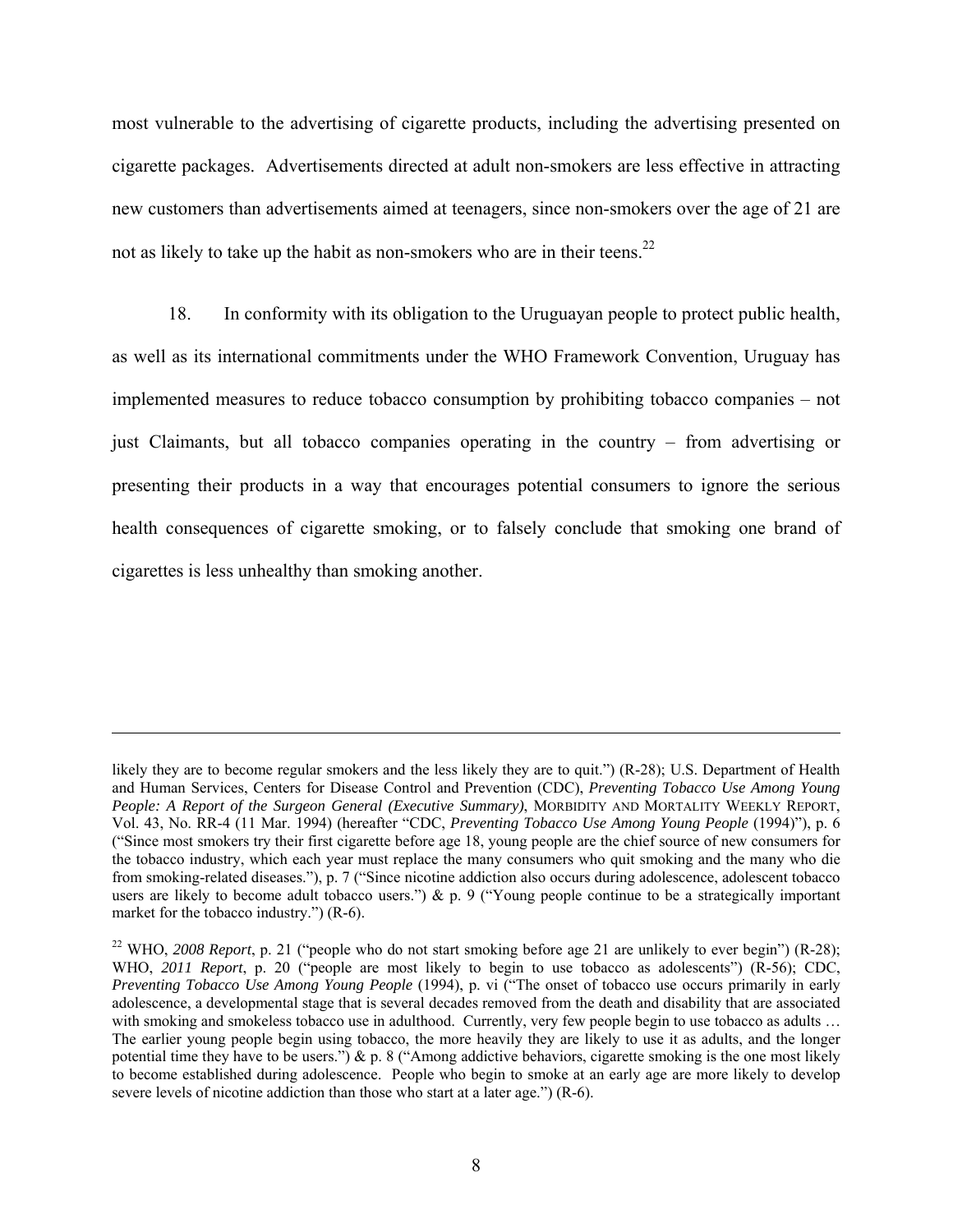19. Uruguay began enacting legislation to protect public health from the consequences of tobacco consumption in the  $1970s<sup>23</sup>$  Following its ratification of the WHO Framework Convention in 2005, the Government enacted various measures, including a comprehensive tobacco control law (Law 18,256) and an implementing decree (Decree 284/008), which both consolidated previous measures and created new tobacco control requirements, all in conformity with the FCTC. For instance, they expressly (1) prohibited "[a]ll forms of advertising, promotion and sponsorship of tobacco products,"<sup>24</sup> (2) prohibited any packaging or labeling likely to have "the direct or indirect effect of creating the false impression that a certain tobacco product is less harmful than another," including deceptive terms like "light" and "mild,"<sup>25</sup> and (3) required health warnings with rotating "images or pictograms" – to be promulgated by the Ministry of Public Health – "which describe the harmful effects of tobacco consumption" to appear on 50% of the principle surfaces of all packages of tobacco products.<sup>26</sup>

20. Studies show that these measures had some effect on reducing tobacco consumption in Uruguay. Smoking rates fell from around 45% of the Uruguayan population in the  $1990s<sup>27</sup>$  to approximately 32% of the Uruguayan population following increased regulation in the late-1990s and early-to-mid  $2000s<sup>28</sup>$  leveling off at approximately 25% of the population by

<sup>23</sup> *See infra*, para. 127.

<sup>24</sup> Uruguayan Law No. 18,256 (6 Mar. 2008), Art. 7 (RL-6); Uruguayan Decree No. 284/008 (9 Jun. 2008), Art. 7(a) (defining "advertising and promotion" to mean "any form of commercial activity, communication, or recommendation by any means with the purpose, effect, or possible effect of directly or indirectly promoting a tobacco product or its use") (RL-3).

<sup>&</sup>lt;sup>25</sup> Law No. 18,256 (2008), Art. 8 (RL-6); Decree No. 284 (2008), Art. 12 (RL-3).

 $^{26}$  Law No. 18,256 (2008), Art. 9 (RL-6); Decree No. 284 (2008), Art. 12 (RL-3).

<sup>27</sup> GATS, *Uruguay 2009*, 1.2.1.1: Tobacco Consumption in Adults (R-53).

<sup>28</sup> *See* CIET, Publication No. 2 (2010), p. 4 (R-51).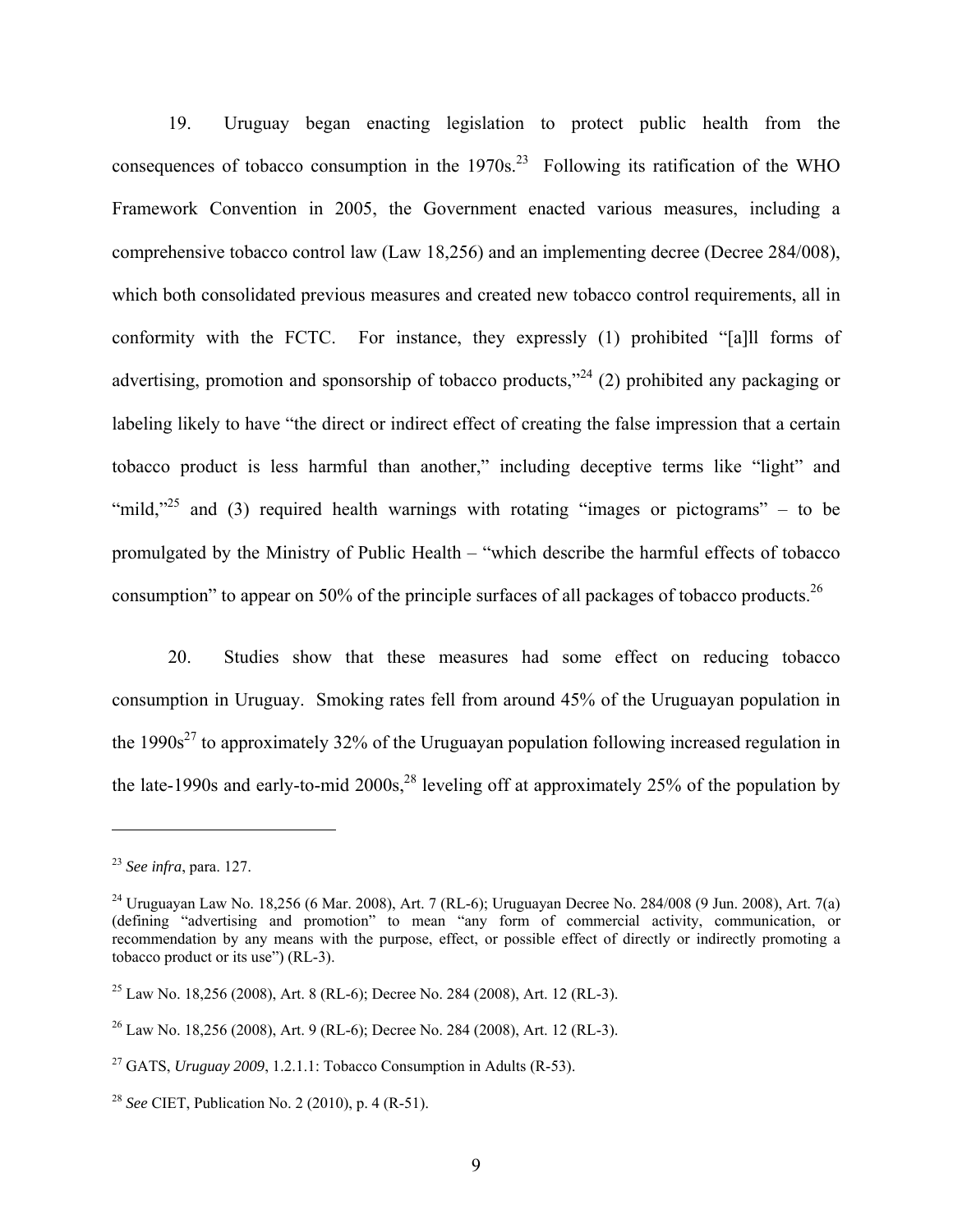2009.29 However, in response to Uruguay's measures, the tobacco companies operating in the country developed new promotional and marketing approaches with the intent and effect of counteracting the Government's regulations.<sup>30</sup> Public health authorities therefore decided that additional measures were required to protect the public.

## **1. The Single Presentation Requirement**

21. In 2008 and 2009, Uruguay adopted the three specific anti-tobacco measures that are the subject of this arbitration. The first is Article 3 of Ordinance 514, issued by the Ministry of Public Health on 18 August  $2008$ <sup>31</sup> Article 3 requires that:

> Each brand of tobacco products shall have a single presentation, such that it is forbidden to use terms, descriptive elements, commercial or factory trademarks, representational signs or any other type of signs, such as colors or combinations of colors, numbers or letters, which may have the direct or indirect effect of creating the false impression that a certain tobacco product is less harmful than another …

22. This "single presentation requirement" prohibits cigarette manufacturers from marketing more than one product under a single brand name. Thus, for example, prior to the adoption of Ordinance 514, Claimants had four types of "Marlboro" cigarettes on sale in Uruguay: "Marlboro Red," "Marlboro Gold," "Marlboro Blue," and "Marlboro Green (Fresh Mint)." Under Article 3 of Ordinance 514, however, they were prohibited from having more

<u>.</u>

<sup>&</sup>lt;sup>29</sup> Global Adult Tobacco Survey (GATS), *Fact Sheet: Uruguay 2009* (Feb. 2010), p. 1 ("In Uruguay, 25.0% of people age 15 years and older; 30.7% of men and 19.8% of women, currently smoke tobacco.") (R-44).

<sup>30</sup> *See infra*, paras. 26-28 & 140-145.

 $31$  Uruguayan Ordinance No. 514/08 (18 Aug. 2008) (RL-7).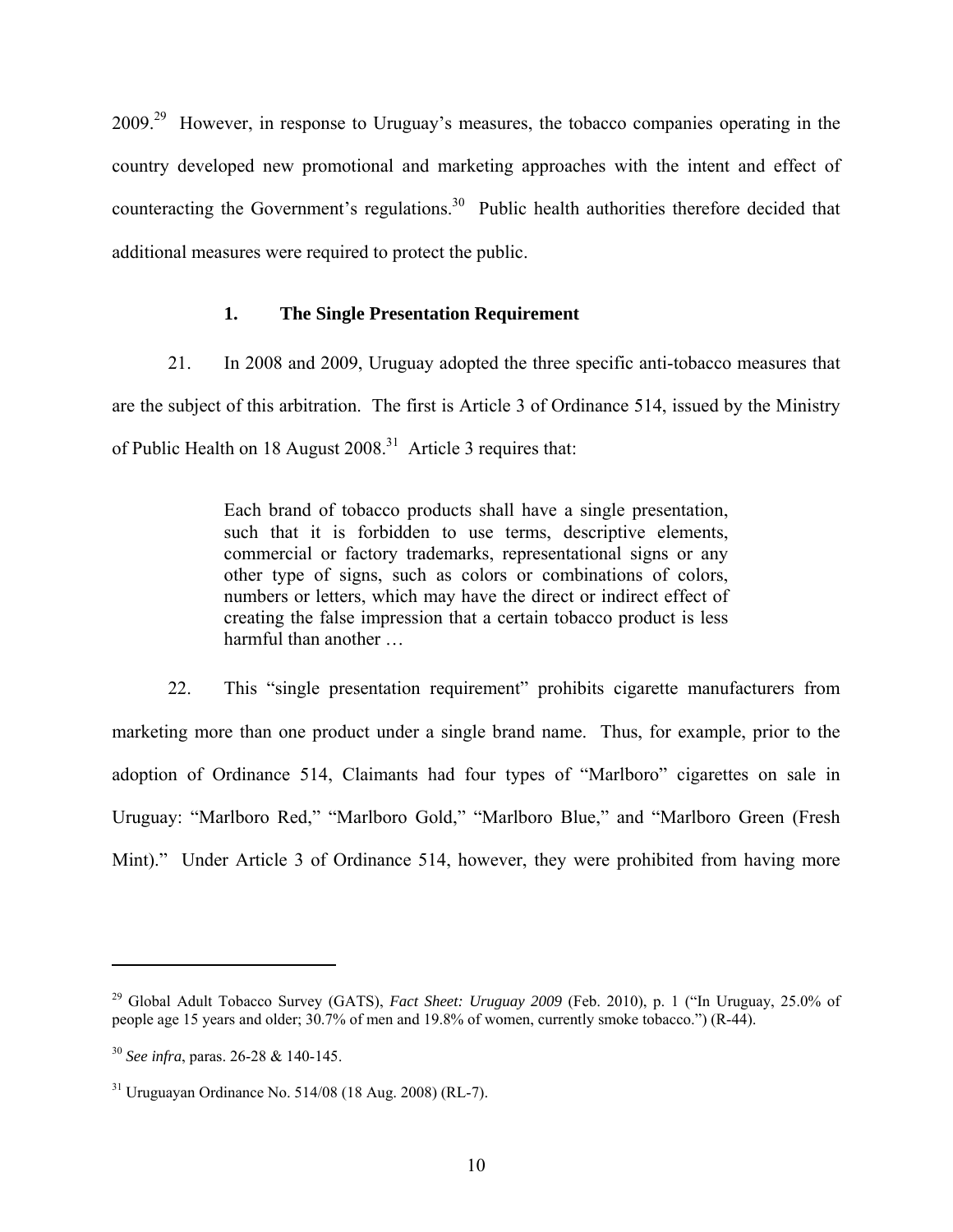than one presentation for their Marlboro brand. Claimants chose to continue marketing "Marlboro Red."

23. According to Claimants' own Request for Arbitration, Ordinance 514 was adopted "with the stated purpose of implementing Law 18.256 and Decree 284/008,"32 both of which were adopted and designed "to forbid cigarette packaging which could create a false impression as to the relative harmfulness of a specific product."<sup>33</sup>

24. The public health justification for the single presentation requirement is described in greater detail in Section  $II(B)(2)(a)$  below. Its fundamental purpose is to protect public health by prohibiting marketing practices that induce the false belief that certain versions of the same brand of cigarettes are less harmful to human health than others. The problem has its origin in the multi-billion dollar, worldwide marketing campaign carried out by major tobacco companies, including Claimants, to generate the impression that cigarettes, advertised as "light," "ultralight," "mild" and the like, are less harmful to human health. To further distinguish the supposedly safer "light" or "mild" cigarettes, the tobacco companies presented them for sale in lighter-colored packages, typically gold (for "light"), silver (for "ultra light"), blue (for "fresh" or "mild") and green (for mint or menthol-flavored). Over time, and with skilful advertising, the product descriptor (*e.g.*, "light") became strongly identified in consumer consciousness with a particular color  $(e.g., gold)^{34}$  This practice had the effect of encouraging smokers to switch to a

1

 $32$  RFA, para. 24.

<sup>33</sup> *Ibid*., para. 22.

<sup>34</sup> *See infra*, paras. 140 & 144-145.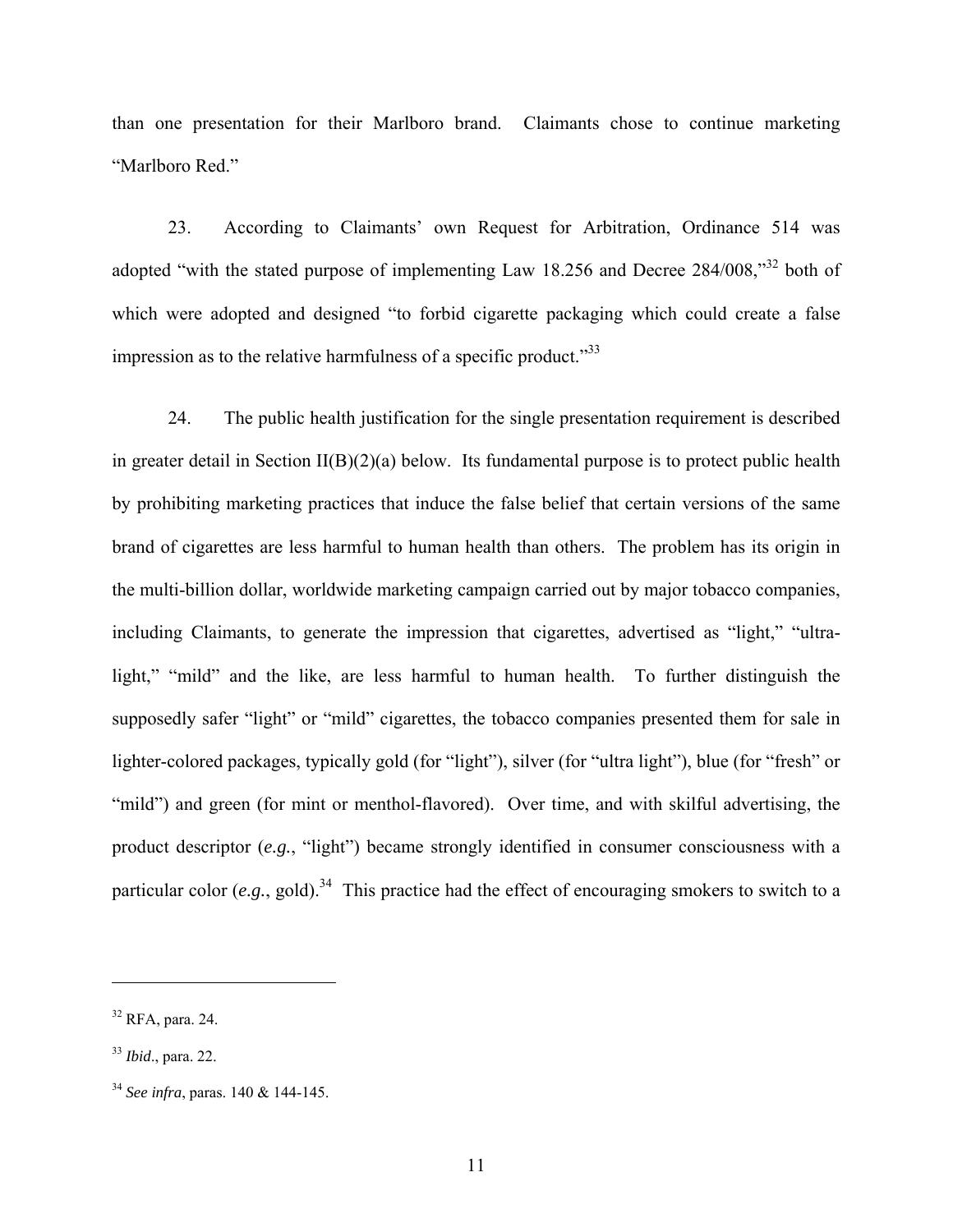supposedly less harmful product rather than quit smoking altogether, and inducing non-smokers to take up the habit, on the belief that they were engaging in less harmful behavior.<sup>35</sup>

25. The science is clear, however: there is no meaningful health distinction among cigarettes; they are all equally harmful.<sup>36</sup> It has been conclusively established that cigarettes promoted as "light," "mild" or "low-tar" are just as harmful to human health as those not so labeled.<sup>37</sup> But, the research is equally clear that a significant percentage of smokers and the public at large do not know this: they continue to believe, as the tobacco companies originally claimed, that cigarettes designated as "light" or "low" or "mild" are less harmful to their health.<sup>38</sup>

26. To avoid these misleading effects, and the consequent risks to public health brought about by increased tobacco consumption, many States took measures to prohibit the use of deceptive terms like "light" or "mild" in all forms of cigarette advertising, including cigarette packaging.<sup>39</sup> In 2005,<sup>40</sup> pursuant to its commitments under the FCTC,<sup>41</sup> Uruguay prohibited

 $\overline{a}$ 

<sup>37</sup> *Ibid*.

<sup>35</sup> *Ibid.* 

<sup>36</sup> U.S. Department of Health and Human Services, National Institutes of Health (NIH), National Cancer Institute, *Smoking and Tobacco Control Monograph 13: Risks Associated with Smoking Cigarettes with Low Machine-Measured Yields of Tar and Nicotine*, NIH Publication No. 02-5074 (Oct. 2001) (hereafter "*Monograph 13* (2001)"), *e.g.*, p. 1 ("The absence of meaningful differences in smoke exposure when different brands of cigarettes are smoked (see Chapter 3) and the resultant absence of meaningful differences in risk (see Chapter 4) make the marketing of these cigarettes as lower-delivery and lower-risk products deceptive for the smoker.") (R-11); *see also infra*, paras. 140-142.

<sup>38</sup> *E.g.*, GATS, *Fact Sheet: Uruguay 2009*, p. 1 ("1 in 4 adults are unaware that light, ultralight or mentholated cigarettes are as harmful as regular cigarettes.") (R-44).

<sup>39</sup> At least 70 States have done so, including the United Kingdom, Italy, Australia and the United States. *See* CTFK, *How the Tobacco Industry Circumvents Bans on the Use of Misleading Terms* (2011) (R-65); *see also* WHO, *2011 Report*, pp. 120-131, tables 2.2.1-2.2.6 ("Additional characteristics of health warning labels on cigarette packages" in particular regions), column entitled "Ban on Deceitful Terms" (R-56).

<sup>40</sup> Uruguayan Decree No. 171/005 (31 May 2005), Art. 1 (RL-2).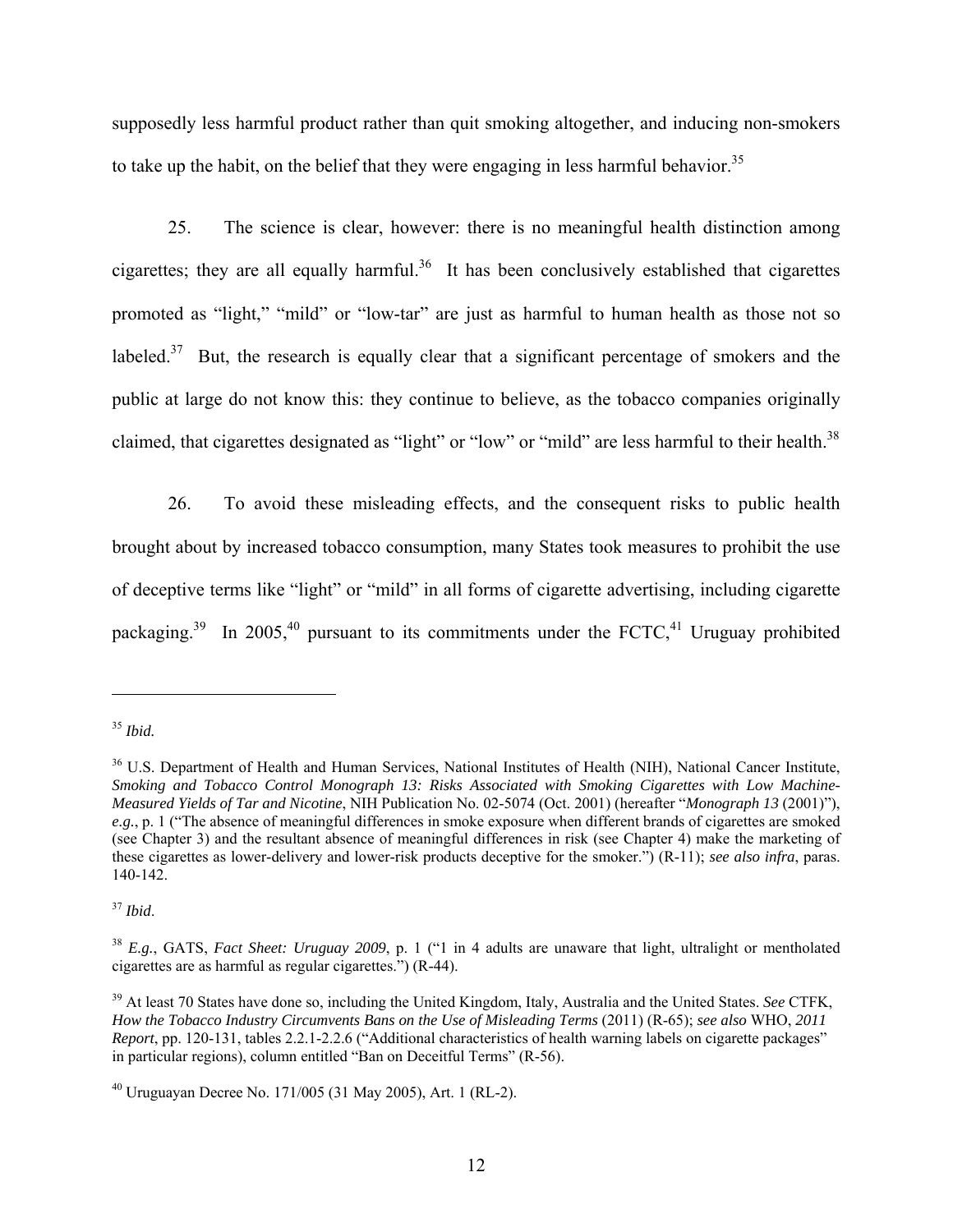tobacco companies from using the words "light," "ultra light," and "mild," and other misleading product "descriptors," in all forms of advertising, including cigarette packages.

27. In response to these public health measures by Uruguay and other States around the world, major tobacco companies, including Claimants, took counter-measures to maintain and increase cigarette sales. Although forced to remove the misleading descriptors and rename their cigarettes, they left their package designs, including colors, largely intact. Although the words "light" and "ultra light" were removed from the product name and package, the same cigarette products continued to be sold, each maintaining the color which distinguished it from the others, and which had over time become associated with a particular descriptor  $(e.g.,$  gold = "light" and silver = "ultra light"). "Marlboro Lights," which had always been presented in a gold package (to set it apart from the original "Marlboro" and its red packaging), kept its gold packaging and became "Marlboro Gold"; and "Marlboro Ultra-Lights," which had been presented in a silver package, kept that color and became "Marlboro Silver."42

28. The result was to perpetuate the widespread belief that gold-packaged cigarettes are "light" cigarettes, and those sold in silver packages are "ultra light," and that either of these is

<sup>41</sup> *See* WHO FCTC, Art. 11.1(a) ("Each Party shall, within a period of three years after entry into force of this Convention for that Party, adopt and implement, in accordance with its national law, effective measures to ensure that: (a) tobacco product packaging and labelling do not promote a tobacco product by any means that are false, misleading, deceptive or likely to create an erroneous impression about its characteristics, health effects, hazards or emissions, including any term, descriptor, trademark, figurative or any other sign that directly or indirectly creates the false impression that a particular tobacco product is less harmful than other tobacco products. These may include terms such as 'low tar', 'light', 'ultra-light', or 'mild'."); *see also* Art. 13.4(a) ("Each Party shall: (a) prohibit all forms of tobacco advertising, promotion and sponsorship that promote a tobacco product by any means that are false, misleading or deceptive or likely to create an erroneous impression about its characteristics, health effects, hazards or emissions.") (RL-20).

<sup>42</sup> *See* D. Wilson, "Coded to Obey Law, Lights Become Marlboro Gold," *New York Times* (19 Feb. 2010) (R-45); Example of New Color-Coded Packaging Flyer Given to Retailers in South Carolina by Philip Morris USA (2010), *available at* http://www.tobaccofreekids.org/what\_we\_do/industry\_watch/low\_tar\_lie *and provided as* R-42.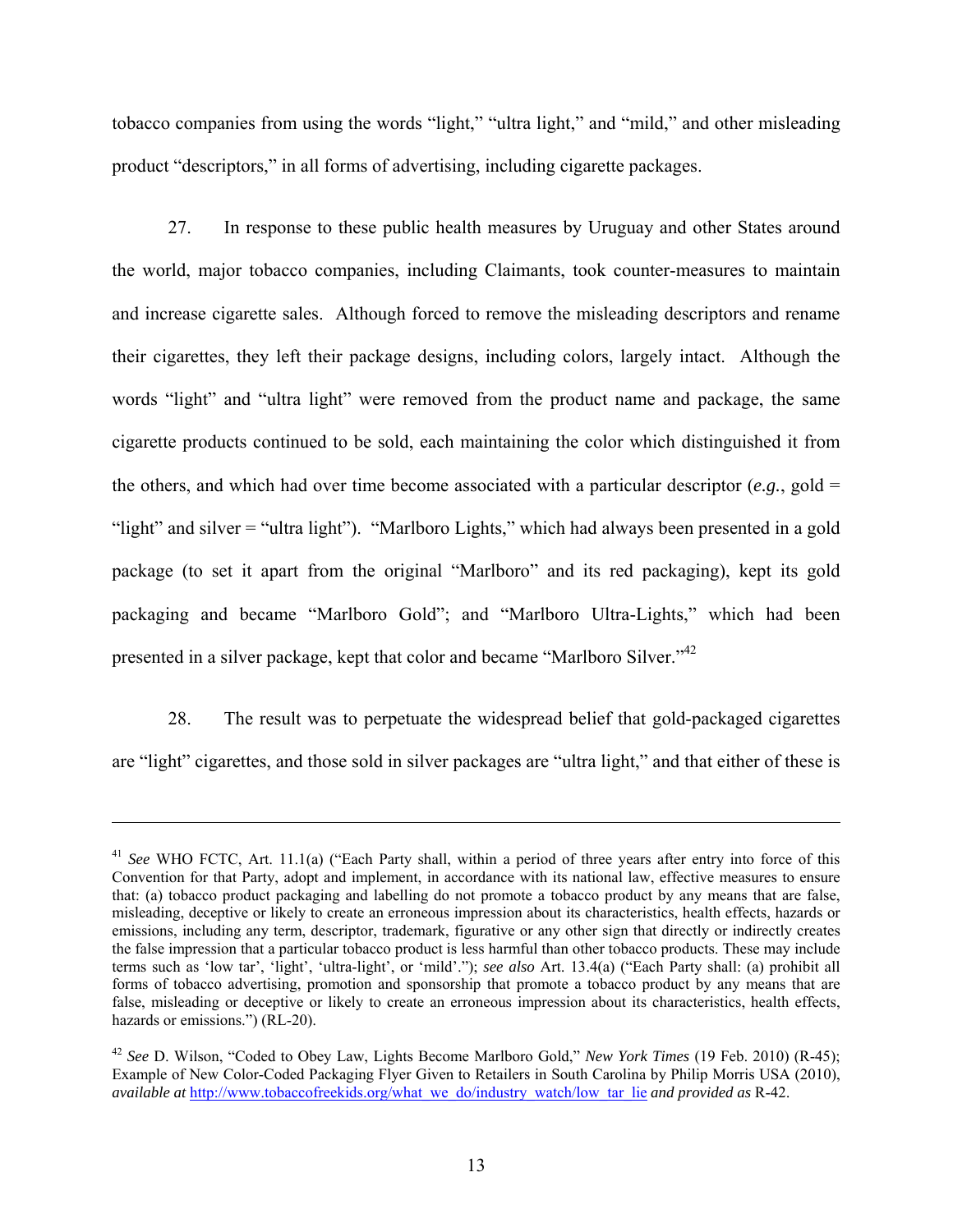safer to smoke than cigarettes of the same brand packaged in red or other darker colors. Specifically, research data show that consumers, including in Uruguay, continue to associate gold and silver colored cigarette sub-brands with the false health benefits of the former "light" brands, which they have been misled into believing are safer.<sup>43</sup> To respond to this problem, Uruguay adopted the single presentation requirement.<sup>44</sup> Uruguay concluded that limiting each brand of cigarettes to a single presentation – rather than a proliferation of different-colored subbrands associated in consumer consciousness with false health benefits – would offer greater protection to public health, by reducing the risk that consumers will be misled into continuing, or beginning, to smoke based on the false belief that one version of the same brand of cigarettes is less harmful than another.

#### **2. The Requirement to Use Pictograms**

29. The second measure Claimants attack is Article 1 of the same Ordinance 514. Article 1 established a requirement that the mandatory health warnings on cigarette packaging include one of a new series of five pictograms to be issued by the Ministry of Public Health.<sup>45</sup> These pictograms, like those in many other jurisdictions around the world, are stark depictions of the consequences of tobacco consumption that are designed to decrease smoking rates by

<u>.</u>

<sup>43</sup> *See infra*, paras. 140 & 143-145.

<sup>44</sup> Ordinance No. 514 (2008), Art. 3 (RL-7).

<sup>&</sup>lt;sup>45</sup> *Ibid.*, Art. 1. Article 1 of Ordinance 514 required the use of five specified pictograms to warn consumers of the health effects of smoking. On 1 September 2009, that article was superseded by Ordinance 466, which Claimants attempted to incorporate into this case via a letter sent to ICSID on 17 March 2011 (R-59). Claimants never took any action before any Uruguayan court with regard to either pictogram requirement prior to initiating this arbitration.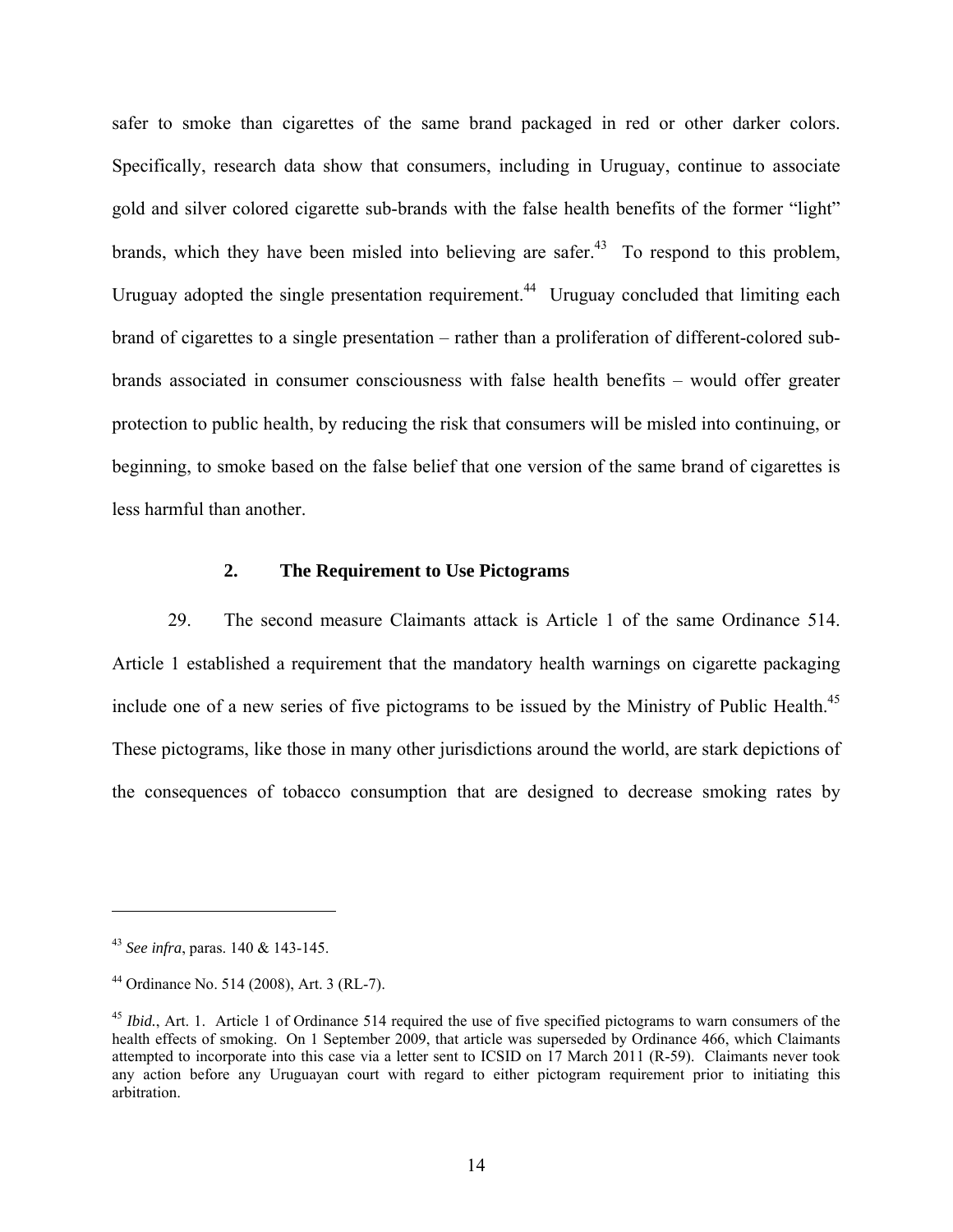dissuading consumers, not only at the point of purchase, but also every time they reach for a pack of cigarettes they have already purchased.<sup>46</sup>

30. The public health justification for the pictograms is clear: the research shows that pictorial health warnings are significantly more effective in communicating the health risks of smoking to consumers than text-only warnings.<sup>47</sup> Especially in the world of public health, a picture is worth a thousand words. The research also shows that more graphic warnings are more effective in communicating the dangers of smoking than less graphic warnings.<sup>48</sup> Thus, it has become increasingly common for States to require stark images of dire consequences on cigarette packages. In adopting Article 1 of Ordinance 514, Uruguay was following the path already tread by countries like Canada, Brazil, Singapore, and Venezuela, who have since been joined by more than 30 additional countries, including Australia and at least 10 European countries, including Claimants' own Switzerland.<sup>49</sup> In June of this year, the United States' Department of Health and Human Services issued a Final Rule requiring graphic pictograms to be displayed on all tobacco products sold within the country by September 2012, having found

<sup>&</sup>lt;sup>46</sup> Copies of the graphic pictograms required in Uruguay under Ordinance 514 and Ordinance 466 are available at http://www.tobaccolabels.ca/healthwarningimages/country/uruguay and provided as exhibit R-67.

<sup>47</sup> *See infra*, para. 135.

<sup>48</sup> *Guidelines for implementation of Article 11 of the WHO Framework Convention on Tobacco Control (Packaging and labelling of tobacco products)*, adopted at the third Conference of the Parties (Nov. 2008) (hereafter "*FCTC Article 11 Guidelines* (2008)"), para. 26 ("Evidence suggests that health warnings and messages are likely to be more effective if they elicit unfavourable emotional associations with tobacco use and when the information is personalized to make the health warnings and messages more believable and personally relevant. Health warnings and messages that generate negative emotions such as fear can be effective, particularly when combined with information designed to increase motivation and confidence in tobacco users in their ability to quit.") (RL-13).

<sup>49</sup> *See* Tobacco Labelling Resource Centre, "Health Warning Images" by Country for Australia, Belgium, France, Latvia, Malta, Norway, Romania, Spain, Switzerland, Turkey, and the United Kingdom, *available at* http://www.tobaccolabels.ca/healthwarningimages *and provided in* R-69; *see also* Canadian Cancer Society, *Cigarette Package Health Warnings: International Status Report* (Oct. 2010), p. 3 (R-50).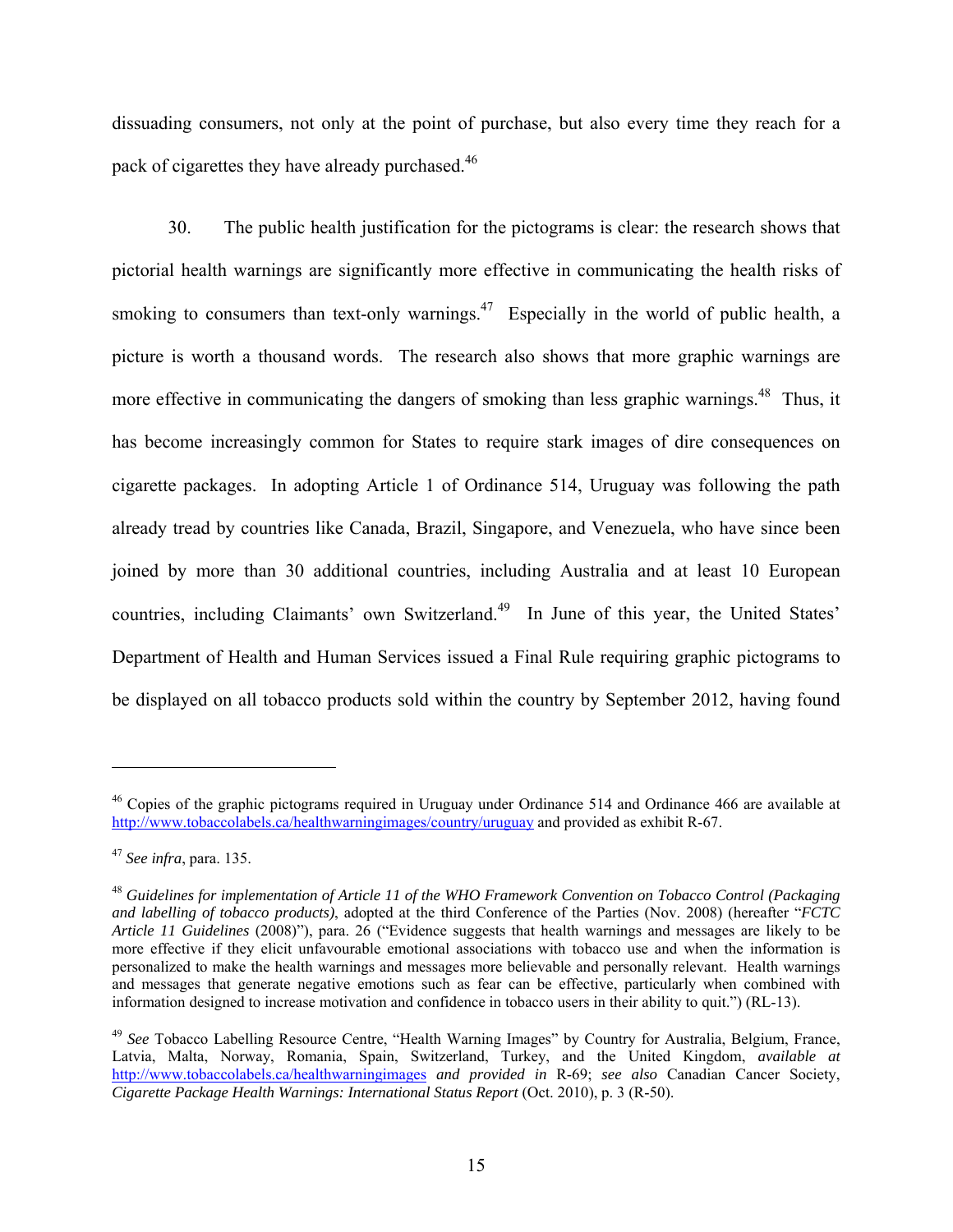"substantial evidence indicating that larger cigarette health warnings including a graphic component ... would offer significant health benefits over the existing [text-only] warnings."<sup>50</sup>

#### **3. The 80% Health Warning Requirement**

31. Finally, Claimants also complain about Decree 287/009, issued on 15 June 2009, which increased the required size of the health warnings on cigarette packages.<sup>51</sup> Prior to the Decree, health warnings were required to cover the bottom 50% of the area on the front and back of the cigarette package.<sup>52</sup> Decree 287/009 increased this requirement to 80% of the front and back of cigarette packages.

32. The public health justification for the 80% requirement is simple and indisputable: bigger is better. Just as the public health research shows that graphic, pictorial health warnings are more effective in communicating the health risks of smoking to consumers

(R-63); *see also* Tobacco Labelling Resource Centre for the United States of America, *available at*  http://www.tobaccolabels.ca/healthwarningimages/country/unitedstates *and provided in* R-69.

51 Uruguayan Decree No. 287/009 (15 Jun. 2009), Art. 1 (RL-4).

<sup>50</sup> U.S. Food and Drug Administration, *Final Rule: Required Warnings for Cigarette Packages and Advertisements*, FEDERAL REGISTER, Vol. 76, No. 120 (22 Jun. 2011), (hereafter "FDA, *Final Rule* (2011)") p. 36629; *see also* pp. 36633-34 (internal citations omitted):

The research literature clearly indicates that larger, graphic warnings are effective at communicating the health risks associated with smoking, encouraging users to quit smoking, and discouraging non-smokers from beginning to smoke …

In addition … the available evidence demonstrates that graphic health warnings are (1) more likely to be noticed than text-only warnings, (2) more effective for educating smokers about the health risks of smoking and for increasing the time smokers spend thinking about the health risks, and (3) associated with increased motivation to quit smoking … [E]vidence from countries with graphic health warnings also indicates that such warnings are an important information source for younger smokers, and that pictures are effective in conveying messages to children. These important effects of graphic warnings are sustained longer than any impact from text-only warnings.

<sup>&</sup>lt;sup>52</sup> This requirement was first established in Article 1 of Decree No. 171 of 31 May 2005 (RL-2). It was then enshrined in Article 9 of Law 18,256 of 6 March 2008 (RL-6). Finally, it was reiterated in Article 1 of Ordinance 514 (RL-7).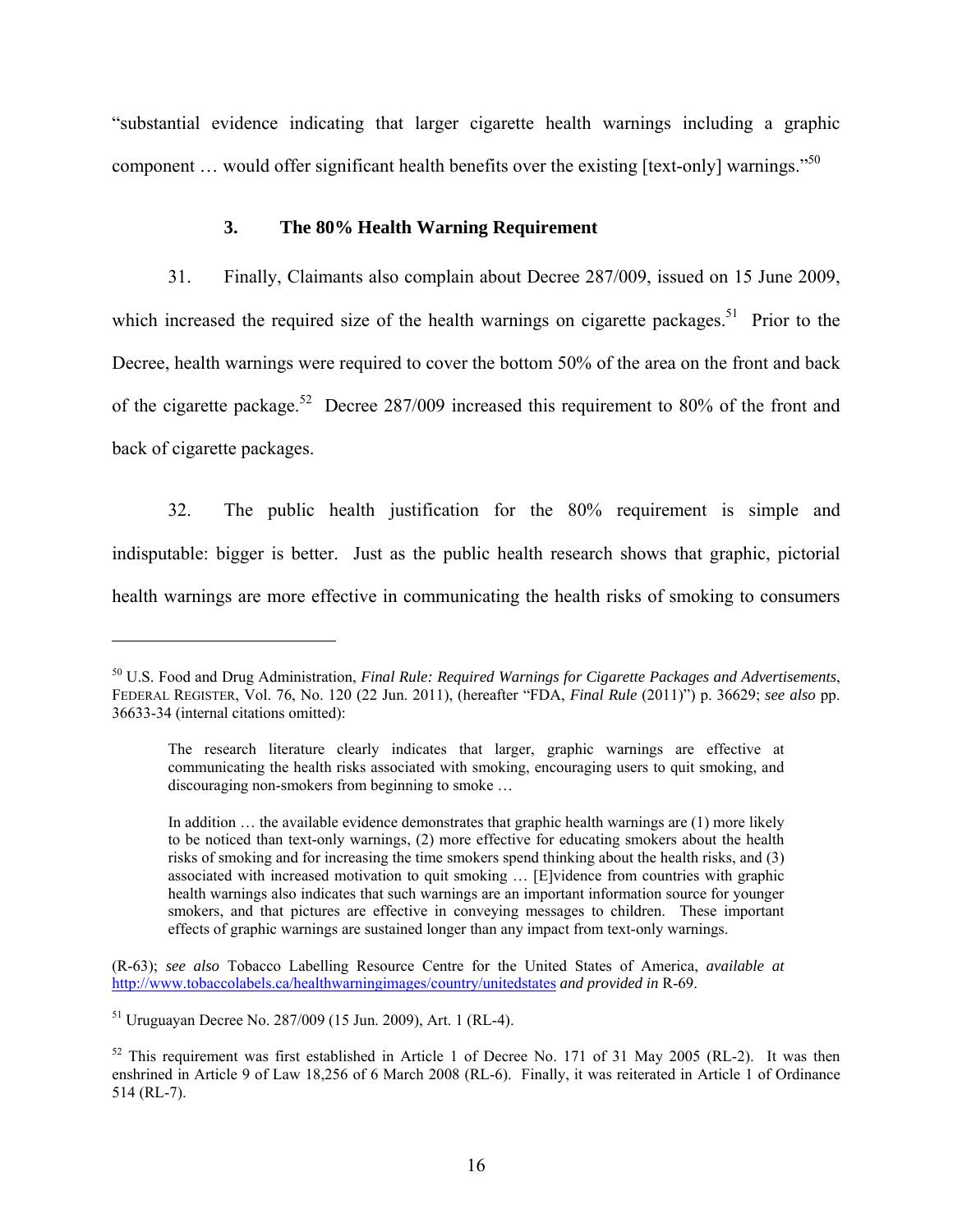than text-only warnings, it also shows that larger warnings are more effective than smaller warnings.<sup>53</sup> Other States with strong public health policies are increasingly taking this observation to its logical conclusion: requiring pictorial warnings to cover fully 100% of the front or back of cigarette packages.<sup>54</sup> Australia, the United Kingdom, New Zealand, Canada, Belgium, France, the European Union and others have also announced that they are actively considering the adoption of so-called plain packaging, which prohibits the use of all trademarks and logos, and requires "plain" cigarette packs that more vividly display the graphic warning labels.<sup>55</sup> In contrast to these plain packaging proposals, Uruguay's  $80\%$  requirement leaves room for cigarette makers to continue to display their traditional logos.

#### **B. The Request for Arbitration**

1

33. Claimants Request for Arbitration was submitted to the Centre on 22 February 2010, 18 months and four days after the enactment of Ordinance 514, and eight months after the adoption of Decree 287/009. It was registered by the ICSID Secretariat on 26 March 2010.<sup>56</sup>

<sup>53</sup> *FCTC Article 11 Guidelines* (2008), para. 12 ("Given the *evidence that the effectiveness of health warnings and messages increases with their size*, Parties should consider using health warnings and messages that cover more than 50% of the principal display areas and aim to cover as much of the principal display areas as possible") (emphasis added) (RL-13); *see also infra*, para. 151.

<sup>&</sup>lt;sup>54</sup> For example, Brazil and Venezuela require graphic warning labels on 100% of the front or back of the package; Mexico requires 100% of the back of the package to be covered with a warning, while New Zealand and Australia require the warning label to cover 90% of the back of the package. *See* Tobacco Labelling Resource Centre, "Health Warning Images" by Country, *available at* http://www.tobaccolabels.ca/healthwarningimages *and provided in* R-69; *see also Cigarette Package Health Warnings: International Status Report* (2010), p. 4 (R-50).

<sup>55</sup> *See* Quit Victoria, Cancer Council Victoria, *Plain packaging of tobacco products: a review of the evidence* (May 2011), pp. 4-5, 16 & 23 (R-61).

<sup>&</sup>lt;sup>56</sup> Notice of Registration sent from ICSID Secretary-General Meg Kinnear to the Parties (26 Mar. 2010) (R-47).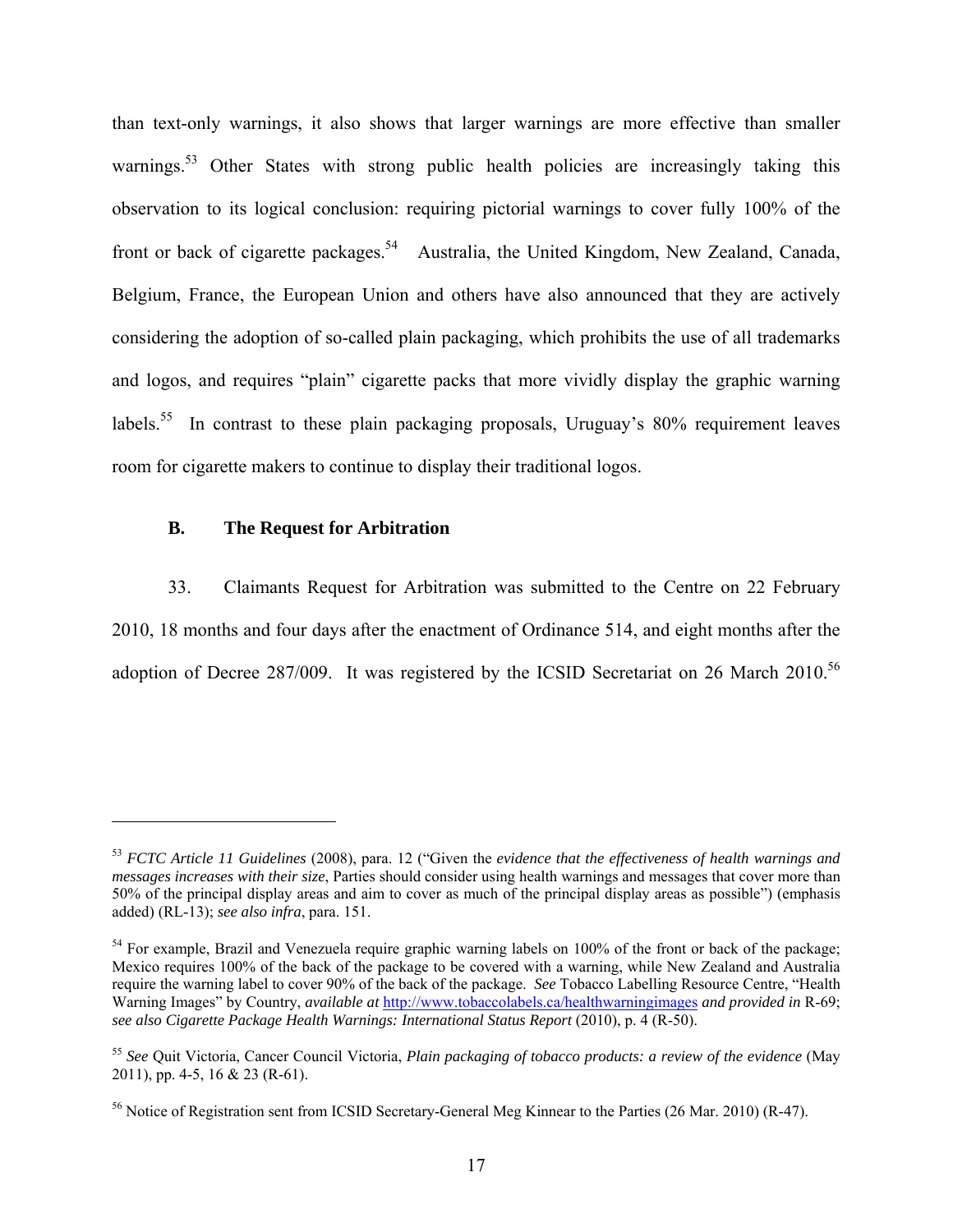Claimants purport to ground jurisdiction on Article 10 of the BIT as well as *Ad* Article 10 of the Protocol thereto.<sup>57</sup>

34. Claimants' Request for Arbitration does not deny – indeed it acknowledges – the serious health effects associated with tobacco consumption.<sup>58</sup> Nor does it deny Uruguay's right to legislate or regulate on this subject to protect the public health. At paragraph 7 of the Request for Arbitration, for example, Claimants state: "Claimants do not challenge the Uruguayan Government's sovereign rights to promote and protect the public health." Similarly, at paragraph 47, they state that they "do not contest the public health policy of warning of the health risks associated with tobacco consumption."

35. Nevertheless, Claimants allege that Uruguay's right to protect the public health must give way to their alleged rights under the BIT. According to Claimants, Uruguay's measures violate the following provisions of the Treaty:

- Article  $3(1)$  (guaranteeing the right to be free from unreasonable measures);
- Article  $3(2)$  (ensuring the right to fair and equitable treatment);
- $\bullet$  Article 5(1) (prohibiting direct or indirect expropriations, or measures having the same effect, without effective and adequate compensation); and
- Article 11 (guaranteeing the observance of the commitments stated in the BIT).

36. For the reasons discussed in the following sections of this Memorial, Claimants' efforts to invoke the BIT are unavailing. This Tribunal does not have jurisdiction over their claims.

 $57$  RFA, paras. 1 & 55.

<sup>&</sup>lt;sup>58</sup> *See ibid., e.g.*, paras. 41 (referring to "the actual health effects of smoking") & 47 (referring to "the health risks") associated with tobacco consumption").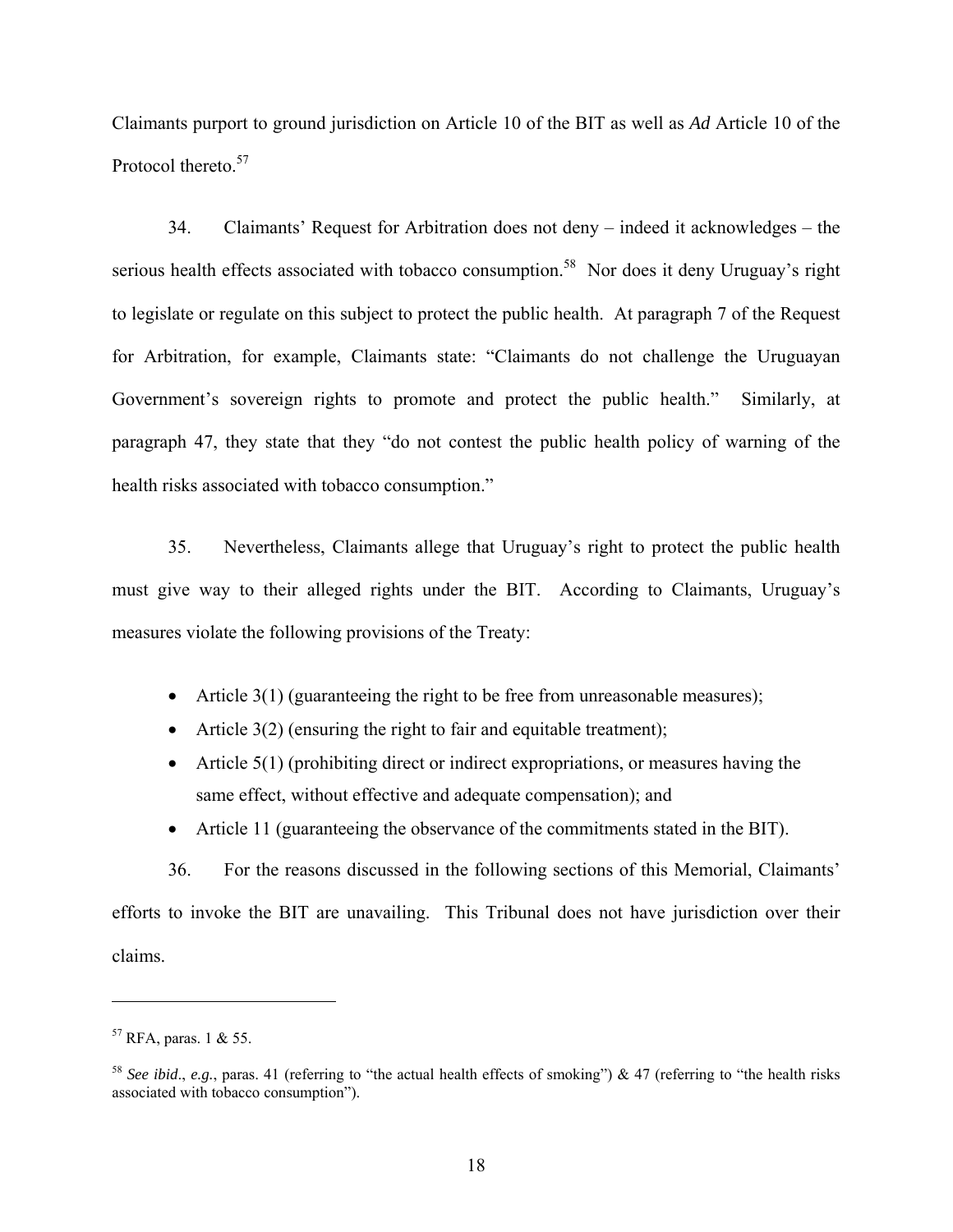## **II. ARGUMENT**

 $\overline{a}$ 

## **A. Claimants Have Not Satisfied the Mandatory Preconditions to the Centre's Jurisdiction**

## **1. Article 10 Requires Domestic Litigation Prior to Recourse to Arbitration**

37. Article 10 of the BIT establishes a series of preconditions before an investor may

have recourse to an international arbitral tribunal. It states:

- (1) Disputes with respect to investments within the meaning of this Agreement between a Contracting Party and an investor of the other Contracting party shall, as far as possible, be settled amicably between the parties concerned.
- (2) If a dispute within the meaning of paragraph (1) cannot be settled within a period of six months after it was raised, the dispute shall, upon request of either party to the dispute, be submitted to the competent courts of the Contracting Party in the territory of which the investment has been made. If within a period of 18 months after the proceedings have been instituted no judgment has been passed, the investor concerned may appeal to an arbitral tribunal which decides on the dispute in all its aspects.
- 38. Article 10 thus erects three hurdles. An investor must (1) raise the treaty dispute,

(2) make efforts to settle it amicably for at least six months, and (3) pursue litigation of the dispute in domestic court until either a judgment has been entered or 18 months have passed, whichever occurs first.

39. Claimants' Request for Arbitration acknowledges each of these requirements.<sup>59</sup> And while it contends that Claimants satisfied the first two,<sup>60</sup> it conspicuously does *not* claim

<sup>&</sup>lt;sup>59</sup> *Ibid.*, paras. 67 ("Article 10(2) of the Switzerland-Uruguay BIT provides that the Claimants can only submit a dispute to the competent Uruguayan courts if it could not be settled amicably within a period of six months after it was raised.")  $\&$  52-53 (noting that the BIT "imposes a six-month waiting period from the date the dispute is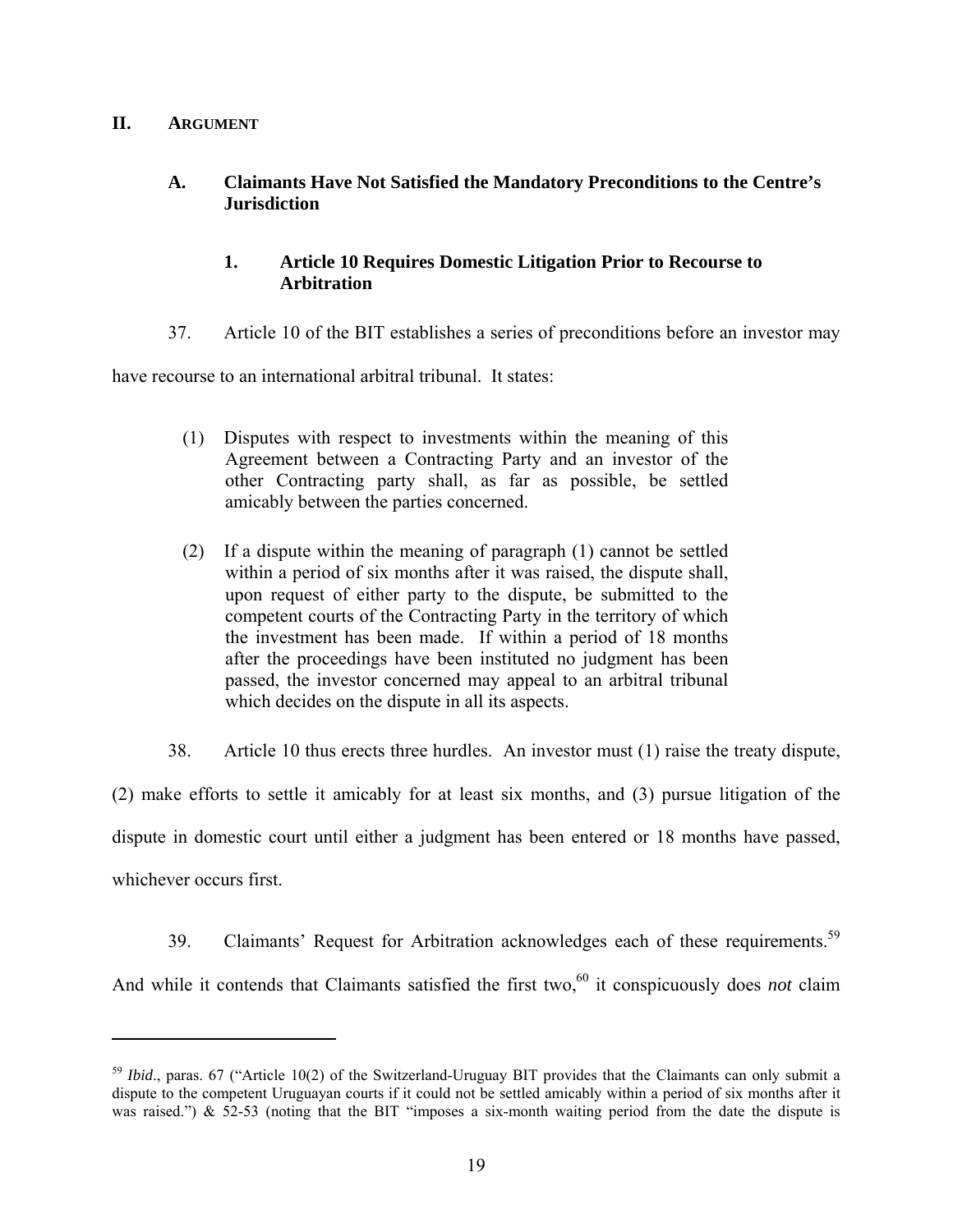that they complied with the third. Indeed, the Request for Arbitration implicitly admits that Claimants made no effort to satisfy the domestic litigation requirement. At paragraph 74, Claimants state:

> Article 10(2) of the Switzerland-Uruguay BIT allows the Claimants to initiate ICSID arbitration against Uruguay after the dispute is submitted to the competent domestic courts and the domestic courts have failed to render a decision within eighteen months. However, the Claimants are not required to comply with this requirement because of the MFN clause in Article 3(2) of the Switzerland-Uruguay [sic: BIT] cited above.

40. The reasons Claimants' effort to enlist the BIT's MFN clause fails are detailed in Section  $II(A)(3)$  below. The critical point here is that Claimants do not claim to have satisfied what they acknowledge is a precondition to arbitration.<sup>61</sup> As discussed in the next section, that failure deprives this Tribunal of jurisdiction.

1

<sup>&#</sup>x27;raised'" and "furthermore requires an investor to submit a dispute to the competent courts of the host State and to wait eighteen months for a judgment before instituting arbitral proceedings.").

<sup>&</sup>lt;sup>60</sup> *Ibid.*, paras. 68-70. In fact, Claimants did not satisfy the requirement to raise a dispute under the BIT. Neither FTR Holding S.A. nor its replacement Claimant, Philip Morris Brands Sàrl, ever attempted to raise *any* aspect of the present dispute with Uruguay, let alone negotiate an amicable solution, prior to the filing of the RFA. Philip Morris Products S.A. also made no effort whatsoever to raise the graphic pictogram or 80% requirements with the Government, and its passing mention of the BIT in regards to the single presentation requirement of Ordinance 514 could not have appraised Uruguay of the substance of the present dispute or allowed for meaningful negotiations. Like its fellow Claimants, Abal Hermanos S.A. never meaningfully raised its current disputes regarding the graphic pictogram and 80% requirements with the Government, and it never raised its present Article 5 expropriation claim regarding the single presentation requirement. Given Claimants' admitted failure to submit the dispute to Uruguayan courts, the issue is largely academic. Nonetheless, Uruguay reserves all its rights on this point should it become pertinent later in these proceedings.

<sup>61</sup> *See ibid*., para. 53 ("The Switzerland-Uruguay BIT furthermore *requires* an investor to submit a dispute to the competent courts of the host State and to wait eighteen months for a judgment before instituting arbitral proceedings.") (emphasis added).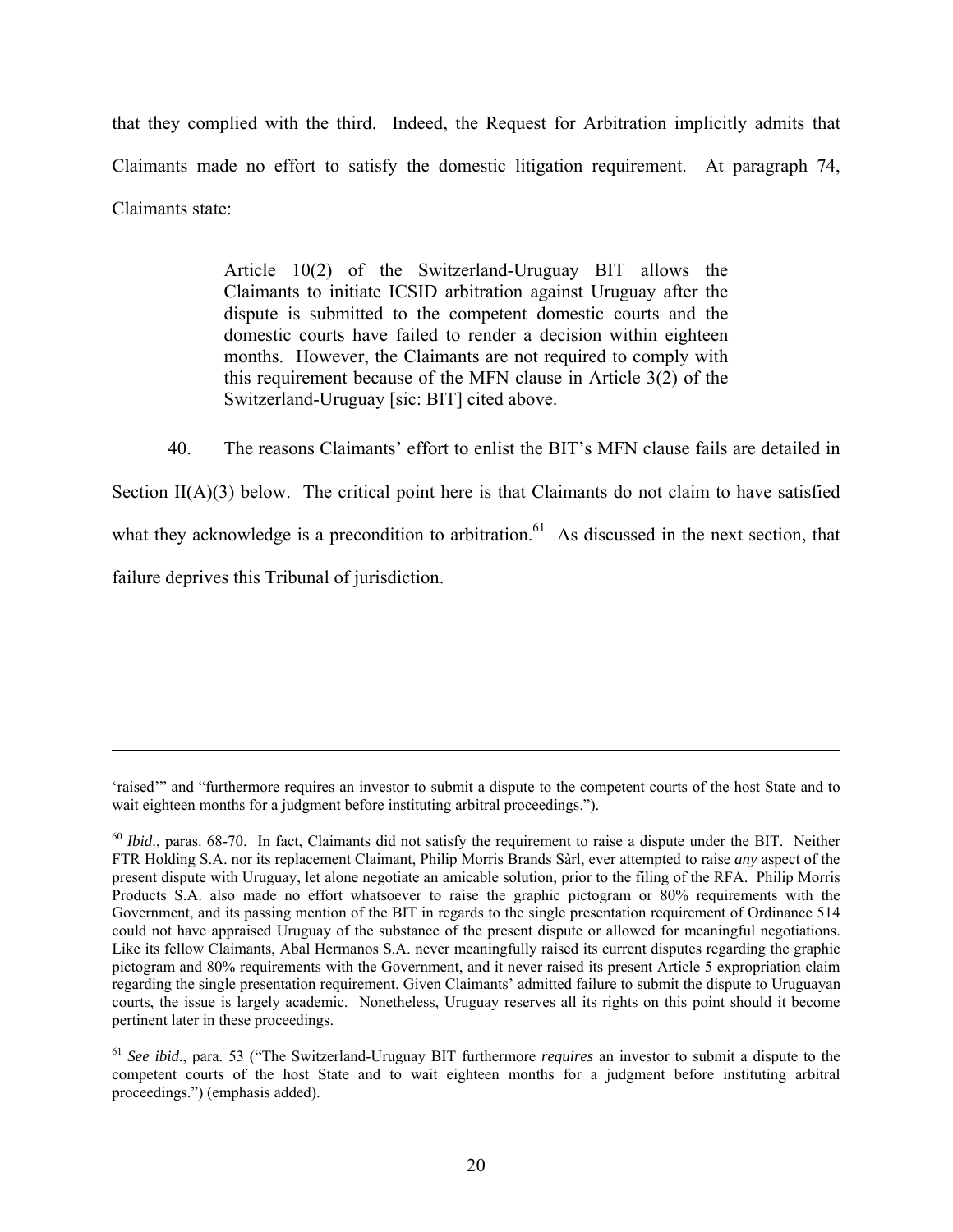### **2. The Article 10 Requirements Are Jurisdictional**

41. The Article 10(2) requirement to pursue domestic litigation is not merely a procedural nicety. It is a jurisdictional condition precedent. Unless and until it is satisfied, this Tribunal lacks the power to hear this case.

### **a) The Plain Text of Article 10(2) Makes Domestic Litigation an Essential Condition Precedent to Arbitration**

42. The jurisdictional nature of the Article 10 preconditions, including the domestic litigation requirement, is evident first from the form of words used. By its plain terms, Article 10 establishes a sequence of mandatory conditions, each of which must be met before recourse to international arbitration may be had. It is evident from this language that international arbitration was intended to be a forum of last resort if – and only if – justice is not served in the host State.

43. Article 10's procedural requirements are stated in terms of a series of obligatory steps, compliance with which is required before the next step may be taken. Thus, Article 10(1) requires first that disputes with respect to investments "*shall*," as far as possible, be settled amicably. Thereafter, Article 10(2) mandates that "*if*" a dispute cannot be settled within six months, it "*shall*" be submitted to the competent courts of the host country. And only then, "*if*" no judgment has been passed within 18 months, "*may*" the investor appeal to an arbitral tribunal.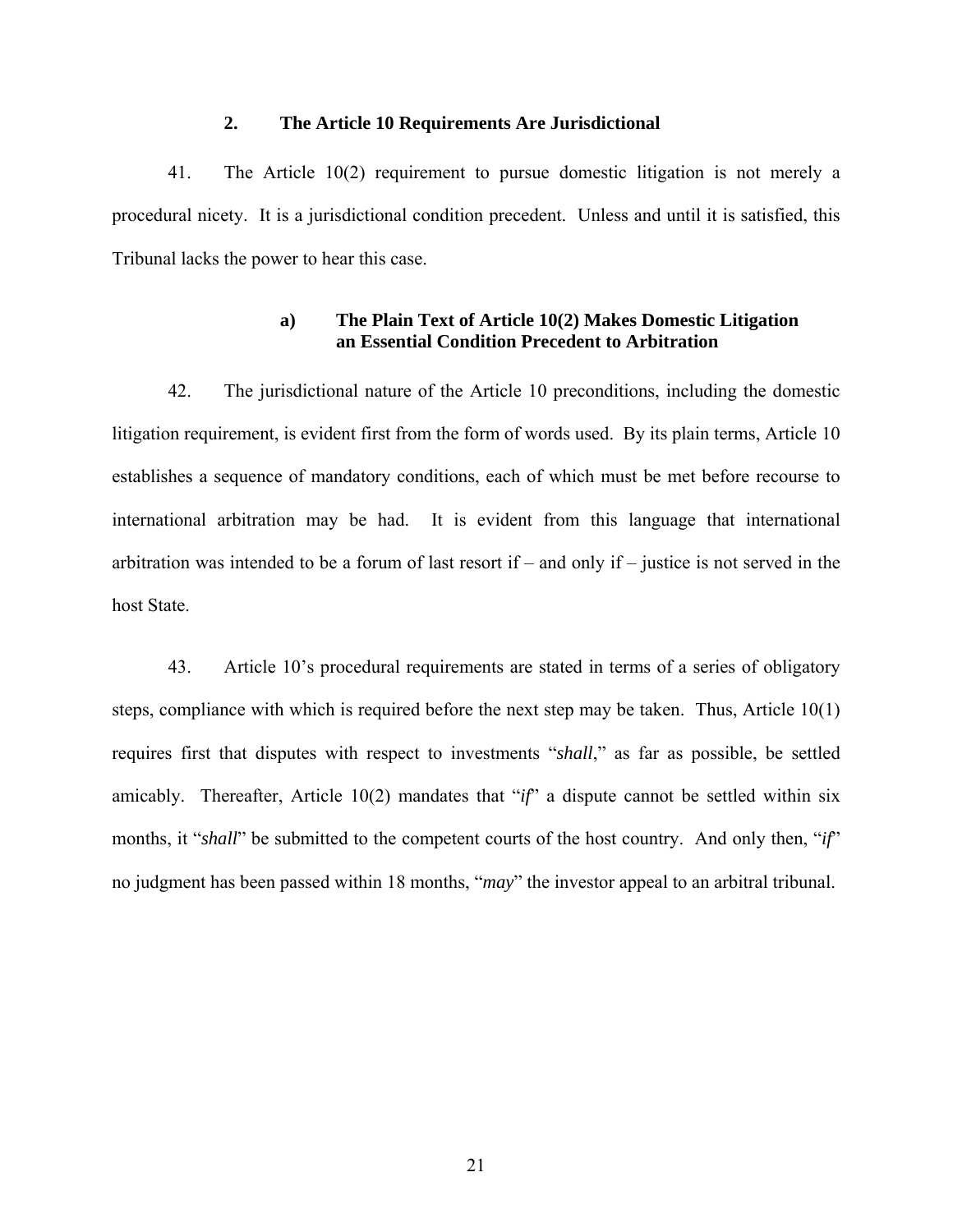44. The choice of words is deliberate, and their meaning clear. The term " $i f''^{62}$  in combination with the mandatory "shall"<sup>63</sup> introduces sequential and cumulative conditions. Only when all of them are satisfied, "may" an investor appeal to an international arbitral body.

45. The use of the term "appeal" in the final clause of Article 10(2) strengthens this conclusion. The ordinary meaning of appeal is "[a] proceeding undertaken to have a decision reconsidered by bringing it to a higher authority."<sup>64</sup> The use of the terms thus not only emphasizes the essential time element of recourse to arbitration but also the compulsory nature of a prior decision. Without a prior decision from a domestic court, no "appeal" to an arbitral tribunal is possible.

46. Article 9(8) similarly underscores the fact that domestic litigation is an indispensible precondition to seeking redress before an international arbitral tribunal. In contrast to the second sentence of Article 10(2), which addresses itself to the situation when the domestic court *does not* issue a decision within 18 months, Article 9(8) is concerned with the applicable rules of decision when the domestic court *does* issue a judgment. It states:

> With respect to disputes that have been submitted, in accordance with Article 10 of this Agreement, to the competent courts of the Contracting Party in the territory of which the investment has been made, the arbitral tribunal according to this Article *may only*

1

 $62$  The word "if" is the quintessential indicator of a condition precedent. The plain meaning and function of "if" as establishing a fundamental pre-requisite can be shown through an infinite number of examples. It is perhaps best exemplified by the Spartans' reply when Philip of Macedon wrote to their magistrates: "If I enter Laconia I will level Lacedaemon to the ground." The Spartans' clear and succinct answer was: "If."

 $63$  "The use of the word 'shall' ... is itself indicative of an 'obligation' – not simply a choice or option. The word 'shall' in treaty terminology means that what is provided for is *legally binding*." *Wintershall Aktiengesellschaft v. Argentine Republic*, ICSID Case No. ARB/04/14, Award (8 Dec. 2008) (Nariman, Torres Bernárdez, Bernardini) (hereafter "*Wintershall v. Argentina*"), para. 119 (emphasis in original) (RL-82).

<sup>64</sup> *Black's Law Dictionary* (9th ed. 2009), pp. 112-113: "Appeal" (RL-34).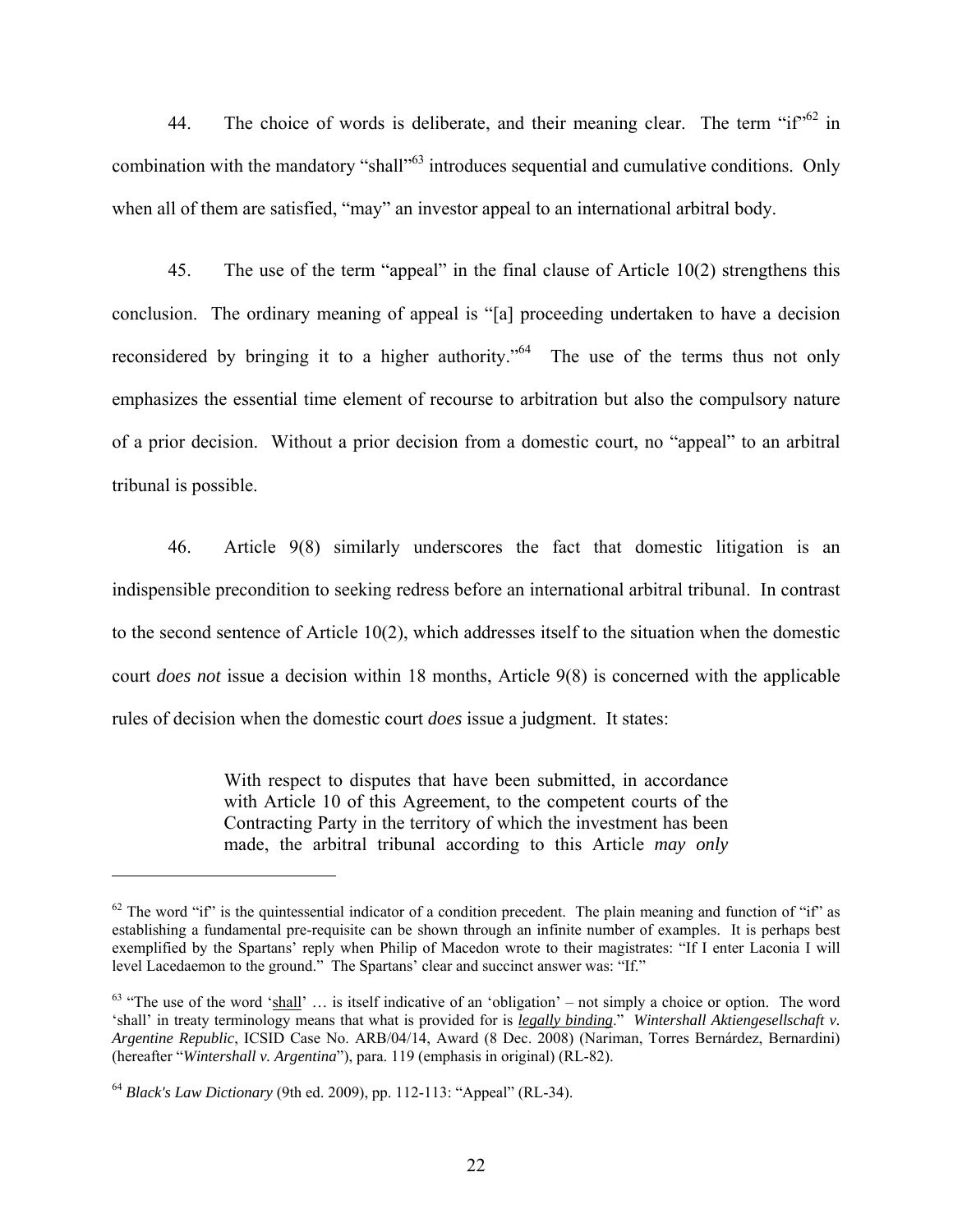*render an arbitral award* to decide on the matter in all its aspects *if*  it has determined that the national judgment infringes a rule of international law, including the provisions of [the Treaty], or is obviously unfair or there is a denial of justice.<sup>65</sup>

By specifying that an arbitral tribunal "may only" render an award "if" it finds that a domestic judgment violates international law, this article affirms domestic litigation as an essential precondition to an investor's recourse to international arbitration.

47. The jurisdictional nature of these preconditions likewise flows from the language and structure of the BIT. It is Article 10 that expresses the Contracting States' consent to international arbitration. (*Ad* Article 10 of the Protocol contains their statements of consent to ICSID arbitration.<sup>66</sup>) It thus makes no sense to read the conditions as doing anything but imposing limits on the scope of their consent to arbitration.

48. Article 10(1) states that the parties to a dispute "shall" try to settle it amicably. Article 10(2) then states that they "shall" submit the dispute to the competent courts of the host country. Only "if" no judgment has been passed within 18 months "may" an investor appeal to an arbitral tribunal; that is, only then is the investor vested with the right to seek arbitration. In a

<sup>65</sup> Uruguay-Switzerland BIT, Art. 9(8) (emphasis added) (RL-21).

<sup>66</sup> *Ibid*., *Ad* Art. 10 ("In the event of both Contracting Parties having become members of the Convention of 18 March 1965 on the Settlement of Investment Disputes between States and Nationals of other States, disputes with respect to investments between a Contracting Party and an investor of the other Contracting Party shall, at the request of the investor, be submitted according to the provisions of the aforementioned Convention to the International Centre for Settlement of Investment Disputes.").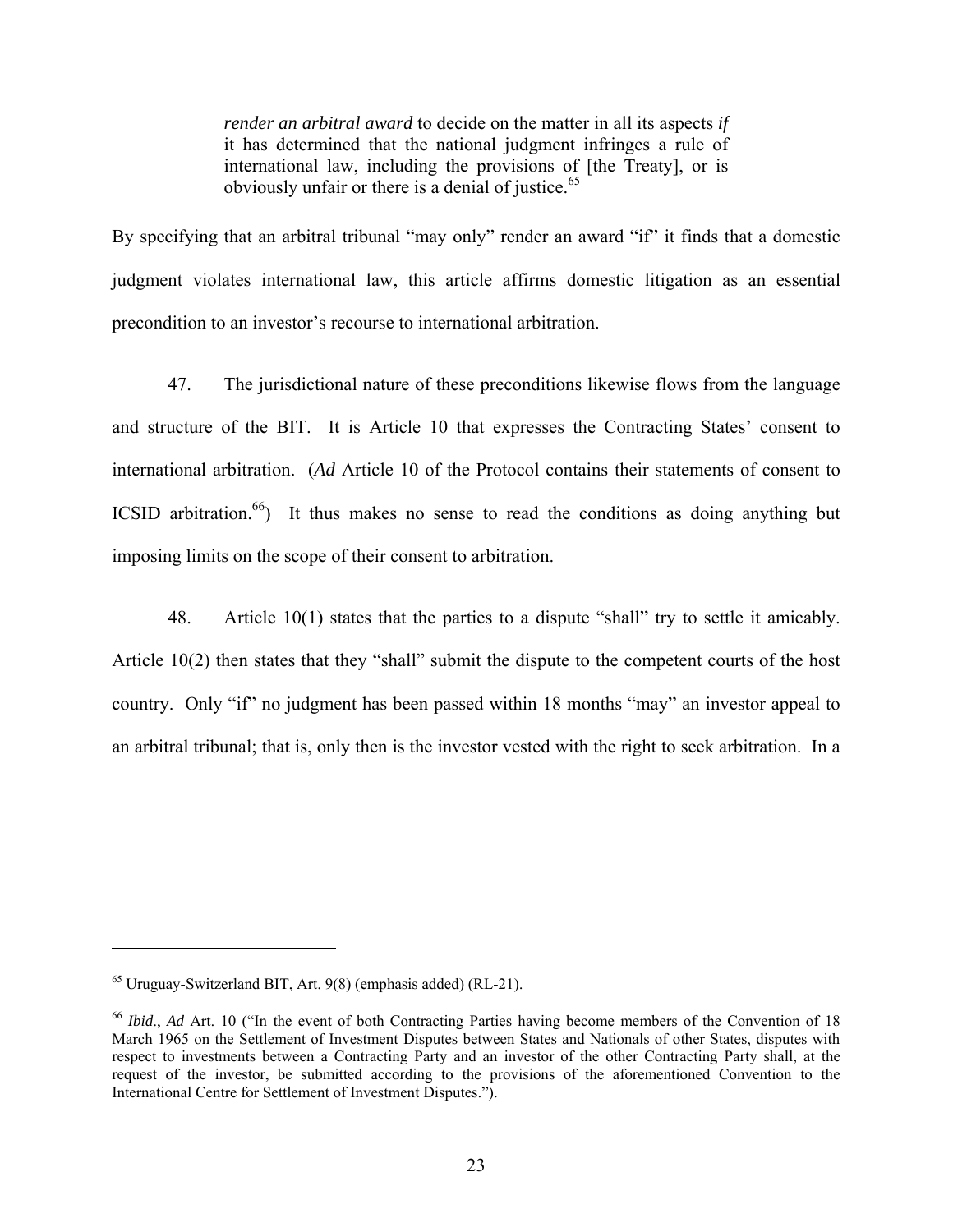formal sense, the conditions stated in Article 10 define the scope of the Tribunal's jurisdiction *ratione voluntatis*. Non-compliance defeats jurisdiction.<sup>67</sup>

## **b) The Domestic Resolution Requirement Was a Critical Condition for the States Parties and to the Scope of Their Consent**

49. The plain meaning of the language used in Article 10 is confirmed by the circumstances surrounding the conclusion of the BIT. The history of the Treaty's negotiation and ratification show that Uruguay deemed the domestic litigation requirement to be a critical element of the BIT, and an important limitation on the consent to international arbitration expressed therein.

50. The BIT's negotiating history makes clear that the domestic litigation requirement was a bargained-for term specifically included at Uruguay's insistence. The October 1988 Treaty signed with Switzerland was just Uruguay's third bilateral investment treaty. The two prior BITs predated it by only a short period: the Uruguay-Germany BIT was signed in May 1987 and the Uruguay-Netherlands BIT in September 1988.<sup>68</sup> All three were negotiated by the same Uruguayan team. In fact, the Dutch and Swiss BITs were completed during the same visit to Europe.

<sup>67 &</sup>quot;There is, in principle, an excess of power if a tribunal goes beyond its jurisdiction *ratione personae*, or *ratione materiae* or *ratione voluntatis*." *Hussein Nuaman Soufraki v. The United Arab Emirates*, ICSID Case No. ARB/02/7, Decision on the Application for Annulment (5 Jun. 2007), para. 42 (RL-60).

<sup>&</sup>lt;sup>68</sup> Although the Uruguay-Switzerland BIT was the third BIT signed by Uruguay, it was the second BIT ratified. The BIT with Germany was ratified by Uruguay on 25 April 1990, the Swiss BIT was ratified on 30 March 1991, and the Dutch BIT was ratified on 21 May 1991.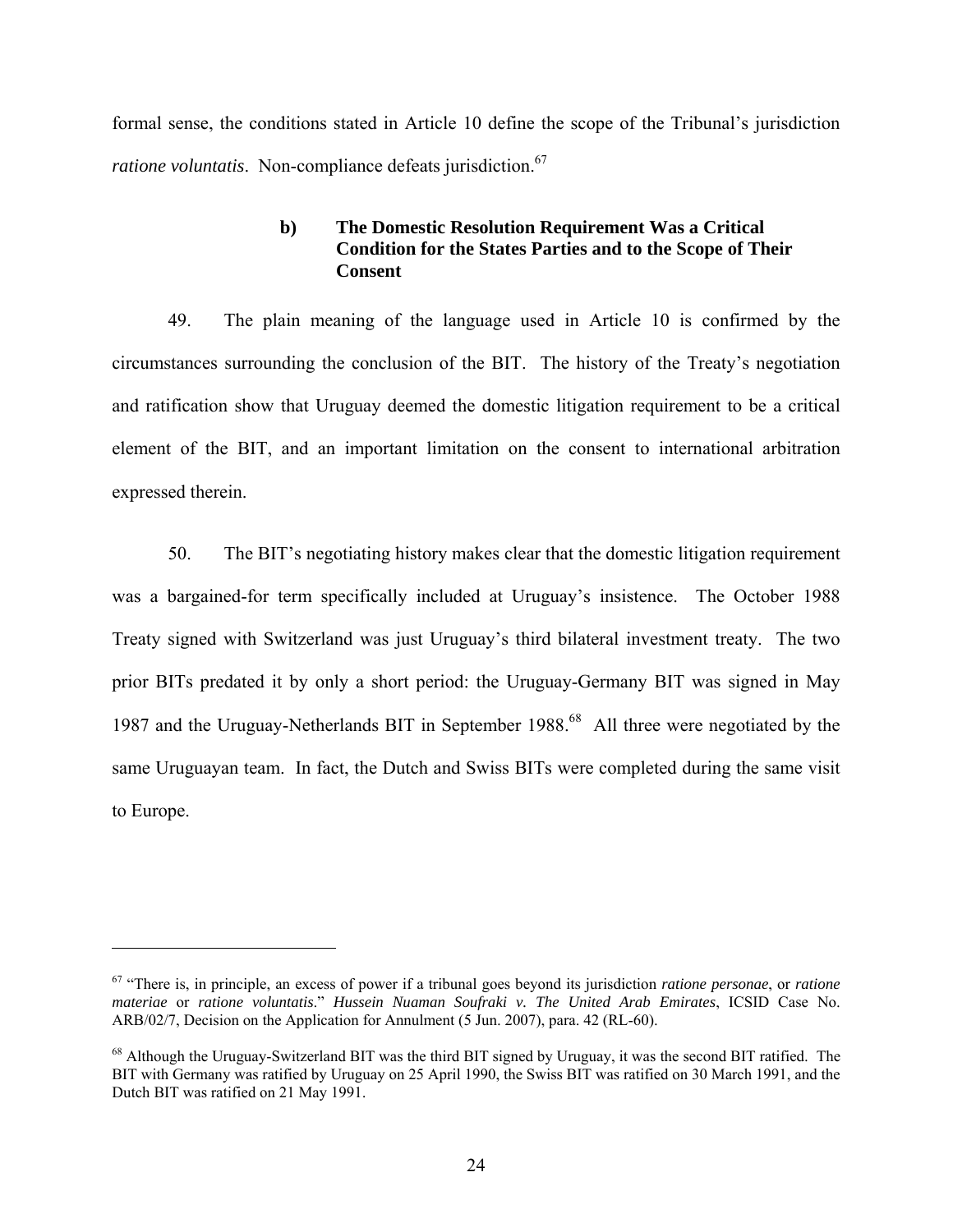51. The domestic litigation requirement is common to all three BITs. <sup>69</sup> A member of Uruguay's delegation responsible for the negotiation of the BIT with Germany (the first of the three BITs) noted in a speech to the Uruguayan Senate that that treaty was the product of eight years of laborious negotiation. He described how the domestic litigation requirement was included at Uruguay's insistence:

> During all of those years, the resolution of conflicts and controversies was drafted in terms of the arbitration mechanism; recourse to local courts was not mentioned at all. When it was our turn to participate, in the final negotiation, I would say that the clear will of the Executive Branch and the experts involved was, exclusively, to try to impose the principle of the exhaustion of domestic remedies  $70$

52. As a result of the Uruguayan delegation's insistence, the Uruguay-Germany BIT became "the first agreement signed in Latin America in which there is a recognition by a developed country that controversies are to be resolved through the local courts."<sup>71</sup>

53. The ratification history of the Uruguay-Switzerland BIT is to similar effect. Upon submitting the signed BIT to the Uruguayan Congress for ratification on 1 August 1989, the

1

 $^{69}$  Uruguay-Switzerland BIT, Art. 10(2) ("If a dispute within the meaning of paragraph (1) cannot be settled within a period of six months after it was raised, the dispute shall, upon request of either party to the dispute, be submitted to the competent courts of the Contracting Party in the territory of which the investment has been made.") (RL-21); Uruguay-Germany BIT, signed 4 May 1987, EIF 29 Jun. 1990, Art. 11(2) ("If a dispute as described in Paragraph 1 cannot be settled within the period of six months counted from the date on which one of the interested parties raised it, it shall be submitted at the request of one of the parties to the competent courts of the Contracting Party in whose territory the investment was made.") (RL-31); Uruguay-Netherlands BIT, signed 22 Sep. 1988, EIF 8 Jan. 1991, Art. 9(2) ("In case that is [sic] dispute, in the sense of the previous paragraph, has not been settled within a period of six months counted from the date on which the dispute arose, this dispute shall, at the request of one of the parties concerned, be submitted to the competent tribunal of the Contracting Party in the territory of which the investment was made.") (RL-32).

<sup>&</sup>lt;sup>70</sup> Speech of Dr. Julián Moreno of the Ministry of Economics & Finance to the Senate, in Minutes of Uruguayan Senate Sessions, No. 329, Vol. 324 (9 Aug. 1989), p. 52 (R-4).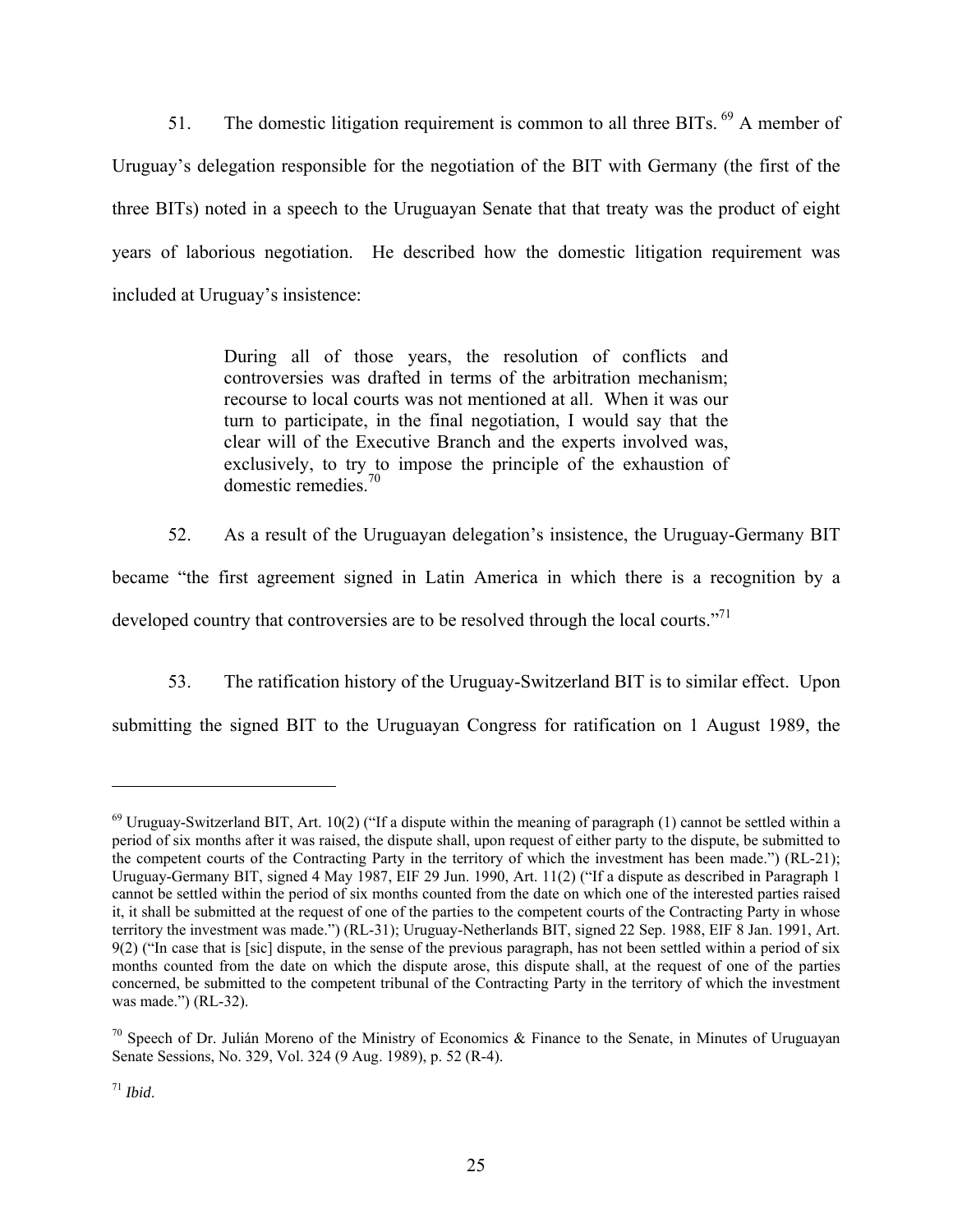Ministers responsible wrote in a letter that one of the "most notable aspects" of the Treaty was that disputes between investors and host States "will continue to be submitted to review by the competent national courts."72 Paraphrasing Article 9(8), the letter explained:

> Only in those cases in which the responsibility of the State is compromised by judicial authority, that is, when the sentence violates the rules of international law, when there has been denial of justice, or when the judgment passed was notoriously unjust, both parties will have recourse to an international arbitral tribunal.73

54. Similarly, the Uruguayan legislators who ratified the Treaty made clear their understanding that the domestic litigation requirement was a critical condition of Uruguay's willingness to submit to arbitration. In a 9 August 1990 report recommending the adoption of the Treaty, for instance, the Senate Committee on International Affairs explained that Article 10 establishes "a procedure that requires a prior attempt at amicable settlement of the dispute," and only if attempts at settlement fail could the dispute be submitted "to the competent Tribunals of the party State in whose territory the investment was made" before referral could be made to an arbitral tribunal<sup>74</sup>

55. The Report explained further:

The aforementioned is complemented by Article 10 Number 2 which provides that when a judgment has not been obtained within eighteen months of having brought an action, the investor can have recourse to an Arbitration Tribunal constituted according to Article 9. Given what has been provided in Article 9 Number 8, said

<sup>&</sup>lt;sup>72</sup> Letter from the Uruguayan Ministries of Foreign Affairs and Economics & Finance to the President of the Uruguayan General Assembly (1 Aug. 1989), pp. 1-2 (R-3).

<sup>73</sup> *Ibid*., p. 2.

<sup>74</sup> Report of the Senate Committee on International Affairs (9 Aug. 1990), in Minutes of Uruguayan Senate Sessions, No. 48, Vol. 332 (4 Sep. 1990), p. 42 (R-5).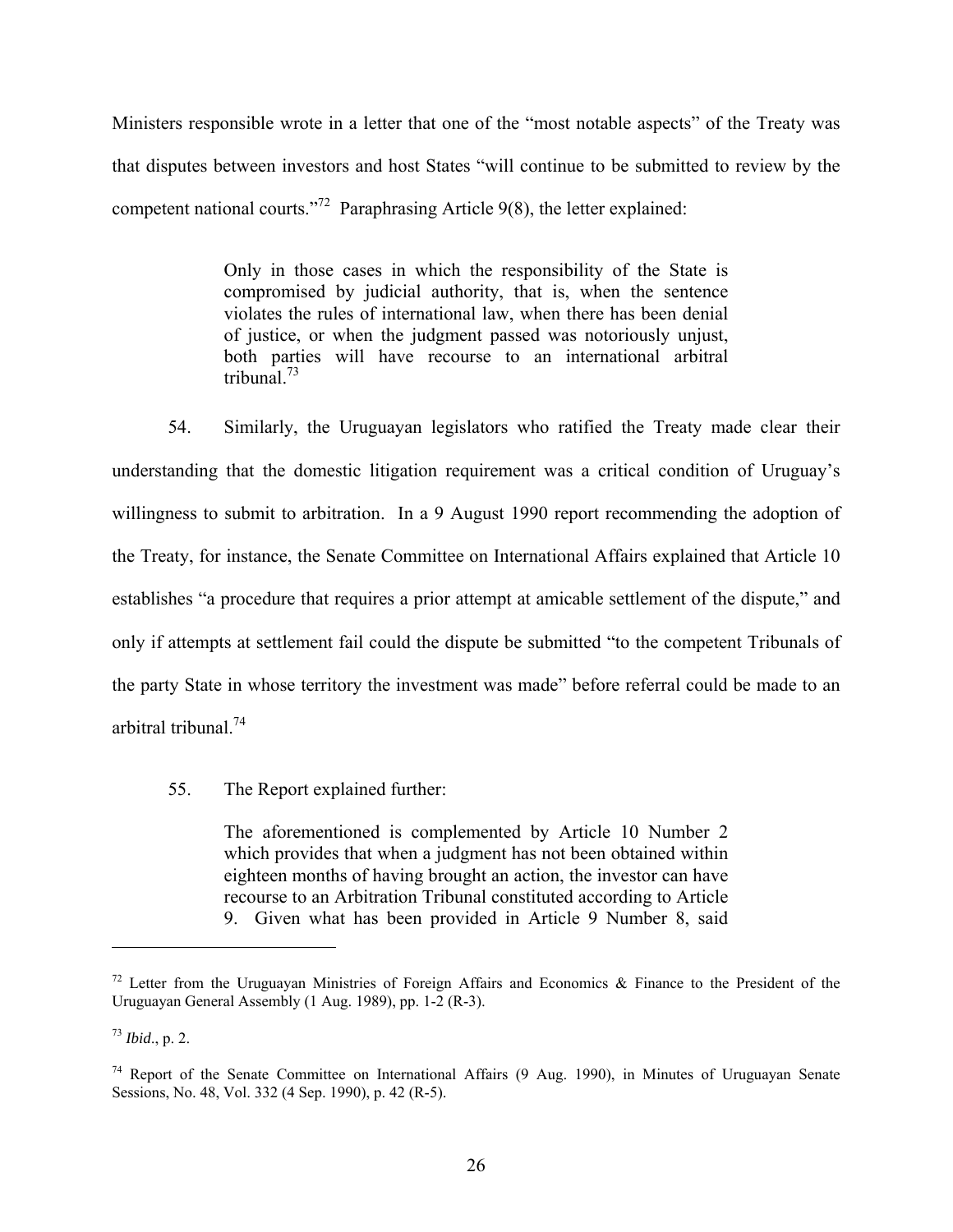Tribunal will also have the ability to recognize within the investor's assertions, whether the national judgment violates international law, is notoriously unjust, or if there has been a denial of justice.75

56. The negotiating and ratification history therefore confirm the conclusion that follows from the plain text of the BIT: the requirement to pursue domestic litigation is a mandatory precondition that must be satisfied before an investor may have recourse to an international arbitral tribunal. If that condition is not satisfied, the tribunal does not have jurisdiction.

## **c) The International Jurisprudence Confirms the Domestic Litigation Requirement Is Jurisdictional in Nature**

57. Consent is, of course, the cornerstone of ICSID jurisdiction.<sup>76</sup> Without one, the other does not exist. It therefore follows that any limitations on consent contained in a BIT must constitute limitations on the scope of the Tribunal's jurisdiction. As discussed below, the international jurisprudence, both from the International Court of Justice ("ICJ") and other ICSID tribunals, confirms that procedural preconditions like those set forth in Article 10 limit States' consent to arbitration.

58. Procedural preconditions to the submission of disputes to third-party dispute resolution are common. The legal nature of such conditions was recently explained by the ICJ:

> [T]he terms "condition", "precondition", "prior condition", "condition precedent" are sometimes used as synonyms and sometimes as different from each other. There is in essence no

<u>.</u>

<sup>75</sup> *Ibid*.

<sup>76</sup> *See* International Bank for Reconstruction and Development (IBRD), *Report of the Executive Directors on the Convention on the Settlement of Investment Disputes between States and Nationals of Other States* (18 Mar. 1965), para. 23 (RL-15).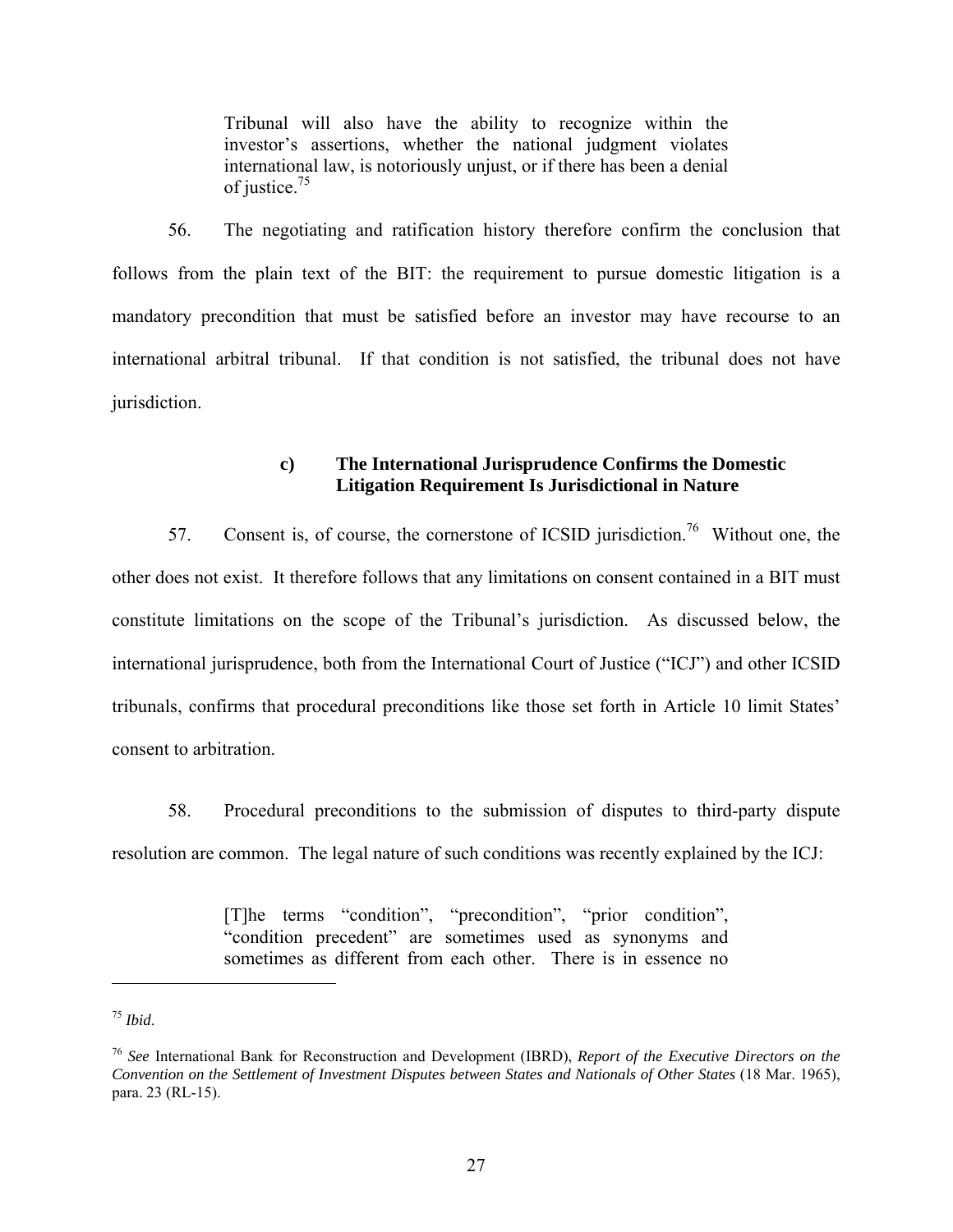difference between those expressions save for the fact that, when unqualified, the term "condition" may encompass, in addition to prior conditions, other conditions to be fulfilled concurrently with or subsequent to an event. *To the extent that the procedural requirements of [a dispute settlement clause] may be conditions*, *they must be conditions precedent to the seisin of the court* even when the term is not qualified by a temporal element.<sup>77</sup>

59. As discussed above, there is no question but that Article 10 is structured as a set of sequential and cumulative conditions. The investor must (1) raise a dispute, (2) pursue amicable resolution for six months, and (3) submit unresolved disputes to the domestic courts before going to international arbitration. In effect, Article 10 expresses the will of the parties to create a series of doors through which an investor must pass before it may institute arbitration.

60. The international jurisprudence confirms the jurisdictional nature of conditions like these. In the case concerning *Armed Activities on the Territory of the Congo (New Application: 2002*),<sup>78</sup> for example, the Democratic Republic of Congo ("DRC") sought to base jurisdiction in the ICJ on no less than eight treaties, many of which contained procedural preconditions similar to those found in Article 10 of the BIT.<sup>79</sup> In its Judgment, the Court held that where the applicable preconditions had not been met, the treaty could not provide jurisdiction. It stated:

<sup>77</sup> *Application of the International Convention on the Elimination of All Forms of Racial Discrimination (Georgia v. Russian Federation)*, Judgment on Preliminary Objections (1 Apr. 2011) (hereafter "*Georgia v. Russia*"), para. 130 (emphasis added) (RL-47).

<sup>78</sup> *Armed Activities on the Territory of the Congo (New Application: 2002) (Democratic Republic of the Congo v. Rwanda)*, Judgment on Jurisdiction and Admissibility (3 Feb. 2006), I.C.J. Reports 2006, p. 6 (hereafter "*DRC v. Rwanda*") (RL-48).

<sup>79</sup> *See ibid.*, para. 1. For instance, both Article 29 of the Convention on Discrimination Against Women and Article 14 of the Montreal Convention give the Court jurisdiction "on the condition that: it has not been possible to settle the dispute by negotiation; that, following the failure of negotiations, the dispute has, at the request of one such State, been submitted to arbitration; and that, if the parties have been unable to agree on the organization of the arbitration, a period of six months has elapsed from the date of the request for arbitration." *Ibid*., paras. 87 & 117.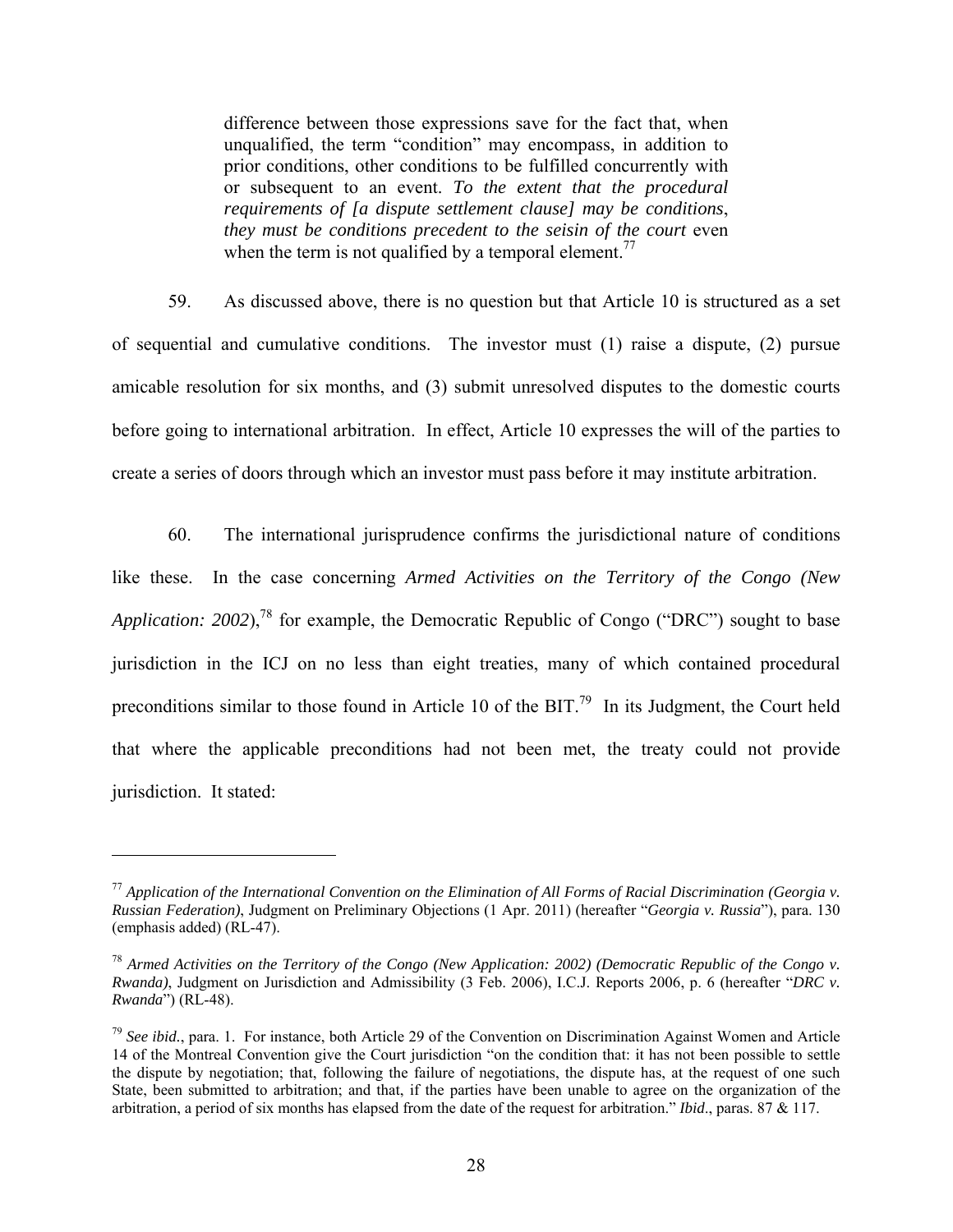[J]urisdiction is based on the consent of the parties and is confined to the extent accepted by them …. *When that consent is expressed in a compromissory clause in an international agreement, any conditions to which such consent is subject must be regarded as constituting the limits thereon.* The Court accordingly considers that *the examination of such conditions relates to its jurisdiction* and not to the admissibility of the application …. It follows that … the conditions for seisin of the Court set out in [the compromissory clauses invoked by the DRC] must be examined in the context of the issue of the Court's jurisdiction. $80$ 

On this basis, the Court ruled that it "cannot accept any of the bases of jurisdiction put forward by the DRC in the present case" due to its failure to comply with the pertinent conditions.<sup>81</sup>

61. The Court came to an identical result in its recent decision denying jurisdiction in the case concerning the *Application of the International Convention on the Elimination of All Forms of Racial Discrimination (Georgia v. Russian Federation)*. 82 Georgia attempted to ground jurisdiction on Article 22 of the Convention on the Elimination of All Forms of Racial Discrimination, which provides that any dispute "which is not settled by negotiation or by the procedures expressly provided for in this Convention" could be submitted to the ICJ. The Russian Federation objected to the Court's jurisdiction, arguing, *inter alia*, that the negotiation requirement had not been satisfied. The Court agreed, holding:

<sup>80</sup> *Ibid*., para. 88 (emphasis added) (internal citations omitted).

<sup>&</sup>lt;sup>81</sup> *Ibid.*, para. 126. One of the specific examples of the Court's application of this principle can be found in the DRC's failed attempt to found the jurisdiction of the Court upon Article 75 of the WHO Constitution, which reads: "Any question or dispute concerning the interpretation or application of this Constitution which is not settled by negotiation or by the Health Assembly shall be referred to the International Court of Justice …." *See ibid.*, para. 94. With respect to this provision, the Court found that none of the preconditions to its seisin were met for the following reasons: "even if the DRC had demonstrated the existence of a question or dispute falling within the scope of Article 75 of the WHO Constitution, it has in any event not proved that the other preconditions for seisin of the Court established by that provision have been satisfied, namely that it attempted to settle the question or dispute by negotiation with Rwanda or that the World Health Assembly had been unable to settle it." *Ibid*., para. 100.

<sup>82</sup> *Georgia v. Russia*, para*.* 131 (RL-47).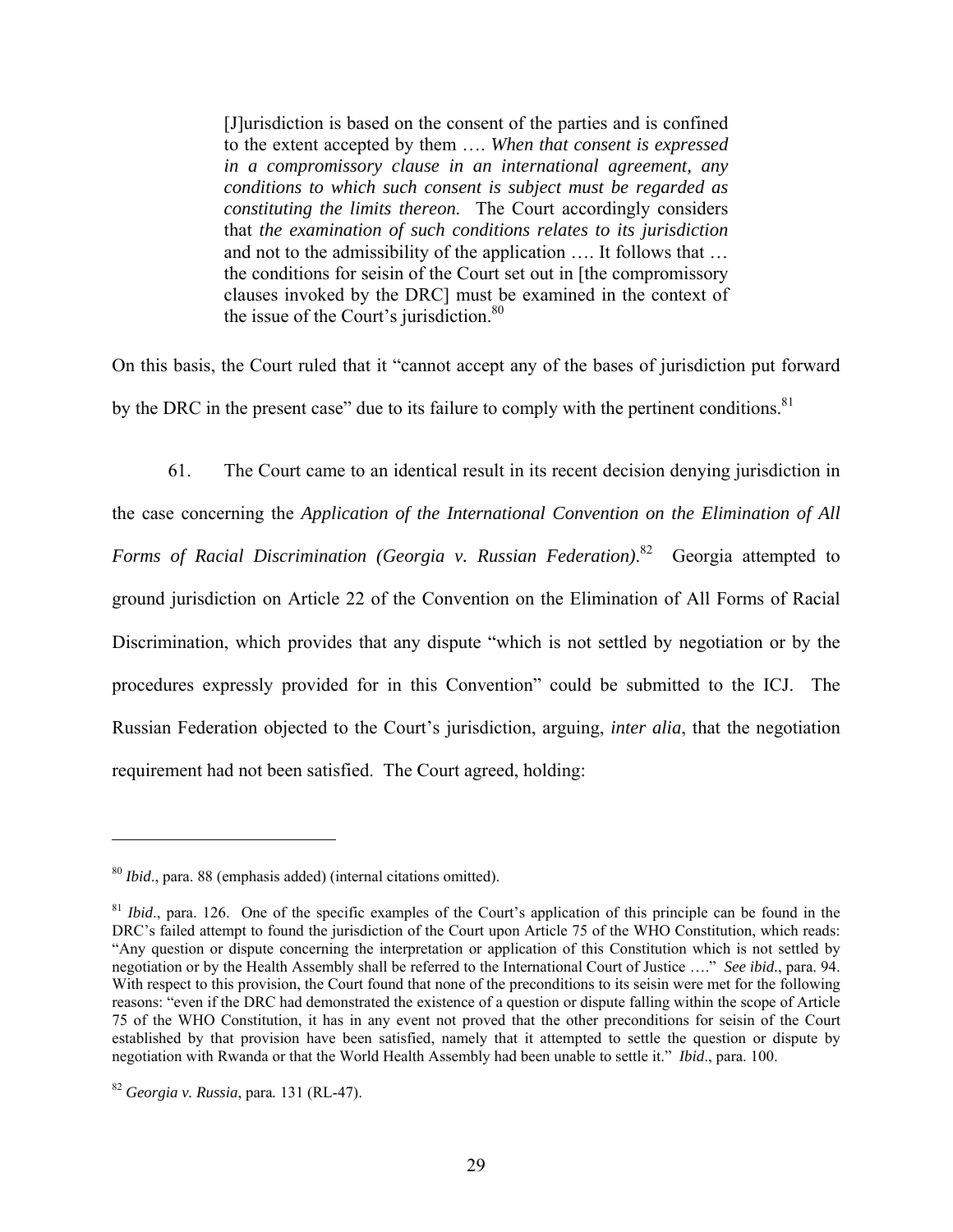[I]t is not unusual in compromissory clauses conferring jurisdiction on the Court and other international jurisdictions to refer to resort to negotiations. … [P]rior resort to negotiations or other methods of peaceful dispute settlement performs an important function in indicating *the limit of consent given by States*. … The Court's jurisdiction is based on the consent of the parties and is confined to the extent accepted by them … When that consent is expressed in a compromissory clause in an international agreement, *any conditions to which such consent is subject must be regarded as constituting the limits thereon*. 83

62. ICSID tribunals apply the same rule. In *Enron v. Argentina*, for example, the BIT at issue contained the requirement that "the parties to the dispute should initially seek a resolution through consultation and negotiation."84 In response to Argentina's jurisdictional objections, the tribunal concluded: "Such requirement is … very much a jurisdictional one. A failure to comply with that requirement would result in a determination of lack of jurisdiction."<sup>85</sup> The tribunal there found that the requirement was complied with and decided that the dispute was within the jurisdiction of the Centre.<sup>86</sup>

63. Similarly, the tribunal in *Burlington v. Ecuador* recently affirmed that the requirements established in Article VI of the United States-Ecuador BIT providing that "the parties should initially seek a resolution through consultation and negotiation" and could only submit the dispute to arbitration "after six months had elapsed" were jurisdictional in nature. On

<sup>83</sup> *Ibid*. (fist emphasis added; second emphasis in original, quoting *DRC v. Rwanda*, para. 88) (internal citations omitted).

<sup>&</sup>lt;sup>84</sup> Argentina-US BIT, signed 14 Nov. 1991, EIF 20 Oct. 1994, Art. VII.2 ("In the event of an investment dispute, the parties to the dispute should initially seek a resolution through consultation and negotiation. If the dispute cannot be settled amicably, the national or company concerned may choose to submit the dispute for resolution ...") (emphasis added) (RL-24).

<sup>85</sup> *Enron Corp. & Ponderosa Assets, L.P. v. The Argentine Republic*, ICSID Case No. ARB/01/3, Decision on Jurisdiction (14 Jan. 2004) (Orrego Vicuña, Gros Espiell, Tschanz), para. 88 (emphasis added) (RL-55).

<sup>86</sup> *Ibid*., paras. 88 & 101.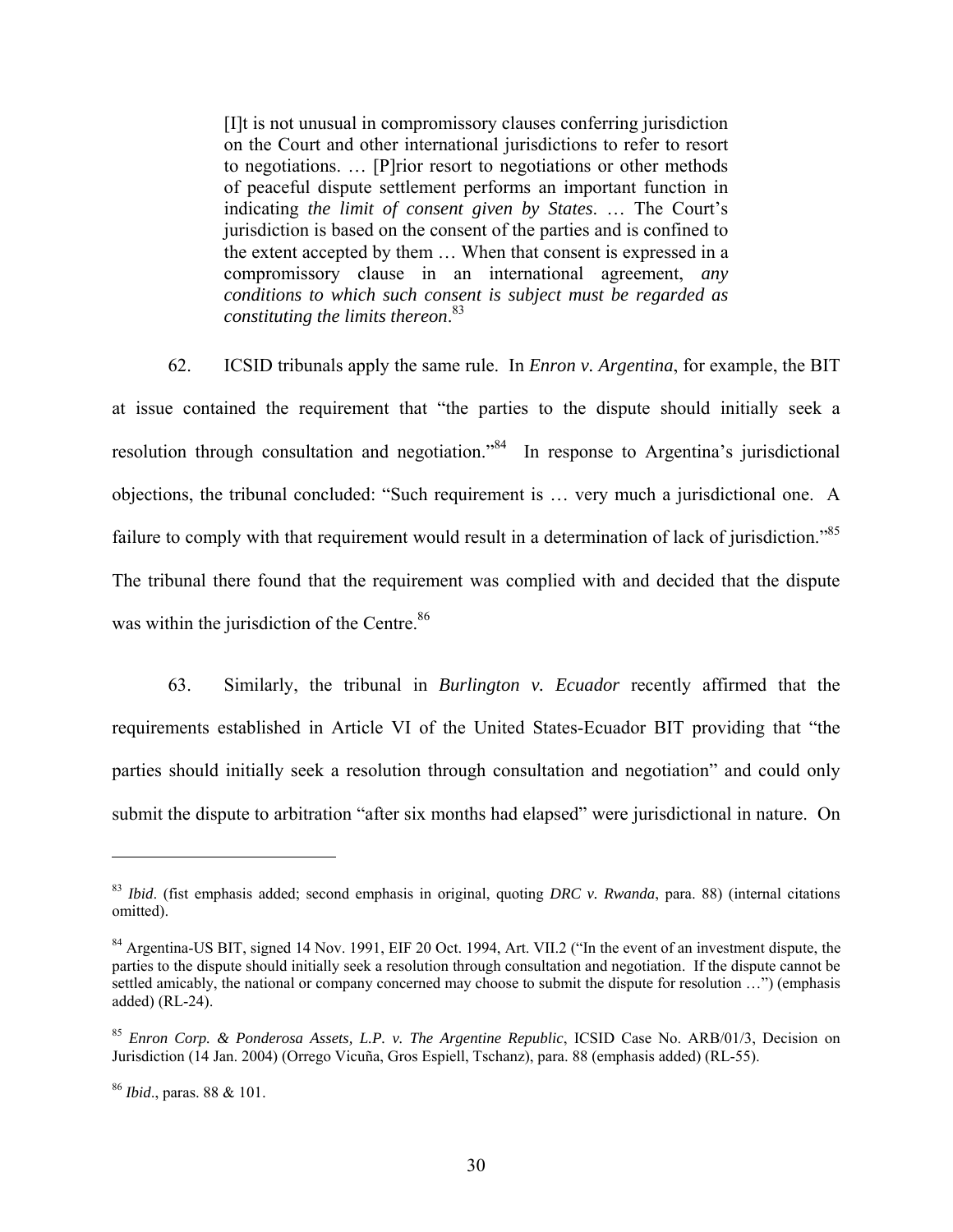that basis, the tribunal held that it did not have jurisdiction because claimant Burlington had failed to grant Ecuador the required opportunity to redress the dispute short of international arbitration. It held:

> [B]y imposing upon investors an obligation to voice their disagreement at least six months prior to the submission of an investment dispute to arbitration, the Treaty effectively accords host States the right to be informed about the dispute at least six months before it is submitted to arbitration. The purpose of this right is to grant the host State an opportunity to redress the problem before the investor submits the dispute to arbitration. In this case, Claimant has deprived the host State of that opportunity. *That suffices to defeat jurisdiction*. 87

64. The specific condition at issue in this case – prior recourse to local courts for 18

months – has also been recognized as jurisdictional.<sup>88</sup> In *Wintershall v. Argentina*, the claimant,

a German investor, failed to comply with the domestic litigation requirement set forth in Article

10(2) of the Germany-Argentina BIT. In response to Argentina's jurisdictional objection, the

tribunal first observed: "It is a general principle of the law of treaties that a third beneficiary of a

<sup>87</sup> *Burlington Resources Inc. v. Republic of Ecuador and Empresa Estatas Petróleos del Ecuador (PetroEcuador)*, ICSID Case No. ARB/08/5, Decision on Jurisdiction (2 Jun. 2010) (Kaufmann-Kohler, Stern, Orrego Vicuña), para. 315 (emphasis added) (RL-49); *see also Murphy Exploration and Prod. Co. Int'l v. Republic of Ecuador*, ICSID Case No. ARB/08/4, Decision on Jurisdiction (15 Dec. 2010) (Oreamuno Blanco, Naón, Vinuesa), paras. 151 (arguing that the six-month waiting period "is not an inconsequential procedural requirement but rather a key component of the legal framework established in the BIT and in many other similar treaties, which aims for the parties to amicably settle the disputes that might arise") & 156 ("the Tribunal rejects Claimant's argument that the six-month waiting period required by Article VI(3)(a) does not constitute a jurisdictional requirement.") (RL-68).

<sup>88</sup> *E.g.*, *Wintershall v. Argentina,* para. 170 (RL-82); *Impregilo S.p.A. v. Argentine Republic*, ICSID Case No. ARB/07/17, Award (21 Jun. 2011) (Danelius, Brower, Stern) (hereafter "*Impregilo v. Argentina*"), paras. 79-94 (Article 8(3) of the Argentina-Italy BIT "provides that international arbitration may be initiated where, after eighteen months from the date of notice of commencement of proceedings before the courts mentioned in Article 8(2), the dispute between the investor and the Contracting Party has not been resolved. … Article 8(3) contains a jurisdictional requirement that has to be fulfilled before an ICSID tribunal can assert jurisdiction. … Impregilo not having fulfilled this requirement, the Tribunal cannot find jurisdiction on the basis of Article 8(3) of the Argentina-Italy BIT.") (RL-61); *see also Emilio Agustín Maffezini v. The Kingdom of Spain*, ICSID Case No. ARB/97/7, Decision on Jurisdiction (25 Jan. 2000) (Orrego Vicuña, Buergenthal, Wolf) (hereafter "*Maffezini v. Spain*"), paras. 34-36 (RL-54).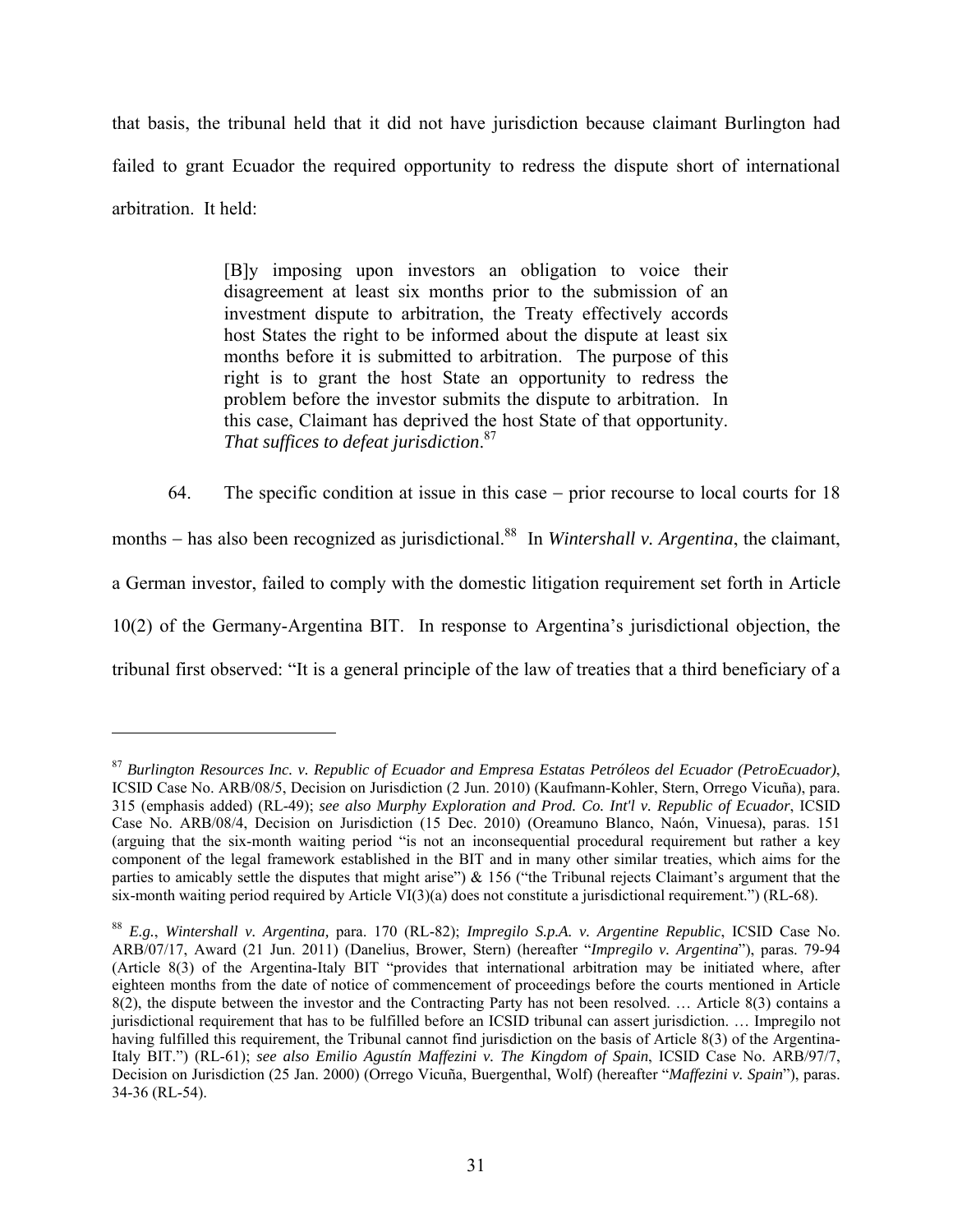right under it must comply with the conditions for the exercise of the right provided for in the treaty."<sup>89</sup> It then held:

> [T]he eighteen-month requirement of a proceeding before local courts (stipulated in Article 10(2)) is an essential preliminary step to the institution of ICSID Arbitration, under the Argentina-Germany BIT; it constitutes an integral part of the "standing offer" ("consent") of the Host State, which must be accepted on the same terms by every individual investor who seeks recourse (ultimately) to ICSID arbitration for resolving its dispute with the Host State under the concerned BIT. … The requirement of recourse to local courts for an eighteen-month period in Article 10(2) is *fundamentally a jurisdictional clause* ….90

Because of the investor's non-compliance with this condition, the tribunal determined that it had "no competence to entertain the claim and to proceed with it on merits."91

65. The result is therefore clear: the conditions to international arbitration stated in a compromissory clause set limits on the Contracting States' consent to jurisdiction. As such, they are conditions precedent to the seisin of an ICSID tribunal. Those conditions having not been satisfied here, this Tribunal lacks jurisdiction over the case.

## **3. The MFN Clause in Article 3(2) Does Not Apply to Dispute Resolution**

66. Despite the jurisdictional significance of Article 10(2) and Article 9(8) of the BIT, the Claimants allege that the MFN clause in Article 3(2) of the BIT allows it not to comply with the Article 10(2) requirements of a six-month waiting period prior to submission of the dispute to dispute resolution, and that the dispute be submitted to the competent courts of Uruguay for a

<sup>89</sup> *Wintershall v. Argentina*, para. 114 (RL-82).

<sup>90</sup> *Ibid*., paras. 160(2) & 172 (emphasis added).

<sup>91</sup> *Ibid*., para. 156.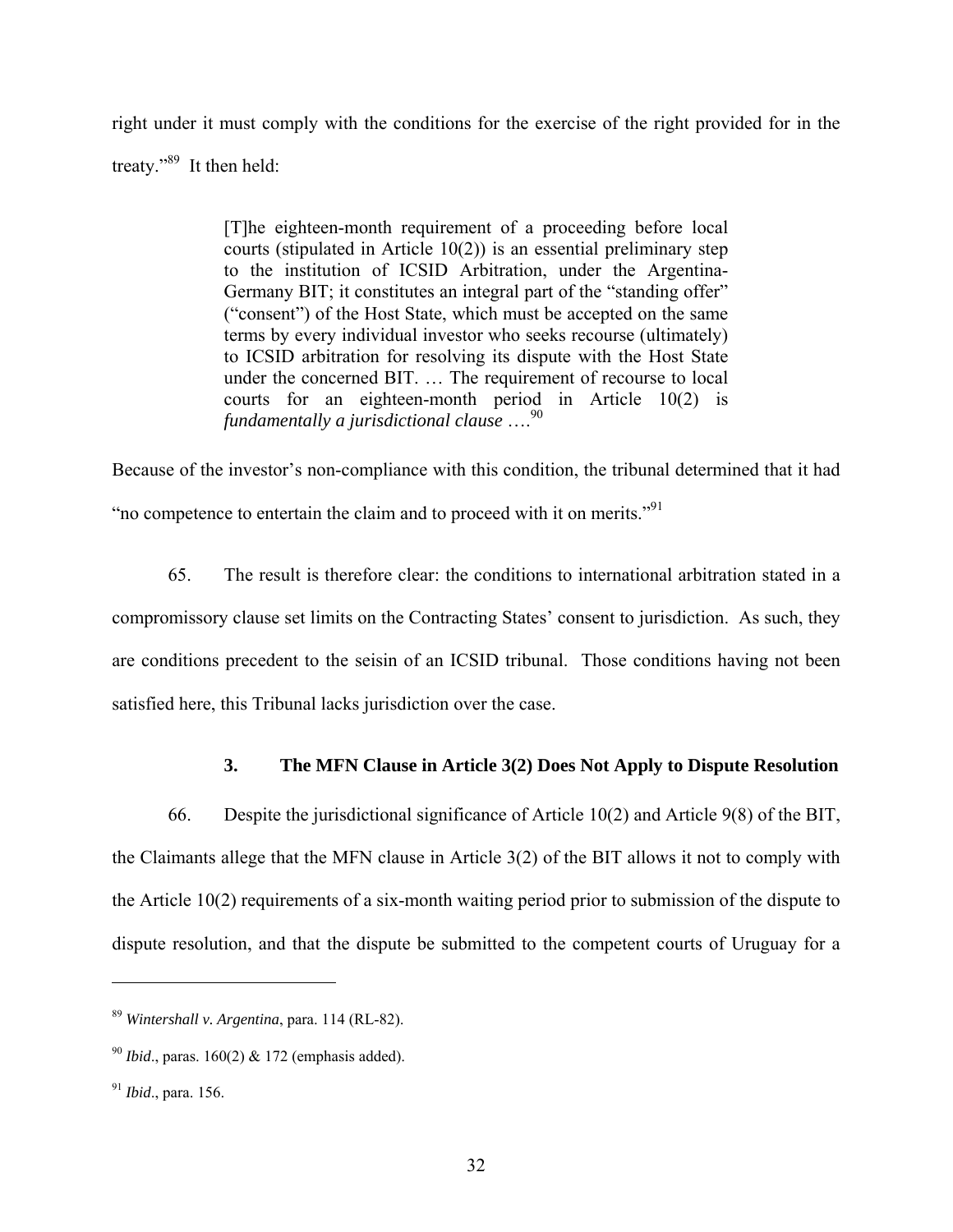decision, or for at least the passage of 18 months without one, before recourse may be had to an arbitral tribunal.<sup>92</sup>

67. Article 3 of the BIT is entitled "Protection and Treatment of Investments." Article 3(2), upon which Claimants attempt to rely, provides:

> Each contracting Party shall ensure *fair and equitable treatment* within its territory of the investments of the investors of the other Contracting Party. *This treatment* shall not be less favourable than that granted by each Contracting Party to investments made within its territory by its own investors, or than that granted by each Contracting Party to the investments made within its territory by investors of the most favoured nation, if this latter treatment is more favourable.

As shown below, the ordinary meaning of this language and international jurisprudence overwhelmingly confirm that the MFN clause in Article 3(2) is confined to fair and equitable treatment, and does not operate to allow the Claimant to escape the jurisdictional requirements of Article 10.

# **a) The Ordinary Meaning of the MFN Clause in Article 3(2)**

68. The first step in the interpretation of a treaty provision is to examine its ordinary meaning.<sup>93</sup> The ordinary meaning of the MFN clause in Article  $3(2)$  is apparent on its face. The first sentence of Article 3(2) provides that each Contracting Party "shall ensure *fair and equitable treatment* …" The second sentence, which contains the MFN clause, continues: "*This* 

<sup>92</sup> RFA, paras. 71-75.

<sup>&</sup>lt;sup>93</sup> Vienna Convention on the Law of Treaties (with annex) (23 May 1969), 1155 U.N.T.S. 331 (hereafter "Vienna" Convention"), Art. 31.1 ("A treaty shall be interpreted in good faith in accordance with the *ordinary meaning* to be given to the terms of the treaty *in their context and in the light of its object and purpose*.") (emphasis added) (RL-19).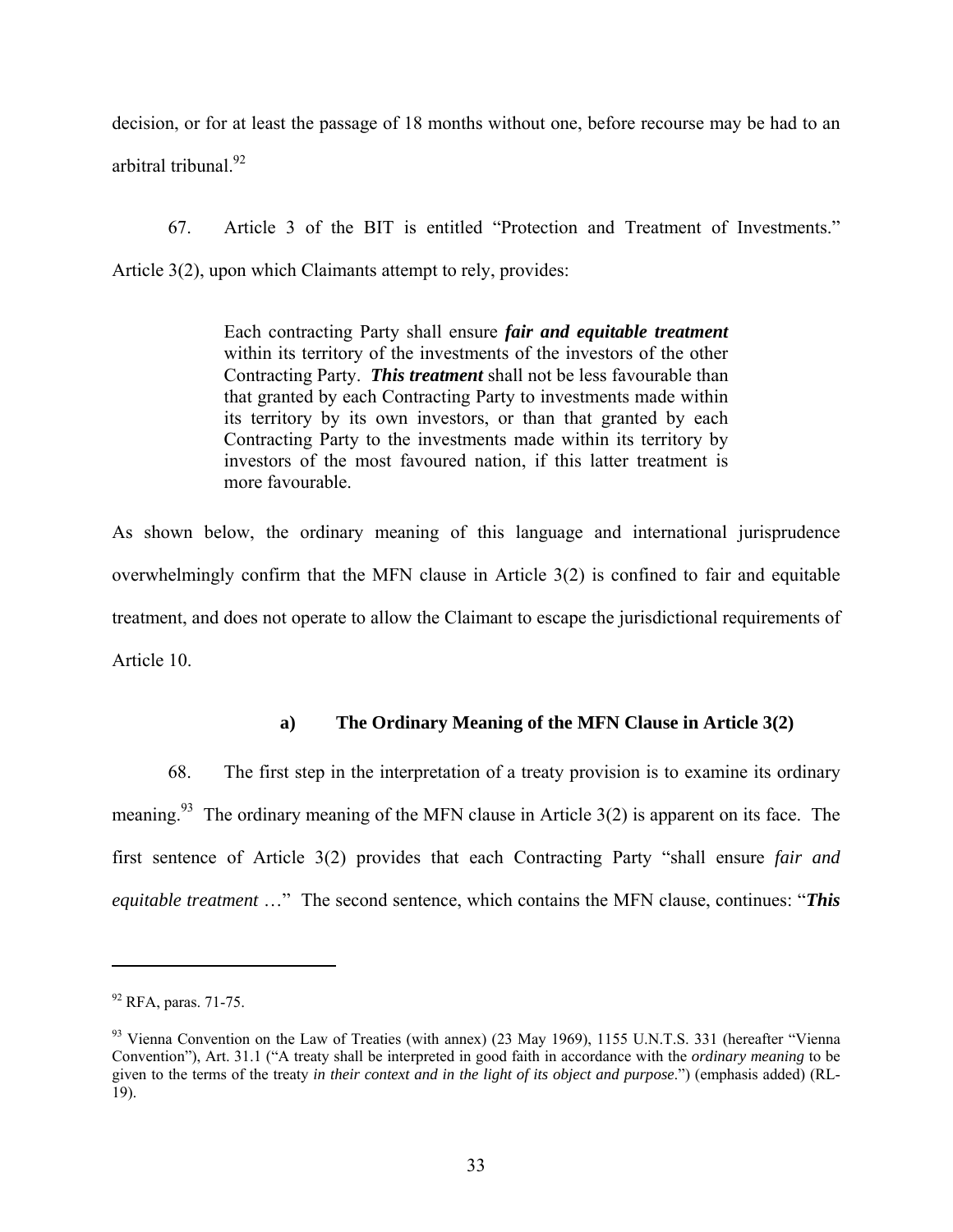*treatment* shall be no less favorable ..." It is clear from the phrase "this treatment" that the MFN language refers to the "fair and equitable treatment" mentioned in the preceding sentence. Thus, the language of Article 3(2) makes the MFN clause expressly applicable to the requirement of fair and equitable treatment set forth in the first sentence of the Article, and not to any other provision of the BIT, let alone the dispute resolution provisions of Article 10.

69. As a result of its explicitly limited scope, Article 3(2), pursuant to the *ejusdem generis* rule, can only "*attract matters belonging to the same category of subject* as that to which the clause itself relates."94 The ILC's Commentary to the Draft Articles on Most-Favoured-Nation Clauses is instructive in this regard:

> (1) The rule which is sometimes referred to as the *ejusdem generis* rule is generally recognized and affirmed by the jurisprudence of international tribunals and national courts and by diplomatic practice. … [T]he clause can only operate in regard to the subject matter which the two States *had in mind* when they inserted the clause in their treaty.

…

<sup>94</sup> *The Ambatielos Claim (Greece, United Kingdom of Great Britain and Northern Ireland)*, Award (6 Mar. 1956), R.I.A.A. Vol. XII, pp. 83-153 (hereafter "*The Ambatielos Claim*"), at p. 107 (emphasis added) (RL-44); *see also Wintershall v. Argentina*, paras. 103 (quoting *ibid.*) & 162 ("it is well-settled, in this branch of the law, that a mostfavoured-nation clause can only attract matters belonging to the same category of subject as that to which the clause itself relates – the issue being determined in accordance with the intention of the Contracting Parties, deduced from a reasonable, interpretation of the Treaty.") (RL-82); Sir G.G. Fitzmaurice, THE LAW AND PROCEDURE OF THE INTERNATIONAL COURT OF JUSTICE, Vol. I (1986), p. 324:

While there may be room for argument as to what exactly is covered by any particular mostfavoured-nation clause, there can be no doubt in principle that clauses conferring most-favorednation rights can (through the operation of a specific grant to another country) only attract rights of the same kind or order, or belonging to the same class, as those contemplated by the mostfavoured-nation clause concerned. The subject-matter or category of subject-matter must be the same: the grant of most-favoured-nation rights on one subject, or order of subjects, cannot confer a right to enjoy the treatment granted to another country in respect of a different subject-matter or category of subject-matter.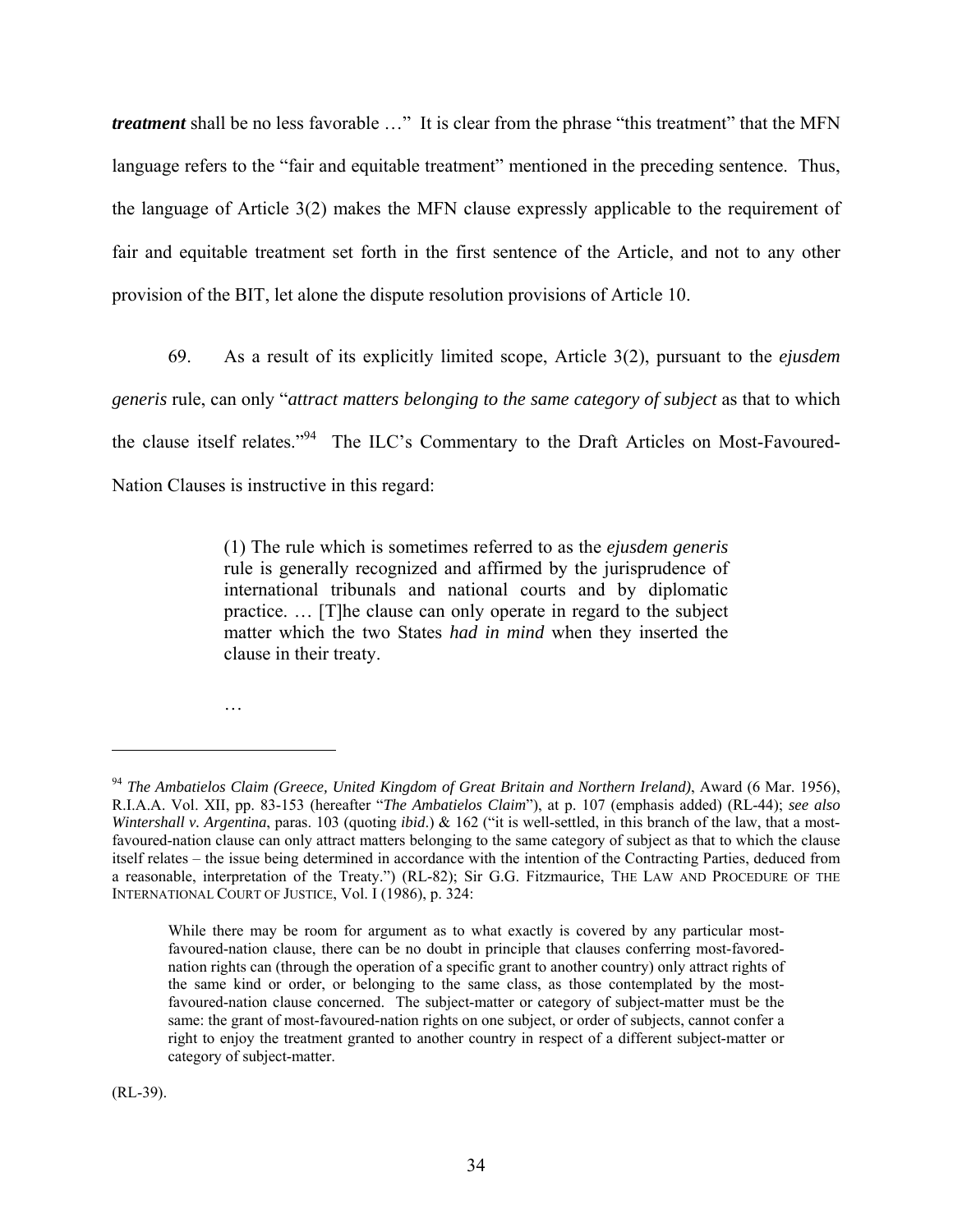(10) No writer would deny the validity of the *ejusdem generis* rule which, for the purposes of the most-favoured-nation clause, derives from its very nature. It is generally admitted that a clause conferring most-favoured-nation rights in respect of a certain matter, or class of matter, can attract the rights conferred by other treaties (or unilateral acts) only in regard to the same matter or class of matter. $95$ 

70. The ILC's Commentary confirms that beneficiaries of an MFN clause acquire "only those rights which fall *within the limits of the subject-matter*" the Contracting Parties "had in mind when they inserted the [MFN] clause in their treaty."96

71. The text of Article 3(2) demonstrates that Uruguay and Switzerland intended to confine the subject-matter of the article only to fair and equitable treatment. The narrow wording of Article 3(2) stands in stark contrast to the wording found in "broad" MFN clauses in other BITs, and, even more so, to BITs which explicitly grant MFN treatment to dispute resolution provisions.<sup>97</sup>

72. The Argentina-Spain BIT, for example, accords MFN treatment to "*all matters* subject to this Agreement."<sup>98</sup> The Argentina-Germany BIT provides MFN status to "treatment"

<sup>95</sup> International Law Commission (ILC), *Draft Articles on most-favoured-nation clauses with commentaries*, Y.B.I.L.C., 1978, Vol. II, Part 2 (hereafter "ICL, *Draft Articles on MFN clauses* (1978)"), pp. 27 & 30, Commentary to Arts. 9 & 10 (RL-16); *see also* R. Geiß & M. Hilf, *Most-Favoured-Nation Clause*, MAX PLANCK ENCYCLOPEDIA OF PUBLIC INTERNATIONAL LAW (Sep. 2009), para. 28 ("According to the *ejusdem generis* rule, no other rights can be claimed than those falling within the limits of the subject-matter of the clause.") (RL-40).

<sup>96</sup> ICL, *Draft Articles on MFN clauses* (1978), p. 27, Art. 9(1) (RL-16); McNair, stating: "The reason, which seems to rest on the common intention of the parties, is that the clause can only operate in regard to the subject-matter which the two States had in mind when they inserted the clause in their treaty" (quoted in *ibid*., Commentary to Arts. 9 & 10).

 $97$  As will be seen below, however, even the fact that MFN clauses in other treaties may be "broad" does not suffice to dislodge the dispute resolution provisions of the treaty in question.

<sup>98</sup> Argentina-Spain BIT, signed 3 Oct. 1991, EIF 28 Sep. 1992, Art. IV.2 ("In all matters governed by this Agreement, this treatment shall be no less favorable than that granted by each Party to the investments made within its own territory by investors of a third country.") (emphasis added) (RL-23).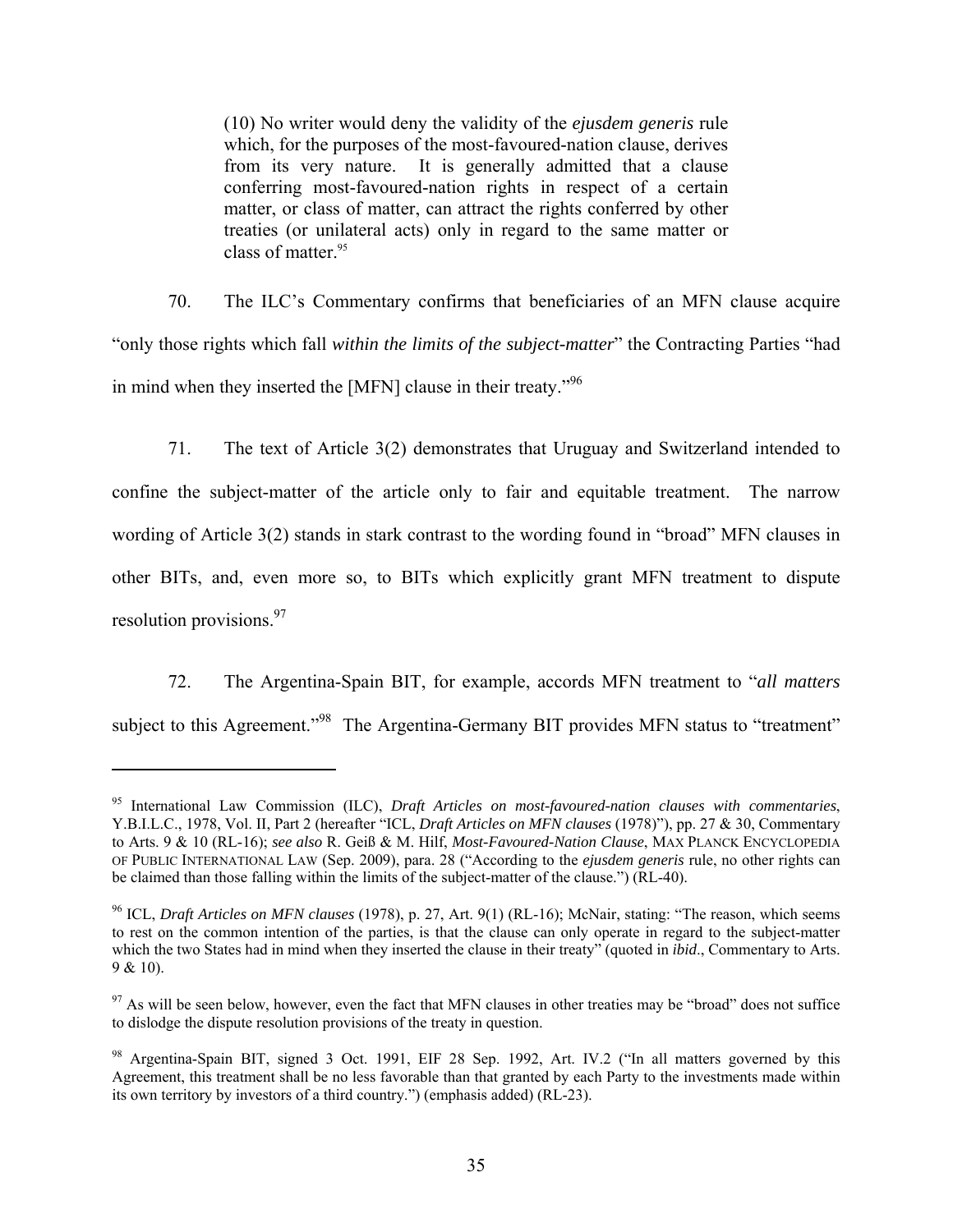in general.<sup>99</sup> It also provides for MFN treatment in matters of full protection and security, expropriation, and treatment in time of war, armed conflict, and other such events, but not specifically for fair and equitable treatment.<sup>100</sup> The Uruguay-Germany BIT is almost identical to the Argentina-Germany BIT in that regard.<sup>101</sup> The Uruguay-Netherlands BIT provides MFN treatment *only* to the provision of full protection and security.<sup>102</sup> Finally, the Uruguay-Switzerland BIT contains nothing like the MFN clause in the UK-Albania BIT's Article 3(3), which *explicitly* grants MFN treatment to dispute settlement and the consent to submit to conciliation or arbitration under ICSID found in Article 8 of that treaty.<sup>103</sup>

1

<sup>102</sup> Uruguay-Netherlands BIT, Art. 3.2 ("each Contracting Party shall accord to such investments full security and protection which in any case shall not be less than that accorded either to investments of its own nationals or to investments of nationals of any third State, whichever is more favourable to the investor") (RL-32).

 $103$  UK-Albania BIT, signed 3 Mar. 1994, EIF 30 Aug. 1995, Art. 3(3) (RL-30). Article 3 reads:

- (1) Neither Contracting Party shall in its territory subject investments or returns of nationals or companies of the other Contracting Party to treatment less favourable than that which it accords to investments or returns of its own nationals or companies or to investments or returns of nationals or companies of any third State.
- (2) Neither Contracting Party shall in its territory subject nationals or companies of the other Contracting Party, as regards the management, maintenance, use, enjoyment or disposal of their investments, to treatment less favorable than that which it accords to its own nationals or companies or to nationals or companies of any third State.
- (3) For the avoidance of doubt it is confirmed that the treatment provided for in paragraphs (1) and (2) above shall apply to the provisions of Articles 1 to 11 of this Agreement.

There are twelve other agreements made by the United Kingdom that contain the same model clause. *See also* UK Model BIT (2005), Art. 3 (essentially the same) (RL-29).

<sup>99</sup> Argentina-Germany BIT, signed 4 Sep. 1991, EIF 8 Nov. 1993, Art. 3 (RL-22).

<sup>100</sup> *Ibid*., Art. 4.

<sup>101</sup> *See* Uruguay-Germany BIT, Art. 3(1) ("Each Contracting Party shall not subject in its territory the capital investments by nationals or corporations of the other Contracting Party or capital investments in which nationals or corporations of the other Contracting Party are participating, to a treatment less favorable than to the capital investments of its own nationals and corporation, or to capital investments of nationals and corporation of third States.") (RL-31).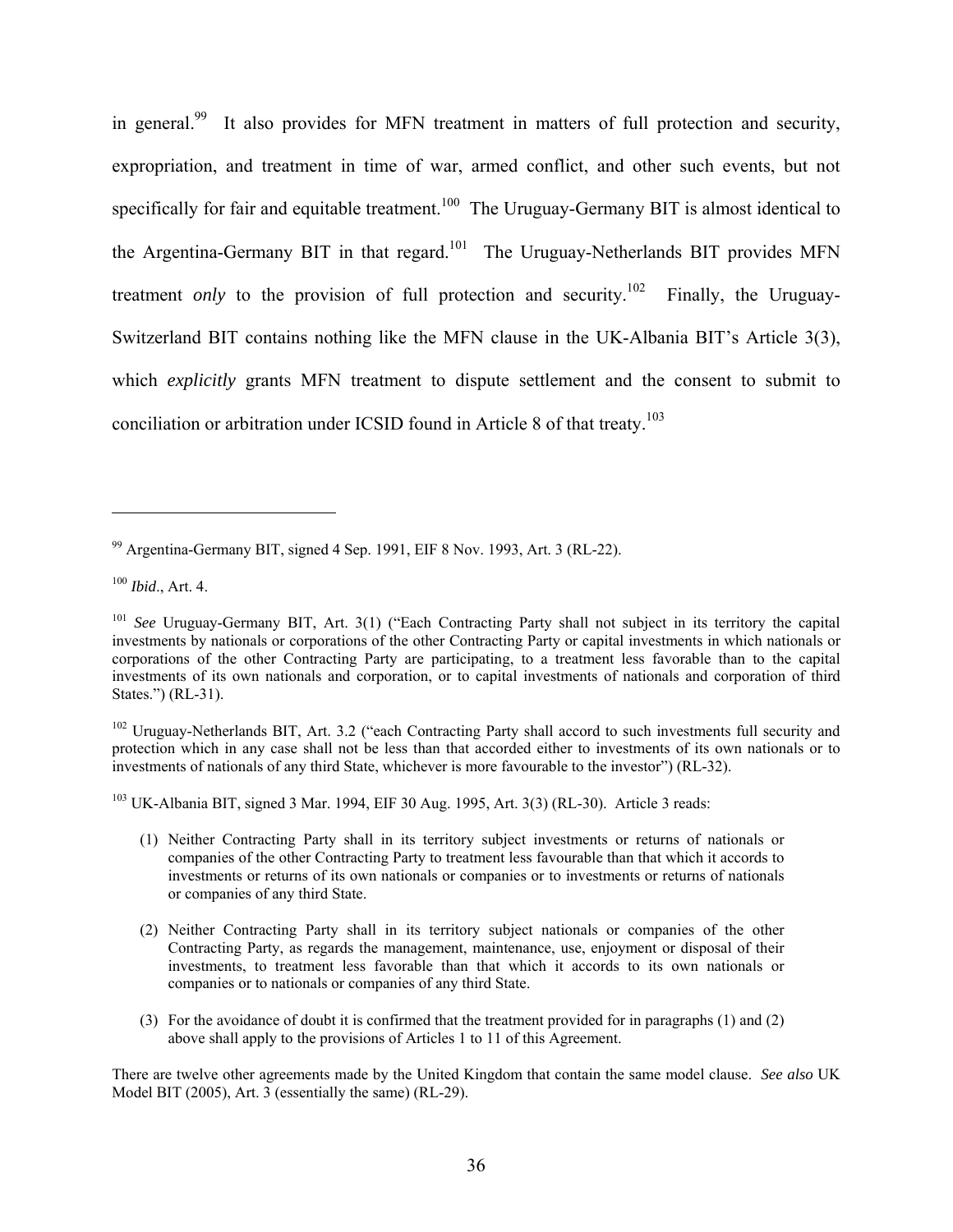73. These differences demonstrate that the drafters of treaties know how to provide for broad or narrow application of MFN treatment, as fits the circumstances, and that they have in fact specifically negotiated a differential application, in some cases broadly, and in other cases more narrowly and more specifically to the desired subject matter they had in mind. The ordinary meaning of the Uruguay-Switzerland BIT is clearly in line with other BITs<sup>104</sup> where the Contracting Parties restricted MFN treatment only to one discrete and substantive standard of treatment – "fair and equitable treatment" in this case – and not to the substantive provisions generally or to dispute resolution clauses.

74. Accordingly, the MFN clause cannot be used as a bootstrap to extricate Claimants from the BIT's mandatory jurisdictional preconditions that must be met before arbitration may

 $\overline{a}$ 

Another example is the Russia-Mongolia BIT. Its Article 3 reads:

- 1. Each Contracting Party shall, in its territory, accord investments of investors of the other Contracting Party and activities associated with investments fair and equitable treatment excluding the application of measures that might impair the operation and disposal with investments.
- 2. The treatment mentioned under paragraph 1 of this Article, shall not be less favorable than treatment accorded to investments and activities associated with investments of its own investors or investors of any third State.

<sup>&</sup>lt;sup>104</sup> For example, Article 5 of the Spain-Russia BIT reads in relevant part:

<sup>1.</sup> Each Party shall *guarantee fair and equitable treatment* within its territory for the investments made by investors of the other Party.

<sup>2.</sup> The *treatment referred to in paragraph 1 above* shall be no less favourable than that accorded by either Party in respect of investments made within its territory by investors of any third State.

Quoted in *Renta 4 S.V.S.A, et al. v. The Russian Federation*, SCC No. 24/2007, Award on Preliminary Objections (20 Mar. 2009) (Brower, Landau, Paulsson) (hereafter "*Renta 4 v. Russia*"), para. 68 (emphasis added) (RL-71).

Quoted in *Sergei Paushok, et al. v. The Government of Mongolia*, UNCITRAL, Award on Jurisdiction and Liability (28 Apr. 2011) (Lalonde, Grigera Naón, Stern), paras. 562-563 (RL-75). *See also* Venezuela-Paraguay BIT, signed 5 Sep. 1996, EIF 14 Nov. 1997, Art. 4.2 (RL-33); Ecuador-Paraguay BIT, signed 28 Jan. 1994, EIF 18 Sep. 1995, Art. IV.2 (RL-27).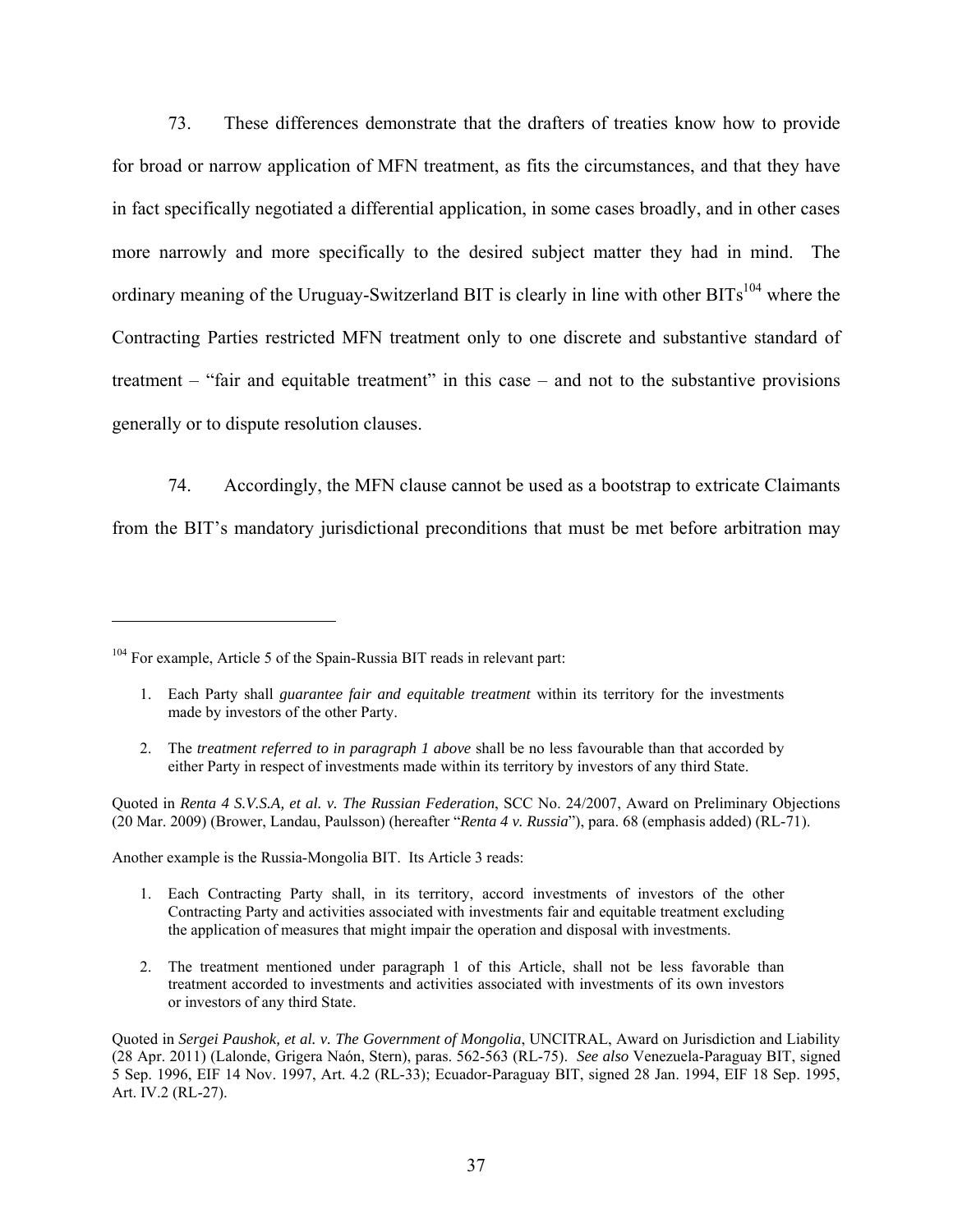be commenced, or to create a *sui generis* dispute settlement clause the Contracting Parties never contemplated.

#### **b) Investment Arbitration Jurisprudence in Regard to MFN Clauses**

75. No investment arbitration award has ever gone so far as to extend an MFN provision as limited as Article 3(2) of the Uruguay-Switzerland BIT to incorporate dispute settlement provisions from other treaties. Even those arbitral decisions permitting the extension of MFN clauses to the domestic litigation requirement were based on provisions markedly broader than Article 3(2). In particular, investment arbitration tribunals have held that an MFN clause cannot incorporate by reference dispute settlement provisions in whole or in part, unless the clause clearly and unambiguously indicates that the contracting parties intended this effect.<sup>105</sup>

76. Recently, in *Wintershall v. Argentina,* as in this case, the claimants sought to invoke the MFN clause to circumvent the jurisdictional requirement of submitting the dispute to

<sup>105</sup> *E.g.*, *Plama Consortium Limited v. Republic of Bulgaria*, ICSID Case No. ARB/03/24, Decision on Jurisdiction (8 Feb. 2005) (Salans, van den Berg, Veeder) (hereafter "*Plama v. Bulgaria*"), para. 223 ("an MFN provision in a basic treaty does not incorporate by reference dispute settlement provisions in whole or in part set forth in another treaty, unless the MFN provision in the basic treaty leaves no doubt that the Contracting Parties intended to incorporate them.") (RL-70); *Vladimir Berschader and Moïse Berschader v. The Russian Federation*, SCC Case No. 080/2004, Award (21 Apr. 2006) (Sjövall, Lebedev, Weiler) (hereafter "*Berschader v. Russia*"), para. 181 ("an MFN provision in a BIT will only incorporate by reference an arbitration clause from another BIT where the terms of the original BIT clearly and unambiguously so provide or where it can otherwise be clearly inferred that this was the intention of the contracting parties") (RL-81); *Wintershall v. Argentina*, para. 167 ("ordinarily and without more, the prospect of an investor selecting at will from an assorted variety of options provided in other treaties negotiated with other parties under different circumstances, dislodges the dispute resolution provision in the basic treaty itself – *unless of course the MFN Clause in the basic treaty clearly and unambiguously indicates that it should be so interpreted*") (emphasis in original) (RL-82); *see also Salini Construttori S.p.A. and Italstrade S.p.A. v. The Hashemite Kingdom of Jordan*, ICSID Case No. ARB/02/13, Decision on Jurisdiction (9 Nov. 2004) (Guillaume, Cremades, Sinclair) (hereafter "*Salini v. Jordan*"), paras. 118-119 (RL-74); *Telenor Mobile Communications A.S. v. The Republic of Hungary*, ICSID Case No. ARB/04/15, Award (13 Sep. 2006) (Goode, Allard, Marriott) (hereafter "*Telenor v. Hungary*"), paras. 89-95 (RL-78).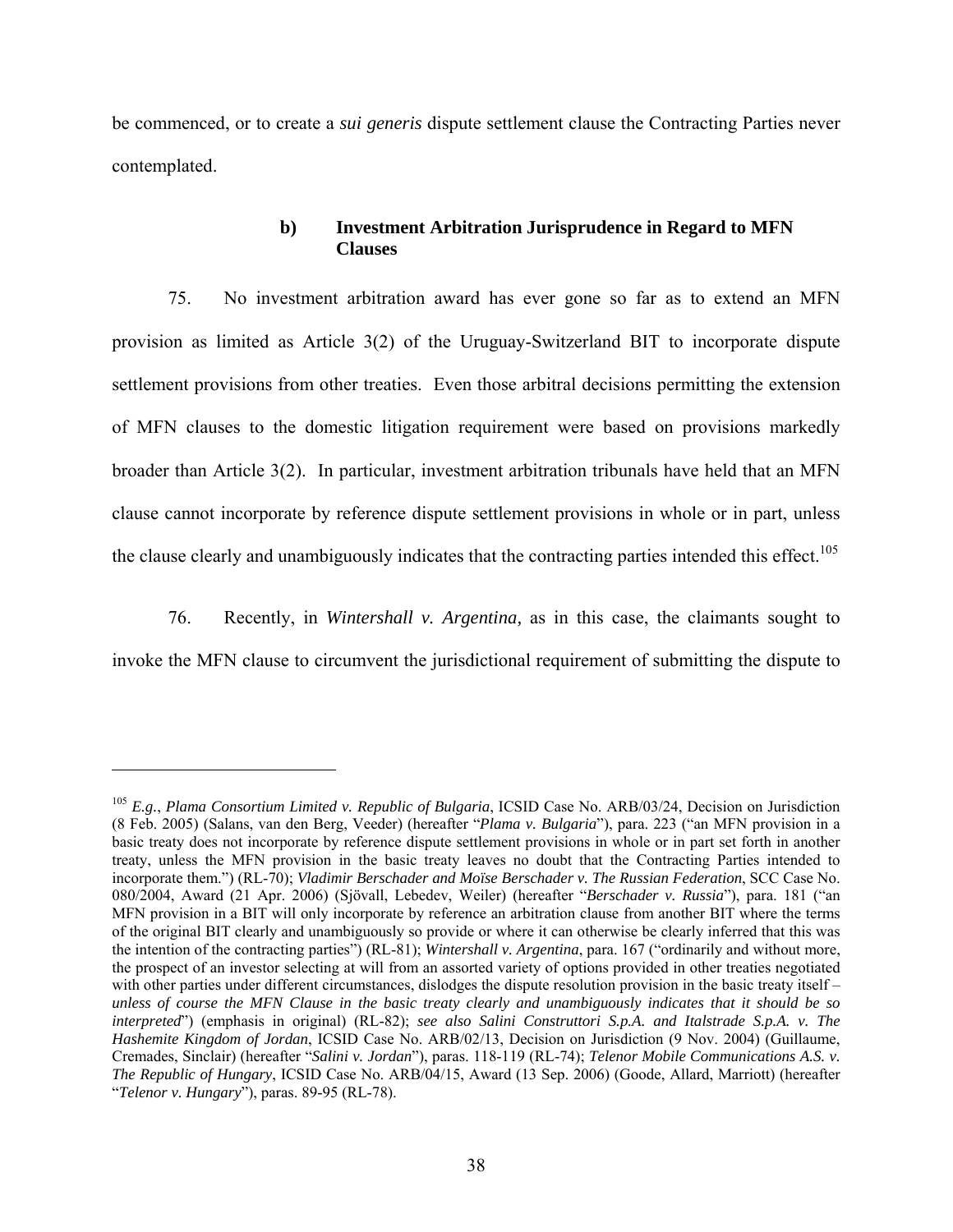competent domestic courts for 18 months before resorting to arbitration.<sup>106</sup> The Argentina-

Germany  $BIT<sup>107</sup>$  contained two MFN clauses:

# **Article 3(2)**

Neither of the Contracting Parties shall grant in its territory to nationals or companies of the other Contracting Party *a less favorable treatment of activities related to investments than granted to its own nationals and companies or to the nationals and companies of third States.*

# **Article 4**

(1) The investments of nationals or companies of one of the Contracting Parties shall enjoy full legal protection and security within the territory of the other Contracting Party.

(2) [This paragraph deals with expropriation and compensation and is not necessary to reproduce for the present discussion.]

(3) The nationals or companies of one of the Contracting Parties that suffer losses on their investments as a result of war or other armed conflict, revolution, a state of national emergency or insurrection within the territory of the other Contracting Party shall not be treated by the latter less favorably than the latter's own nationals or companies as regards restitution, compensation, damages or other reimbursements. These payments must be freely transferable.

(4) The nationals or companies of each Contracting Party shall enjoy in the territory of the other Contracting Party the treatment of the most-favoured nation *in all matters covered in this Article*.

77. Having analyzed these provisions, the *Wintershall* tribunal underlined that "[o]n a

plain reading of the Argentina-Germany BIT it is clear that there is *no general most-favoured-*

*nation clause applicable to all articles of the treaty.*<sup>"108</sup> In regard to Article 3(2), the tribunal

<sup>106</sup> *Wintershall v. Argentina*, paras. 18.2-18.4 (RL-82).

<sup>107</sup> Argentina-Germany BIT (RL-22).

<sup>108</sup> *Wintershall v. Argentina*, para. 162 (emphasis added) (RL-82).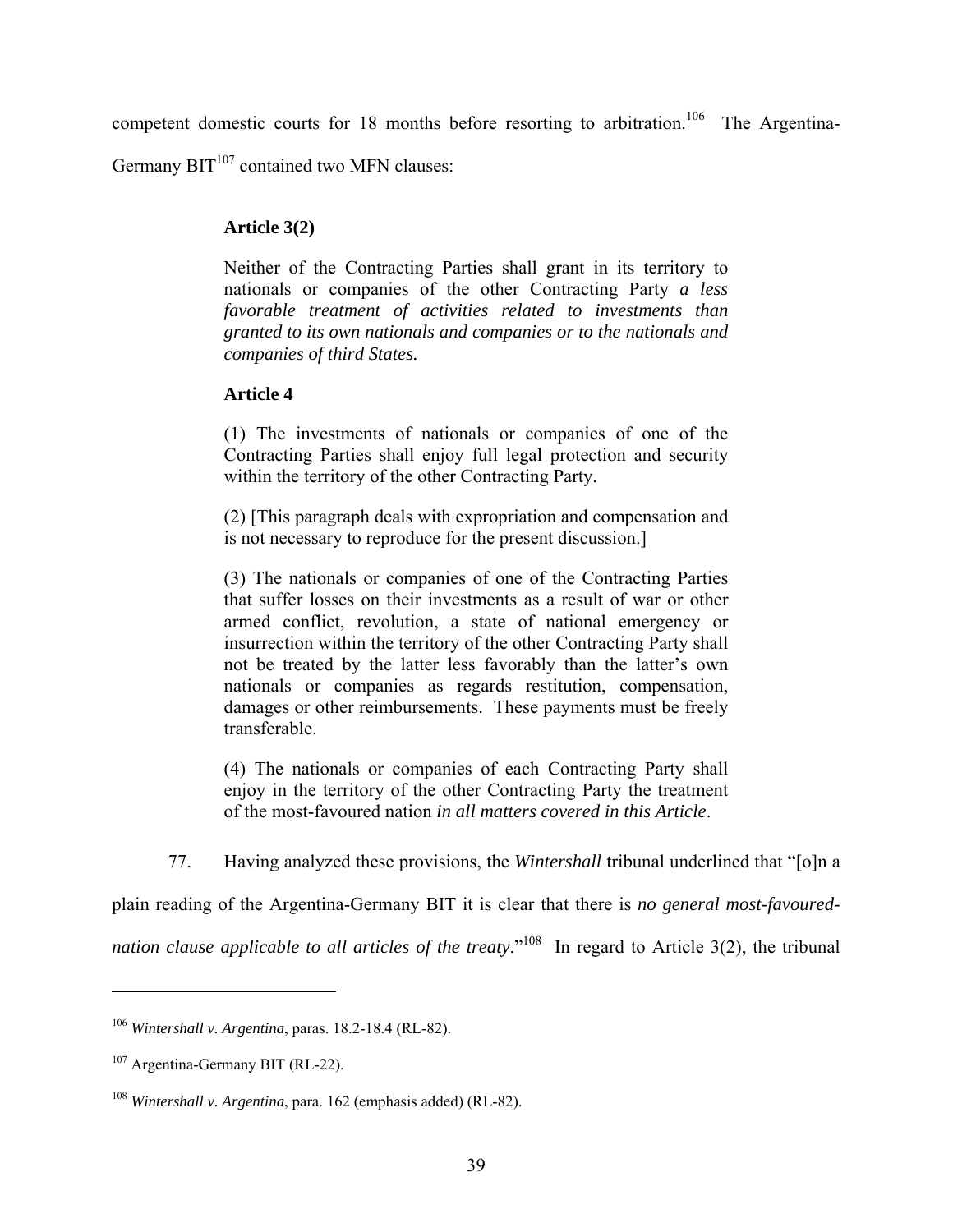stressed that the MFN clause "*does not mention* that the most-favoured-nation 'treatment' as to investments, and investment related activities, *is to be in respect of 'all relations' or that it extends to 'all aspects' or covers 'all matters in the treaty'*."109

78. In regard to Article 4, the tribunal concluded that "since the MFN Clause for all forms of 'treatment' described in Article 4 is expressly restricted to the provisions of that Article, they would not and could not be said to extend to Article 10 [containing the dispute settlement provisions]."<sup>110</sup> The tribunal observed:

> *Ordinarily, an MFN Clause would not operate so as to replace one means of dispute settlement with another*. This is (presumably) why the drafters of the UK Model BIT had provided (in Article 3(3)) that "for avoidance of doubt MFN treatment shall apply to certain specified provisions of the BIT including the dispute settlement provision."<sup>111</sup>

79. The *Wintershall* tribunal decided that the dispute resolution clause could not be dislodged "unless of course the MFN Clause in the basic treaty clearly and unambiguously indicates that it should be so interpreted: which is not so in the present case.<sup> $112$ </sup>

<sup>109</sup> *Ibid*. (emphasis added). Compare this to the MFN clause in *Maffezini*, which was interpreted to extend to all provisions in the treaty, including dispute resolution: "In all matters subject to this Agreement, this treatment shall not be less favorable than that extended by each Party to the investments made in its territory by investors of a third country." Spain-Argentina BIT, Art. IV.2, quoted in *Maffezini v. Spain*, para. 38 (RL-54).

<sup>110</sup> *Wintershall v. Argentina*, para. 164 (RL-82).

<sup>111</sup> *Ibid*., para. 167 (first emphasis added; second emphasis in original) (internal citations omitted).

<sup>112</sup> *Ibid*. Scholarly commentary is in accord. *E.g.,* Z. Douglas, THE INTERNATIONAL OF INVESTMENT CLAIMS (2009), p. 344 ("A most-favoured-nation (MFN) clause in the basic investment treaty does not incorporate by reference provisions relating to the jurisdiction of the arbitral tribunal, in whole or in part, set forth in a third investment treaty, unless there is an unequivocal provision to that effect in the basic investment treaty.")  $\&$  p. 362 ("An MFN clause in the basic treaty can only be relied upon to incorporate jurisdictional provisions in a third treaty where the MFN clause clearly envisages that possibility. The most notable example is the UK Model BIT, Article 3(3) of which provides: 'For avoidance of doubt it is confirmed that the treatment provided for in paragraphs (1) and (2) above shall apply to the provisions of Articles 1 to 11 of this Agreement.'") (RL-38).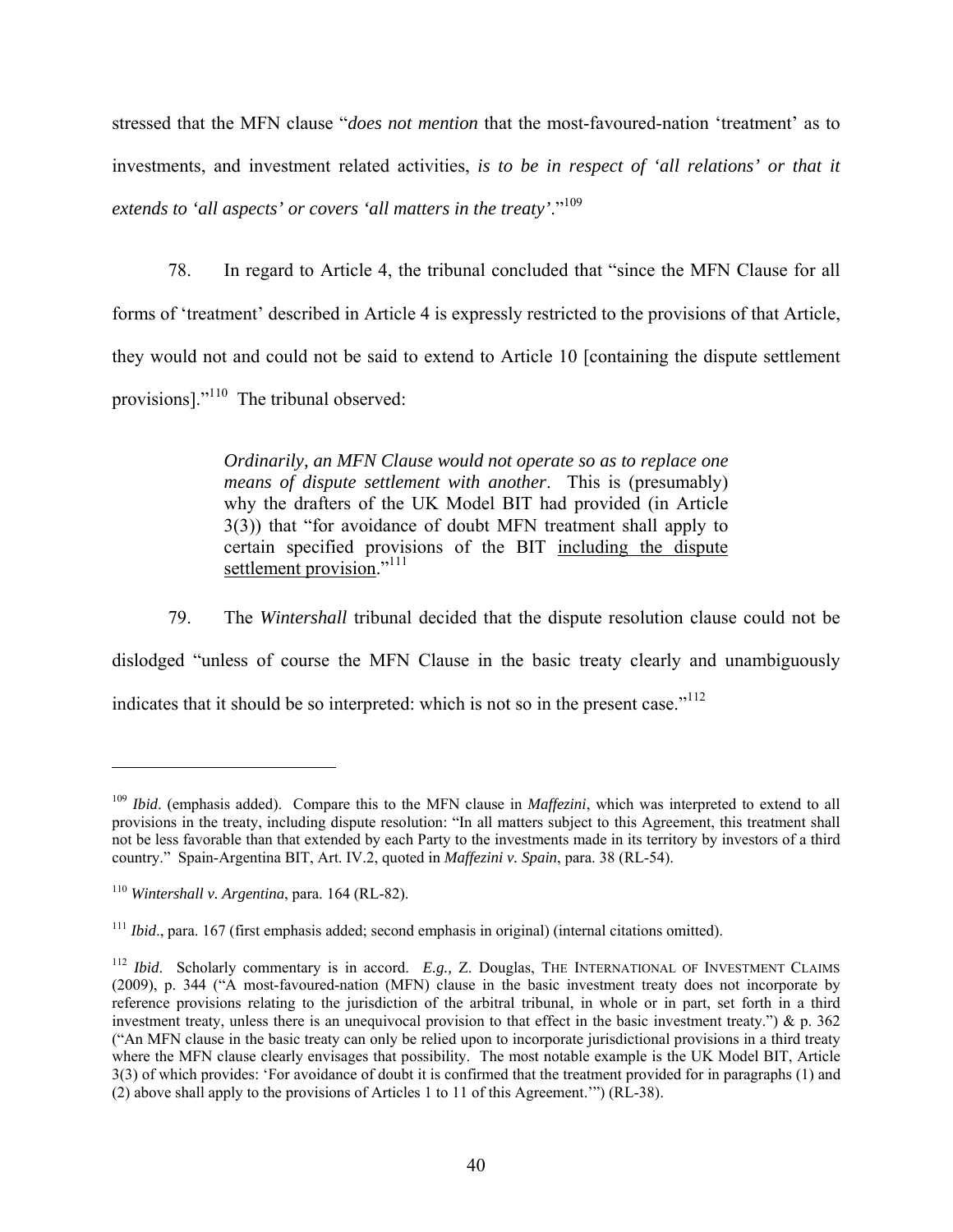80. As in *Wintershall*, the MFN clause of the Uruguay-Switzerland BIT does not "clearly and unambiguously indicate" that it should be interpreted "to replace one means of dispute settlement with another." Moreover, the MFN clause here is narrower than Article 3(2) and Article 4 of the Argentina-Germany BIT. If those MFN clauses were found inapplicable to circumvent the 18-month domestic litigation requirement, then *a fortiori* the MFN clause in this case cannot apply to avoid a similar jurisdictional condition.

81. In *Wintershall,* the tribunal underscored "the significance that has been attached by the Contracting States to the eighteen-month [local remedies] requirement in Article 10(2)," because "it is part and parcel of [the host State's] integrated 'offer' for ICSID arbitration" that "must be accepted by the investor on the same terms."<sup>113</sup> In this regard, the tribunal reaffirmed nearly *verbatim* the holding in *Telenor v. Hungary:*

> In the absence of language or context to suggest the contrary, the ordinary meaning of "investments shall be accorded treatment no less favourable than that accorded to investments made by investors of any third State" is that the investor's *substantive* rights in respect to the investments are to be treated no less favourable [sic] than under a BIT between the host State and a third State. It is one thing to stipulate that the investor is to have the benefit of MFN treatment but *quite another to use a MFN clause in a BIT to bypass a limitation in the settlement resolution clause of the very same BIT when the parties have not chosen language in the MFN clause showing an intention to do this*. 114

<sup>113</sup> *Wintershall v. Argentina*, para. 162 (RL-82).

<sup>114</sup> *Ibid*., para. 168 (first emphasis in original; second emphasis added), affirming *verbatim* the holding of the *Telenor* tribunal, at para. 92 (RL-78).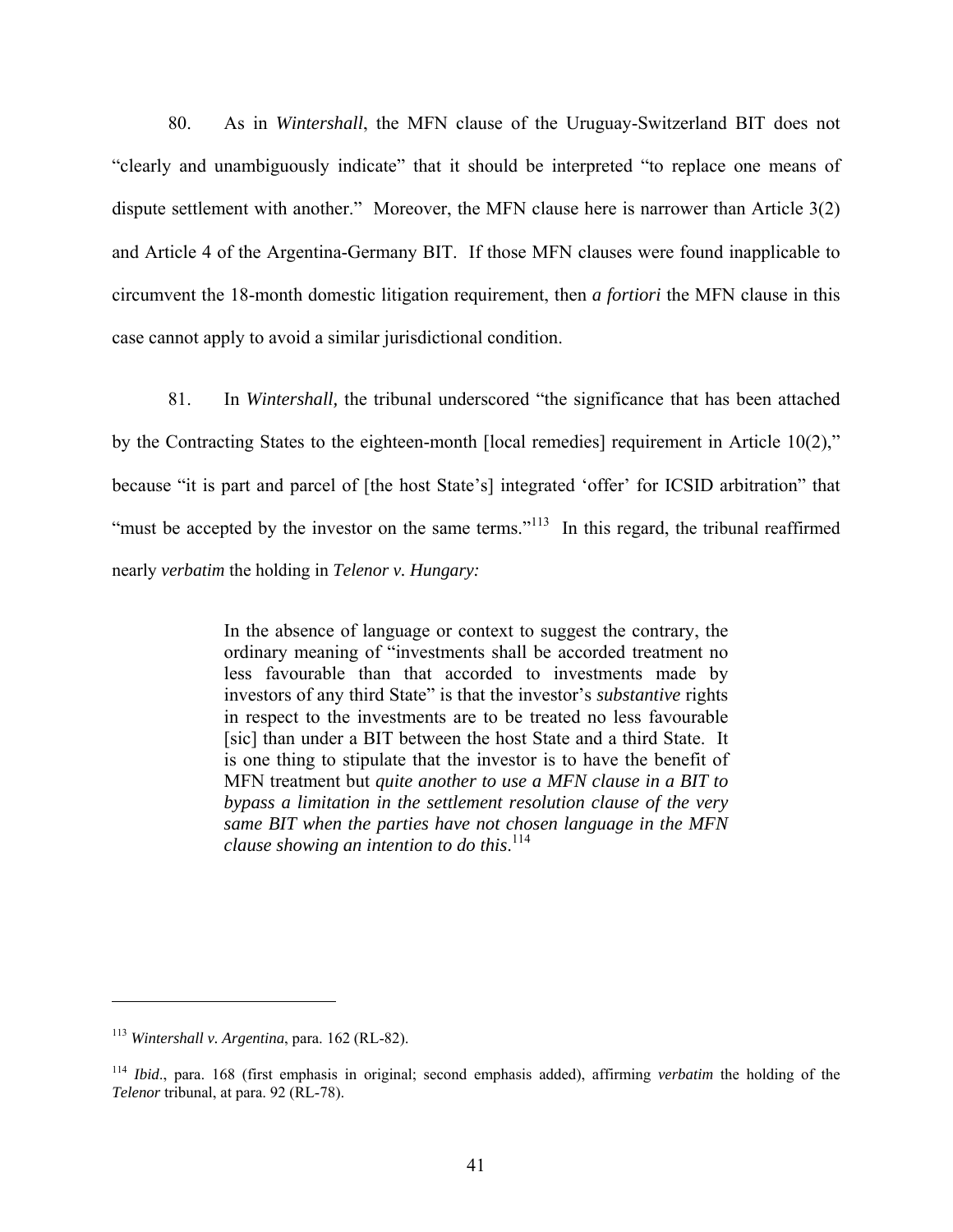The same rule applies here: Uruguay and Switzerland did not use language in Article 3(2) demonstrating an intention to entitle investors to use the MFN clause to bypass the limitations on consent to ICSID arbitration set out in Article 10.

82. Even where MFN clauses have been drafted in general terms, tribunals have still found the text insufficient to demonstrate the contracting parties' common intention to extend MFN treatment to dispute settlement. In *Salini v. Jordan,* the tribunal dismissed the claimants' invocation of the general MFN clause,  $115$  finding that it was not broad enough to justify its application to dispute settlement provisions. It observed that "Article 3 of the BIT between Italy and Jordan does not include any provision extending its scope of application to dispute settlement," nor does it "envisage 'all rights or all matters covered by the agreement'."<sup>116</sup> The tribunal also pointed out the claimants' failure to satisfy their burden of proof to demonstrate that "the common intention of the Parties was to have the most-favored-nation clause apply to dispute settlement."<sup>117</sup> If the broader MFN clause in that case was found inapplicable, then the narrower clause in Article 3(2) of the Uruguay-Switzerland BIT cannot apply either.

83. A similar decision was reached in *Telenor v. Hungary,* which, as noted, was cited approvingly in *Wintershall.*<sup>118</sup>In *Telenor*, the applicable MFN provision was worded in general

<sup>&</sup>lt;sup>115</sup> Jordan-Italy BIT, signed 21 Jul. 1996, EIF 17 Jan. 2000, Art. 3 ("National Treatment and Most Favoured Nation Clause: 1. Both Contracting Parties, within the bounds of their own territory, shall grant investments effected by, and the income accruing to, investors of the Contracting Party no less favourable treatment than that accorded to investments effected by, and income accruing to, its own nationals or investors of Third States."). *Quoted in Salini v. Jordan*, para. 66 (RL-74).

<sup>116</sup> *Salini v. Jordan*, para. 118 (RL-74).

<sup>117</sup> *Ibid.*

<sup>118</sup> *Wintershall v. Argentina*, para. 168 (RL-82).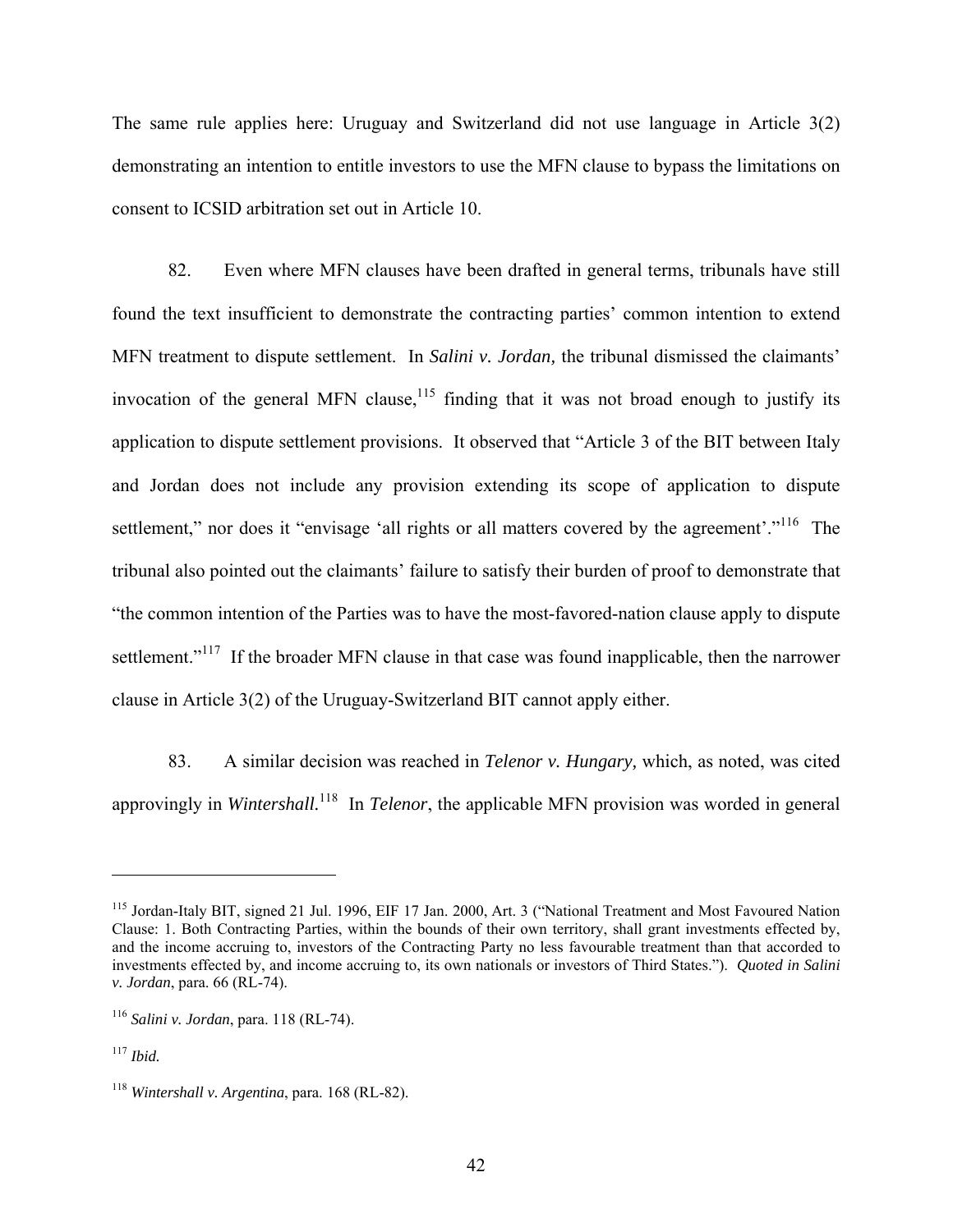terms.<sup>119</sup> The tribunal concluded that even "[i]n these circumstances, to invoke the MFN clause to embrace the [different] method of dispute resolution is to *subvert the intention of the parties* to the basic treaty, *who have made it clear that this is not what they wish*."120 The tribunal held that an MFN clause does not incorporate by reference dispute settlement provisions in whole or in part, unless its text leaves no doubt that the contracting parties intended this effect.<sup>121</sup>

84. The claimants' attempt to use a general MFN clause<sup>122</sup> to incorporate "more" favorable" dispute settlement provisions was also dismissed in *Plama v. Bulgaria*.<sup>123</sup> The tribunal in that case referred to the *Anglo-Iranian Oil Company* case in which the first attempt to rely on an MFN clause to establish the jurisdiction of a dispute settlement body was flatly rejected by the ICJ. $^{124}$ 

85. In the *Anglo-Iranian Oil Company* case, the United Kingdom sought to invoke the Court's jurisdiction on the basis of the MFN clauses in treaties with Iran. In contrast to Article 3(2) of the Uruguay-Switzerland BIT, those clauses were drafted in the widest terms, granting

<sup>124</sup> *Ibid.*, para. 214.

<sup>&</sup>lt;sup>119</sup> Hungary-Norway BIT, signed 8 Apr. 1991, EIF 4 Dec. 1992, Art. IV ("Most Favoured Nation Treatment": 1. Investments made by Investors of one Contracting Party in the territory of the other Contracting Party, as also the returns therefrom, shall be accorded treatment no less favourable than that accorded to investments made by Investors of any third State.). *Quoted in Telenor v. Hungary*, para. 25 (RL-78).

<sup>120</sup> *Telenor v. Hungary*, para. 95 (emphasis added) (RL-78).

<sup>&</sup>lt;sup>121</sup> *Ibid.*, para. 92 (emphasis added).

<sup>&</sup>lt;sup>122</sup> Bulgaria-Cyprus BIT, signed 12 Nov. 1987, EIF 18 May 1988, Art. 3 ("1. Each Contracting Party shall apply to the investments in its territory by investors of the other Contracting Party a treatment which is not less favourable than that accorded to investments by investors of third states. 2. This treatment shall not be applied to the privileges which either Contracting Party accords to investors from third countries in virtue of their participation in economic communities and unions, a customs union or a free trade area."), quoted in *Plama v. Bulgaria*, para. 187 (RL-70).

<sup>123</sup> *Plama v. Bulgaria*, para. 227 (RL-70).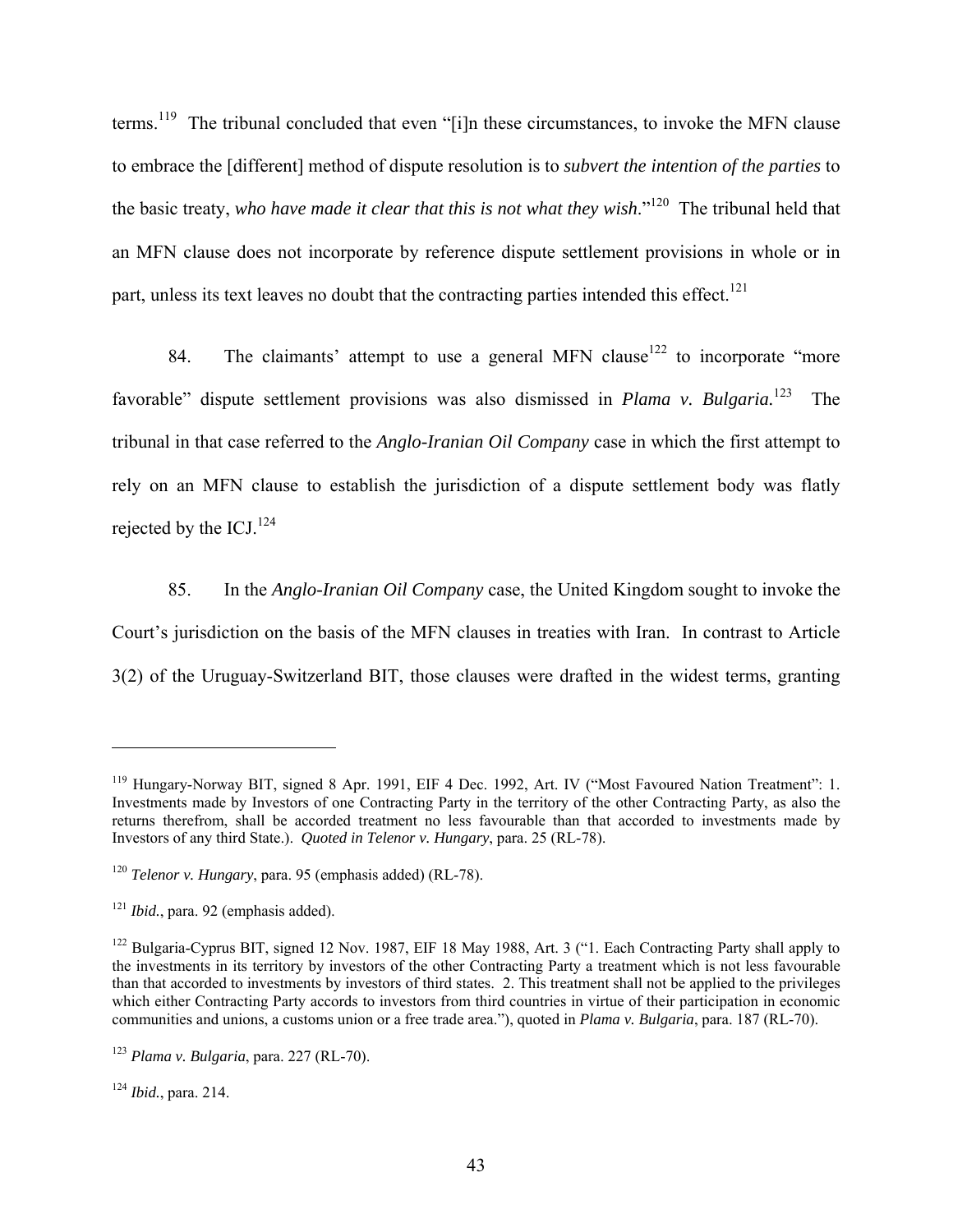MFN treatment to the nationals of each state "*in every respect*" and "*in all respects*."125 The Court nevertheless dismissed the United Kingdom's arguments, because the MFN clause "*has no relation whatever to jurisdictional matters.*" <sup>126</sup>President McNair appended a concurring opinion to the Judgment of the Court clearly distinguishing between substantive matters that could fall within the scope of an MFN clause and jurisdictional matters which are beyond its reach:

> Unquestionably, *if the jurisdiction of the Court in this case had already been established* and if the Court was now dealing with the merits, the United Kingdom *would be entitled to invoke against Iran the most-favoured-nation clause* (Article 9) of the Anglo-Persian Treaty of 1857, for the purpose of claiming the benefit of the provisions of the Irano-Danish Treaty of 1934 as to the treatment of foreign nationals and their property. *But that is not the question now before the Court*. 127

86. The *Plama* tribunal observed that, in *Anglo-Iranian Oil Company*, the ICJ had concluded that "the MFN provisions in the Iran-United Kingdom treaties '*had no relation whatsoever to jurisdictional matters*' between those two States."128 The *Plama* tribunal then concluded that, notwithstanding the generic nature of the MFN clause in the Cyprus-Bulgaria BIT, it still could not be interpreted as providing consent to submit to arbitration because the

<sup>125</sup> *Anglo-Iranian Oil Co. (United Kingdom v. Iran)*, Judgment (22 Jul. 1952), I.C.J. Reports 1952, p. 108, quoting Treaty of Peace between Great Britain and Persia, signed 4 Mar. 1957, Art. IX ("The High Contracting Parties engage that, in the establishment and recognition of Consuls-General, Consuls, Vice-Consuls, and Consular Agents, each shall be placed in the dominions of the other on the footing of the most-favoured nation; and that the treatment of their respective subjects, and their trade, shall also, *in every respect*, be placed on the footing of the treatment of the subjects and commerce of the most-favoured nation.") (emphasis added) & Commercial Convention between the United Kingdom and Persia, signed 9 Feb. 1903, Art. II ("It is formally stipulated that British subjects and importations in Persia, as well as Persian subjects and Persian importations in the British Empire, shall continue to enjoy *in all respects*, the régime of the most-favoured nation.") (emphasis added) (RL-45).

 $126$  *Ibid.*, p. 110 (emphasis added).

<sup>127</sup> *Anglo-Iranian Oil Co. (United Kingdom v. Iran)*, Individual Opinion of President McNair (22 Jul. 1952), I.C.J. Reports 1952, p. 122 (RL-46).

<sup>128</sup> *Plama v. Bulgaria*, para. 214 (emphasis added) (RL-70).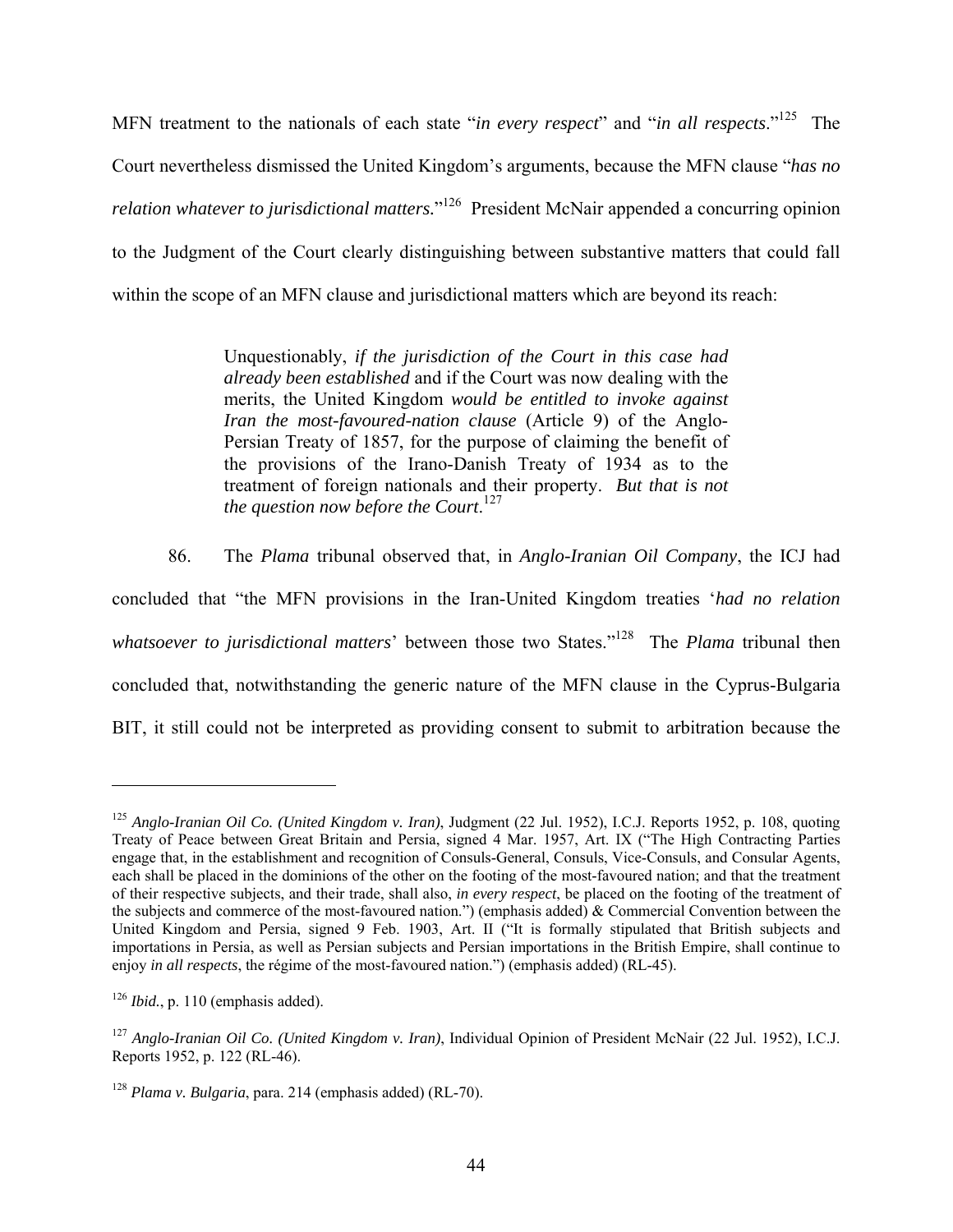basic prerequisite for arbitration is an agreement of the parties to arbitrate and this agreement "should be clear and unambiguous."129 Accordingly, if such agreement is premised on an MFN clause, the intention to incorporate dispute settlement provisions must be clearly and unambiguously expressed.<sup>130</sup>

87. The tribunal stated that when concluding a "bilateral investment treaty with specific dispute resolution provisions, states cannot be expected to leave those provisions to future (partial) replacement by different dispute resolution provisions through the operation of an MFN provision, unless the States have explicitly agreed thereto (as in the case of BITs based on the UK Model BIT)."131 As demonstrated above, the MFN clause of the BIT at issue here is not even generic; it applies MFN benefits only to the obligation to provide fair and equitable treatment.

88. The *Berschader* tribunal also followed "the principle that an MFN provision in a BIT will only incorporate by reference an arbitration clause from another BIT where the terms of the original BIT *clearly and unambiguously so provide* or *where it can otherwise be clearly inferred that this was the intention of the contracting parties.*<sup>"132</sup> The MFN clause under review in that case was again significantly broader than Article 3(2) of the Uruguay-Switzerland BIT. The Belgium-Russia BIT extended MFN treatment "to investors of the other Contracting Party in

<sup>129</sup> *Ibid.*, para. 198.

<sup>130</sup> *Ibid*.

<sup>131</sup> *Ibid.*, para. 212.

<sup>132</sup> *Berschader v. Russia*, para. 181 (emphasis added) (RL-81).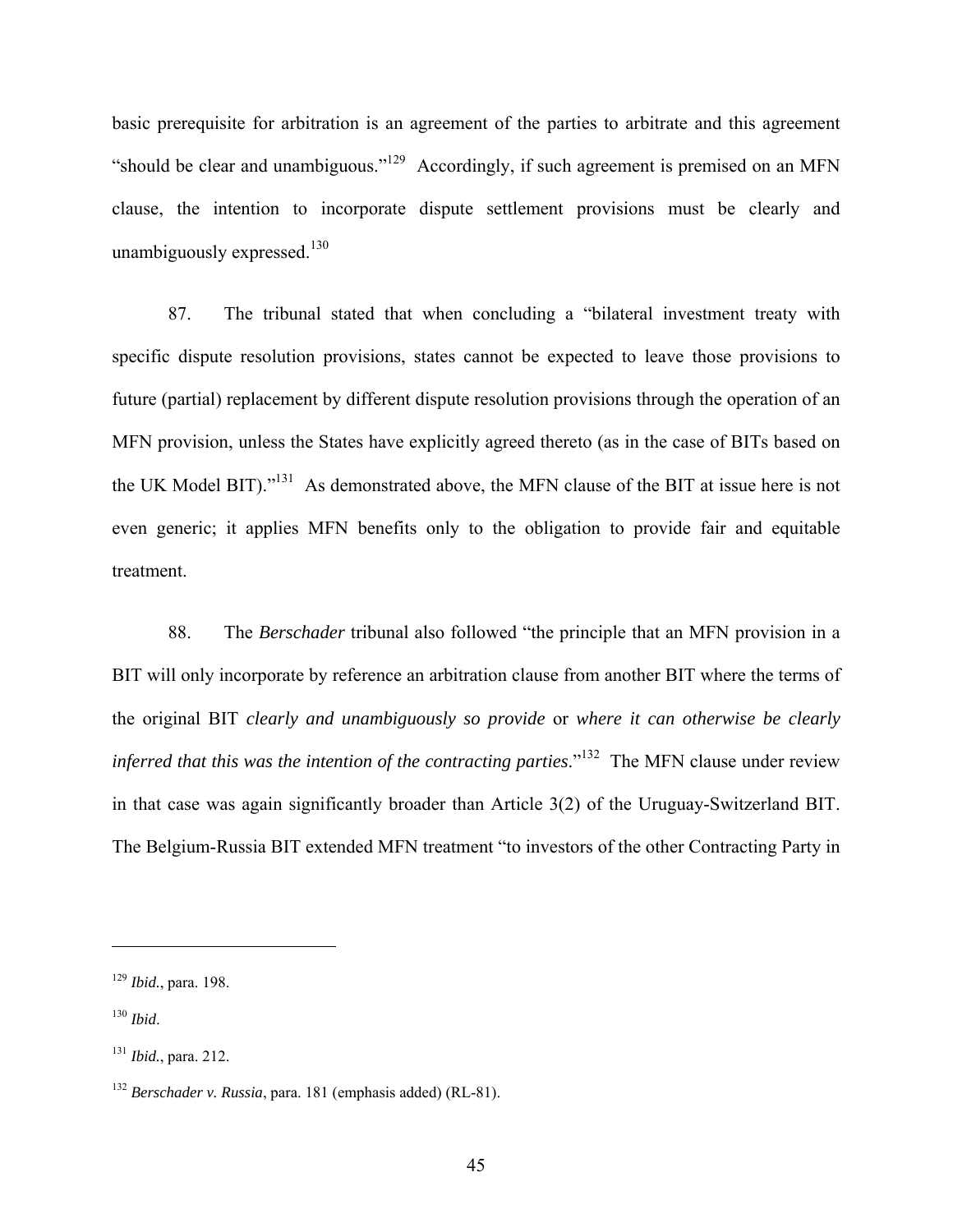*all matters covered by the present Treaty*, and in particular in Articles 4, 5 and 6".<sup>133</sup> Having analyzed the treaty text, the tribunal noted that "*the expression 'all matters covered by the present Treaty' certainly cannot be understood literally.* The MFN clause cannot be applied at all to several of the matters covered by the Treaty."134 The tribunal thus concluded that:

> *[T]he expression 'all matters covered by the present Treaty' does not really mean that the MFN provisions extends to all matters covered by the Treaty*. Therefore, the 'ordinary meaning' of that expression is of no assistance in the instant case, and *the expression as such does not warrant the conclusion that the parties intended the MFN provision to extend to the dispute resolution clause.*135

89. In arbitrations where the MFN clause has been interpreted as covering jurisdictional preconditions, the MFN provisions of the treaty at issue have been markedly broader than those of Article 3(2) of the Uruguay-Switzerland BIT. Unlike the MFN clause in this case, those provisions have granted MFN treatment in regard to "*all matters*" governed by the treaty. This difference in language is significant, as emphasized in *Maffezini v. Spain* and subsequent cases relying on *Maffezini*.

<sup>133</sup> Belgium-Russia BIT, signed 9 Feb. 1989, EIF 13 Oct. 1991, Art. 2, quoted in *ibid*., para. 47 (emphasis added). The full text reads:

Each Contracting Party guarantees that the most favoured nation clause shall be applied to investors of the other Contracting Party in all matters covered by the present Treaty, and in particular in Articles 4, 5 and 6, with the exception of benefits provided by one Contracting Party to investors of a third country on the basis

<sup>-</sup> of its participation in a customs union or other international economic organisations, or

<sup>-</sup> of an agreement to avoid double taxation and other taxation issues.

<sup>134</sup> *Berschader v. Russia*, para. 192 (emphasis added) (RL-81).

<sup>&</sup>lt;sup>135</sup> *Ibid.*, para. 194 (emphasis added).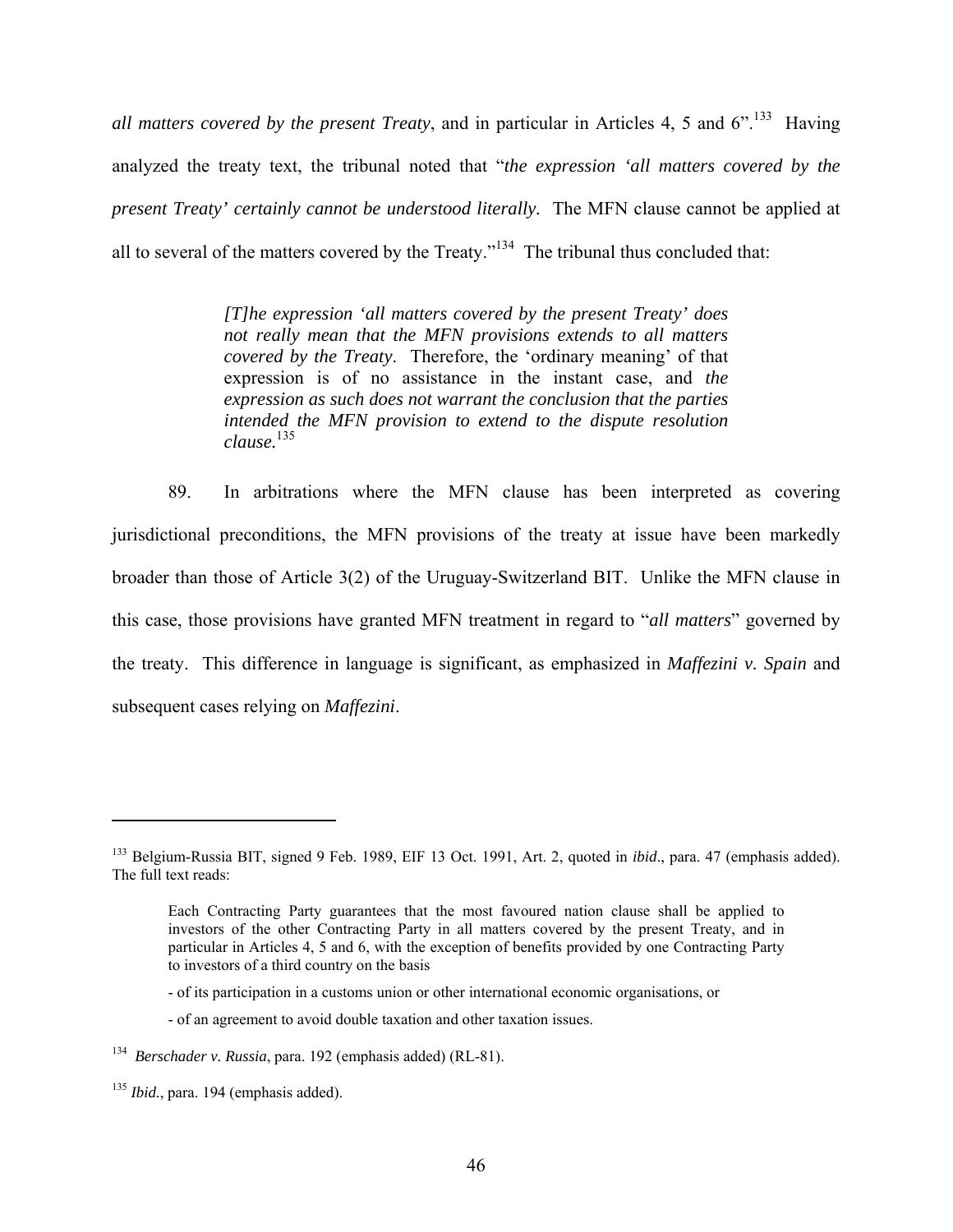90. The *Maffezini* tribunal found that it had jurisdiction<sup>136</sup> on the basis of an MFN clause that granted most-favoured nation treatment "*in all matters subject to*" the Argentina-Spain BIT.<sup>137</sup> Notably, in order to distinguish the broad scope of the MFN clause interpreted in that case, the tribunal cited Spain's treaty with Uruguay as a counter-example: "… of all the Spanish treaties it has been able to examine, the only one that speaks of 'all matters subject to this Agreement' in its most favored nation clause, is the one with Argentina. All other treaties, *including those with Uruguay* and Chile, omit this reference and merely provide that 'this treatment' shall be subject to the clause, *which is of course a narrower formulation*."138 Like the MFN clause in Uruguay's treaty with Switzerland, the clause in the Uruguay-Spain treaty only referred to "this treatment," without more. Thus, even the *Maffezini* tribunal distinguished between the broad MFN clause in the treaty that it was applying and the narrow MFN clause found in other treaties, including Uruguay's, and it did nothing to suggest that the indisputably "narrower formulation" at issue here should be read to incorporate dispute resolution provisions.139

<sup>&</sup>lt;sup>136</sup> Article X(2) of the 1991 Argentina-Spain BIT applicable in that case requires the investor to first submit an investment dispute to the national courts of the host state. If no decision is rendered by the national courts within 18 months and the dispute still exists, then the investor is entitled to institute international arbitration proceedings against the host State. To avoid the application of this modified rule on the exhaustion of local remedies, the investor invoked the MFN clause of the basic treaty to rely on the dispute settlement clause of the Spain-Chile BIT that did not contain such requirement. *Maffezini v. Spain*, paras. 38-40 (RL-54).

<sup>&</sup>lt;sup>137</sup> Under Art. IV.2 of the Argentina-Spain BIT, the application of the most-favored-nation benefit to fair and equitable treatment was expressly extended to "all matters subject to this Agreement." The full provision states: "*In all matters subject to this Agreement*, this treatment shall not be less favorable than that extended by each Party to the investments made in its territory by investors of a third country." Quoted in *ibid.*, para. 38.

<sup>138</sup> *Maffezini v. Spain*, para. 60 (emphasis added) (RL-54)*.*

<sup>&</sup>lt;sup>139</sup> The seemingly broad language in the Argentina-Spain BIT has not, however, prevented severe criticism of the *Maffezini* decision. *See*, *e.g.*, C. McLachlan, et al., INTERNATIONAL INVESTMENT ARBITRATION: SUBSTANTIVE PRINCIPLES (2007), paras. 7.162 ("[I]t is essential when applying an MFN clause to be satisfied that the provisions relied upon as constituting more favourable treatment in the other treaty are properly applicable, and will not have the effect of fundamentally subverting the carefully negotiated balance of the BIT in question. It is submitted that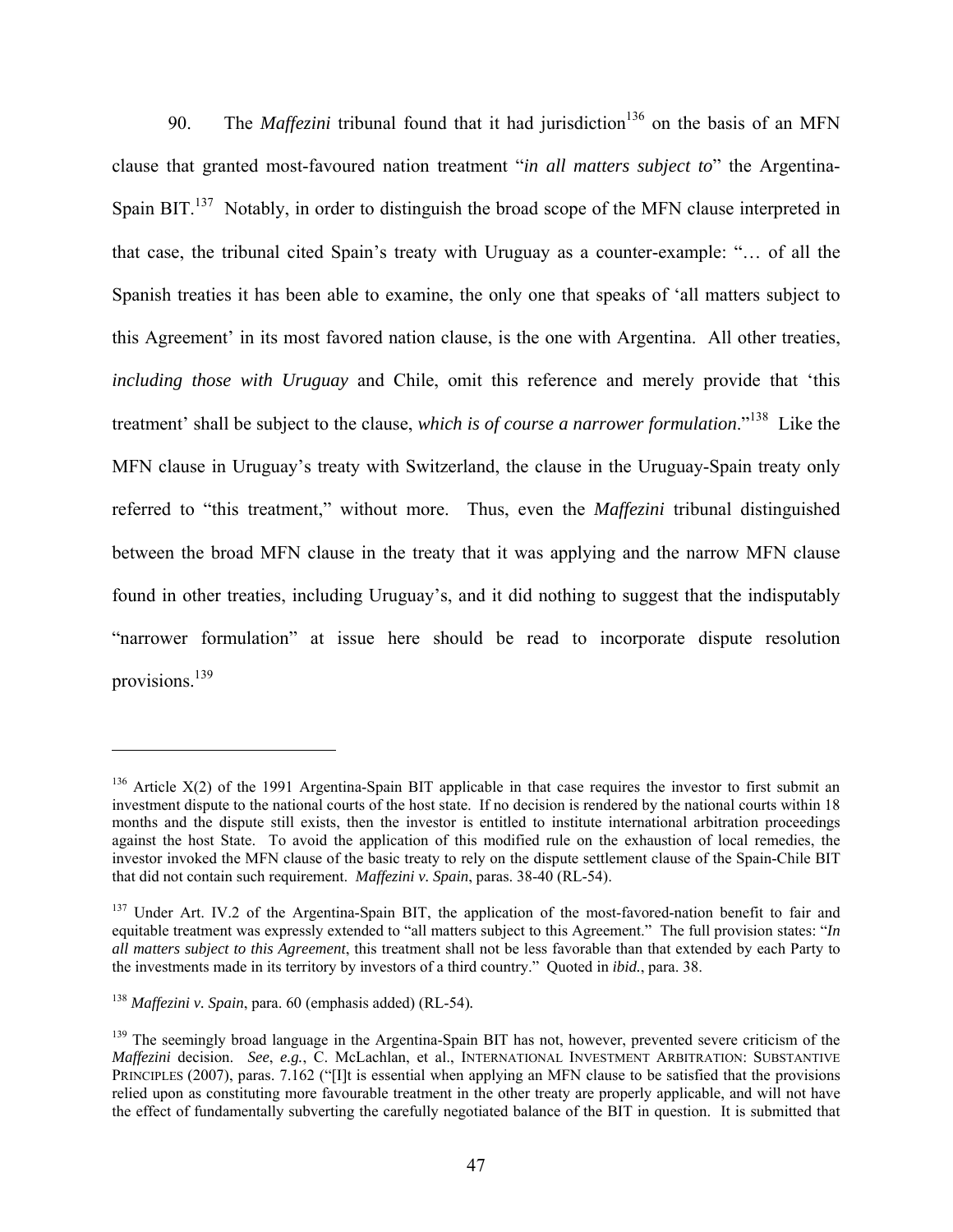91. Cases following *Maffezini* took the same approach.<sup>140</sup> Most recently, in *Impregilo v. Argentina,* it was held that the "Arbitral Tribunal *must also attach special weight to the wording of the MFN clause*, which extends its scope to '*all other matters regulated by this Agreement*.'"141 The majority of the *Impregilo* tribunal concluded that "[g]iven the breadth of this language, the clause must be considered to encompass dispute settlement provisions."<sup>142</sup> As noted, such an MFN clause was expressly distinguished by the *Wintershall* tribunal, which stressed that the MFN clause there at issue "*does not mention* that the most-favoured-nation 'treatment' as to investments, and investment related activities, is to be *in respect of 'all*  relations' or that it extends to 'all aspects' or covers 'all matters in the treaty.<sup>'"143</sup> Likewise, as mentioned, the *Salini* tribunal also noted that the MFN clause in the Italy-Jordan BIT did not "envisage 'all rights or all matters covered by the agreement.'"144 Unlike the MFN clauses in *Maffezini* and *Impregilo –* but like the ones interpreted in *Wintershall* and *Salini –* the MFN

<sup>142</sup> *Ibid.*, para. 103.

this is precisely the effect of the heretical decision of the Tribunal on objections to jurisdiction in *Maffezini v Spain.*") & 7.168 ("It is submitted that the reasoning of the Tribunal in *Plama* is to be strongly preferred over that in *Maffezini*. As the ICJ pointed out in *East Timor (Portugal v. Australia)*, the scope of application of a substantive obligation is an entirely separate question to the conferral of jurisdiction upon an international tribunal.") (RL-41).

<sup>140</sup> *See*, *e.g.*, *Gas Natural SDG, S.A. v. The Argentine Republic*, ICSID Case No. ARB/03/10, Decision on Jurisdiction (17 Jun. 2005) (Lowenfeld, Álvarez, Nikken) (hereafter "*Gas Natural SDG. v. Argentina*"), paras. 41-49 (the applicable MFN clause referred to "all matters governed by this Treaty") (RL-57); *Telefónica S.A. v. The Argentine Republic*, ICSID Case No. ARB/03/20, Decision on Jurisdiction (25 May 2006) (Sacerdoti, Brower, Siqueiros), para. 104 (the applicable MFN clause referred to "all matters" and the tribunal held that "excluding the 18-month requirement from the application of the MFN clause would not be justified in view of the explicit applicability of the clause to *'all matters' regulated by the BIT*") (emphasis added) (RL-77); *Camuzzi International S.A. v. The Argentine Republic*, ICSID Case No. ARB/03/2, Decision on Jurisdiction (11 May 2005) (Orrego Vicuña, Lalonde, Morelli Rico), paras. 120-121 (the applicable MFN clause referred to "all matters governed by the present Agreement") (RL-50).

<sup>141</sup> *Impregilo v. Argentina*, para. 103 (emphasis added) (RL-61).

<sup>143</sup> *Wintershall v. Argentina*, para. 162 (RL-82). Compare this to the MFN clause in *Maffezini*, which was interpreted to extend to all provisions in the treaty, including dispute resolution. *Maffezini v. Spain*, para. 64 (RL-54).

<sup>144</sup> *Salini v. Jordan*, para. 118 (RL-74).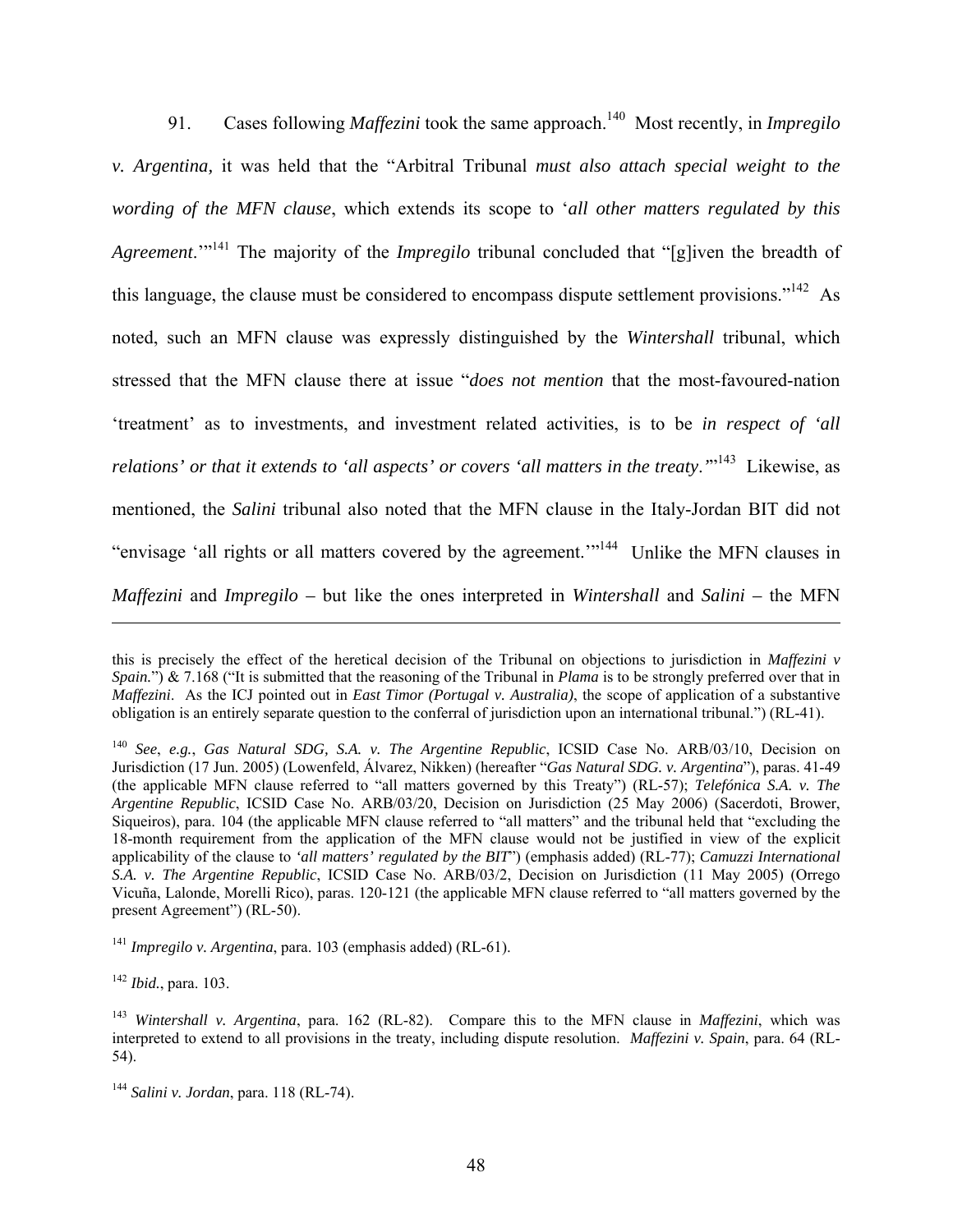clause in the Uruguay-Switzerland BIT does *not* apply to "all matters governed by the treaty." Cases like *Maffezini* and *Impregilo,* therefore, have no application here, except to confirm that the MFN clause in Article 3(2) cannot be extended to dispute resolution.

92. Those cases, in any event, gave MFN benefits to the claimants on the basis of a dubious proposition: the assumption that prior resort to competent domestic courts is "less favorable treatment" than direct access to arbitration.<sup>145</sup> This appears to reflect a belief in the inherent (and universal) inferiority of recourse to domestic courts and the superiority of investment arbitration. Claimants here also make this assumption as the foundation of their claim to incorporate "more favorable" dispute settlement provisions from other treaties, so as to avoid recourse to Uruguay's competent domestic courts.<sup>146</sup>

93. Uruguay submits that this assumption is conceptually flawed, and certainly cannot be applied in the present case, taking into account that the Contracting Parties themselves specifically conditioned access to arbitration upon prior resort to domestic courts. There is no evidence or reason to believe that Uruguay and Switzerland considered this condition less favorable to the investors of either State than direct recourse to international arbitration. As distinguished commentators have pointed out: "Apart from considerations of fairness to the host

<sup>145</sup> *See*, *e.g.*, *Maffezini v. Spain*, paras. 54-56 (RL-54); *Siemens A.G. v. The Argentine Republic*, ICSID Case No. ARB/02/8, Decision on Jurisdiction (3 Aug. 2004) (Sureda, Brower, Janeiro) (RL-76); *Gas Natural SDG. v. Argentina*, paras. 46-47 (RL-57).

<sup>146</sup> RFA, paras. 72 & 75.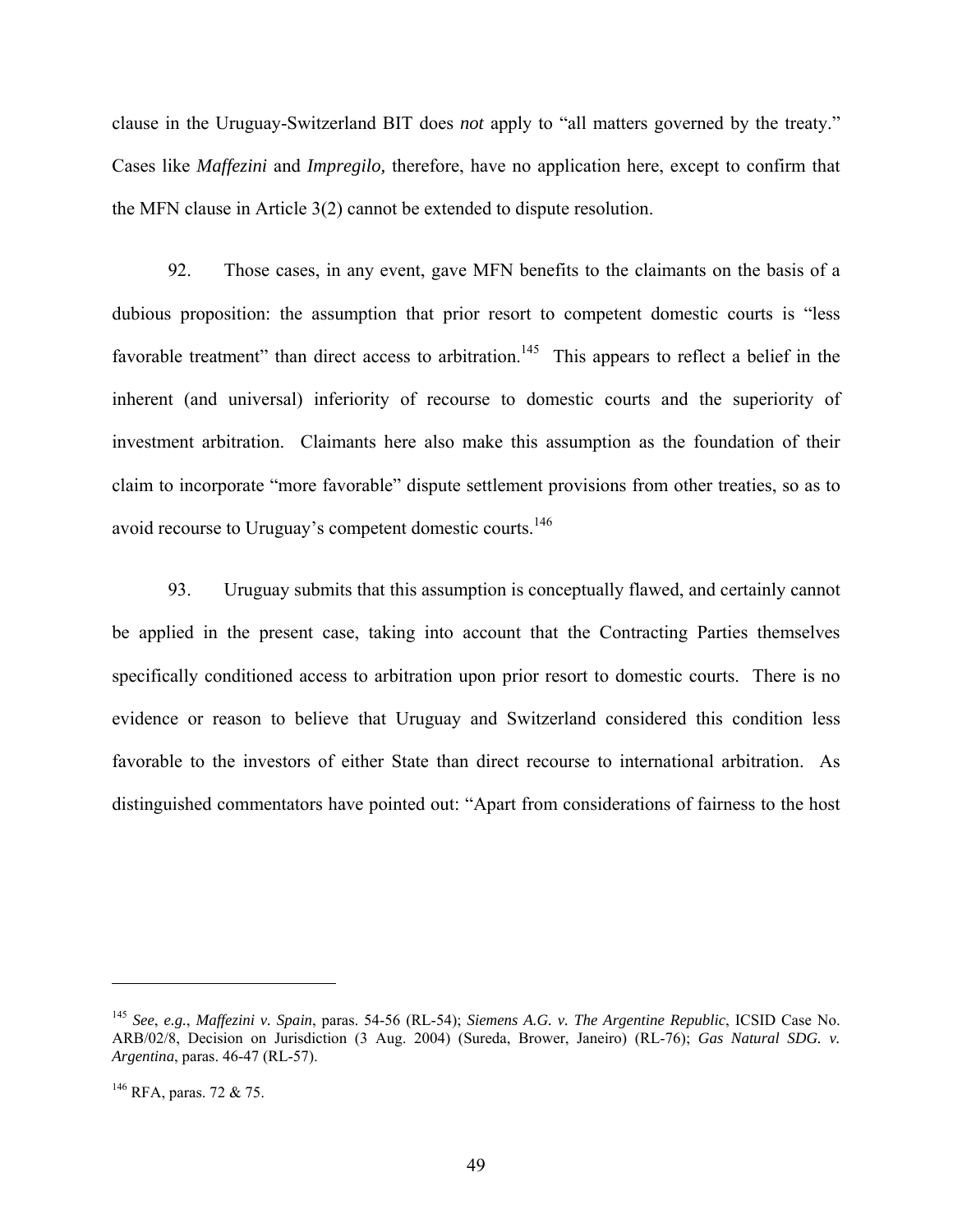State, there is also the point that in legal systems subject to the rule of law, local remedies will normally be more effective than international ones."<sup>147</sup>

94. Moreover, it is irrelevant whether an investor or a tribunal perceives direct access to arbitration as more favorable. The application of the *ejusdem generis* rule to an MFN clause does not depend upon the subjective perceptions of the relative value of treaty provisions that are attributed to investors as a general class. The *Telenor* tribunal's observations on this point merit close attention:

> Those who advocate a wide interpretation of the MFN clause have almost always examined the issue from the perspective of the investor. But what has to be applied is not some abstract principle of investment protection in favour of a putative investor who is not a party to the BIT and who at the time of its conclusion is not even known, but the intention of the States who are the contracting parties. The importance to investors of independent international arbitration cannot be denied, but in the view of this Tribunal its task is to interpret the BIT and for that purpose to *apply ordinary canons of interpretation*, *not to displace, by reference to general policy considerations concerning investor protection, the dispute resolution mechanism specifically negotiated by the parties*. 148

95. The attempt to bring dispute settlement provisions within the ambit of an MFN

clause  $-$  under the guise of a more favorable "fair and equitable treatment"  $-$  was also rejected,

 $147$  This observation is equally applicable to the required pursuit of local remedies as it is to the required exhaustion of local remedies. J. Crawford & T.D. Grant, *Exhaustion of Local Remedies*, MAX PLANCK ENCYCLOPEDIA OF PUBLIC INTERNATIONAL LAW (2011), para. 7 (RL-37).

<sup>&</sup>lt;sup>148</sup> *Telenor v. Hungary*, para. 95 (emphasis added) (RL-78). In a similar vein, scholarly commentary has noted: "[T]he balance struck in investment treaties between the various dispute settlement options is often the subject of careful negotiation between the State parties, selecting from a range of different techniques. It is not to be presumed that this can be disrupted by an investor selecting at will from an assorted menu of other options provided in other treaties, negotiated with other State parties and in other circumstances." McLachlan, et al. (2007), para. 7.168 (RL-41).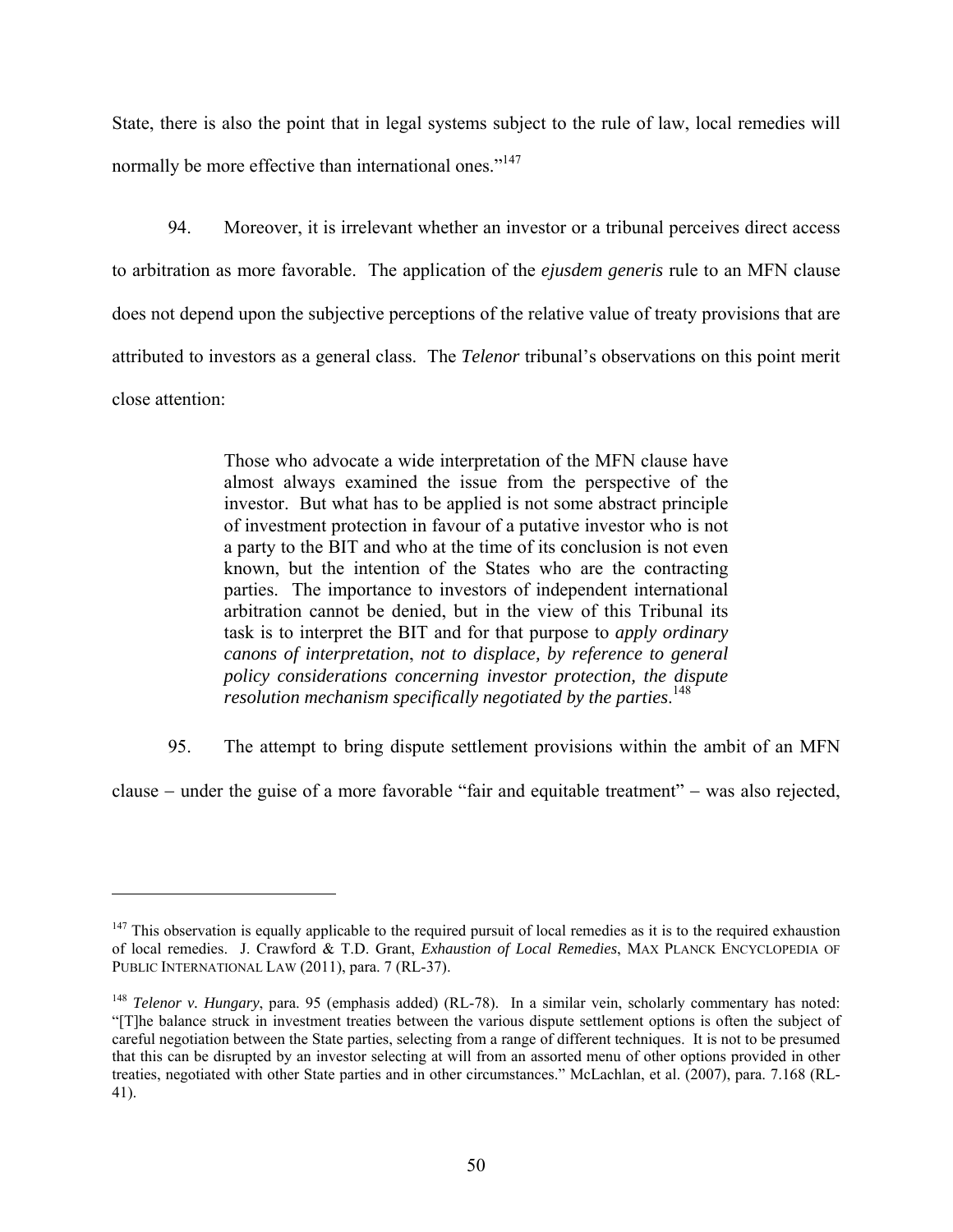as in *Telenor,* by the arbitral tribunal in *Renta 4 v. Russia.*149 In that case, the majority of the tribunal<sup>150</sup> noted that the subject-matter of the applicable MFN clause<sup>151</sup> was limited only to fair and equitable treatment.<sup>152</sup> It concluded that the MFN clause could not be read to incorporate dispute settlement provisions from other treaties, because its terms "restrict MFN treatment to the *realm of FET as understood in international law.*" 153 The majority held that the normative content of the *substantive* standard of "fair and equitable treatment" as applied in international law does not encompass the *procedural* issues of access to international arbitration:

> Notwithstanding the existence of a BIT it may be the case that an investor has no other avenue for the enforcement of its rights except through the national courts of the host State. *There is no legal authority known to the present Tribunal in support of the proposition that this state of affairs would violate an FET undertaking in the treaty.* Instances of denial of justice by such courts may assuredly trigger the State's international responsibility. Yet that possibility *does not mean that access to international arbitration per se implies a higher level of FET*. The neutrality of an international tribunal may legitimately be said to enhance investor protection. Access to it may be more favourable than lack of access. *But that does not mean that failure to give access to such a tribunal is unfair or inequitable*. 154

 $\overline{a}$ 

2. The *treatment referred to in paragraph 1 above* shall be no less favorable than that accorded by either Party in respect of investments made within its territory by investors of any third State.

<sup>149</sup> *Renta 4 v. Russia*, paras. 119-120 (RL-71).

<sup>150</sup> J. Paulsson (President) and T. Landau. Ch. Brower dissented. *Ibid*.

<sup>151</sup> *See, i.e.*, Art. 5(2) of the Spain-USSR BIT, quoted in *ibid*., para. 68 (emphasis added):

<sup>1.</sup> Each Party shall *guarantee fair and equitable treatment* within its territory for the investments made by investors of the other Party.

<sup>152</sup> *Renta 4 v. Russia*, para. 103 (RL-71).

<sup>153</sup> *Ibid.*, para. 119 (emphasis added).

<sup>154</sup> *Ibid.*, para. 106 (emphasis added).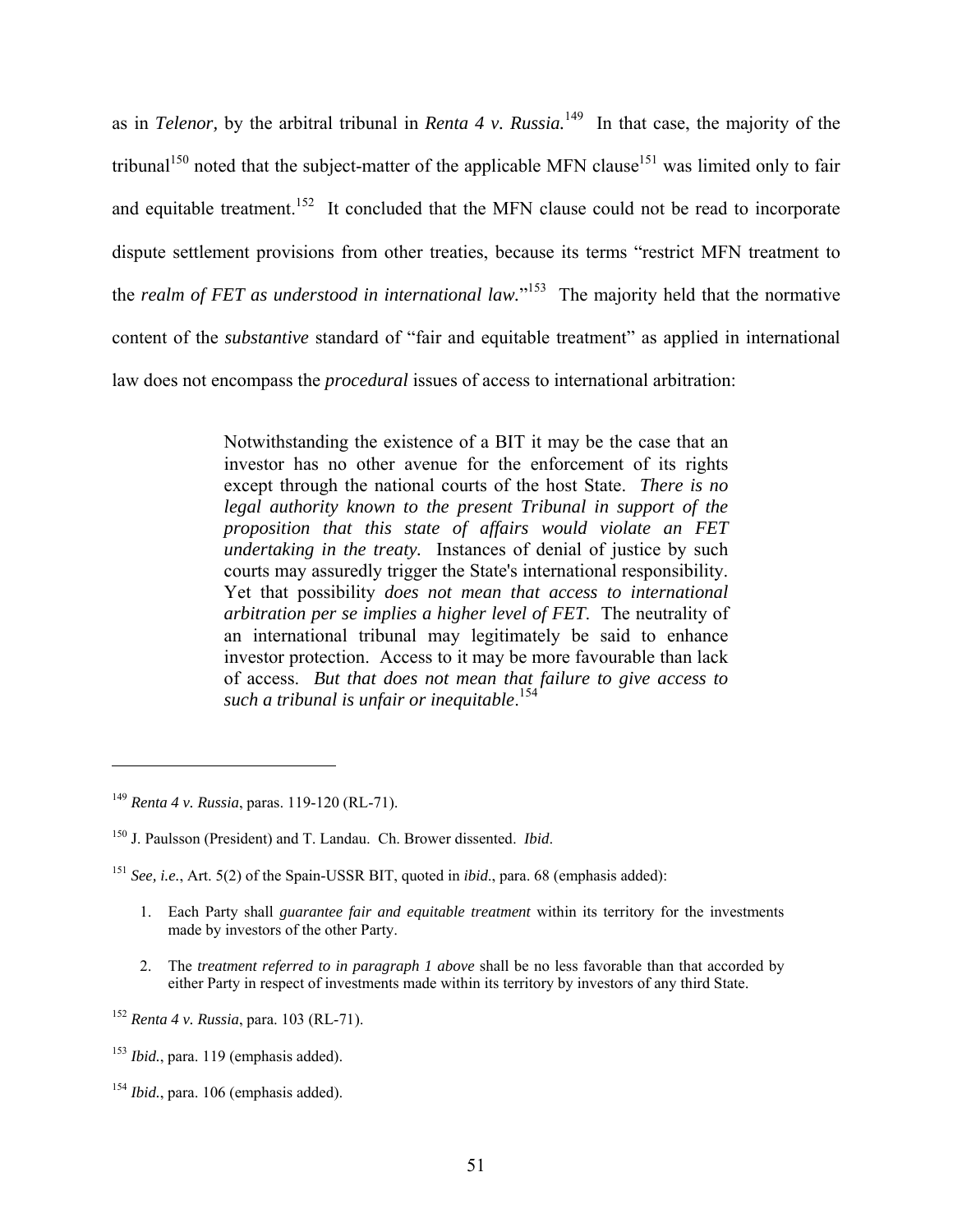96. The consequences of a contrary inference would be extraordinary. It would be "invidious for international tribunals to be finding (in the absence of specific evidence) that host State adjudication of treaty rights was necessarily inferior to international arbitration."<sup>155</sup> Here, the Contracting Parties have explicitly conditioned access to international arbitration upon a prior submission of the dispute to local dispute resolution. Had they considered this condition less than "fair and equitable" treatment, they, presumably, would not have included it in the first place.

97. For the reasons stated, international jurisprudence supports Uruguay's interpretation that MFN clauses, especially narrow ones like Article 3(2) of the Uruguay-Switzerland BIT, do not apply to the dispute resolution provisions of the BIT, and do not nullify or otherwise affect jurisdictional preconditions for recourse to the international arbitration of disputes arising under the Treaty.

98. Accordingly, because Claimants have – as they admit – failed to fulfill the jurisdictional preconditions set forth in Article 10 of the Uruguay-Switzerland BIT, this Tribunal lacks jurisdiction in this matter.

## **B. Article 2 of the BIT Excludes Public Health Measures from the Scope of the Protections Afforded Investors**

99. In addition to Claimants' admitted failure to comply with the procedural preconditions to the seisen of this Tribunal, jurisdiction is also absent because Article 2 excludes the measures Claimants attack from the scope of the protections the BIT otherwise affords

<sup>155</sup> McLachlan, et al. (2007), para. 7.168 (RL-41).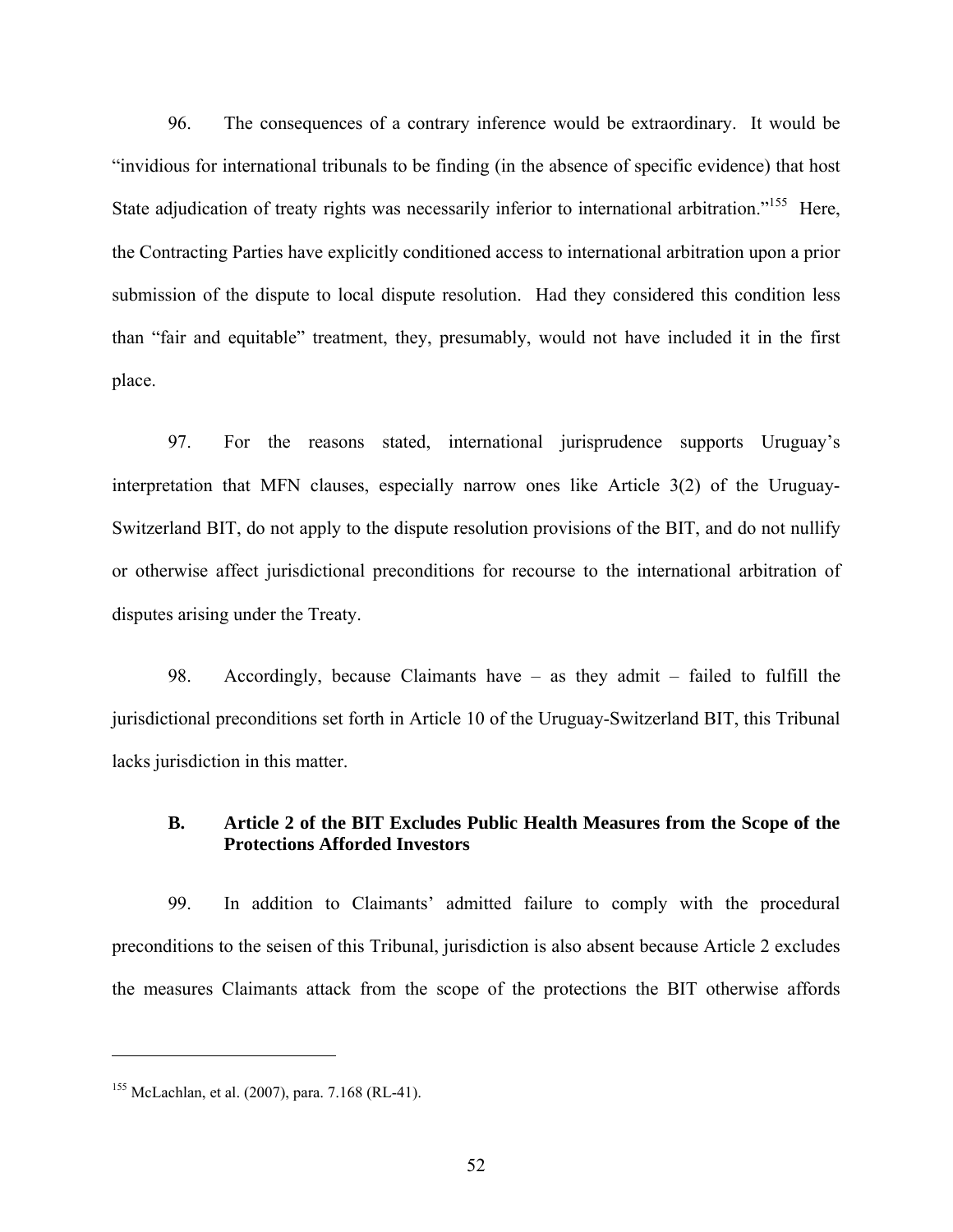investors. Thus, even if Claimants could get over the threshold requirement established by Article 10 (which they cannot), Article 2 shuts the door to their claims.

100. Article 2(1) states in relevant part:

The Contracting Parties recognize each other's right not to allow economic activities for reasons of public security and order, public health or morality, as well as activities which by law are reserved to their own investors.

101. This unusually strong language is, to Uruguay's knowledge, unique among BITs. Unlike the more commonly litigated "non-precluded measures" clauses (discussed below), Article 2(1) does not condition the Contracting States' right not to allow economic activities on grounds of necessity – or anything else, for that matter. Instead, the only constraint imposed on their right not to permit economic activities is that the measures in question be "for reasons of" public health, an issue about which there is no debate in this case. As explained below, this emphatic affirmation of Uruguay's and Switzerland's mutual sovereign rights to regulate in the interests of public health can only be understood as excluding such measures from the scope of the BIT and thus the jurisdiction of the Tribunal.

### **1. The Principle of Effectiveness Confirms that Public Health Measures Are Beyond the Scope of the BIT**

102. The right to regulate in the public interest, including for reasons of public health, is an inherent attribute of State sovereignty. As such, it exists independent of Article 2 and constitutes a reason vitiating State liability. In *Chemtura v. Canada*, for instance, a United States manufacturer of the chemical lindane, a hazardous compound introduced during World War II as an insecticide on crops, brought an arbitration under the North American Free Trade Agreement ("NAFTA") complaining that Canada's prohibition on the use of lindane, following global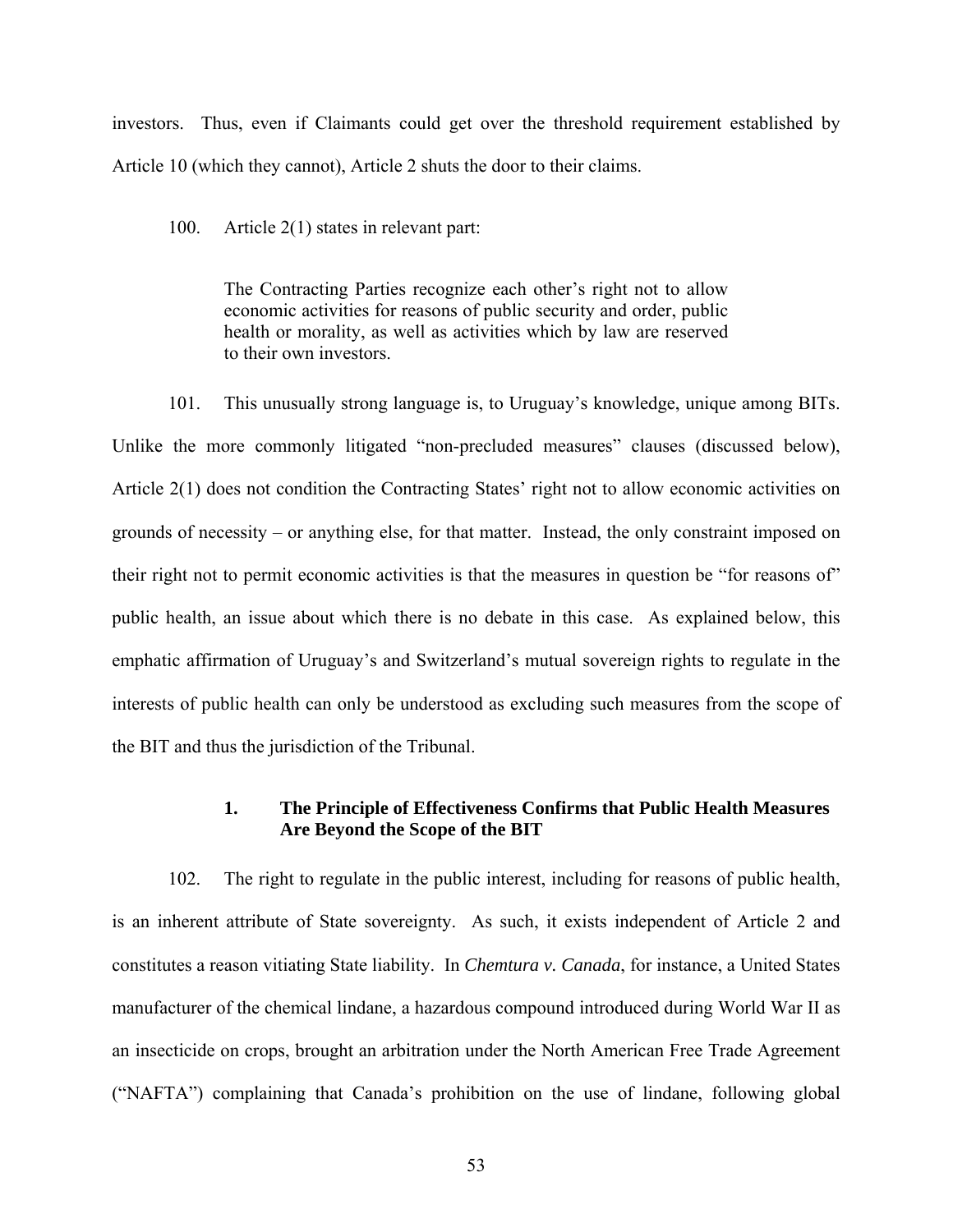initiatives to restrict the chemical in recognition of its harmful effects on human health and the environment, breached the Treaty. The arbitral tribunal rejected the claim on several grounds, including the fact that Canada's ban on lindane constituted an appropriate exercise of its police powers to protect the public health. It stated:

> [T]he Tribunal considers in any event that the measures challenged by the Claimant constituted a valid exercise of the Respondent's police powers. As discussed in detail in connection with Article 1105 of NAFTA, the PMRA took measures within its mandate, in a non-discriminatory manner, motivated by the increasing awareness of the dangers presented by lindane for human health and the environment. A measure adopted under such circumstances is a valid exercise of the State's police powers and, as a result, does not constitute an expropriation.<sup>156</sup>

103. The tribunal also noted "that it is not its task to determine whether certain uses of lindane are dangerous, whether in general or in the Canadian context" quoting with approval the claimant's acknowledgment that "the rule [sic: role] of a Chapter 11 Tribunal is not to secondguess the correctness of the science-based decision-making of highly specialized national regulatory agencies."157

104. In contrast to the Uruguay-Switzerland BIT, the NAFTA contains no public health exclusion analogous to Article 2 of the BIT.

105. In a similar vein, the arbitral tribunal in *LG&E v. Argentina* observed: "With respect to the power of the State to adopt its policies, it can generally be said that the State has

<sup>156</sup> *Chemtura Corporation v. Government of Canada*, UNCITRAL, Award (2 Aug. 2010) (Kaufmann-Kohler, Brower, Crawford), para. 266 (RL-53).

<sup>157</sup> *Ibid.*, para. 134.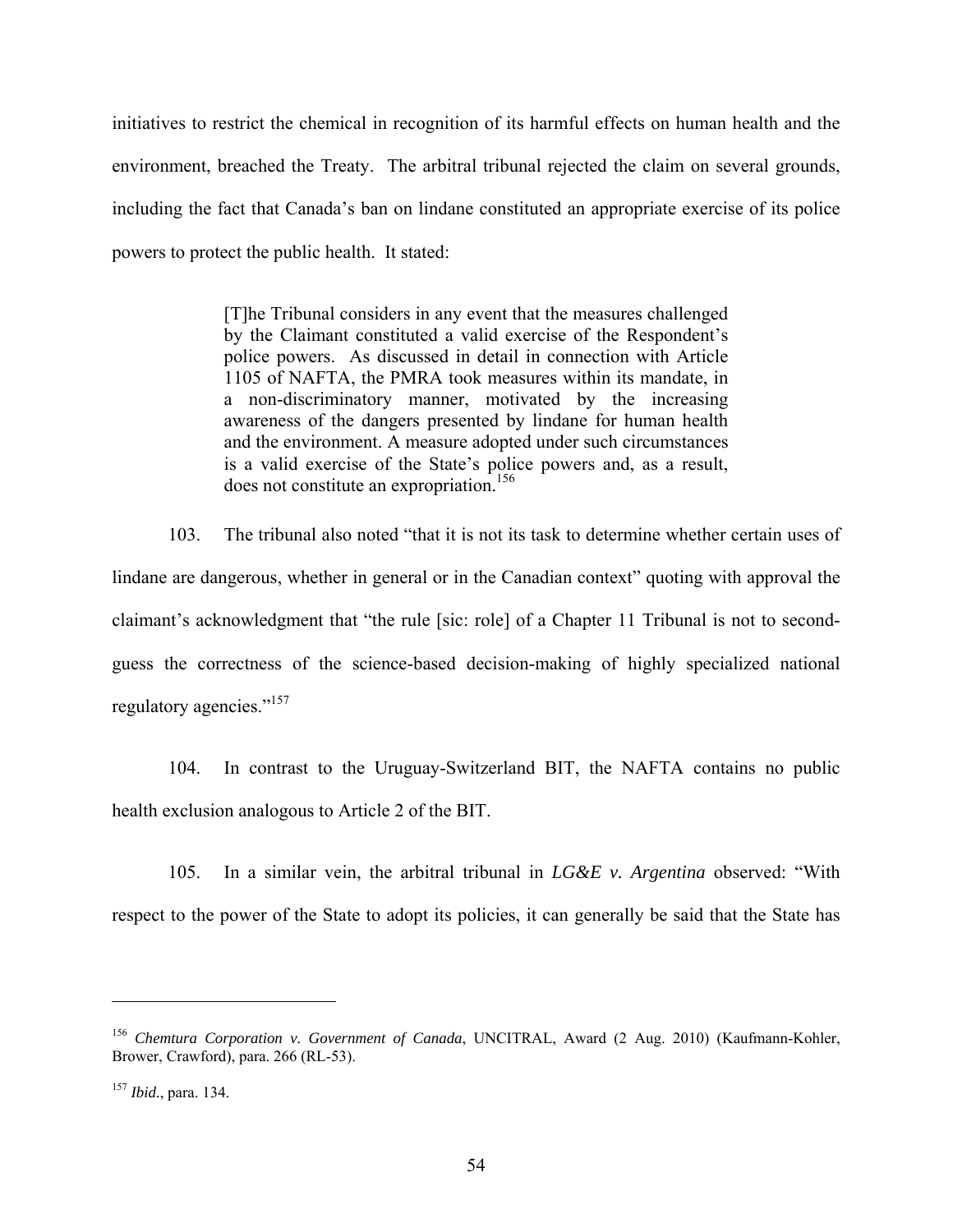the right to adopt measures having a social or general welfare purpose."<sup>158</sup> The right to regulate in the public interest, including for reasons of public health, thus needs no affirmation in an investment treaty to render it applicable.

106. This fact has important implications for the interpretation of Article 2. It must be read as more than a bland restatement of pre-existing truth. To do otherwise would be to render it surplusage, in violation of the principle of effectiveness (*effet utile*).

107. In negotiating and concluding treaties, States are presumed to have included nothing which is illusory or purely nominal.<sup>159</sup> The *Cayuga Indians* case contains a classic statement of the rule. There, the United States argued that a provision in the Treaty of Ghent that required it to restore certain native tribes to their pre-war position was only "nominal" and was not intended to have any definite application. The arbitral tribunal disagreed, stating:

> [W]e are asked to hold that the article was only a "nominal" provision, not intended to have any definite application. We cannot agree to such an interpretation. Nothing is better settled, as a canon of interpretation in all systems of law, than that a clause must be so interpreted as to give it a meaning rather than so as to deprive it of meaning. We are not asked to choose between possible meanings. We are asked to reject the apparent meaning and to hold that the provision has no meaning. This we cannot  $d\rho$ <sup>160</sup>

108. Article 2 must equally "be so interpreted as to give it a meaning rather than so as to deprive it of meaning." The only plausible meaning that can be given to the language of this

<sup>158</sup> *LG&E Energy Corp., et al. v. Argentine Republic*, ICSID Case No. ARB/02/1, Decision on Liability (3 Oct. 2006) (de Maekelt, Rezek, van den Berg), para. 195 (RL-65).

<sup>159</sup> *See*, *e.g.*, B. Cheng, GENERAL PRINCIPLES OF LAW AS APPLIED BY INTERNATIONAL COURTS AND TRIBUNALS (1956), p. 106 (RL-36).

<sup>160</sup> *Cayuga Indians (Great Britain) v. United States*, Award (22 Jan. 1926), R.I.A.A. Vol. VI, p. 184 (RL-51).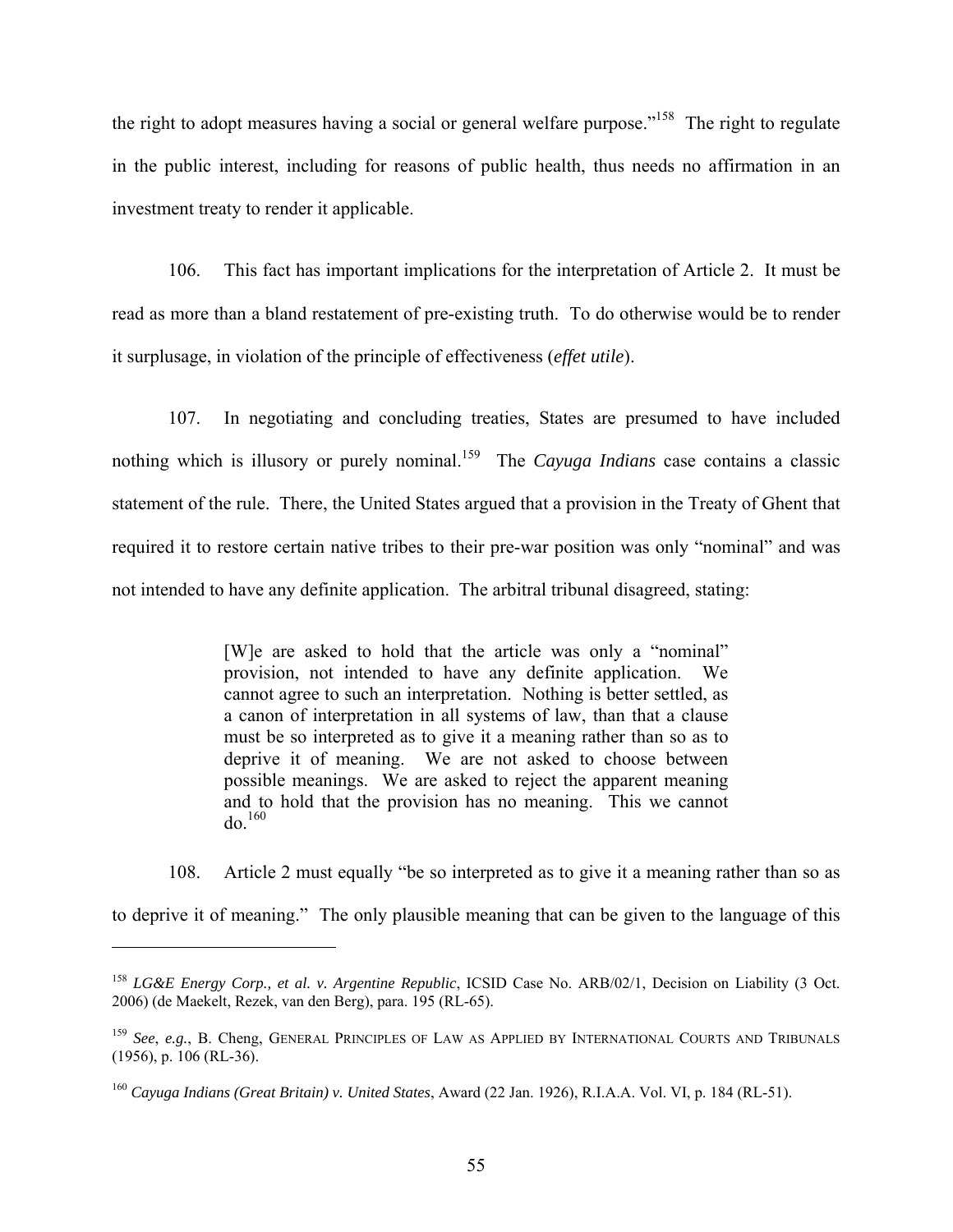Article is that it was intended to exclude public health measures from the scope of the protections the BIT affords investors. That being the case, the Tribunal lacks jurisdiction over Claimants' claims.

## **a) Reading Article 2 in Context Confirms Uruguay's Interpretation**

109. The "rights" language in Article 2(1) is contained in the provision's second sentence. The prior sentence expresses the Parties' reciprocal obligations to promote and admit investments. It provides: "Each Contracting Party shall in its territory promote as far as possible investments by investors of the other Contracting Party and admit such investments in accordance with its law."<sup>161</sup> By its plain terms, the obligation to "promote" and "admit" investments from the other Contracting State applies throughout the life-cycle of an investment, both before and during. The ordinary meaning of "admit," as defined by Webster's Dictionary, is "1. to allow to enter; grant or afford entrance to; 2. to give right or means of entrance to; 3. to permit to exercise a certain function or privilege."162 Webster's defines "promote" as "to help or encourage to exist or flourish."<sup>163</sup>

110. After stating the Contracting States' obligations with respect to the promotion and admission of investments, Article 2 immediately and emphatically qualifies that obligation by affirming the Parties' mutual recognition of their "right not to allow economic activities" for certain designated purposes. Logically, this structure can only mean that the Parties' obligation

<sup>161</sup> Uruguay-Switzerland BIT, Art. 2(1) (RL-21).

<sup>162</sup> *Random House Webster's Unabridged Dictionary* (2nd ed. Oct. 1999), p. 26: "Admit" (R-9).

<sup>163</sup> *Ibid.*, p. 1548: "Promote".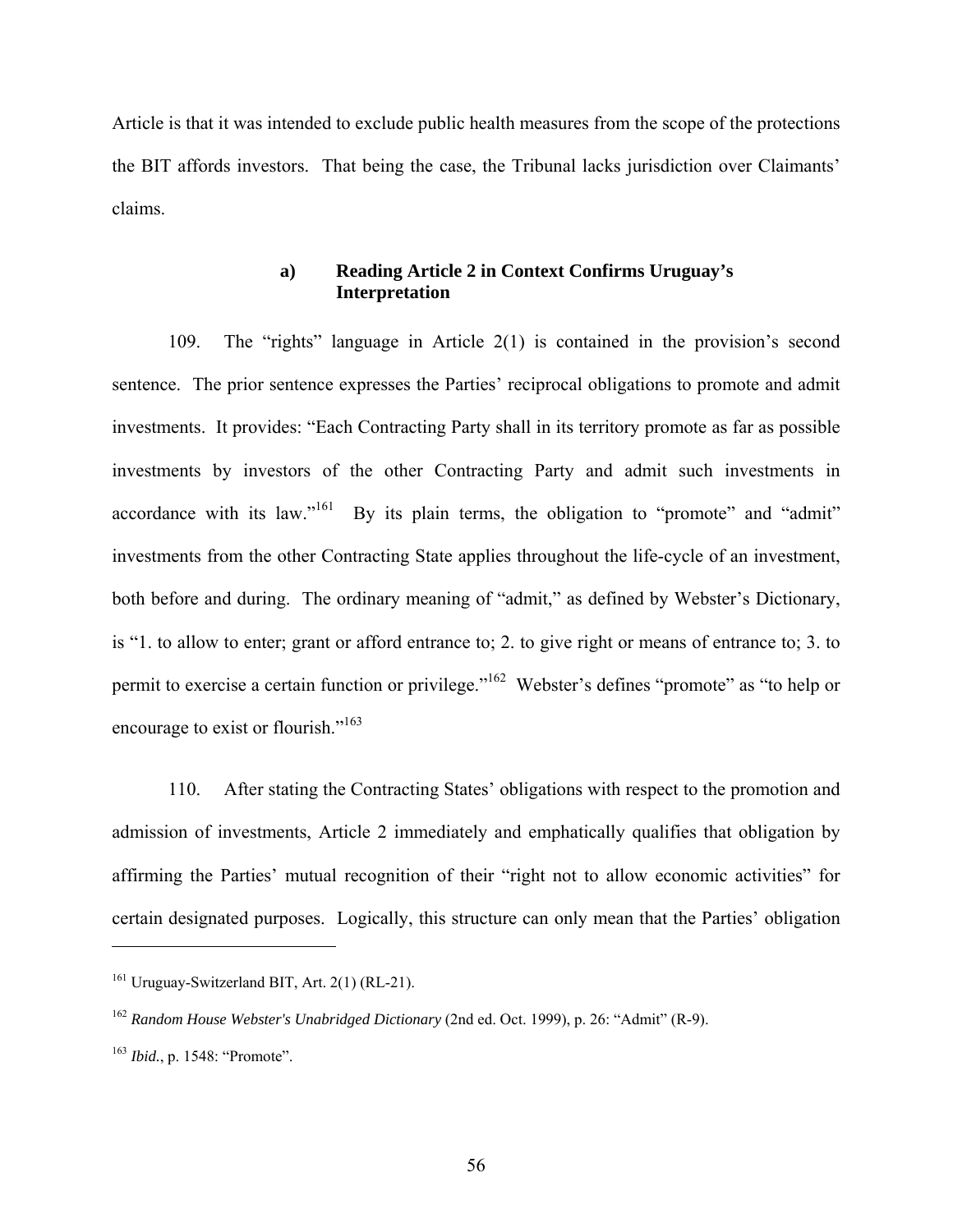to promote and admit investments is made subject to and gives way in the face of each State's right to prohibit certain activities for the listed reasons. In other words, the Parties' right to regulate for reasons of public health trumps their obligations to promote and admit investments.

111. The location of Article 2 within the BIT as a whole similarly confirms that the Contracting Parties' right not to permit economic activities is a basic, structural limitation on the rights otherwise conferred upon investors. Article 1 of the BIT contains definitions of key terms: "investor," "investments," and "territory." Article 2 is the first substantive provision of the BIT, notably appearing immediately after the definitions but before the statement of rights afforded investors under Article 3 ("Protection and treatment of investment"), Article 4 ("Free transfer"), Article 5 ("Dispossession, compensation"), Article 6 ("Pre-agreement investments"), Article 7 ("More favourable provisions"), and Article 10 ("Disputes between a Contracting Party and an investor of the other Contracting Party"). This categorical affirmation and mutual recognition of the Contracting Parties' "right" not to permit economic activity for the purposes stated, coming as it does before any of the investors' rights are listed, must mean that the first enunciated right modifies the latter enunciated rights. In other words, the Contracting Parties' sovereign rights within the designated spheres supersede the individual rights of investors the Treaty elsewhere recognizes.

112. The jurisdictional nature of Article 2 likewise follows from reading it in conjunction with the provisions of Article 10. As discussed in the previous section of this Memorial, Article 10 provides that "[d]isputes with respect to investments within the meaning of the Agreement" may be brought to an arbitral tribunal, provided that the procedural preconditions stated therein are met. In order to invoke this dispute settlement provision and seise the Tribunal, Claimants must show that they have raised a "dispute with respect to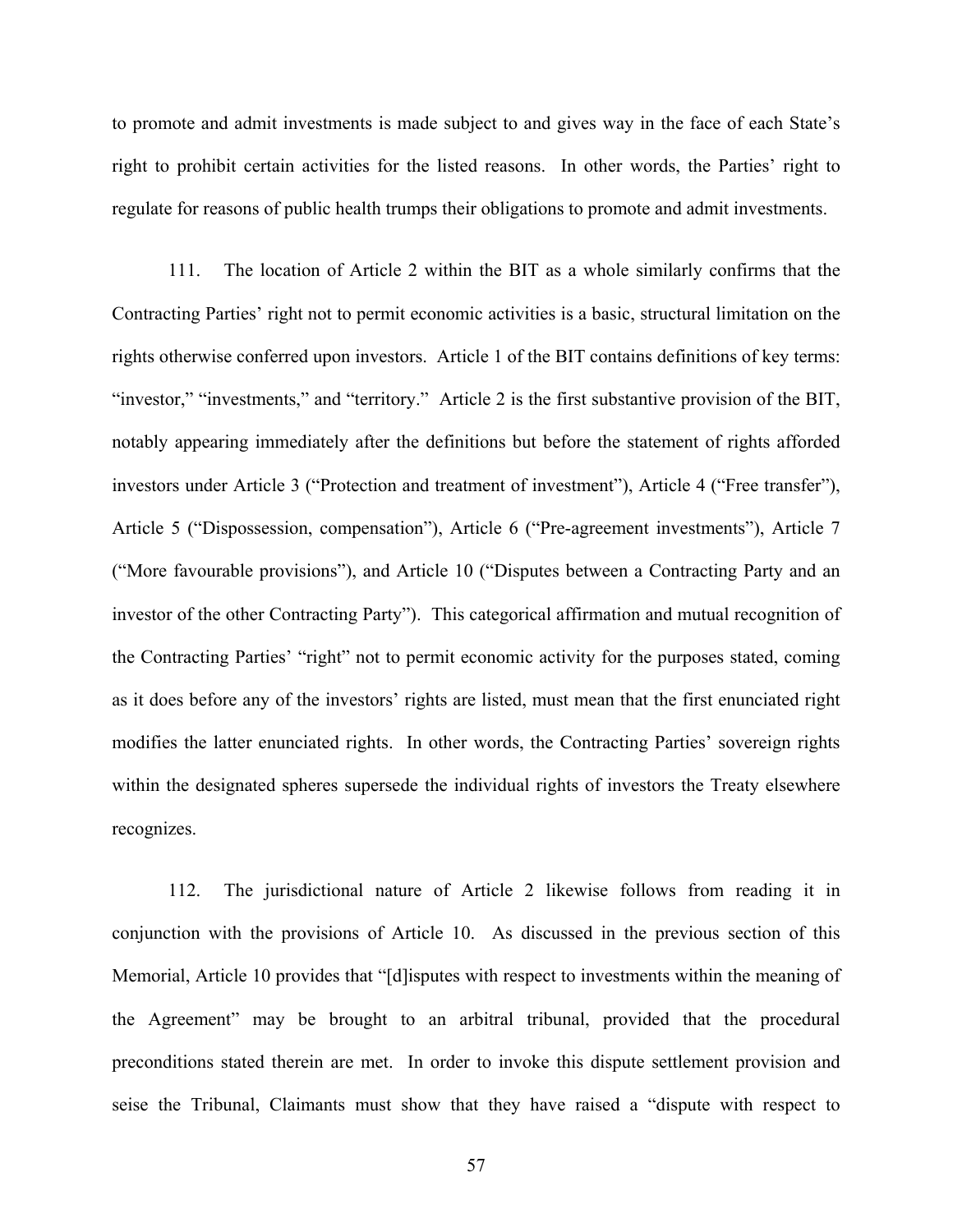investments within the meaning of the Agreement." This they cannot do in a case falling under Article 2, where the alleged dispute is over measures a Contracting State has taken for reasons of public health. Simply put, by affirming the Contracting Parties' "right" to prohibit investors' economic activities for reasons of public health, Article 2 precludes the existence of a "dispute" within the meaning of the BIT when a Contracting State has acted for such reasons. In those situations, the arbitral tribunal Article 10 contemplates can thus have no jurisdiction.

113. This conclusion finds additional support in the nature of the right to health in Uruguay. The Government of Uruguay not only has a *right* to take measures to protect public health; it has an affirmative Constitutional *duty* to do so. Under the Uruguayan Constitution, public health is a primordial right and supreme good (*bien supremo*), meaning that it is nonnegotiable.164 By virtue of these Constitutional guarantees, the State is mandated to protect public health and is entrusted with the regulation of all matters related to it.<sup>165</sup>

114. The Constitutional priority given matters of public health is codified in the 1934 Organic Law of Public Health, which lays the statutory foundation for all public health regulations in Uruguay. The 1934 Organic Law reiterates the supremacy of public health, and provides the Ministry of Public Health with full authority to take *any* measures it deems

<sup>164</sup> *See* Uruguayan Supreme Court Decision No. 1713/2010 (10 Nov. 2010), p. 6 ("Public Health is an essential duty inherent to the State, and in cases such as legislation regarding smoking is a superior legal good that is part of the public order (Article 44 of the Constitution), such that it is natural that the said regulation should be entrusted to the Ministry of Public Health because, pursuant to the Organic Public Health Act, Law No. 9,202, it is responsible for adopting all measures it deems necessary to maintain the collective health, by issuing all the regulations and other provisions needed to achieve this primordial aim (Article 2) (cited on page 785).") (RL-10).

<sup>&</sup>lt;sup>165</sup> Constitution of the Oriental Republic of Uruguay (2004), Art. 44 ("The State shall legislate in all matters appertaining to public health and hygiene, to secure the physical, moral and social well-being of all the inhabitants of the country."); Art. 46 ("The State will combat social vices, by means of the law and International Conventions."); Art. 7 ("The inhabitants of the Republic have the right to protection in the enjoyment of their lives, liberty, security, employment and property. No one may be deprived of these rights except in accordance with laws established for reasons of public interest.") (RL-1).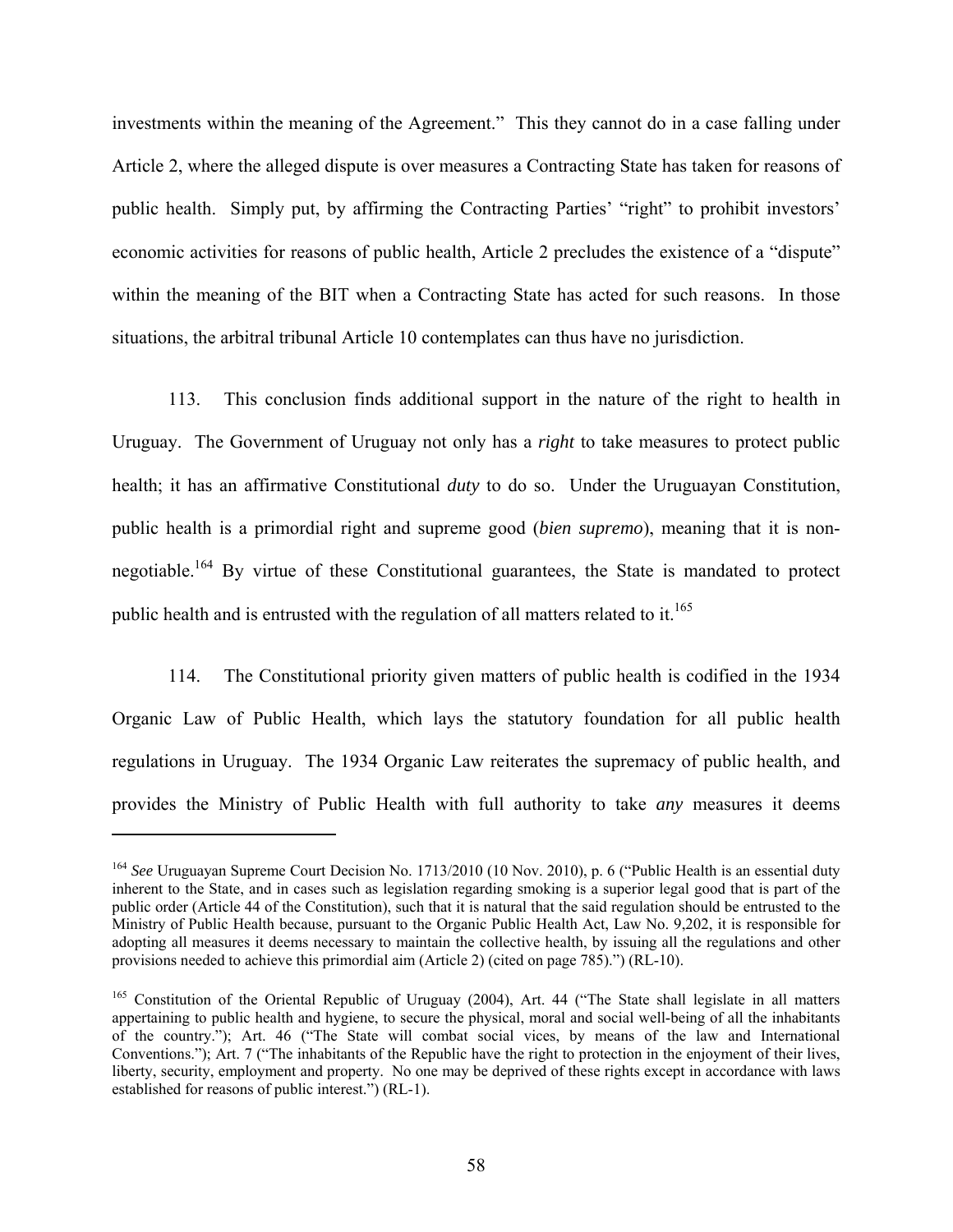necessary to maintain the health of the population, and to control activities that harm or threaten to harm public health.<sup>166</sup> In contrast to other Ministries, the Ministry of Public Health needs no additional legal authorization to regulate matters under its authority.<sup>167</sup>

115. The State's right/duty to regulate in the interest of public health thus occupies a unique place in the Uruguayan legal system. Indeed, as a *bien supremo*, public health matters are placed above other sovereign powers and obligations, and above other rights otherwise existing within the country.<sup>168</sup> Most other rights and duties, including those relating to economic activities, occupy a secondary plane, at least in comparison to the State's public health obligations.169

116. It is against this background that Article 2 may best be understood. Because of the supreme duty Uruguay owes its people in matters of public health, it could not agree to

<sup>&</sup>lt;sup>166</sup> Uruguayan Organic Law of Public Health No. 9,202 (20 Dec. 1934), Art. 2(1) ("Regarding Health, the Ministry of Public Health shall exercise the following authority: 1. The adoption of all measures deemed necessary to maintain collective health and their enforcement by its personnel, issuing all the regulations and provisions necessary for this primary objective. ... 9. Provide by all means the health education of the community.") & Art. 23 ("Taking preventive action in regards to prostitution, social vices in general, that decrease the capacity of individuals or threaten health, such as drug addicts, alcoholism, etc.") (RL-8).

<sup>167</sup> *Ibid*.; *see also* H. Cassinelli Muñoz, *Human Rights: § 61 - Uruguay, in "The Right to Health in the Americas"*, DERECHO CONSTITUCIONAL Y ADMINISTRATIVO: ESTUDIOS PUBLICADOS, COMPILADOS POR CARLOS SACCI (2010), pp. 866-867 (RL-35).

<sup>168</sup> *See*, *e.g.*, Uruguayan Ministry of Public Health (MSP), Resolution of Administrative Opposition of Abal and Philip Morris Products S.A. regarding Ordinance 466 (28 Jan. 2010), para. VIII ("[T]he Constitution and legal Doctrine acknowledge the 'principle of protection,' which functions as a right that permits exercising other rights and resolving conflicts among equally acknowledged rights; in this case the right to the enjoyment of health should take priority, since it is given pre-eminence in the aforementioned international instruments, seeking to ensure the right to enjoy good health for the entire population, that necessarily must prevail over all commercial rights, industrial rights, or expression of thoughts on the part of the agents that market and industrialize tobacco, being indisputable that, according to our Constitution, all inhabitants are entitled to be protected in the enjoyment of their right to life, understood as the most precious good of a human being, and in the same respect, it is the State's constitutional obligation to look after the population's health in general.") (RL-9); Cassinelli Muñoz (2010), pp. 873-74 (RL-35).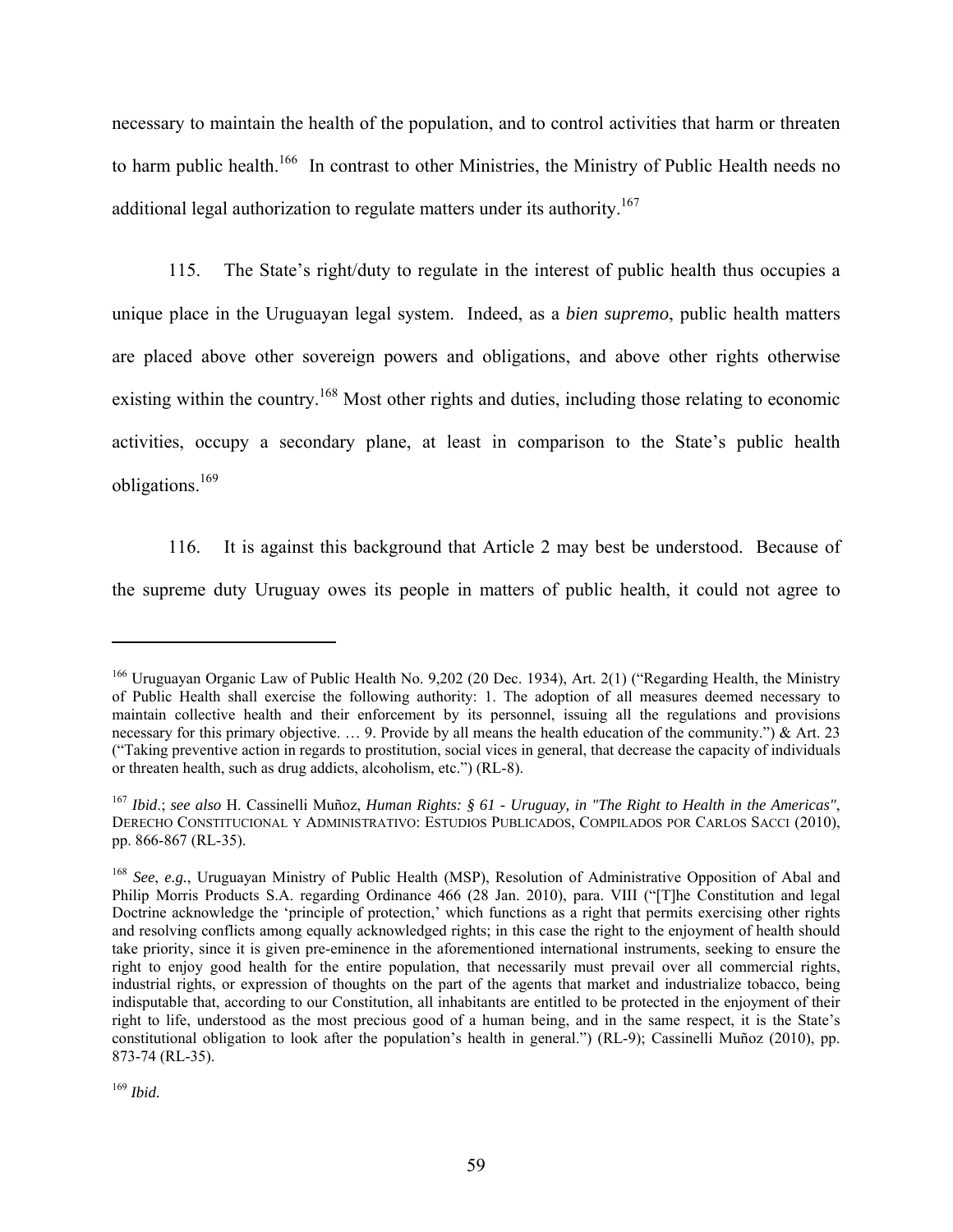bestow rights on foreign investors that might conflict with this duty. Hence, it deliberately and expressly carved out from the BIT's protections to investors any actions it might need to take to restrict investors' economic rights for reasons of public health. Article 2 thus reflects Uruguay's longstanding, constitutionally-mandated policy of giving the right to public health priority over other rights, including economic ones. It expressly recognizes Uruguay's absolute right to restrict investors' economic rights for reasons of public health. It follows that investors may not "dispute" Uruguay's actions for reasons of public health, even if they restrict economic rights.

### **b) The Differences between Article 2 and Non-Precluded Measures Clauses in Other BITs Reinforce Article 2's Jurisdictional Nature**

117. A comparison between Article 2 and the most closely analogous provisions of other BITs confirms that Article 2 excludes public health measures from the scope of the protections the Uruguay-Switzerland Treaty otherwise affords investors. The unqualified nature of the reservation of rights by the Contracting States in Article 2 is not found in other investment treaties.

118. Many investment treaties contain more familiar and more commonly litigated "non-precluded measures" provisions. These provisions, however, are significantly different from Article 2 and serve to demonstrate the latter's uniqueness and force. The Argentina-US BIT, for example, contains a paradigmatic non-precluded measures clause. Its Article XI states: "This Treaty shall not preclude the application by either Party of measures necessary for the maintenance of public order ....<sup>"170</sup> The application *vel non* of such provisions has invariably been litigated on the merits; they have not been presented as a ground for precluding jurisdiction.

<sup>170</sup> Argentina-US BIT, Art. XI (RL-24).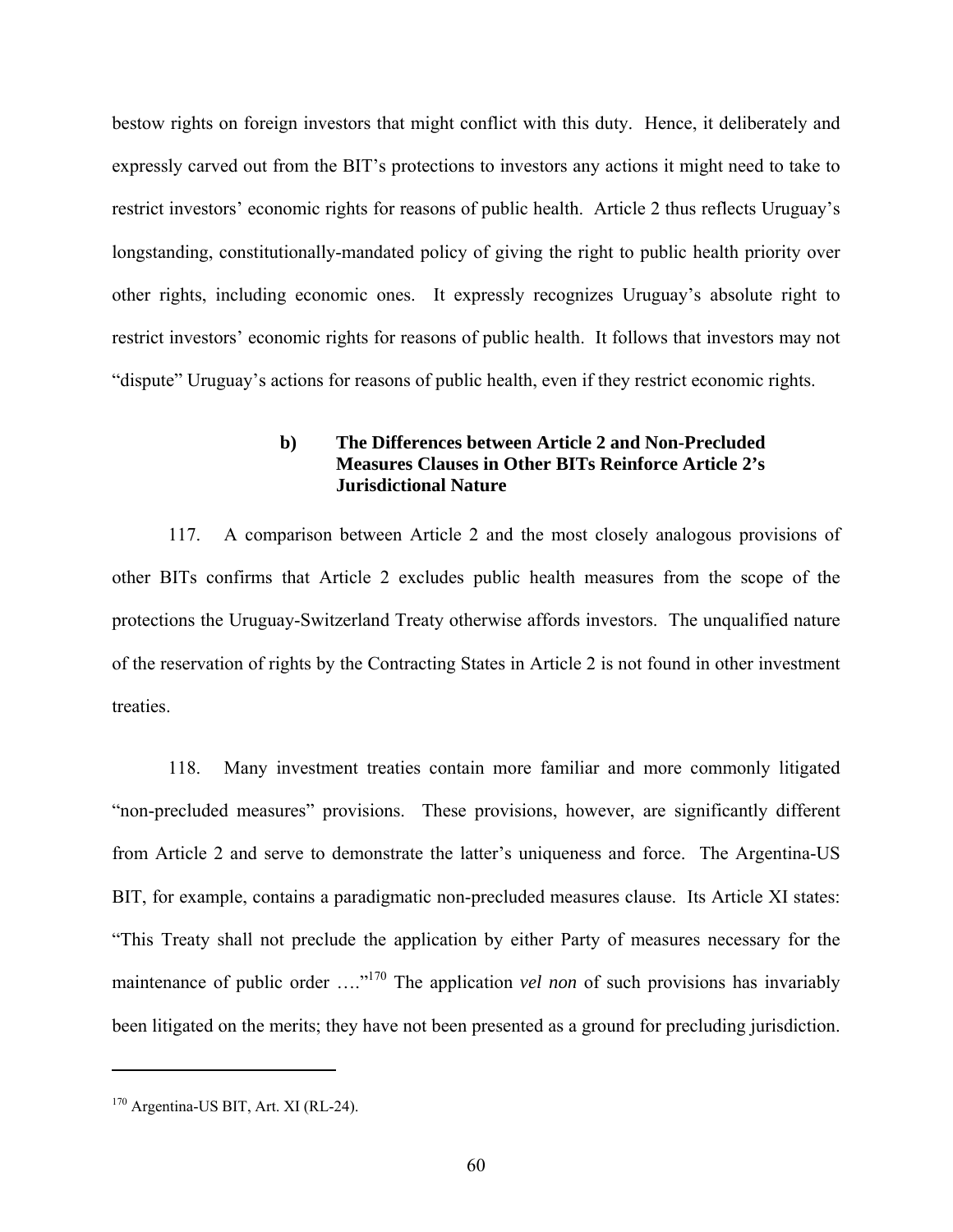They are, however, fundamentally different from Article 2 of the Uruguay-Switzerland BIT, and those differences underscore the jurisdictional nature of the Article 2 exclusion.

119. At the most obvious level, Article XI of the Argentina-US BIT occupies a different location in the scheme of the treaty than does Article 2 of the Uruguay-Switzerland BIT. The distinction is not merely numerical. As discussed above, Article 2 is the first substantive provision of the BIT here at issue. This placement strongly suggests that it is intended to limit the scope and application of the subsequent provisions. In contrast, Article XI of the Argentina-US BIT is embedded deep in the fabric of the treaty, *after* the enumeration of a variety of substantive rights afforded U.S. investors. It is therefore most natural to understand Article XI as a caveat or clarification to, not an intrinsic limitation upon, the rights protected by the BIT.

120. The language of the non-precluded measures clause in the Argentina-US BIT confirms this reading. The very use of the introductory phrase "[t]his Treaty shall not preclude the application by either Party of measures necessary" makes clear that the treaty very much applies. The contracting parties are simply making clear that nothing elsewhere in the treaty should be read to hinder necessary measures from being taken. Article 2 is very different. By recognizing their mutual unqualified right to prohibit economic activities for reasons of public health, Switzerland and Uruguay are most naturally understood to have intended to leave the exercise of that right, including any consideration of the manner in which such right was exercised, entirely outside the scope of the Treaty or its dispute resolution mechanisms.

121. There is a second, equally critical distinction between non-precluded measures clauses and Article 2. In particular, non-precluded measures clauses are often limited in their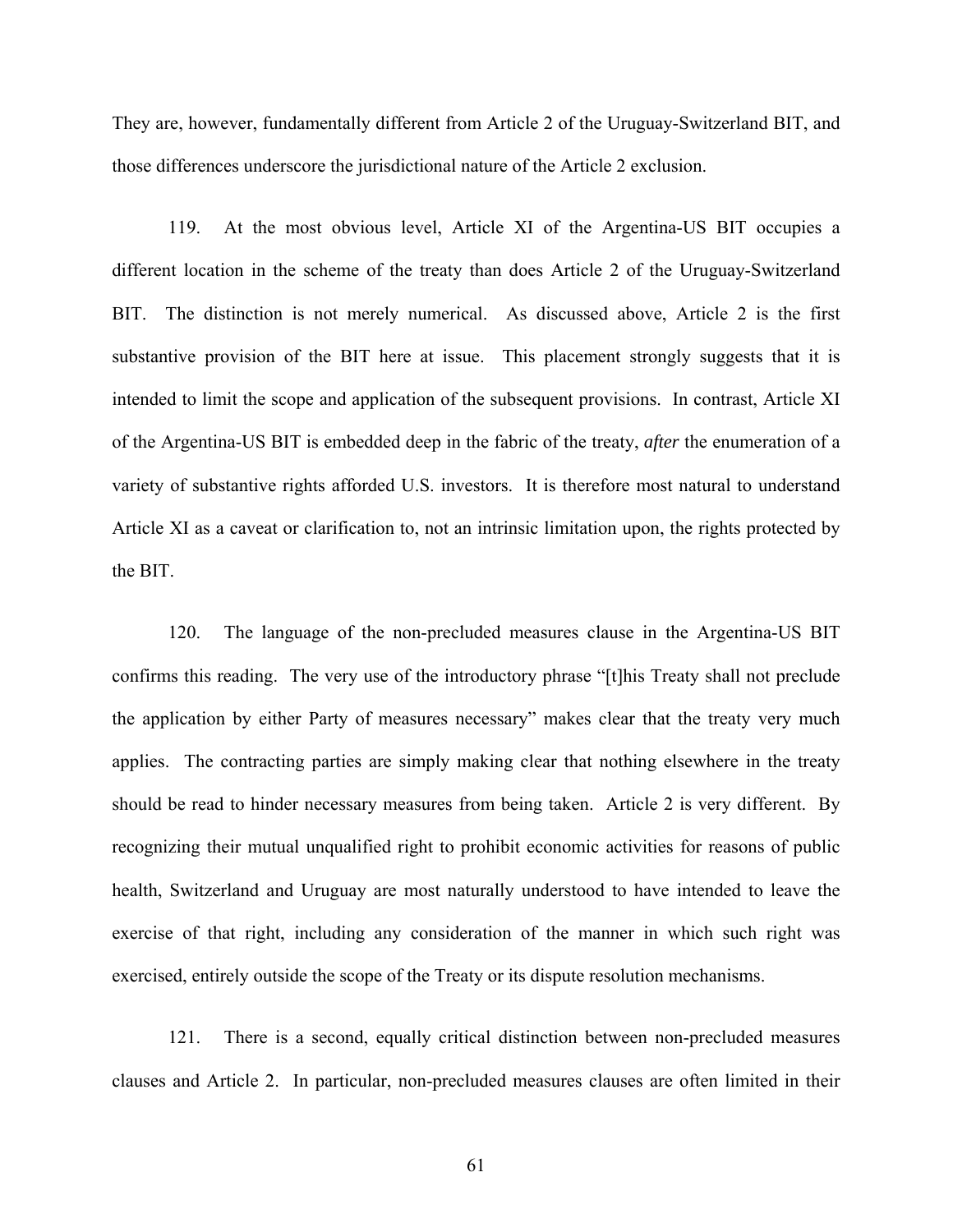application. That is, many apply, for example, only to measures that are "necessary" to the protection of a designated policy goal  $(e.g.,$  the maintenance of the public order).<sup>171</sup>

122. Article 2, in contrast, contains no such self-imposed limitation on the Contracting States' discretion to exercise their protected sovereign rights to regulate in matters related to public health. It does not state that a State's actions are limited by any requirement other than that they be done for reasons of public health (or another of the enumerated reasons).<sup>172</sup> Since, as discussed in the next section, that limitation has indisputably been met here, the Tribunal does not have jurisdiction to review Uruguay's exercise of its right in this case.

123. The uniqueness of Article 2 means that there is no jurisprudence directly on point. However, the ICJ's reasoning in its Judgment on jurisdiction in the case concerning *Military and Paramilitary Activities in and against Nicaragua* (*Nicaragua v. United States)*<sup>173</sup> supports the conclusion that Article 2 operates as a jurisdictional bar.

124. In that case, Nicaragua attempted to ground jurisdiction on, *inter alia*, the 1956 Treaty of Friendship, Commerce and Navigation between the United States and Nicaragua. Article XXI(1)(d) of the 1956 Treaty contained a non-precluded measures clause, which provided:

<sup>171</sup> *See*, *e.g., ibid.*; Canada-Egypt BIT, signed 13 Nov. 96, EIF 3 Nov. 1997, Art. XVII.3 (RL-26); Ecuador-US BIT, signed 27 Aug. 1993, EIF 11 May 1997, Art. IX.1 (RL-28).

<sup>172</sup> *See*, *c.f*., Canada-Czech Republic BIT, signed 6 Jun. 2009, Art. IX.1 ("*Subject to the requirement that such measures are not applied in a manner that would constitute arbitrary or unjustifiable discrimination* between investments or between investors, or a disguised restriction on international trade or investment, nothing in this Agreement shall be construed to prevent a Contracting Party from adopting or enforcing measures necessary: (a) to protect human, animal or plant life or health …") (emphasis added) (RL-25).

<sup>173</sup> *Military and Paramilitary Activities in and against Nicaragua (Nicaragua v. United States of America)*, Merits Judgment (27 Jun. 1986), I.C.J. Reports 1986, pp. 14-150 (RL-67).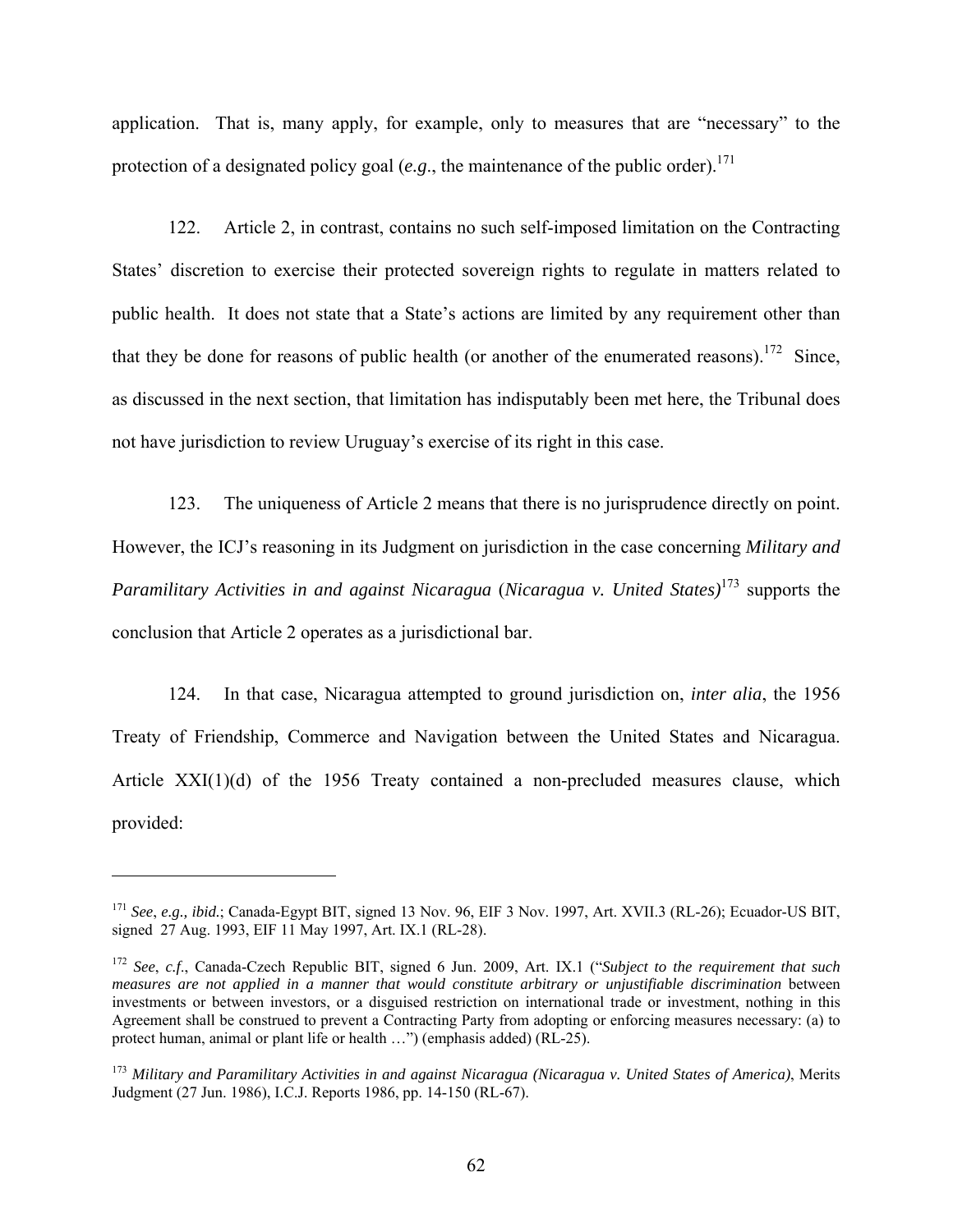The present treaty shall not preclude the application of measures … necessary to fulfill the obligations of a Party for the maintenance or restoration of international peace and security, or necessary to protect its essential security interests.<sup>174</sup>

125. The United States argued that because the acts at issue in the case were necessary

to protect its essential security interests, this provision deprived the Court of jurisdiction under the 1956 Treaty.<sup>175</sup> The ICJ disagreed, finding that the provision afforded a defense on the merits, not a valid basis for objecting to jurisdiction. Its reasoning, however, is instructive and indicates that the opposite result is appropriate in this case. The Court stated:

> [Article XXI] cannot be interpreted as removing the present dispute as to the scope of the Treaty from the Court's jurisdiction. Being itself an article of the Treaty, it is covered by the provision in Article XXIV that any dispute about the "interpretation or application" of the Treaty lies within the Court's jurisdiction. Article XXI defines the instances in which the Treaty itself provides for exceptions to the generality of its other provisions, but it by no means removes the interpretation and application of that article from the jurisdiction of the Court as contemplated in Article XXIV. That the Court has jurisdiction to determine whether measures taken by one of the Parties fall within such an exception, is also clear *a contrario* from the fact that the text of Article XXI of the Treaty does not employ the wording which was already to be found in Article XXI of the General Agreement on Tariffs and Trade. This provision of GATT, contemplating exceptions to the normal implementation of the General Agreement, stipulates that the Agreement is not to be construed to prevent any contracting party from taking any action which it "considers necessary for the protection of its essential security interests", in such fields as nuclear fission, arms, etc. The 1956 Treaty, on the contrary, speaks simply of "necessary" measures, not of those considered by a party to be such.176

<sup>176</sup> *Ibid.*

<sup>174</sup> *Ibid.,* para. 221.

<sup>175</sup> *Ibid.,* para. 222.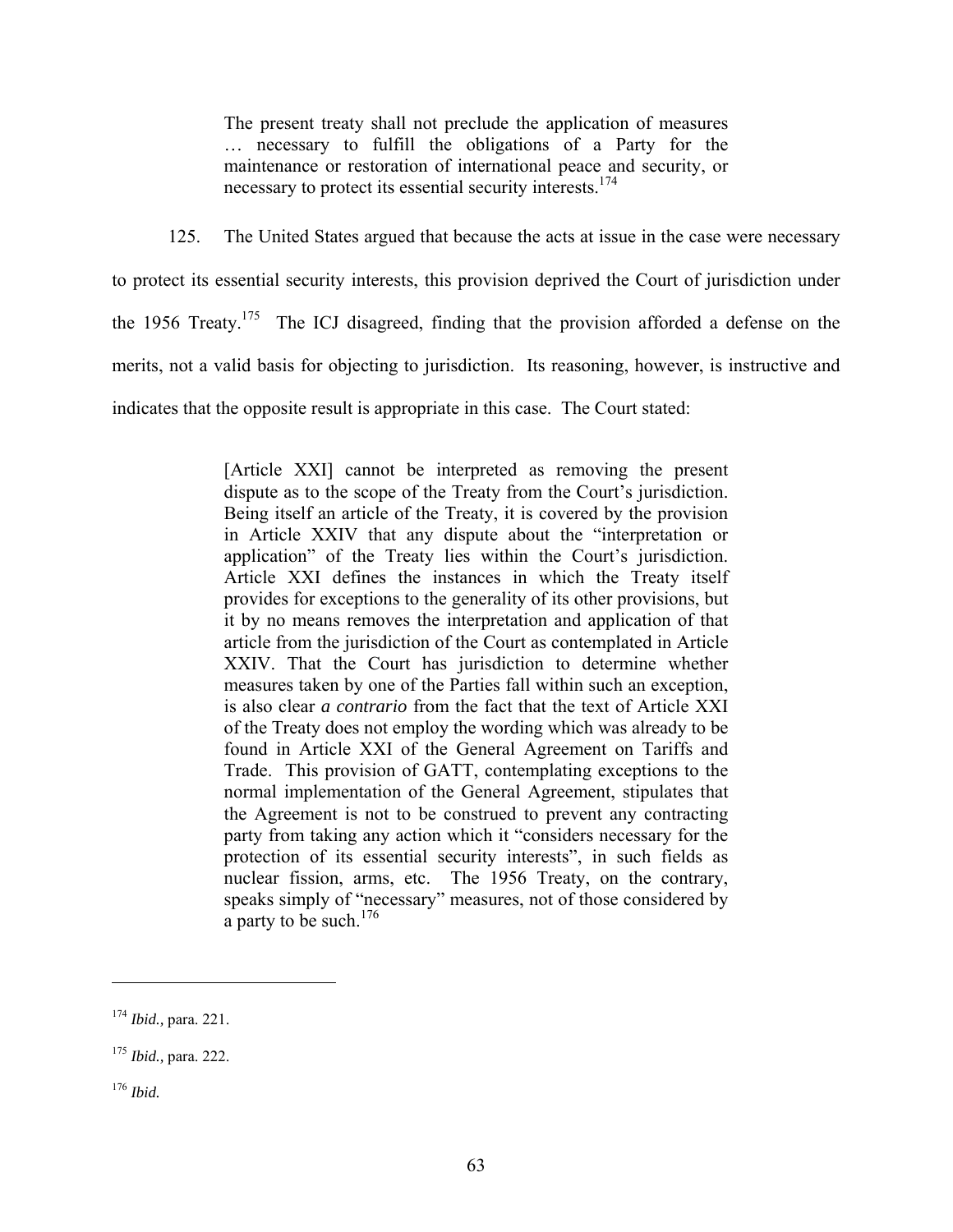126. The implication of the Court's reasoning is clear: if Article XXI of the 1956 Treaty had employed language like that of the GATT and been obviously self-judging in nature, it would have given rise to a valid jurisdictional objection. That being the case, Article 2 of the BIT must also be deemed jurisdictional in character. Indeed, Article 2 of the BIT is worded more clearly and strongly than Article XXI of the GATT.<sup>177</sup> Article 2 does not require the adopting State to deem its measures "necessary" to achieve the intended policy aim. Nor does it contain any other conditions limiting the scope of the State's discretion by, for example, requiring that the measures be "narrowly tailored," subject to other provisions of the treaty, or the like. Article 2 requires nothing more than that the measures under consideration be taken "for reasons of" public health. As discussed in the following section, that is plainly the case here.

### **2. The Measures Claimants Challenge Were Taken for Reasons of Public Health**

127. The three measures that Claimants attempt to challenge in this proceeding were indisputably taken by Uruguay for reasons of public health. They were taken against a background of persistent tobacco control efforts by the government, dating back to the  $1970s$ ,  $178$ which intensified in the 2000s, when the widespread and staggering impacts of tobacco consumption on public health finally gave rise to a global initiative to (1) educate the public

<u>.</u>

<sup>&</sup>lt;sup>177</sup> The General Agreement on Tariffs and Trade (GATT) (Jul. 1986), Art. XXI: Security Exceptions, pp. 38-39 ("Nothing in this Agreement shall be construed … (*b*) to prevent any contracting party from taking any action which it considers necessary for the protection of its essential security interests …") (RL-12).

<sup>&</sup>lt;sup>178</sup> The Uruguayan National Tobacco Commission was created in 1966, by Decree No. 443/66. In the 1970s and 1980s, several decrees and laws were passed regulating tobacco sale and consumption, for example, Law No. 15,361 of 1982 required a label on cigarette packs warning consumers that smoking is bad for your health and prohibited sales to minors. (RL-5).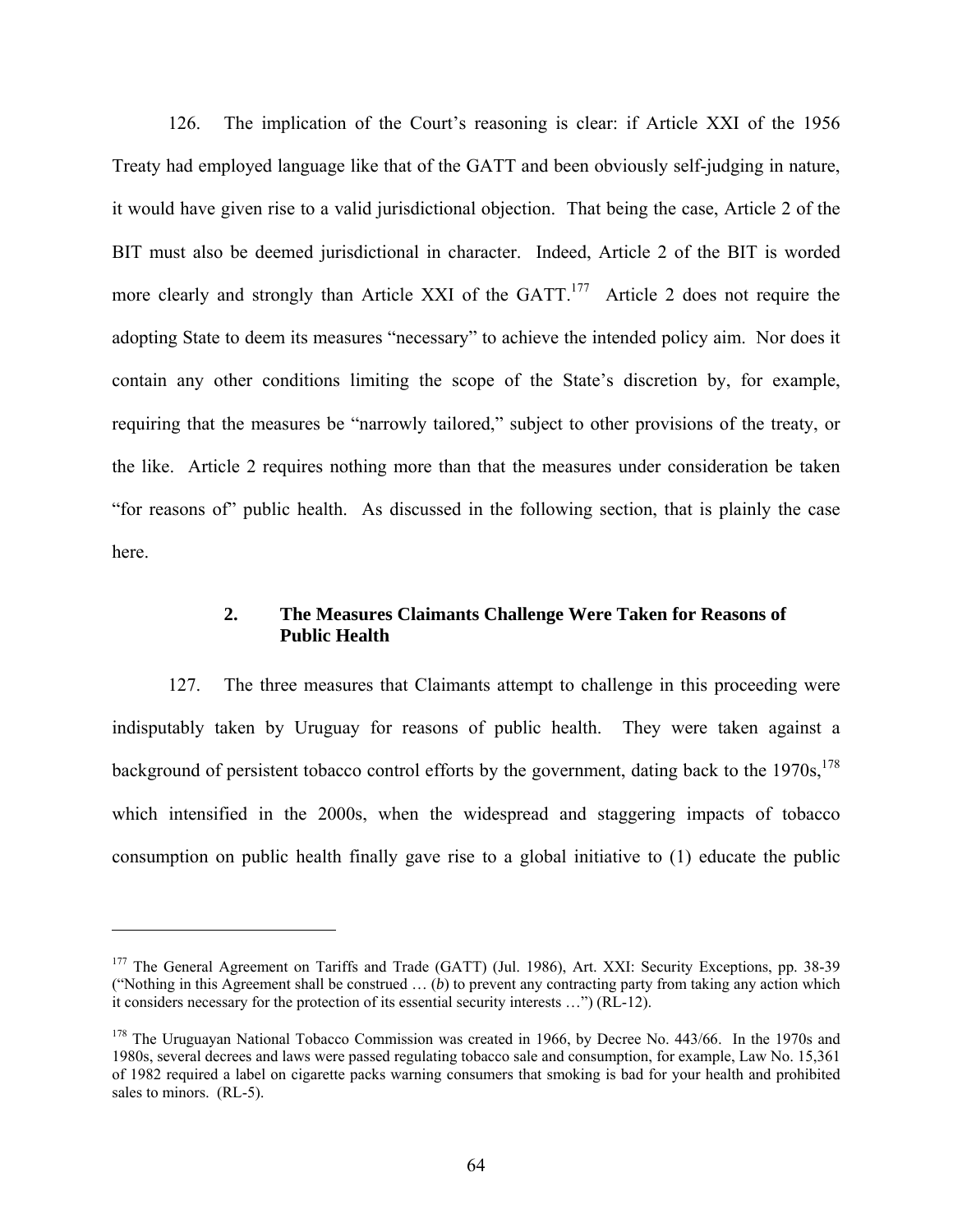about the risks to life and health posed by cigarette smoking, and (2) legislate against marketing and promotional activities by tobacco companies that have the effect of masking these risks.

128. In 2005, for example, Uruguay prohibited tobacco companies from using words such as "light" and "mild" to describe their cigarettes because of the false impressions given to consumers that products so labeled were not damaging, or were less damaging, to their health.<sup>179</sup> Notwithstanding Uruguay's educational and regulatory efforts, between 1998 and 2005, the percentage of smokers among the adult population remained steady at  $32\%$ .<sup>180</sup> Studies showed that tobacco consumption caused nearly 5,000 deaths per annum, as well as the widespread prevalence of diseases such as lung cancer, chronic bronchitis, emphysema, and various cardiovascular illnesses.<sup>181</sup>

129. Particularly alarming to Uruguay was the percentage of adolescents between 12 and 15 years of age who smoked:  $23\%$ , one of the highest rates in Latin America.<sup>182</sup> Studies

 $179$  Decree No. 171 (2005) (Considering that "a comparison of the effectiveness of different health warnings on cigarette cartons revealed that there is a connection between these warnings and efforts to stop smoking, as well as the success of such efforts" and "that tobacco consumption causes significant harm to society, such that it is essential to adopt all the measures that will contribute to decreasing said consumption, precisely because of this general interest," Article 1 banned tobacco packaging from carrying "expressions, terms, elements, brands or signs that may have the direct effect of creating a false impression, for example, 'low in tar,' 'lights,' 'ultra-light,' or 'mild.'") (RL-2).

<sup>&</sup>lt;sup>180</sup> MSP, "National Tobacco Program in the Context of the New Government" (2005) (R-19); CIET, Publication No. 2 (2010), p. 4 (R-51); GATS, *Uruguay 2009*, 4.1: Tobacco Use (R-53).

<sup>181</sup> MSP, "National Tobacco Program in the Context of the New Government" (2005) (R-19); MSP, *Guide to Smoking Cessation* (2009), p. 13 (R-36); GATS, *Uruguay 2009*, Executive Summary (R-53); Ramos & Curti (2006), pp. 3-4 (R-20).

<sup>&</sup>lt;sup>182</sup> Second Global Survey on Smoking in Youth (EMTJ): Uruguay 2006 (Jul. 2007), pp. 4-5: Executive Summary (R-27).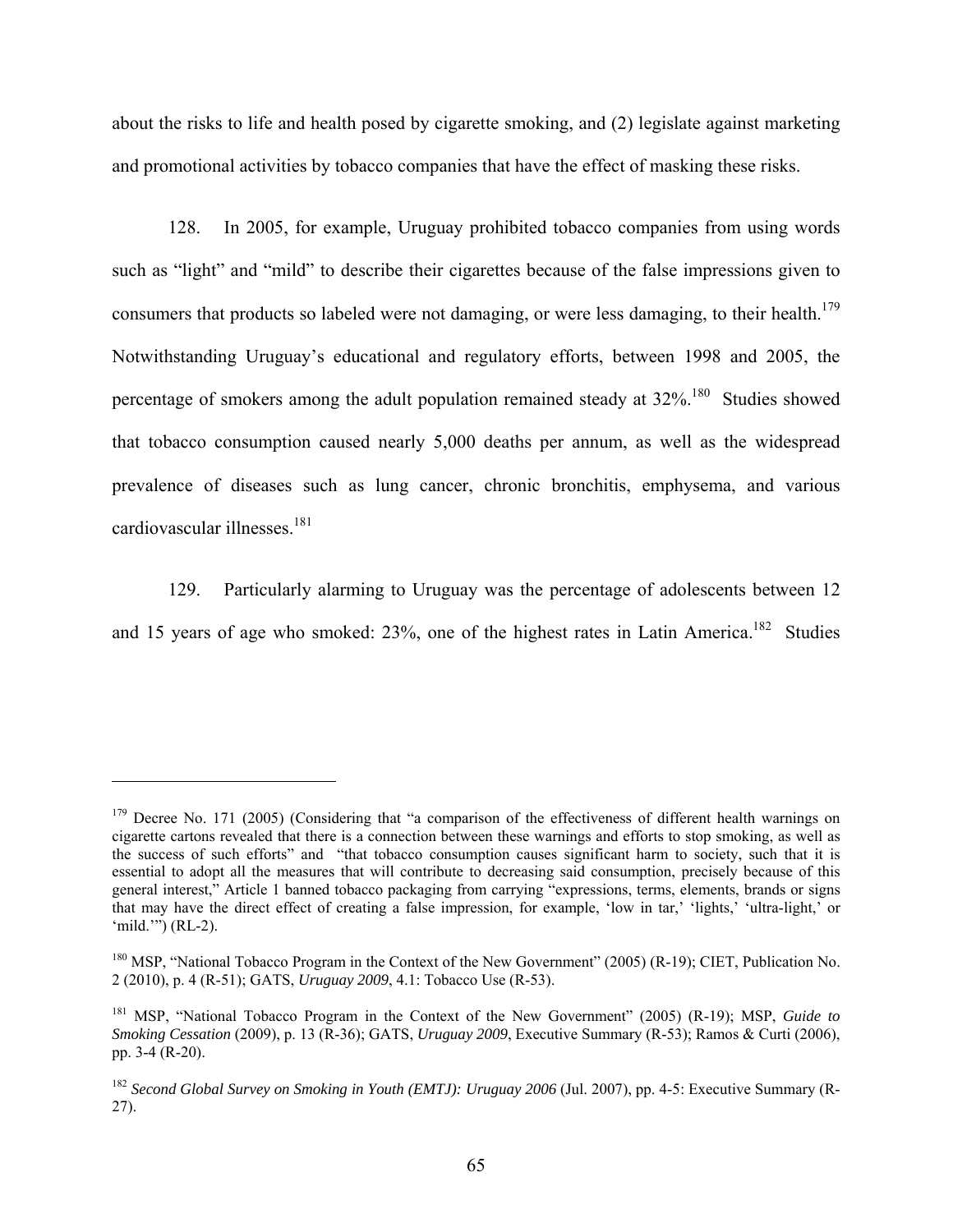show that adolescents are particularly vulnerable to marketing and promotional efforts by tobacco companies aimed at persuading non-smokers to begin smoking.<sup>183</sup>

130. By the time Uruguay signed and ratified the Framework Convention on Tobacco Control, which had been promoted by the World Health Organization and has, to date, gained 174 States Parties, the Government considered the high rates of tobacco consumption among its population to constitute a public health crisis.<sup>184</sup> It was especially concerned about the marketing strategies tobacco companies were implementing to increase smoking rates and sales in developing countries like Uruguay in order to offset declining demand in more developed countries, where education levels were higher and governmental anti-smoking campaigns were more successful.<sup>185</sup> To better educate the public in Uruguay – including, especially, adolescents

<sup>183</sup> *See* CDC, *Preventing Tobacco Use Among Young People* (1994), pp. 6-9 ("The positive functions that many young people attribute to smoking are the same functions advanced in most cigarette advertising. Young people are a strategically important market for the tobacco industry. Since most smokers try their first cigarette before age 18, young people are the chief source of new consumers for the tobacco industry, which each year must replace the many consumers who quit smoking and the many who die from smoking-related diseases."), p. vi ("The onset of tobacco use occurs primarily in early adolescence, a developmental stage that is several decades removed from the death and disability that are associated with smoking and smokeless tobacco use in adulthood. Currently, very few people begin to use tobacco as adults … The earlier young people begin using tobacco, the more heavily they are likely to use it as adults, and the longer potential time they have to be users.") & p. 8 ("Among addictive behaviors, cigarette smoking is the one most likely to become established during adolescence. People who begin to smoke at an early age are more likely to develop severe levels of nicotine addiction than those who start at a later age.") (R-6); WHO, *2008 Report*, p. 21 ("people who do not start smoking before age 21 are unlikely to ever begin") (R-28); WHO, *2011 Report*, p. 20 ("people are most likely to begin to use tobacco as adolescents") (R-56); M. Wakefield, et al., *The cigarette pack as image: new evidence from tobacco industry documents*, TOBACCO CONTROL, Vol. 11, Supp. 1 (2002), p. i77 (R-12); *see also, supra*, n. 21.

<sup>184</sup> *See* WHO FCTC Home Page (http://www.who.int/fctc/en/) (RL-14). *See also*, *e.g.*, Decree No. 171 (2005) ("tobacco consumption causes significant harm to society, such that it is essential to adopt all the measures that will contribute to decreasing said consumption, precisely because of this general interest.") (RL-2); MSP, "National Tobacco Program in the Context of the New Government" (2005) ("Tobacco dependence is an addictive disease which is a significant public health problem worldwide.") (R-19).

<sup>185</sup> WHO, *2008 Report*, p. 16 (projecting that, by 2030, 80% of the more than eight million projected annual tobacco-related deaths will take place in developing countries)  $\&$  p. 21 ("The global tobacco industry now exploits the developing world by using the same marketing and lobbying tactics perfected – and often outlawed – in the developed world. For example, in developing countries, the industry now targets women and teens to use tobacco while pressuring governments to block marketing restrictions and tax increases – the same tactics it has used for decades in developed countries.") (R-28); A. Landman, "Philip Morris Pushing Smoking Hard in Foreign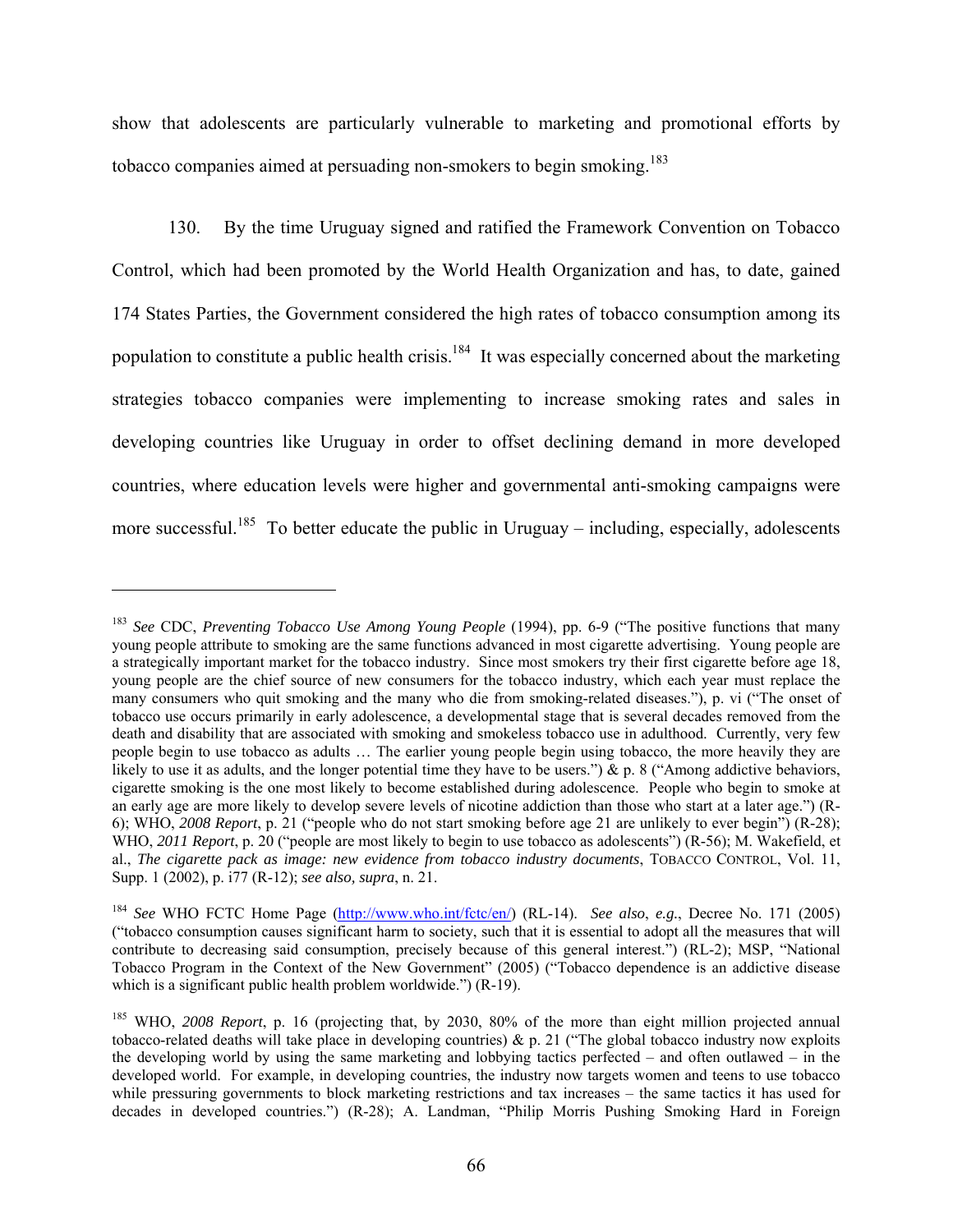– about the proven consequences of smoking, such as chemical addiction, debilitating diseases and premature death, in 2008 and 2009 the government adopted the three measures that Claimants now seek to challenge.<sup>186</sup>

#### **a) Ordinance 514**

131. Two of the measures that Claimants would like to strike down are included in Ordinance 514, which was enacted by the Ministry of Public Health on 18 August 2008 and entered into force on 14 February 2009.<sup>187</sup> Claimants complain about Article 1, requiring all cigarette packages to include graphic pictograms illustrating the effects of smoking on human health, in addition to prescribed textual warnings, in order to better ensure that consumers are aware of those effects at the time they decide whether or not to make the purchase and later when they decide whether or not to smoke on a particular occasion. Claimants also seek to annul Article 3, which addresses the risk that consumers will be misled into thinking, for example by the use of different colors, that one presentation of the same brand of cigarettes is less unhealthy than another by requiring that each brand of cigarettes have a single presentation. Claimants cannot seriously question that Uruguay enacted these requirements for reasons of public health.

132. In discussing Ordinance 514 and its related regulations shortly after they went into effect, the Ministry of Public Health stated that these measures were adopted because "the

Countries," *PR Watch* (8 Mar. 2010) (R-46); World Bank, CURBING THE EPIDEMIC (1999), p. 1, 14-17 ("by 2020, seven of every 10 people killed by smoking will be in low- and middle-income nations.") (R-7); World Health Organization (WHO), "Trade, foreign policy, diplomacy and health: Tobacco" ("Tobacco companies have increased marketing activities in developing countries, where about 900 million smokers live, accounting for 70% of global consumption."), *available at* http://www.who.int/trade/glossary/story089/en/index.html# (R-58).

<sup>186</sup> Ordinance No. 514 (2008) (RL-7); Decree No. 287 (2009) (RL-4).

<sup>187</sup> Ordinance No. 514 (2008) (RL-7).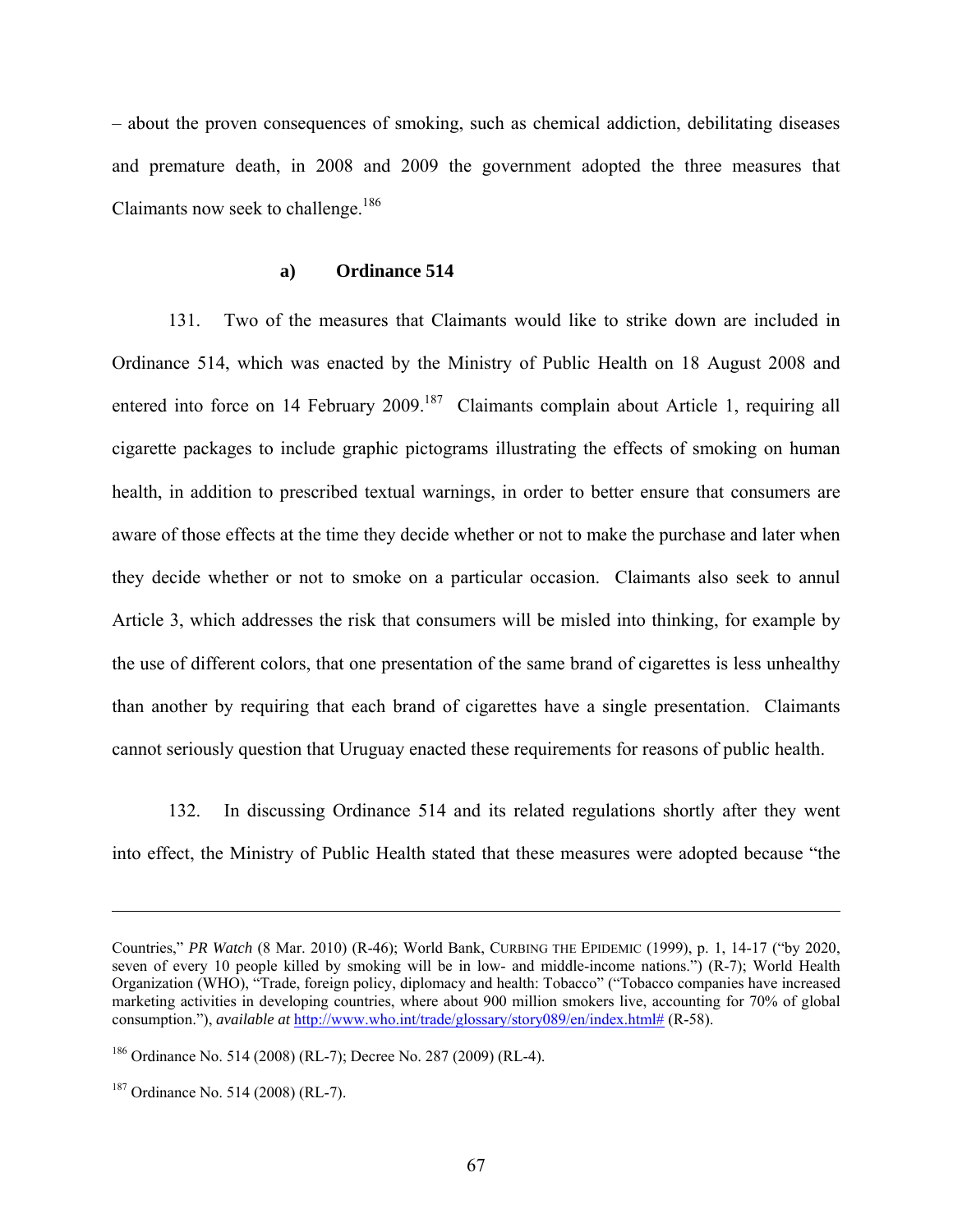Government is dedicated to minimizing the harm caused by tobacco use."<sup>188</sup> The Ministry expressed concern resulting from national and international studies showing persistently high levels of smoking among young women, and high rates of lung cancer among all women, which necessitated greater outreach and public education.<sup>189</sup> As explained in this official statement, having previously banned the use of words like "light," "ultra light," or "mild" on cigarette packs because they mislead consumers into believing that certain cigarettes are less harmful than others, it was now necessary for Uruguay to take the next step and prohibit "advertising with emblems, colors, or references on tobacco products that induce consumers to believe that one type of cigarette is less harmful than another. … because all of them produce the same adverse health effects."<sup>190</sup>

133. The public health reasons for these measures are just as clearly set forth in the Preamble of Ordinance 514, which states that the Minister of Public Health promulgated them because "it is the duty of the State to legislate in all matters regarding public health and hygiene, in order to achieve the physical, moral and social improvement of all residents of the country" and because of "what is established in Article 44 of the Constitution of the Republic, Organic Law of Public Health No. 9,202 of 12 January 1934, the World Health Organization Framework Convention on Tobacco Control, ratified by Law No. 17,793 of 16 July 2004, Law No. 18,256 of 6 March 2008, and Decree No. 284/008 of 9 June 2008."191

<sup>188</sup> Uruguayan Ministry of Public Health (MSP), *Preventing Tobacco Use: Uruguay Leads the World in the Fight Against Diseases Caused by Smoking* (26 Feb. 2009) (R-35).

<sup>189</sup> *Ibid.* 

<sup>190</sup> *Ibid.*

<sup>&</sup>lt;sup>191</sup> Ordinance No. 514 (2008) (RL-7).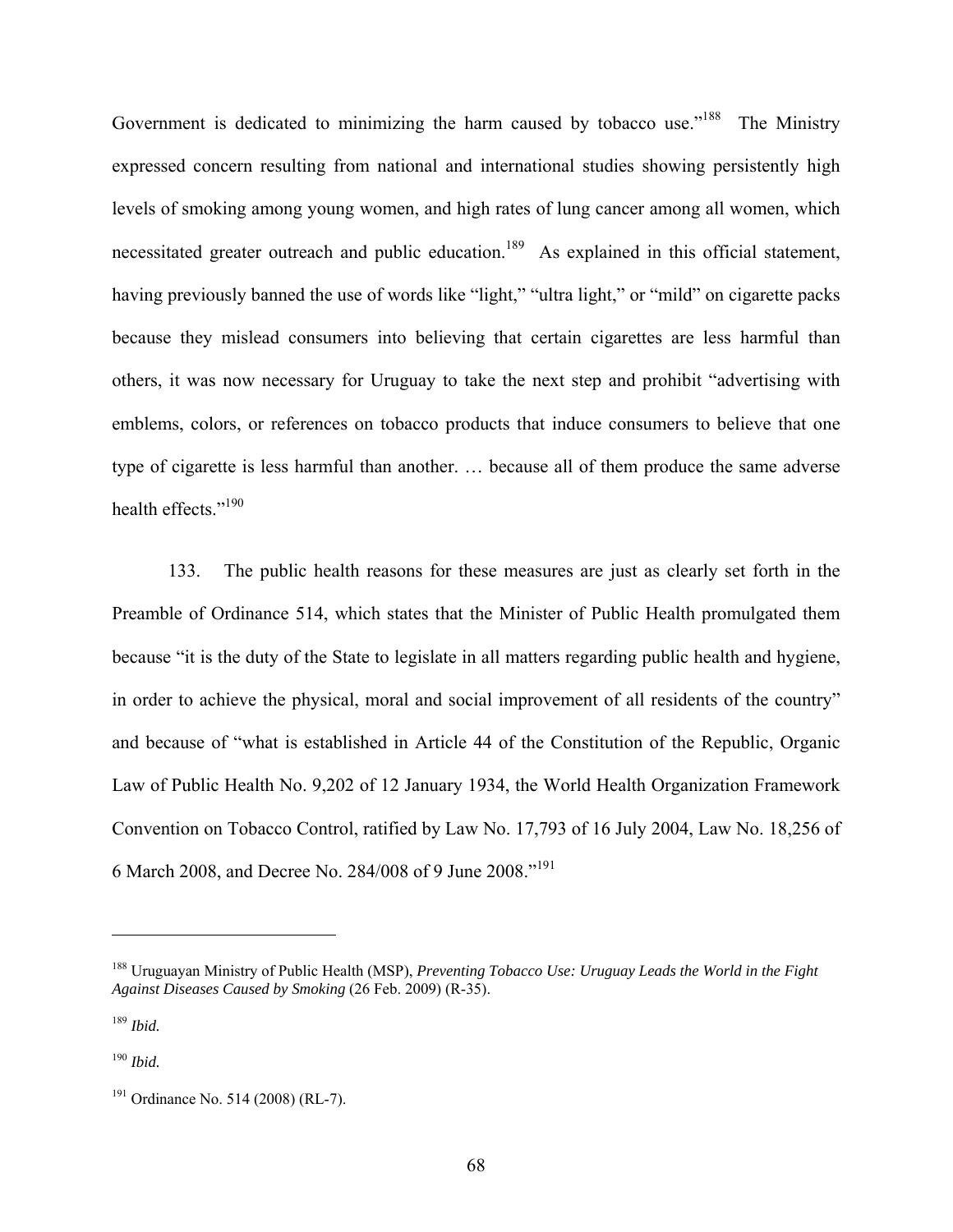134. In any event, the public health reasons for the measures are evident from the measures themselves. Article 1 of Ordinance 514 required one of five approved pictograms illustrating harms to human health proven to be caused by smoking to be displayed on 50% of each face of a cigarette package.<sup>192</sup> This regulation was promulgated pursuant to Law No. 18,256, enacted on 6 March 2008, the stated objective of which is "to protect the inhabitants of [Uruguay] from the devastating health … consequences of tobacco consumption and exposure to second-hand smoke."<sup>193</sup> To this end, Article 9 of Law 18,256 provides:

> All packets and packages of tobacco products, and all external packaging and labeling of such products, must include health warnings and images or pictograms describing the harmful effects of the consumption of tobacco or other appropriate messages. These warnings and messages must be approved by the Ministry of Public Health, must be clear, visible and legible, and must occupy at least 50% (fifty percent) of the total principal display surfaces. These warnings should be changed periodically as established by regulation.

135. When Law 18,256 and Ordinance 514 were enacted in 2008, Uruguay was well aware of the many international studies establishing that graphic warnings of the health risks of smoking are more effective than text-only warnings in increasing knowledge of the risks of tobacco use, conveying the severity of those risks, and discouraging initiation of smoking by non-smokers – especially adolescents and poorly educated people, who generally respond to, or

<sup>&</sup>lt;sup>192</sup> *Ibid.* Article 1 reads: "The pictograms to be displayed on tobacco product packs are hereby defined as five (5) images combined with five (5) statements, to be printed respectively on the lower half (50%) of each main display area on all cigarette packs and generally on all packs and containers of tobacco products…in the order and in the manner shown in the Annex attached hereto, which is made a part hereof. The same number of each type of pack shall be printed for each brand existing in the market."

<sup>193</sup> Law No. 18,256 (2008), Art. 2 (RL-6).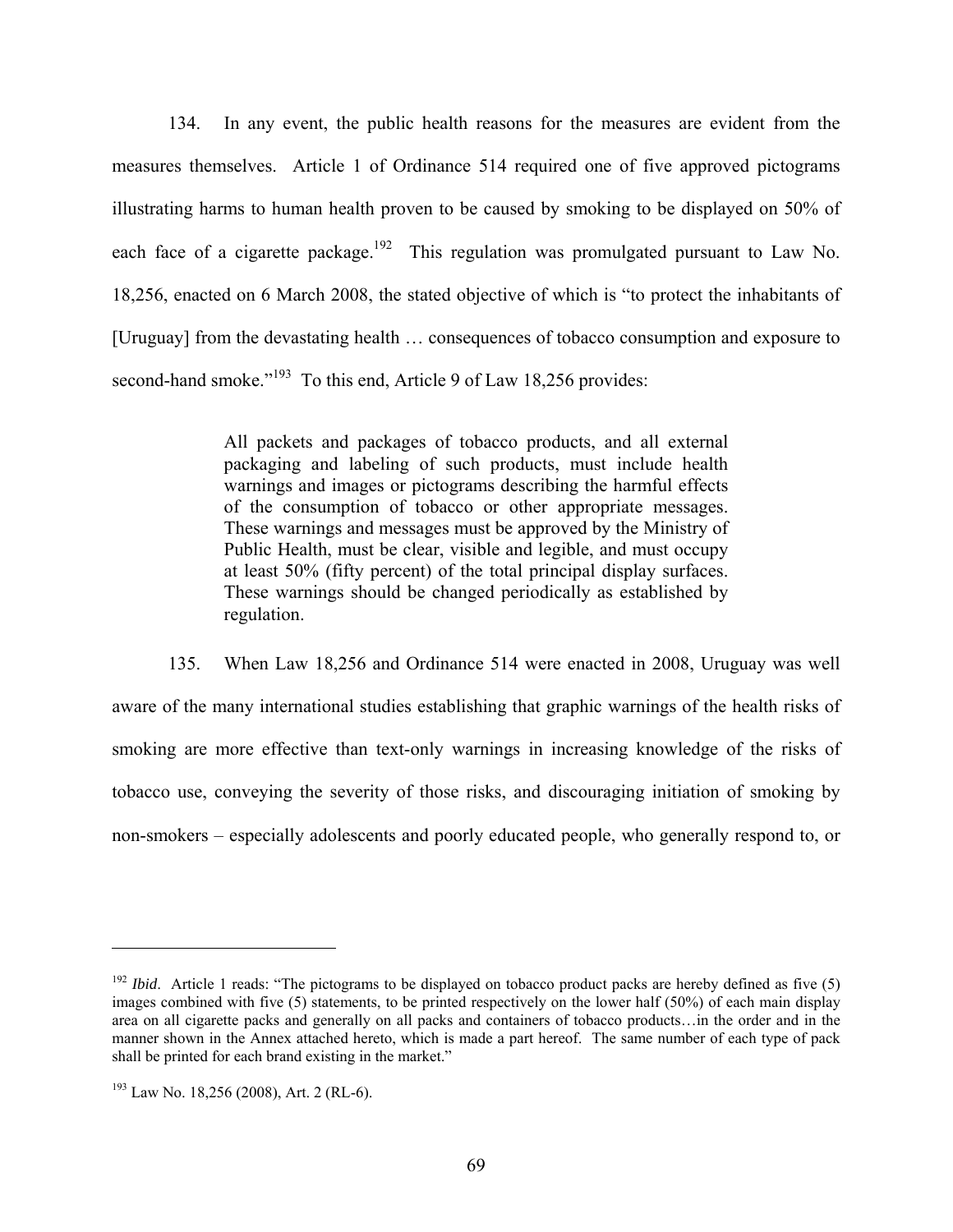understand, pictures better than written text.<sup>194</sup> In particular, Uruguay was aware of the successful use of pictograms on cigarette packages developed by Canada,<sup>195</sup> Brazil<sup>196</sup> and Singapore.<sup>197</sup> These studies show that pictograms are more likely to be noticed, communicate risks effectively, provoke thought about those risks, and remain salient over time.<sup>198</sup>

<sup>194</sup> *See*, *e.g.*, J.P. Liefeld, *The relative importance of the size, content and pictures on cigarette package warning messages* (15 Sep. 1999), Summary of Findings ("4. Pictures with warning messages were, on average, approximately 60 times more encouraging to stop / not start smoking than messages without pictures.") & pp. 28-29, 32-33 (R-8); D. Hammond, et al., *Impact of the graphic Canadian warning labels on adult smoking behaviour*, TOBACCO CONTROL, Vol. 12, No. 4 (2003), p. 395 (finding that "graphic warnings labels are a salient means of communicating health risk information and may serve as an effective smoking cessation intervention.") (R-17); M. O'Hegarty, et al., *Reactions of Young Adult Smokers to Warning Labels on Cigarette Packs*, AMERICAN JOURNAL OF PREVENTIVE MEDICINE, Vol. 30, No. 6 (2006), p. 467 ("Both current and former smokers thought that cigarette warning labels with text plus graphics were substantially more of a deterrent than text-only labels. The perceived effectiveness of these labels was not only higher overall, but also for the specific areas of smoking-related health effects, prevention, cessation, and maintenance of abstinence.") & pp. 469-71 (R-21); D. Hammond, et al., *Effectiveness of cigarette warning labels in informing smokers about the risks of smoking: findings from the International Tobacco Control (ITC) Four Country Survey*, TOBACCO CONTROL, Vol. 15, Supp. III (2006), pp. iii19 & iii24 (R-22); M. Siahpush, et al., *Socioeconomic and country variations in knowledge of health risks of tobacco smoking and toxic constituents of smoke: results from the 2002 International Tobacco Control (ITC) Four Country Survey*, TOBACCO CONTROL, Vol. 15, Supp. III (2006), p. iii69 (R-23); D. Hammond, et al., *Text and Graphic Warnings on Cigarette Packages: Findings from the International Tobacco Control Four Country Study*, AMERICAN JOURNAL OF PREVENTIVE MEDICINE, Vol. 32, No. 3 (Mar. 2007), p. 207 (R-25); D. Hammond, *Health warnings on tobacco packages: Summary of evidence and legal challenges* (Jan. 2008), p. 1 ("Pictorial health warnings are especially important for reaching low-literacy smokers and children. Messages that depict health risks in a vivid and emotionally arousing manner are most effective." (emphasis in original)) & pp. 3-12 (R-29); V. White, et al., *Do graphic health warning labels have an impact on adolescents' smoking-related beliefs and behaviours?*, ADDICTION, Vol. 103, No. 9 (Sep. 2008), pp. 1562 & 1567-68 (finding that "the introduction of the graphic health warning labels led to an increase in the frequency of students attending to, and thinking and talking about them ... among both experimental and established smokers, suggesting that graphic health warnings influence students currently in the process of taking up smoking as well as established smokers. In addition, the introduction of graphic warning labels increased the frequency of experimental and established smokers thinking about quitting and forgoing cigarettes.") (R-30).

<sup>&</sup>lt;sup>195</sup> After Canada introduced large pictorial warning labels in 2000, 91% of smokers surveyed said they had read the warnings and were able to demonstrate a strong knowledge of the subjects the warnings covered. Smokers who had read and discussed the warnings were more likely to have quit or made quit attempts at the 3-month follow-up. Hammond, et al., *Impact of the graphic Canadian warning labels on adult smoking behaviour* (2003), pp. 391-95 (R-17).

<sup>&</sup>lt;sup>196</sup> After Brazil introduced new pictorial warnings in 2002,  $67\%$  of smokers – and 73% of low-income smokers – said that the new warnings made them want to quit. *See* T.M. Cavalcante, National Cancer Institute, Health Ministry of Brazil, *Labelling and Packaging in Brazil*, published by the WHO (2003), p. 12 (R-14).

<sup>&</sup>lt;sup>197</sup> Two years after Singapore introduced pictorial warning labels in 2004, a Health Promotion Board survey found that 71% of smokers reported knowing more about the health effects of smoking, more than one quarter (28%) said they consumed fewer cigarettes as a result of the warnings, and one out of six said they avoided smoking in front of children. Health Promotion Board of Singapore, "Graphic health warnings on tobacco packaging inspire smokers to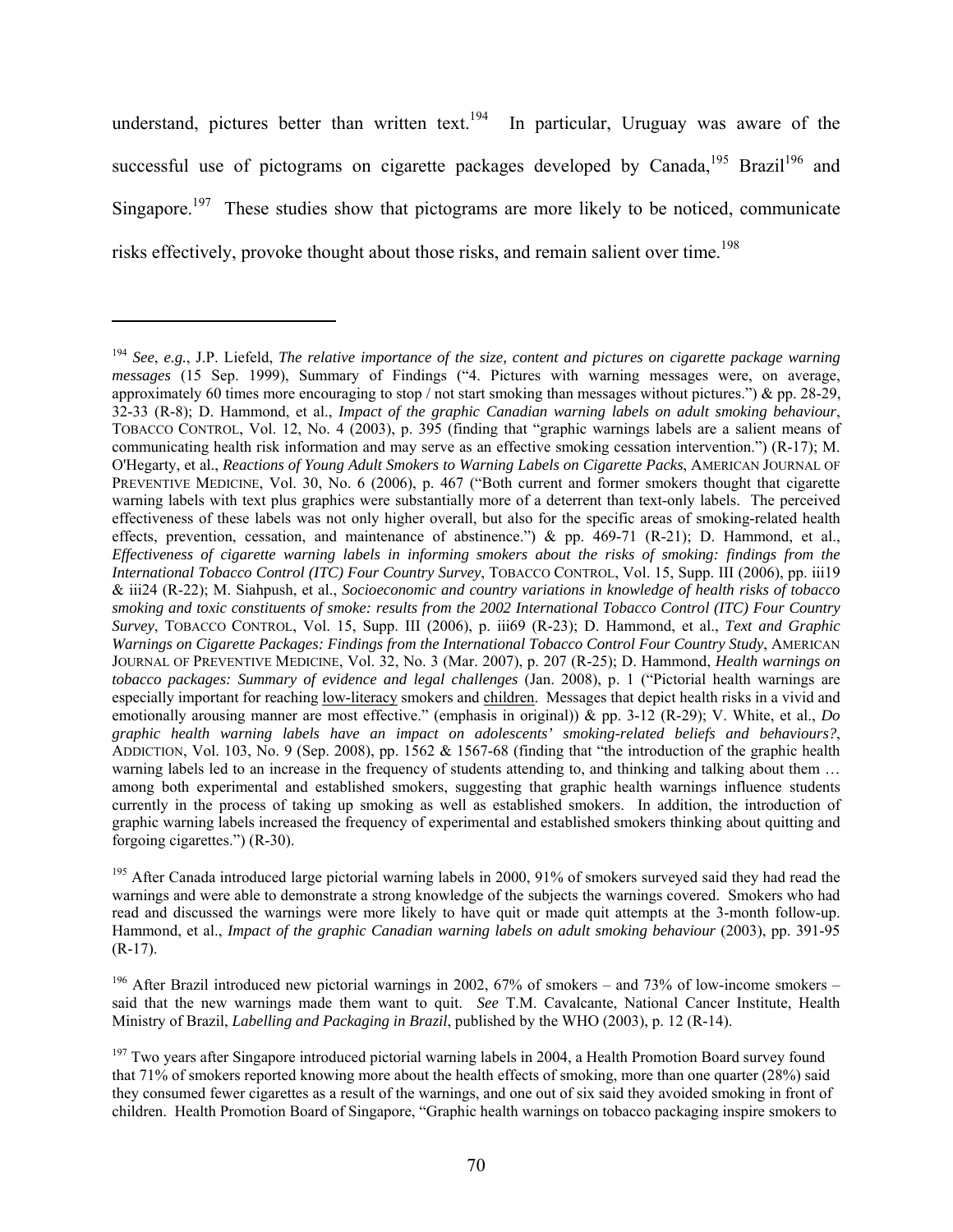136. At the time Uruguay first required pictograms on cigarette packages, at least 15 other States had similar requirements.<sup>199</sup> That number has now surpassed 40, including Switzerland, the State of Claimants' nationality.<sup>200</sup> Several other States, including the United States, will require graphic warnings on cigarette packages beginning in 2012<sup>201</sup>

137. Claimants may not like, or agree with, Uruguay's requirement that graphic warnings be included on cigarette packages. But they have no plausible argument that the measure was adopted for reasons other than protecting public health. To characterize the required pictograms as "highly shocking images that are designed to invoke emotions of repulsion and disgust, even horror" does not change this fact.202 Even if, *quod non,* Uruguay's pictograms were more "shocking" than those of other States, all that matters, for purposes of

quit the habit" (2006), cited in World Health Organization (WHO)*, Fact Sheet: Western Pacific Region* (R-31) & Campaign for Tobacco-Free Kids (CTFK), *Warning Labels: Countering Industry Arguments* (Feb. 2011), p. 3, n. 2  $(R-57)$ .

<sup>&</sup>lt;sup>198</sup> See supra, nn. 194-197. Moreover, after Australia introduced pictorial warning labels in 2006: 63% of nonsmokers and 54% of ex-smokers thought the new labels "would help prevent people from taking up smoking"; 22% of non-smokers and 35% of ex-smokers indicated that the new labels kept them from smoking; and the new labels made 57% of smokers think about quitting, helped 36% of smokers smoke less, helped 34% of smokers try to quit, and helped 55% of recent quitters remain abstinent. P. Shanahan & D. Elliott for the Department of Health and Ageing of the Australian Government, *Evaluation of the Effectiveness of the Graphic Health Warnings on Tobacco Product Packaging 2008* (2009), p. 17-19 (R-33).

<sup>&</sup>lt;sup>199</sup> In addition to Uruguay, these countries included: Australia, Belgium, Brazil, Canada, Chile, Egypt, Hong Kong, Jordan, New Zealand, Panama, Romania, Singapore, Thailand, and Venezuela. *Cigarette Package Health Warnings: International Status Report* (2010), p. 3 (R-50); *see also* Tobacco Labelling Resource Centre, "Health Warning Images" by Country, *available at* http://www.tobaccolabels.ca/healthwarningimages.

<sup>&</sup>lt;sup>200</sup> The additional countries are as follows: Bolivia, Brunei, the Cayman Islands, Colombia, the Cook Islands, Djibouti, France, Guernsey, Honduras, India, Iran, Latvia, Malaysia, Malta, Mauritius, Mexico, Mongolia, Norway, Pakistan, Peru, Spain, Switzerland, Taiwan, Turkey, and the United Kingdom. *See ibid*.

<sup>201</sup> U.S. FDA, *Final Rule* (2011), pp. 36629 & 36631 ("FDA also explained that larger, graphic warnings communicate the health risks of smoking more effectively. The preamble to the proposed rule presented extensive evidence from other countries' experiences with graphic warnings ....") (R-63); U.S. Food and Drug Administration (FDA), "Tobacco Products: Cigarette Health Warnings" (2 Sep. 2011) ("The introduction of these warnings is expected to have a significant public health impact by decreasing the number of smokers, resulting in lives saved, increased life expectancy, and lower medical costs.") (R-66).

 $202$  RFA, para, 41.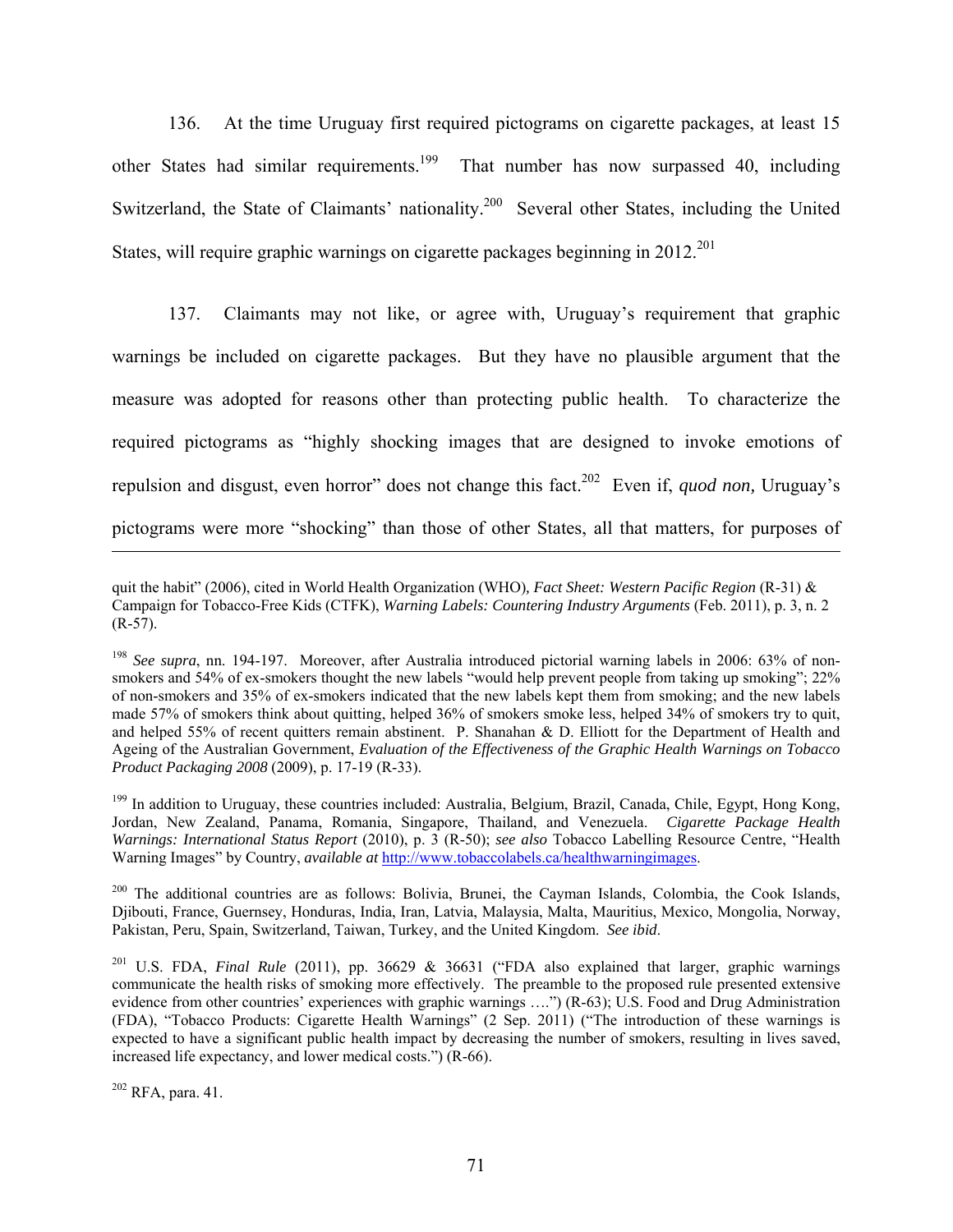Article 2 of the Uruguay-Switzerland BIT, is that they were imposed for reasons of public health. That is undeniable. In any event, for the record, Uruguay's graphic warnings are well within the international norm – having been selected largely from the approved Mercosur database of tobacco warning pictograms<sup>203</sup> – and are notably less "shocking" than those required by Switzerland, Malaysia, Brazil, and other States.<sup>204</sup>

138. The other measure in Ordinance 514 criticized by Claimants is the requirement in Article 3 that:

> Each brand of tobacco products shall have a single presentation, such that it is forbidden to use terms, descriptive elements, commercial or factory trademarks, representational signs or any other type of signs, such as colors or combinations of colors, numbers or letters, which may have the direct or indirect effect of creating the false impression that a certain tobacco product is less harmful than another.

139. The public health reasons for this regulation were stated by the Ministry of Public Health, as cited in paragraph 132 above, when it described the Ordinance in an official Press Release shortly after it went into effect. Further, as stated in the Preamble, the regulation was issued "in accordance with … the Government's duty to legislate all public health issues, thus seeking the physical, moral and social improvement of all citizens," and, more specifically, in accordance with "Article 8 of Law 18,256 [which] prohibits the use of terms, descriptive elements, commercial or factory trademarks, representational signs or any other type of signs that may have the direct or indirect effect of creating the false impression that a certain tobacco

<sup>203</sup> *See* Mercosur Inter-governmental Commission for Tobacco Control, Warning Label Database, *available at* http://www.cictmercosur.org/esp/galeria.php.

<sup>204</sup> Examples of Graphic Pictograms on Cigarette Warning Labels from Switzerland, Malaysia, and Brazil, *available at* http://www.tobaccolabels.ca/healthwarningimages *and provided as* R-68.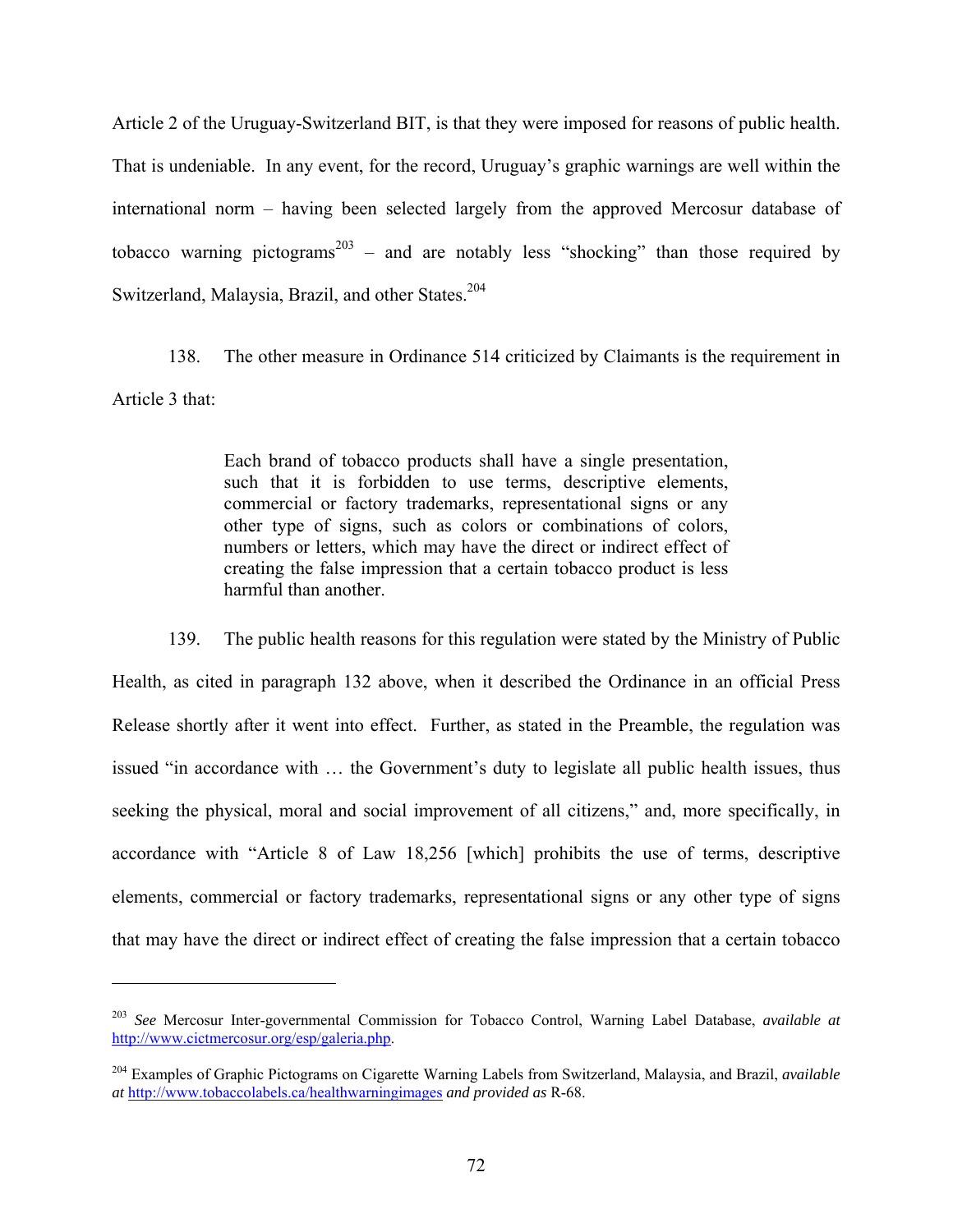product is less harmful than another."<sup>205</sup> The text of the regulation fulfills this public health objective by prohibiting the practice of selling a single tobacco brand in multiple forms – each with different descriptive features, figurative signs or colors – which have the effect of giving consumers the "false impression that a certain tobacco product is less harmful than another."<sup>206</sup>

140. At the time Uruguay enacted this regulation, it was aware of studies showing that consumers are in fact misled by the use of such "descriptors" on cigarette packages and in cigarette advertising.<sup>207</sup> In particular, these studies showed that significant percentages of smokers and non-smokers believe that smoking cigarettes labeled or advertised as a "light" or "ultra light" version of a popular brand (e.g. "Marlboro Light" as compared to "Marlboro") is less unhealthy for them, even though this is false.<sup>208</sup> Studies also show that consumers are also misled by the tobacco companies' use of different colors to distinguish between different versions of the same brand (e.g. "Marlboro Gold" or "Marlboro Silver" as compared to "Marlboro Red"), with substantial percentages of both smokers and non-smokers believing that lighter colors like gold and silver (which were used to distinguish Marlboro "Light" and Marlboro "Ultra Light" cigarettes from regular Marlboros) themselves indicate that the product

1

<sup>208</sup> *Ibid.* 

 $205$  Ordinance No. 514 (2008) (RL-7).

<sup>206</sup> *Ibid.* 

 $207$  For instance, an ITC survey conducted in 2002 across four countries showed that a majority of smokers surveyed in each country except Canada continued to believe that light cigarettes offer some health benefit compared to regular cigarettes (Canada 43%, U.S. 51%, Australia 55%, U.K. 70%). R. Borland, et al., *Use of and beliefs about light cigarettes in four countries: Findings from the International Tobacco Control Policy Evaluation Survey*, NICOTINE AND TOBACCO RESEARCH, Vol. 6, No. 00 (2004), p. 1 (R-18); *see also,* WHO Scientific Advisory Committee on Tobacco Product Regulation (SACTob), *Conclusions on Health Claims Derived from ISO/FTC Method to Measures Cigarette Yield* (2002) (hereafter "WHO SACTob, *Conclusions on Health Claims* (2002)"), p. 2 ("many smokers currently believe that lower yield or light cigarettes deliver less tar, produce lower rates of disease and are therefore 'safer' …") (R-13); Wakefield (2002), p. i73 ("Many smokers are misled by pack design into thinking that cigarettes may be 'safer'.") & pp. i76 & i78 (R-12); R.W. Pollay & T. Dewhirst, *A Premiere example of the illusion of harm reduction cigarettes in the 1990s*, TOBACCO CONTROL, Vol. 12, No. 3 (2003) (R-16).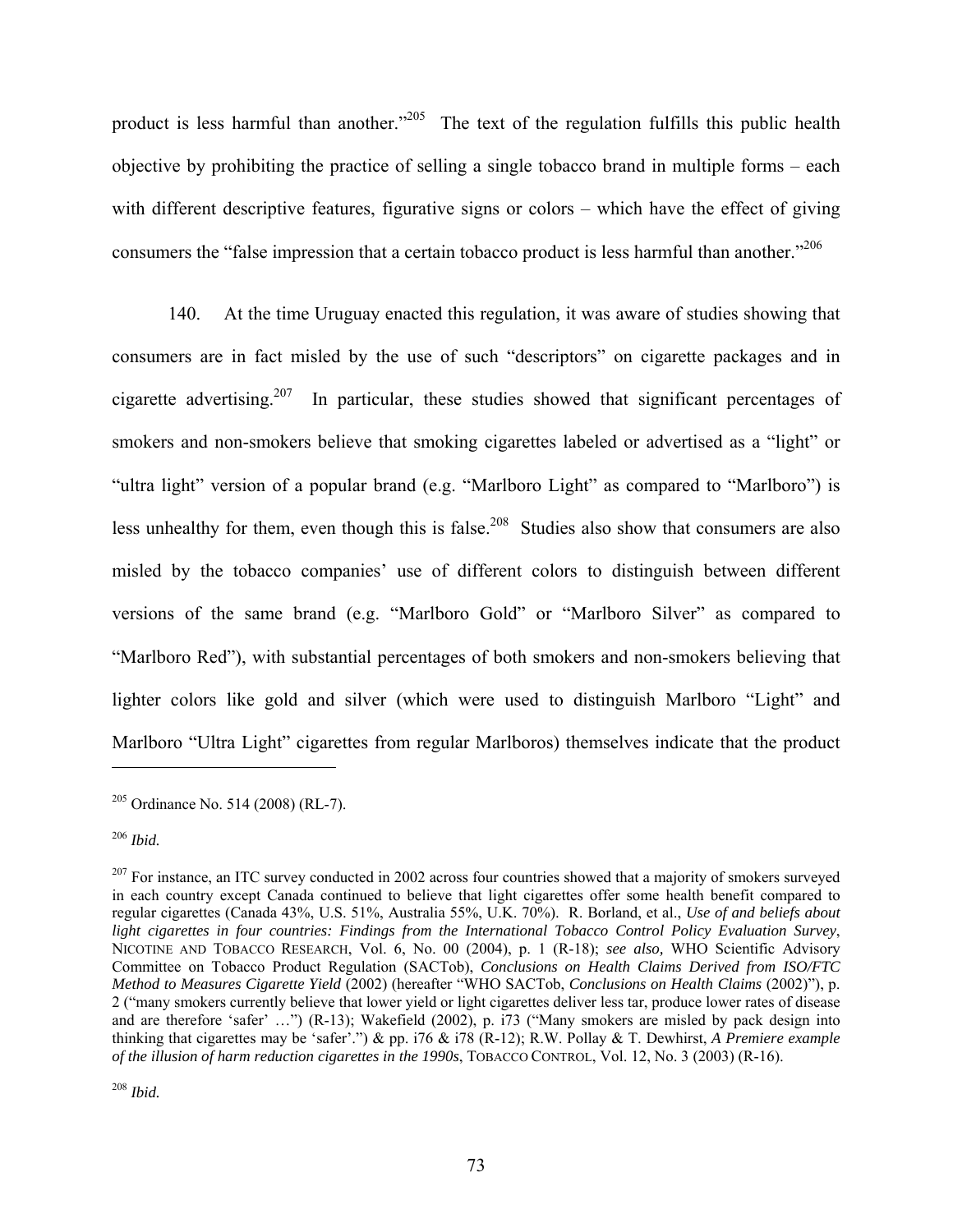is less unhealthy.<sup>209</sup> It was to dispel these false and dangerous impressions about the relative safety of "lighter" or "lighter colored" versions of the same brand that Article 3 of Ordinance 514 was adopted.

141. The tobacco industry's practice of offering multiple presentations of a single brand of cigarettes was analyzed by a United States federal court in *United States v. Philip*  Morris.<sup>210</sup> That case focused on the tobacco companies' introduction and sale of "light" and "low tar" versions of popular brands after it became widely known in the 1970s that cigarette smoking causes lung cancer, causing the companies to fear a decline in sales.<sup>211</sup> According to the findings of the U.S. court, the tobacco companies knew that the risks of lung cancer, other debilitating diseases and premature death were just as high for smokers of "light" and "low tar" cigarettes as for smokers of "regulars," they nevertheless promoted and marketed their new

<sup>211</sup> *Ibid.*, p. 1.

<sup>&</sup>lt;sup>209</sup> For example, a study of 8,243 smokers from Canada, the U.S., the U.K. and Australia in 2006 found that "[s]mokers of 'gold', 'silver', 'blue' or 'purple' brands were more likely to believe that their 'own brand might be a little less harmful' compared to smokers of 'red' or 'black' brands" and concluded:

Despite current prohibitions on the words "light" and "mild", smokers in western countries continue to falsely believe that some cigarette brands may be less harmful than others. These beliefs are associated with descriptive words and elements of package design that have yet to be prohibited, including the names of colours …

S. Mutti, D. Hammond, et al., *Beyond light and mild: cigarette brand descriptors and perceptions of risk in the International Tobacco Control (ITC) Four Country Survey*, ADDICTION, Vol. 106, No. 6 (Jun. 2011), p. 1166 (R-62). *See also* D. Hammond & C. Parkinson, *The impact of cigarette package design on perceptions of risk*, JOURNAL OF PUBLIC HEALTH, Vol. 31, No. 3 (27 Jul. 2009), pp. 345−53 (reporting that respondents rated packages with lighter colors and a picture of a filter as significantly more likely to taste smooth, deliver less tar, and present lower risk) (R-39); D. Hammond, et al., *Cigarette pack design and perceptions of risk among UK adults and youth*, EUROPEAN JOURNAL OF PUBLIC HEALTH, Vol. 19, No. 6 (2009), pp. 631-37 (finding that, compared with Marlboro packs with a red logo, Marlboro packs with a gold logo were rated as presenting lower health risks by 53% and easier to quit by 31% of adult smokers) (R-40); Wakefield (2002), p. i76 (R-12); Campaign for Tobacco-Free Kids (CTFK), *How the Tobacco Industry Circumvents Bans on the Use of Misleading Terms: Country Examples* (Aug. 2011) (R-65).

<sup>210</sup> Key excerpts of the 1,700+ page judgment are provided in Tobacco Control Legal Consortium, *The Verdict Is In: Findings from United States v. Philip Morris, Light Cigarettes* (2006) (RL-79).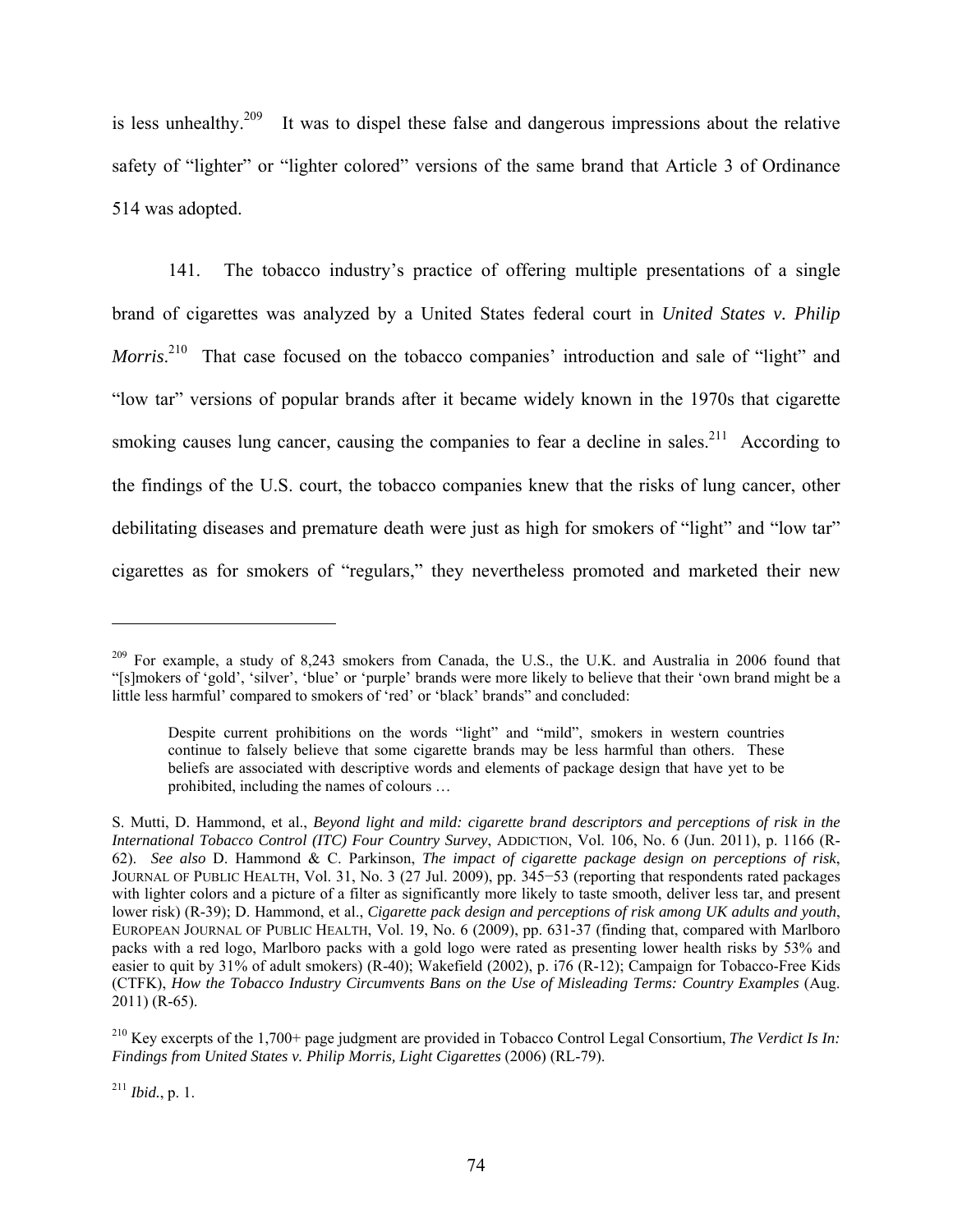products as healthier than the regular versions of the same products: "By engaging in this deception, [the tobacco companies, including Philip Morris] dramatically increased their sales of low tar/light cigarettes, assuaged the fears of smokers about the health risks of smoking, and sustained corporate revenues in the face of mounting evidence about the health effects of smoking  $\ldots$ <sup>212</sup> The Court sanctioned the cigarette companies, including Philip Morris' U.S. entity, for their active deception of the American public, and the deceptive "light" descriptors remain banned.

142. Certain cigarettes were originally called "light" because they deliver less tar than other cigarettes when tested by a smoking machine.<sup>213</sup> When smoked by human consumers, however, they deliver no less tar or nicotine.<sup>214</sup> Smokers compensate by smoking "light" cigarettes more intensely – they typically puff longer, harder and more frequently to obtain their desired dose of nicotine.<sup>215</sup> As a result, scientific evidence and internal documents from tobacco

 $\overline{a}$ 

<sup>214</sup> *Ibid.*, pp. 13-35, 39-60, 166 & 199.

<sup>212</sup> *Ibid.*, p. 8.

<sup>213</sup> The smoking machine is referred to as "ISO" internationally and "FTC" in the United States. *Monograph 13* (2001), pp. 13-35 (R-11).

<sup>215</sup> *Ibid*. As a 1974 internal document from Philip Morris put it, "People do not smoke like the machine. People smoke cigarettes differently. … Generally people smoke in such a way that they get much more than predicted by machine." Philip Morris Internal Document, *Some Unexpected Observations on Tar and Nicotine and Smoker Behavior* (1 Mar. 1974), Chart 16, Bates No. 0000260379 (R-1). *See also* WHO SACTob, *Conclusions on Health Claims* (2002), p. 1:

The ISO/FTC protocols were never designed to accommodate the variations in human smoking habits as opposed to the standard machine smoking methods. It is now clear that the combination of compensatory changes in smoking patterns by smokers and cigarette design changes (particularly ventilation holes in filters) which increase the yield of smoke can restore the smoke delivery of the so-called low-yield cigarettes to that of full flavour cigarettes with much higher machine measured yields. However, as a consequence of the conventional format for conveying tar and nicotine information, the consumer believes that the "low yield" cigarettes provide an alternative to smoking cessation. This belief persists even though it is now accepted that "low yield" cigarettes do not offer any proven health benefit in comparison to higher yield cigarettes.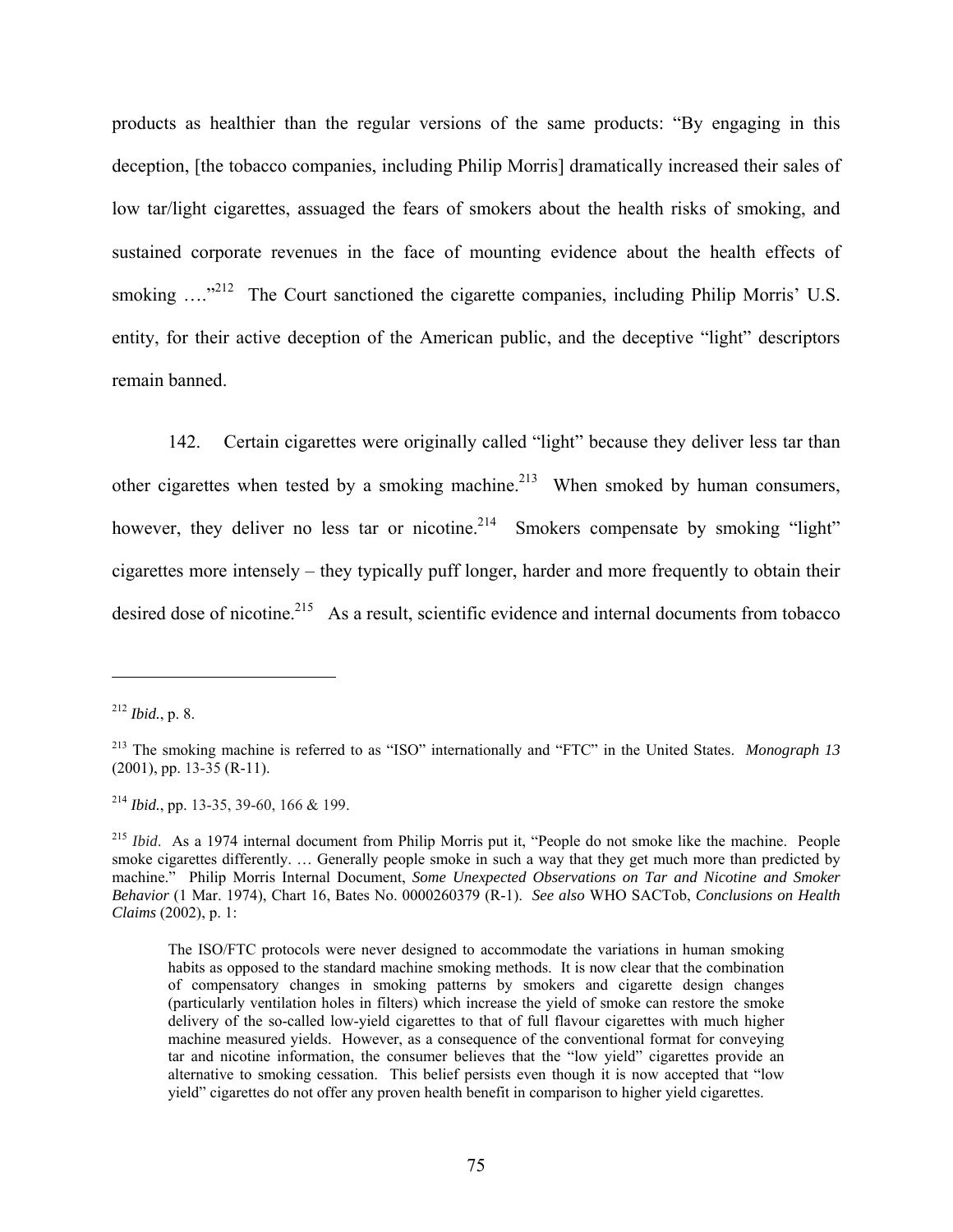companies have shown that there is no evidence of health benefits from "light" cigarettes.<sup>216</sup> As highlighted by the WHO Scientific Advisory Committee on Tobacco Product Regulation, "light" cigarettes have no health benefit, and any indications that cigarettes are "light" are misleading and should be banned. $217$ 

143. That is exactly what more than 70 States – including Uruguay, the United Kingdom, Italy, Australia and the United States – proceeded to do. For reasons of public health, they banned the sale of tobacco products labeled as "light," "low tar," "mild," or with other similarly misleading descriptors.<sup>218</sup> Uruguay first enacted this ban in 2005, in Decree 171/005.<sup>219</sup> Nevertheless, the false impressions generated by years of tobacco company

Despite [the] knowledge [that there is no clear health benefit from smoking low tar/low nicotine cigarettes], Defendants extensively – and successfully – marketed and promoted their low tar/light cigarettes as less harmful alternatives to full-flavor cigarettes. Moreover, Defendants opposed any changes in the FTC Method which would more accurately reflect the effects of compensation on the actual tar and nicotine received by smokers, denied that they were making any health claims for their low tar/light cigarettes, and claimed that their marketing for these cigarettes was based on smokers' preference for a "lighter," "cleaner" taste.

(RL-79).

1

217 WHO SACTob, *Conclusions on Health Claims* (2002), p. 4 (R-13).

218 CTFK, *How the Tobacco Industry Circumvents Bans on the Use of Misleading Terms* (2011) (R-65); *see also* WHO, *2011 Report*, pp. 120-131, tables 2.2.1-2.2.6 ("Additional characteristics of health warning labels on cigarette packages" in particular regions), column entitled "Ban on Deceitful Terms" (R-56).

<sup>(</sup>Citations omitted) (R-13). Because of this compensatory behavior, smokers may inhale two to three times the amount of tar and nicotine from the same cigarette that produces lower numbers when tested by a machine. *Monograph 13* (2001), p. 166 (R-11).

<sup>&</sup>lt;sup>216</sup> The National Cancer Institute of the U.S. Department of Health and Human Services has authored the most comprehensive and conclusive report showing that there is no health benefit to smoking light and low-tar cigarettes. The report establishes that smoking light cigarettes presents similar risks of lung cancer, heart attacks, and other tobacco-related diseases. *Monograph 13* (2001), pp. 65-158 (R-11); *see also The Verdict is In* (2006), p. 8:

 $219$  Decree No. 171 (2005) (RL-2).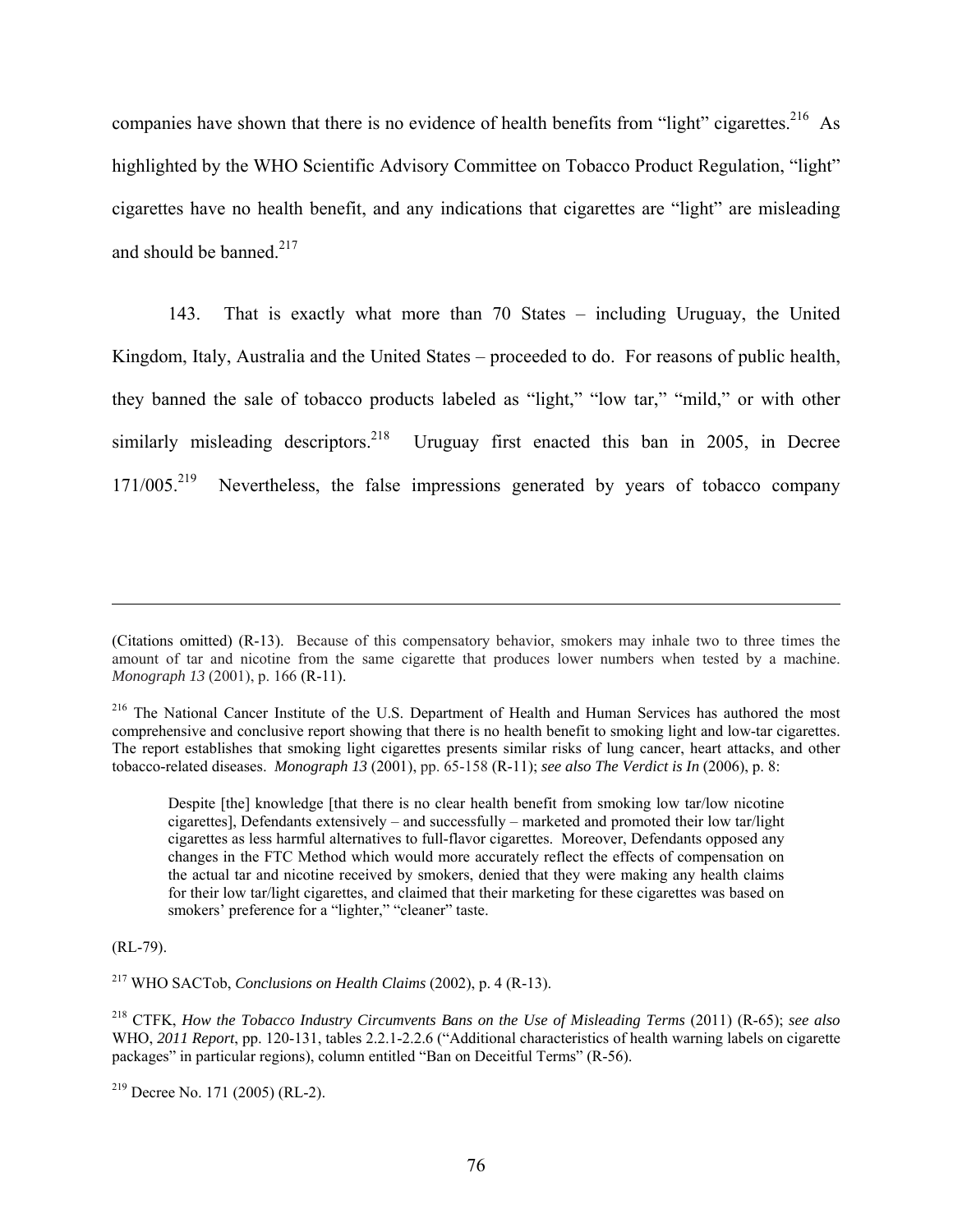advertising persisted. According to the Global Adult Tobacco Survey  $(GATS)$ ,  $^{220}$  as late as 2009, at least one in four Uruguayan adults was unaware that smoking "light," "ultralight" or mentholated cigarettes is as harmful to health as smoking regular cigarettes.<sup>221</sup>

144. The tobacco industry fought the efforts by States to ban the use of these descriptors in many States where bans were enacted (and some other States where they succeeded in preventing enactment).<sup>222</sup> In response to bans on the use of *words* like "light," "ultralight," and "mild," the companies pursued a deliberate policy of continuing to use the same *colors* that were linked in consumers' minds to "healthier" cigarettes, especially colors like gold (identified with "light" cigarettes), silver (identified with "ultralights"), and blue (identified with "milds").<sup>223</sup> In Philip Morris' case, "Marlboro Lights" became "Marlboro Gold"; "Ultra Lights" became "Marlboro Silver"; and "Milds" became "Marlboro Blue."<sup>224</sup> As an internal Philip Morris document explains: "lower delivery [of nicotine and tar] products tend to be featured in

<sup>&</sup>lt;sup>220</sup> The Global Adult Tobacco Survey (GATS) uses a global standardized methodology for systematically monitoring adult tobacco use. GATS is one of the surveys devised by the Global Tobacco Surveillance System (GTSS) – an initiative of the WHO, the CDC and other partners – for the collection of data. The GTSS was set up to assist States in establishing tobacco control surveillance and monitoring programs.

<sup>221</sup> GATS, *Fact Sheet: Uruguay 2009* (R-44).

<sup>222</sup> *See*, *e.g.*, Physicians for Smoke-Free Canada, *Packaging Phoney Intellectual Property Claims: How multinational companies colluded to use trade and intellectual property arguments they knew were phoney to oppose plain packaging and larger health warnings* (Jun. 2009), pp. 34-36 (R-38).

<sup>223</sup> CTFK, *How the Tobacco Industry Circumvents Bans on the Use of Misleading Terms* (2011) (R-65); Mutti, Hammond, et al. (2011), pp. 1166–1175 (R-62); Hammond & Parkinson (2009), pp. 345−53 (R-39).

<sup>&</sup>lt;sup>224</sup> Wilson (2010) (R-45); Example of New Color-Coded Packaging Flyer Given to Retailers in South Carolina by Philip Morris USA (2010) (R-42).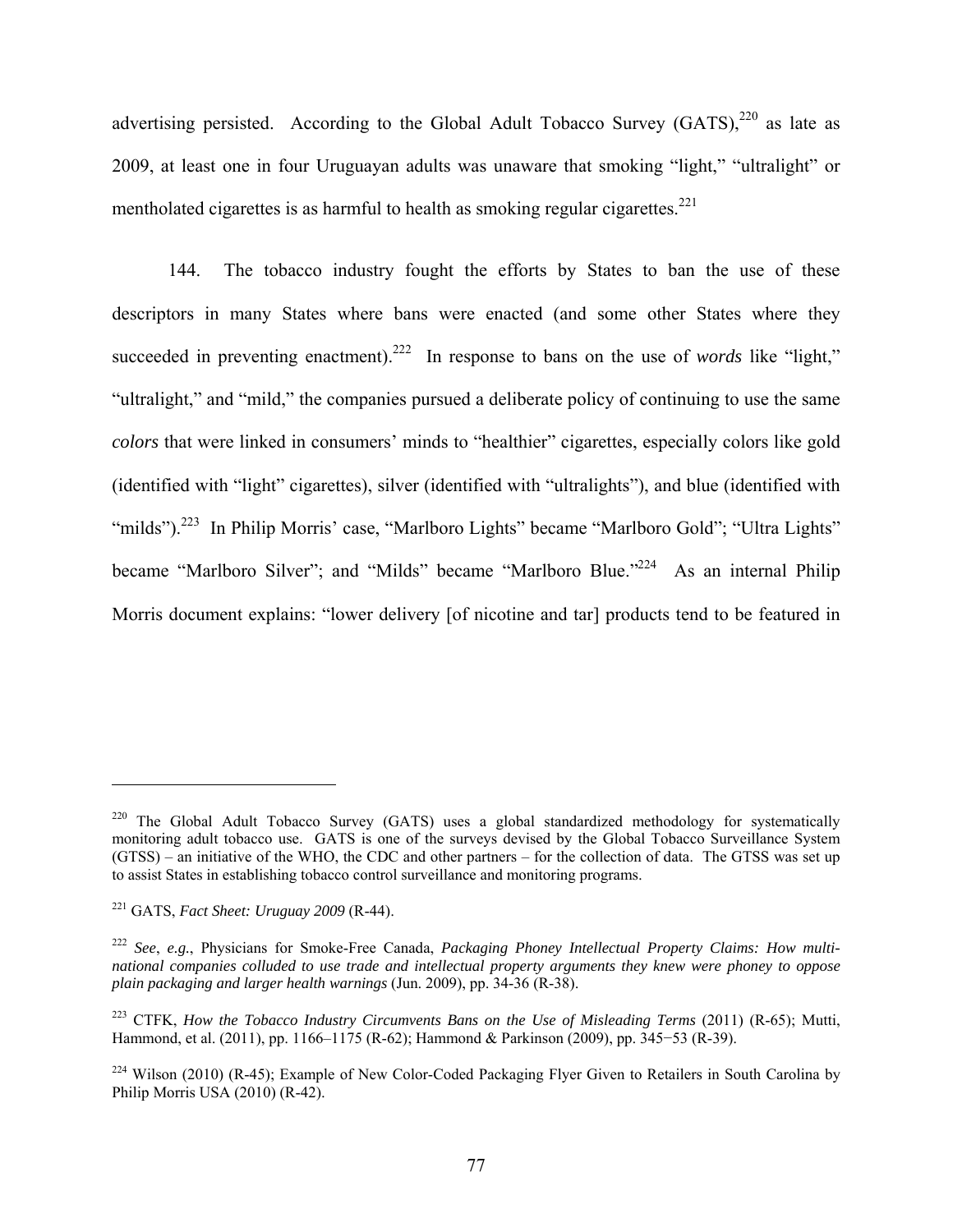blue packs. Indeed, as one moves down the delivery sector, then the closer to white a pack tends to become. This is because white is generally held to convey a clean healthy association.<sup>"225</sup>

145. As Philip Morris predicted, consumers *do* associate lighter colors on cigarette packages with healthier products.<sup>226</sup> A United Kingdom study, for example, found that, compared with Marlboro packs with a red logo, Marlboro sub-brands with a gold logo were rated as a lower health risk by 53% of adult smokers. For the same "reason," a quarter of youths stated that they would favor these lighter-colored sub-brands if they were to take up smoking.<sup>227</sup> Based on these and similar results from other studies, public health experts, including the WHO, have concluded that sales bans should include not only terms like "light" and "mild" but also colors, names, trademarks, imagery, numbers, and other means used by the tobacco companies to convey the impression that one cigarette product is healthier than another.<sup>228</sup>

 $\overline{a}$ 

(R-12). *See also supra*, n. 209.

227 Hammond, et al., *Cigarette pack design and perceptions of risk among UK adults and youth* (2009), p. 633 (R-40).

<sup>225</sup> *See* J.F. Thrasher, et al., *The alchemy of Marlboro: transforming "light" into "gold" in Mexico*, TOBACCO CONTROL, Vol. 19 (2010), pp. 342-43 (R-43).

<sup>226</sup> *See*, *e.g.*, Wakefield (2002), p. i76:

Companies discovered that lighter colours on the pack appeared to promote perceptions of lower cigarette strength. … The colour blue is often associated with low tar cigarettes. For example, results of a mall intercept survey of smokers' responses to new packaging for Marlboro Ultra Lights found that both Marlboro and other brand smokers "felt that both the red and blue Marlboro Ultra Lights packs were lower in tar and milder in taste than the majority of other brands, although the blue pack was reported to be somewhat lower in tar and milder in taste than the red pack".

<sup>228</sup> *See*, *e.g.*, WHO SACTob, *Conclusions on Health Claims* (2002), p. 4 ("The ban should include not only misleading terms and claims but also, names, trademarks, imagery and other means to conveying the impression that the product provides a health benefit.") (R-13); Hammond & Parkinson (2009), p. 351 ("In addition to broadening the list of prohibited words on packs, the removal of color and other design elements – so-called 'plain packaging' – may also be required to eliminate misleading information from packaging.") (R-39); Mutti, Hammond, et al. (2011), p. 9 (R-62); Campaign for Tobacco-Free Kids (CTFK), *"Light" and "Low Tar" Cigarettes: Major scientific findings and public health statements* (Apr. 2010) (R-48).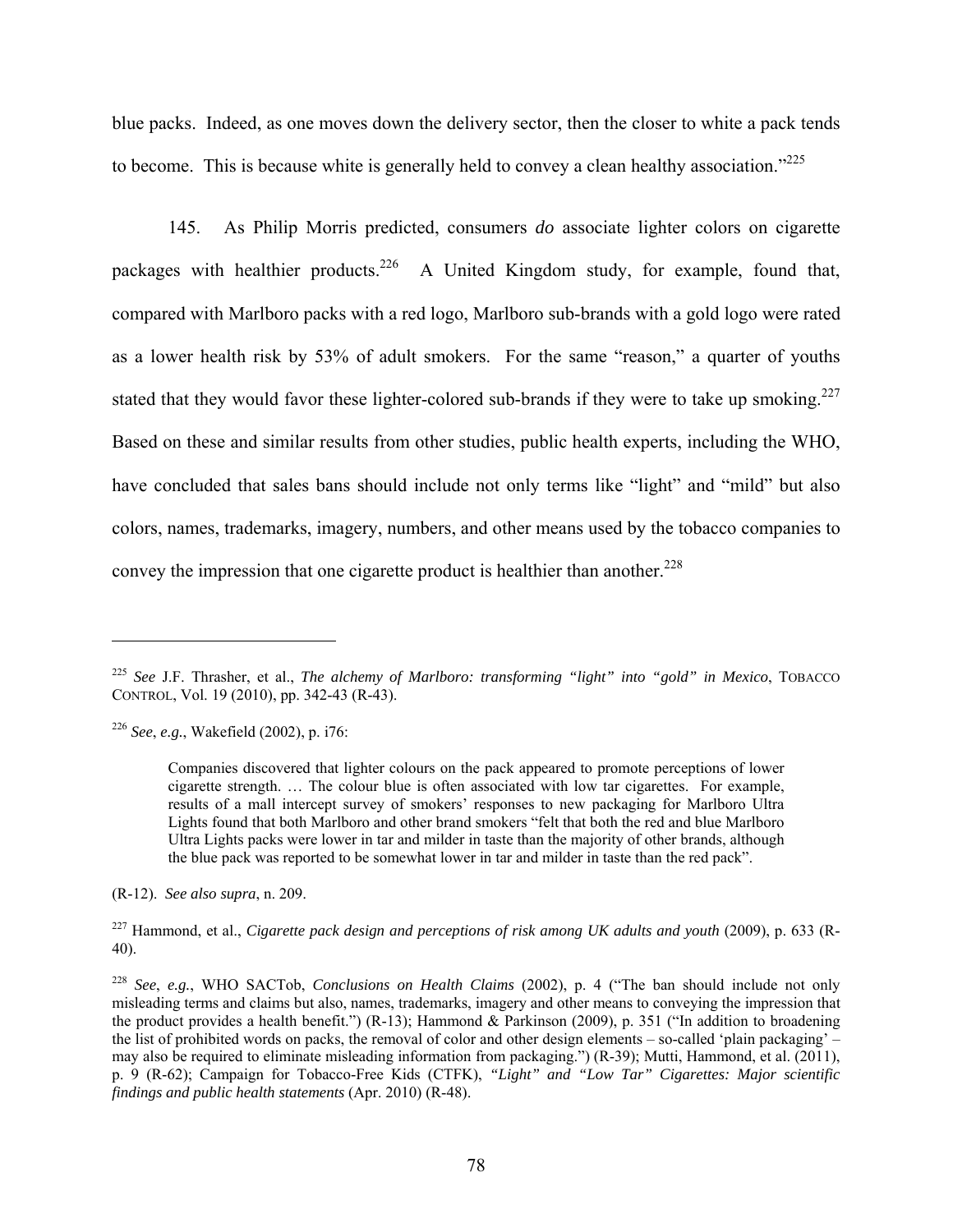146. In this context, Uruguay enacted Law 18,256 in 2008, which reiterated the prohibition on deceptive terms like "light," "ultralight," and "mild," but also prohibited the use of descriptive elements, trade or commercial marks, and figurative signs of other kinds, such as colors, combinations of colors, numbers or letters that have the direct or indirect effect of creating a false impression that one tobacco product is less harmful than another.<sup>229</sup> Article 3 of Ordinance 514 implements this law. There can be no doubt that it was adopted for reasons of public health.

#### **b) Decree 287/009**

147. The third measure that Claimants seek to challenge in this proceeding is the requirement, set forth in Decree 287/009, enacted in June 2009, that the size of mandatory health warnings on tobacco products be increased from 50% to 80% of the front and back of each pack.230 As set forth in Article 1 of the Decree: "It is ordered that the health warnings to be used on tobacco product packages, that include images and/or pictograms and messages, shall cover 80% (eighty per cent) of the lower part of each of the main sides of every cigarette package...."<sup>231</sup>

148. Like Ordinance 514, the public health reasons for the adoption of Decree 287/009 are evident. In publicly announcing the new Decree on 1 June 2009, shortly before it was enacted, the Minister of Public Health emphasized the importance of continuing to make the public more conscious of the "harmful effects" of tobacco consumption on human health,

 $229$  Law No. 18,256 (2008), Art. 8 (RL-6).

<sup>230</sup> Decree No. 287 (2009), Art. 1 (RL-4).

<sup>231</sup> *Ibid.*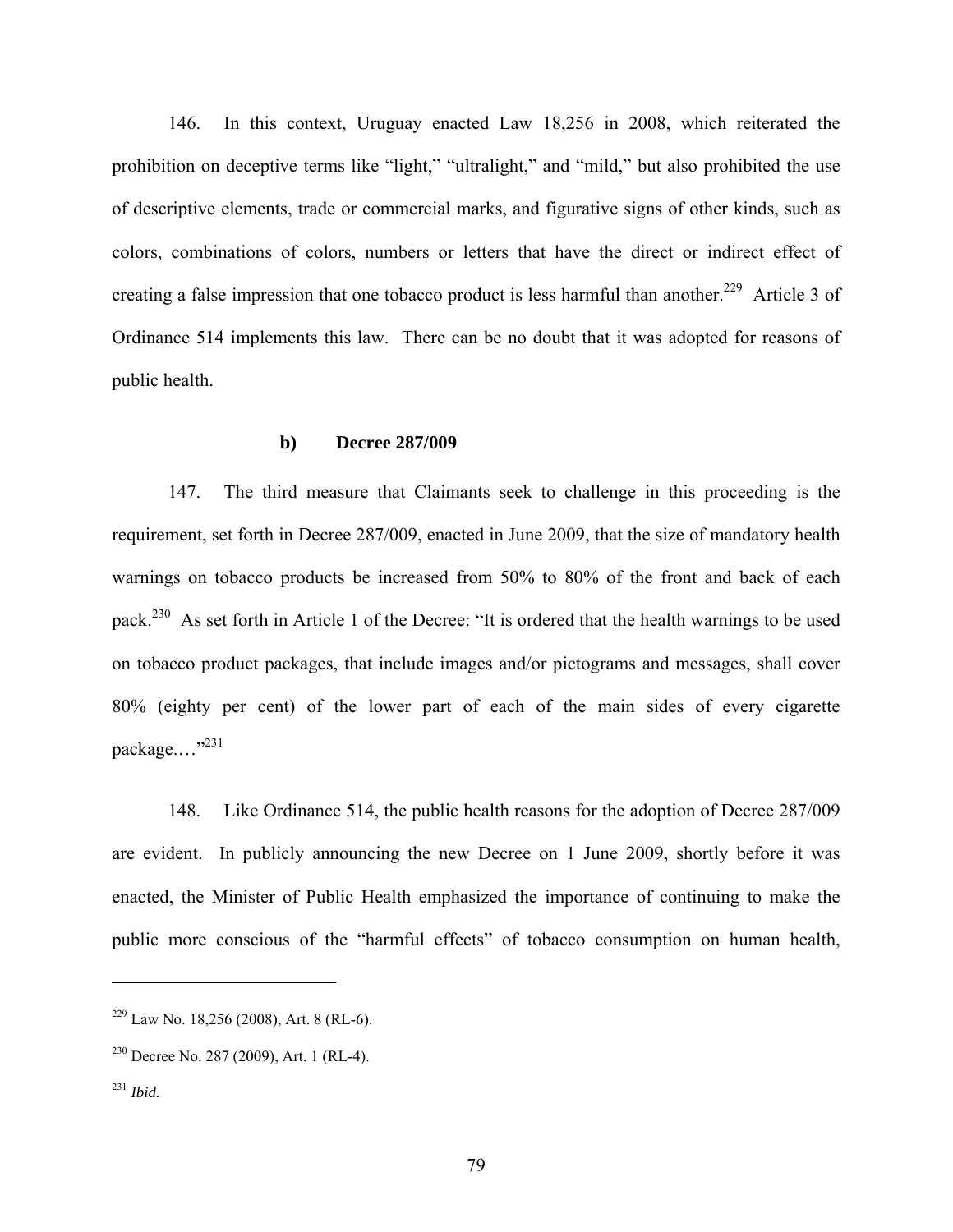"fundamentally due to its close association with lung cancer."<sup>232</sup> The Minister explained that tobacco consumption has produced a "pandemic," principally "in underdeveloped nations, where the [tobacco] industry has allocated and directed its greatest efforts to persuading people to use this product that is so harmful to families and, moreover, that is being used more frequently by women and by the sectors with the lowest income."<sup>233</sup> The Minister continued: "That is why it is to them that we are going to direct a more intense campaign. Through cigarette packs, the President has just signed a Decree increasing the warning of the harmful effects [smoking] produces to 80% of the size of the pack, as well as through publicity campaigns devoted to these issues."234

149. The Preamble to the Decree cites the same public health justification as the Preamble to Ordinance 514: "the duty of the State to legislate in all matters related to public health and hygiene, to achieve the physical, moral and social betterment of all the inhabitants of the country."235 The Preamble to the Decree likewise invokes Article 11 of the WHO Framework Convention on Tobacco Control, which requires Parties to adopt:

effective measures to ensure that … (b) each unit package of tobacco products and any outside packaging and labelling of such products also carry health warnings describing the harmful effects of tobacco use, and may include other appropriate messages. These warnings and messages: … (iii) shall be large, clear, visible and legible, (iv) should be  $50\%$  or more of the principal display areas  $\ldots^{236}$ 

1

<sup>234</sup> *Ibid.* 

236 WHO FCTC (RL-20).

<sup>232</sup> Uruguayan Ministry of Public Health (MSP), *Commitment to the Health of the Population: Strengthening the Anti-Tobacco Campaign* (1 Jun. 2009) (R-37).

<sup>233</sup> *Ibid.* 

<sup>235</sup> Decree No. 287 (2009) (RL-4), referencing Art. 44 of the Uruguayan Constitution.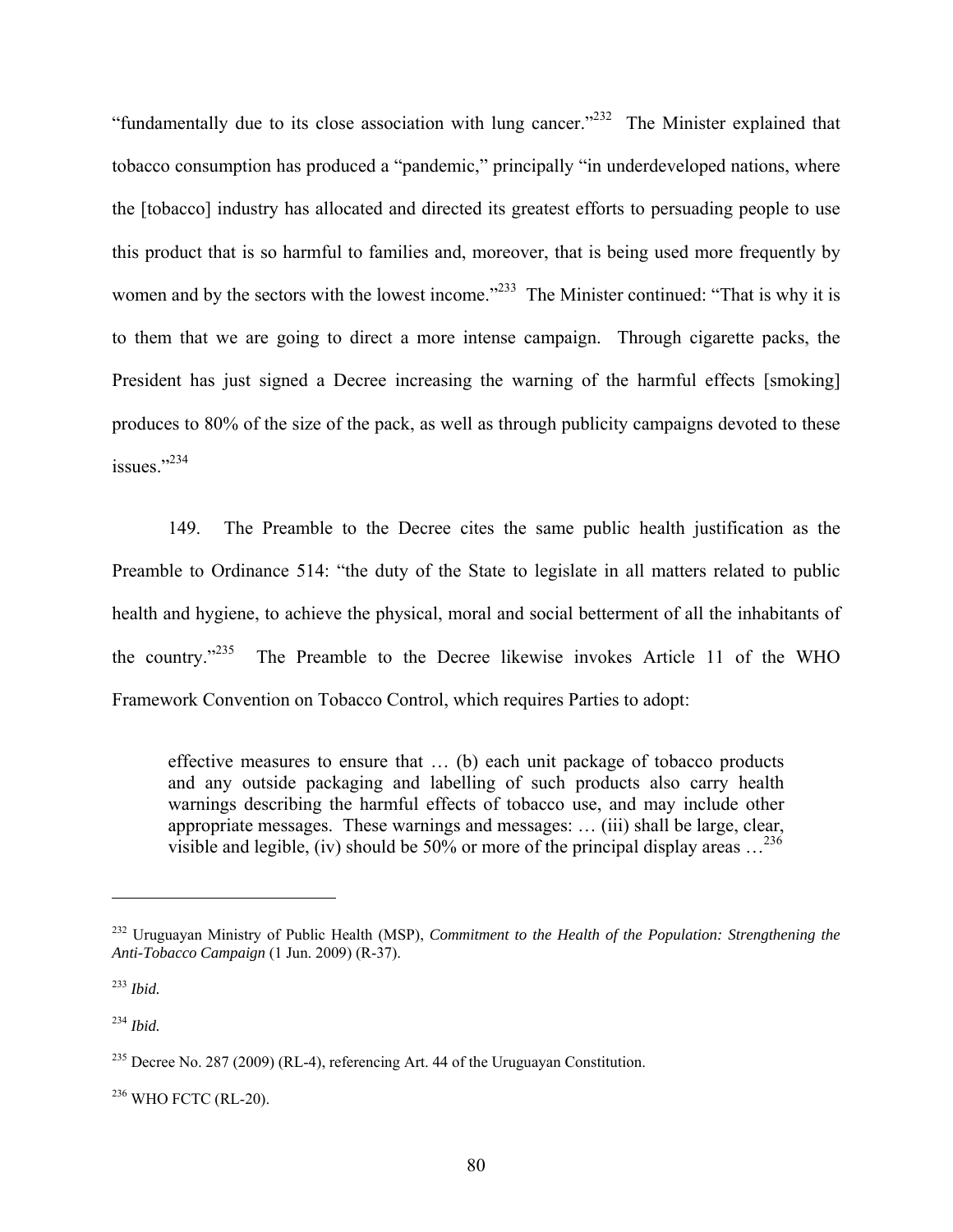150. In November 2008, the States Parties to the Framework Convention, assembled at the third Conference of the Parties in Durban, South Africa, unanimously adopted the following Guideline for the implementation of Article 11 of the Convention:

> Given the evidence that the effectiveness of health warnings and messages increases with their size, Parties should consider using health warnings and messages that cover more than 50% of the principal display areas and aim to cover *as much of the principal display areas as possible*. 237

151. The Guidelines for Article 11 reflect the fact that the States Parties to the Framework Convention unanimously agree that, when it comes to graphic health warnings on cigarette packs, size matters: the bigger the better. Various studies have confirmed this. For both adults and adolescents the largest warnings are the most effective, because viewers are more likely to recall larger warnings and to equate the size of the warning with the size of the risk.<sup>238</sup>

<sup>237</sup> *FCTC Article 11 Guidelines* (2008), para. 12 (emphasis added) (RL-13).

<sup>238</sup> *See*, *e.g.*, *ibid*. ("Given the evidence that the effectiveness of health warnings and messages increases with their size, Parties should consider using health warnings and messages that cover more than 50% of the principal display areas and aim to cover as much of the principal display areas as possible."); Pan American Health Organization (PAHO) & World Health Organization (WHO), *Showing the truth, saving lives: the case for pictorial health warnings* (2009) (R-34), p. 17 ("Larger warnings are more effective than smaller warnings. Larger warnings are more noticeable. Smokers are more likely to recall larger warnings than smaller ones, and even tend to equate the size of the warning with the magnitude of risk of tobacco use."); Liefeld (1999), Summary of Findings ("1. Larger warning messages were more encouraging to stop / not start smoking for all sample groups ...") & pp. 32-33 (R-8); Action on Smoking and Health, *Research findings on health warnings on tobacco products* (Aug. 2000), p. 2 ("The larger the health warning message, the more effective it is at encouraging smokers to stop smoking.") (R-10); Institute of Medicine of the National Academies, ENDING THE TOBACCO PROBLEM: A BLUEPRINT FOR THE NATION (2007), esp. pp. 294-296 (R-26); Hammond, et al., *Text and Graphic Warnings on Cigarette Packages* (2007), p. 208 ("larger, more comprehensive health warnings on cigarette packages are rated as more effective") (R-25); Hammond, *Health warnings on tobacco packages* (2008), p. 12 ("Larger warnings are significantly more effective than more obscure warnings. Smokers are more likely to recall larger warnings, and have been found to equate the size of the warning with the magnitude of the risk. ... Larger warnings on front are more effective among youth.") (emphasis in original) (R-29); D. Hammond, *Tobacco Labeling and Packaging Toolkit: A guide to FCTC Article 11* (Feb. 2009), p. 17 (same, and noting that "[o]ne Canadian survey found that smokers judged warnings that covered 80% of the package" – that is, exactly the size required by Uruguay under Decree 287 – "*to be most effective*" (emphasis added)) & pp. 18, 42 & 50-51 (R-32).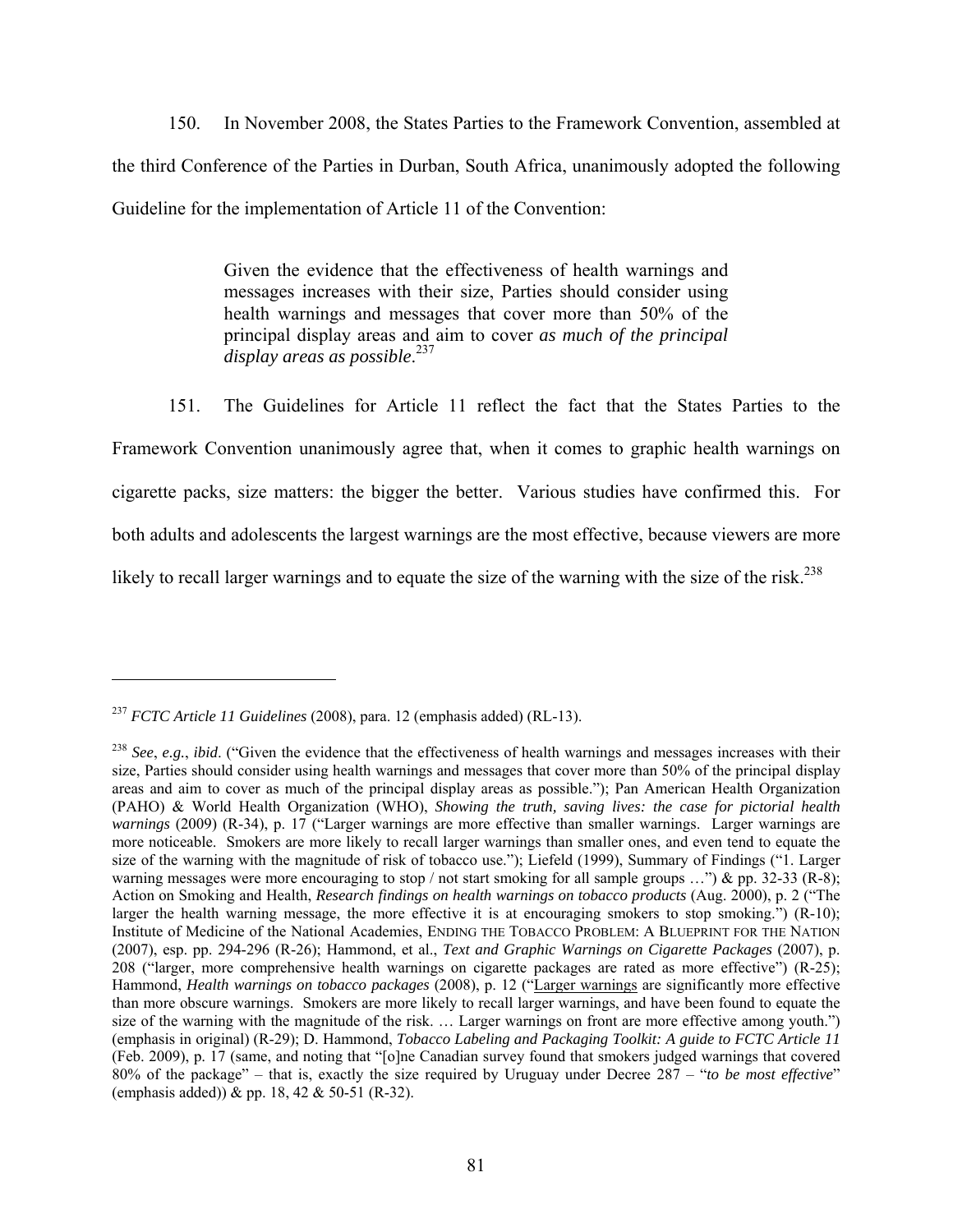152. It was against this background that in June 2009, six months after the unanimous adoption of the Framework Convention Guidelines for Article 11, the President of Uruguay issued Decree 287/009 increasing the size of mandatory health warnings on cigarette packs from 50% of each face to 80%. Here again, as in the case of the two measures incorporated in Ordinance 514, there is no question that Uruguay took this step for reasons of public health.

153. Since Article 2 of the Uruguay-Switzerland BIT excludes measures taken by Uruguay or Switzerland for reasons of public health from the protections otherwise afforded to investors under the Treaty, including international arbitration, and since all three measures about which Claimants complain were indisputably taken by Uruguay for reasons of public health, the Tribunal is without jurisdiction to hear the claims Claimants seek to raise.

## **3. Claimants' Interests in Uruguay Do Not Constitute an "Investment" Under Article 25 of the ICSID Convention and the Tribunal Therefore Has No Jurisdiction in this Matter**

154. In the previous sections, Uruguay showed that the measures Claimants attack are beyond the scope of the Tribunal's jurisdiction because they were adopted for public health reasons. In particular, they were adopted to combat the clear and present public health menace of tobacco use. The policy rationale of the Article 2 exclusion is simple: foreign "investors" should not be entitled to the protections of the Treaty when their activities endanger the public welfare. These same considerations equally prevent Claimants' activities in Uruguay from being considered an "investment" within the meaning of the ICSID Convention.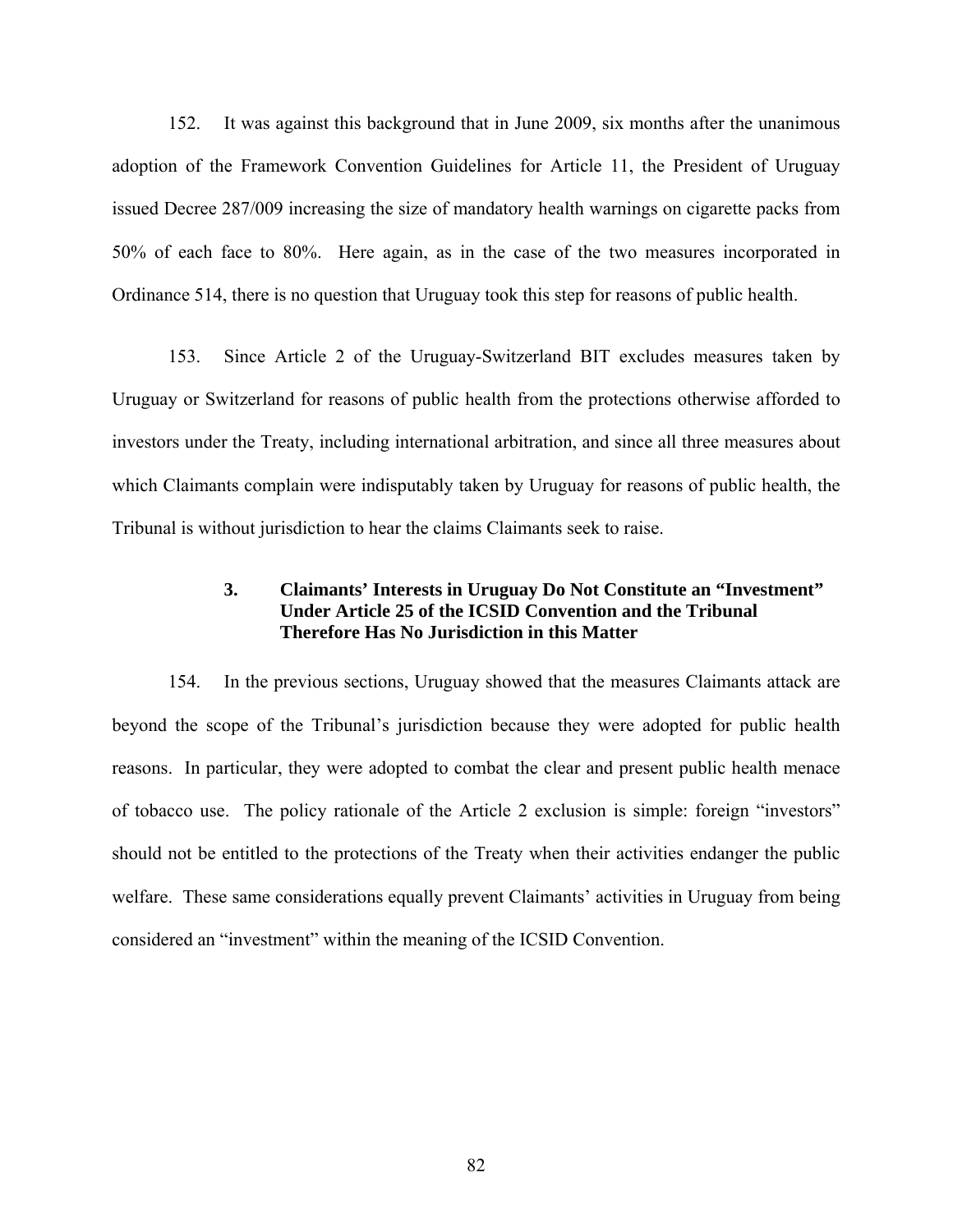### **a) An "Investment" Must Contribute Positively and Significantly to Development**

155. As demonstrated below, under Article 25(1) of the ICSID Convention, an investment must, among other things, be one that contributes positively and significantly to the development of the host State. Claimants' interests in Uruguay, however, not only fail to make any such contribution; they actively impede and interfere with such development. Their interests, therefore, do not constitute the kind of investment to which the jurisdiction of the Centre extends.

156. Article 25(1) of the ICSID Convention provides in relevant part as follows: "The jurisdiction of the Centre shall extend to any legal dispute arising directly out of an investment, between a Contracting State … and a national of another Contracting State, which the parties to the dispute consent in writing to submit to the Centre."<sup>239</sup> Thus, the existence of an "investment" within the meaning of the ICSID Convention is a critical element of this Tribunal's jurisdiction.

157. It is well confirmed at this point that ICSID tribunals, in fact, apply a two-prong test to establish the existence of an investment in investor-State disputes. This dual test entails an examination of whether the investor's particular activity complies with the requirements of the ICSID Convention, and whether it is within the scope of the parties' consent under the particular investment treaty at issue.

158. As one tribunal put it: "[G]iven that the case at hand is submitted to an ICSID Tribunal, the Tribunal agrees … that, for this Tribunal to have jurisdiction, it is not sufficient that

<sup>&</sup>lt;sup>239</sup> Convention on the Settlement of Investment Disputes between States and Nationals of Other States, EIF 14 Oct. 1966 (hereafter "ICSID Convention") (RL-11).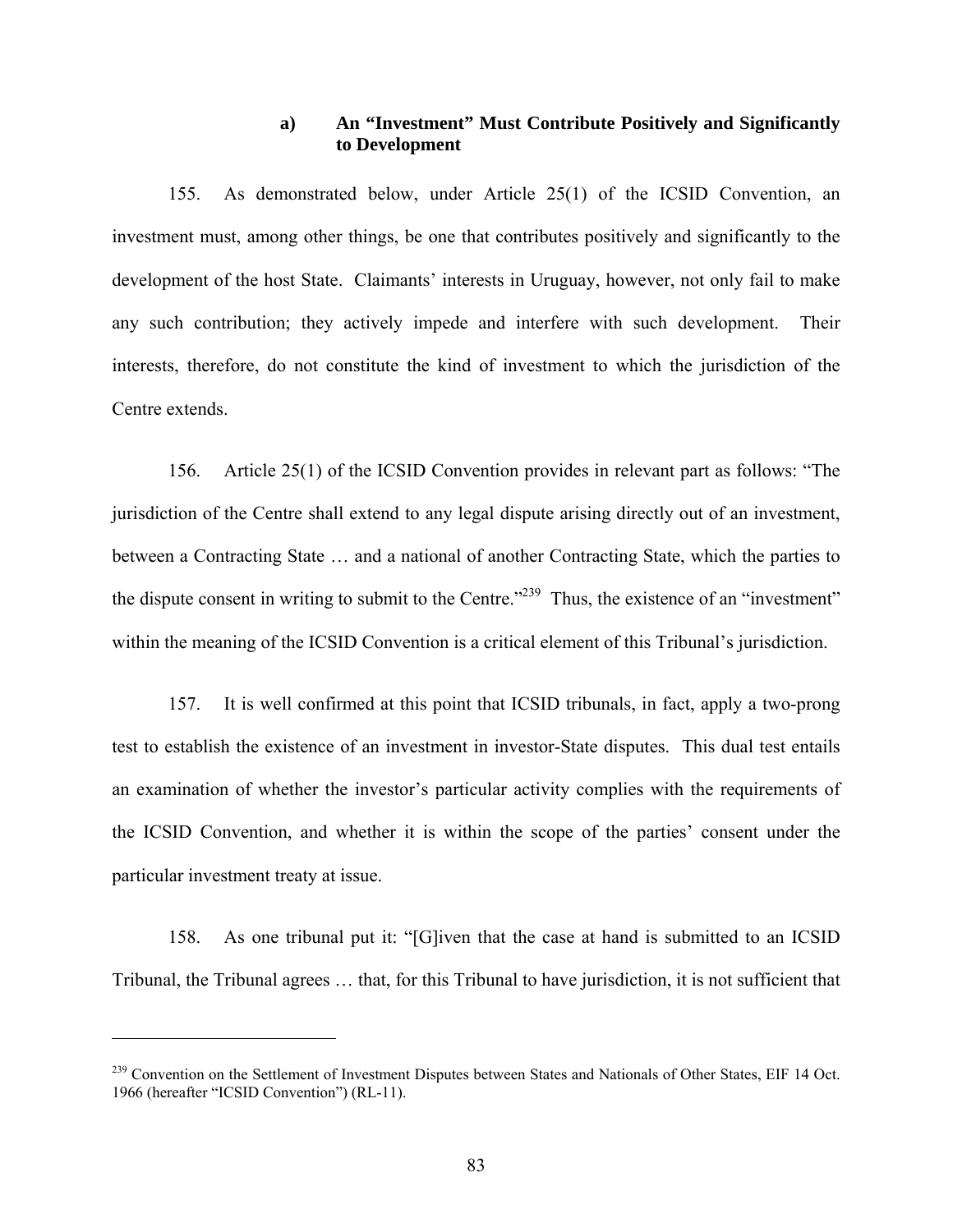the dispute arises out of an investment as per the meaning of 'investment' given by the parties in the Treaty, *but also as per the meaning of 'investment' under the ICSID Convention*."240

159. Although there is no explicit definition of "investment" provided in the ICSID Convention, jurisprudence and legal authority have accepted that the term "investment" in the Convention has an objective meaning: "[T]he notion of 'investment', which is one of the conditions to be satisfied for the Centre to have jurisdiction, cannot be defined simply by reference to the parties' consent.*The weight of authority is thus in favour of viewing the term 'investment' as having an objective definition within the framework of the ICSID Convention*."241 Furthermore, the objective definition of investment within the meaning of Article 25 of the ICSID Convention is controlling for the Centre's jurisdiction*.* As one tribunal put it,

> [T]here is a limit to the freedom with which the parties may define an investment if they wish to engage the jurisdiction of ICSID tribunals. … The parties to a dispute cannot by contract or treaty define as investment, for the purpose of ICSID jurisdiction, something which does not satisfy the objective requirements of

<sup>240</sup> *Toto Costruzioni Generali S.P.A. v. The Republic of Lebanon*, ICSID Case No. ARB/07/12, Decision on Jurisdiction (11 Sep. 2009) (van Houtte, Feliciano, Moghaizel) (hereafter "*Toto v. Lebanon*"), para. 66 (emphasis added) (RL-80). *See also Salini Construttori S.P.A. and Italstrade S.P.A. v. Kingdom of Morocco*, ICSID Case No. ARB00/4, Decision on Jurisdiction (23 Jul. 2001) (Briner, Cremades, Fadlallah) (hereafter "*Salini v. Morocco*"), para. 44 ("However, insofar as the option of jurisdiction has been exercised in favor of ICSID, the rights in dispute must also constitute an investment pursuant to Article 25 of the Washington Convention. The Arbitral Tribunal, therefore, is of the opinion that *its jurisdiction depends upon the existence of an investment* within the meaning of the Bilateral Treaty *as well as that of the Convention, in accordance with the case law*.") (emphasis added) (RL-73); *Jan de Nul N.V., et al. v. Arab Republic o Egyptf*, ICSID Case No. ARB04/13, Decision on Jurisdiction (16 Jun. 2006) (Kaufmann-Kohler, Mayer, Stern) (hereafter "*Jan de Nul v. Egypt*"), para. 90 ("It is common ground between the parties that the jurisdiction of the Tribunal is contingent upon the existence of an 'investment' *within the meaning of Article 25 of the ICSID Convention* and of an investment under the BIT.") (emphasis added) (RL-62); *Global Trading Resource Corp. and Globex International, Inc. v. Ukraine*, ICSID Case No. ARB/09/11, Decision on Jurisdiction (1 Dec. 2010) (Berman, Gaillard, Thomas) (hereafter "*Global Trading Resource Corp. & Globex International v. Ukraine*"), para. 43 ("it is now beyond argument that there are two independent parameters that must both be satisfied: what the parties have given their consent to, as the foundation for submission to arbitration; and what the Convention establishes as the framework for the competence of any tribunal set up under its provisions.") (RL-58).

<sup>241</sup> *Global Trading Resource Corp. & Globex International v. Ukraine*, para. 43 (emphasis added) (RL-58).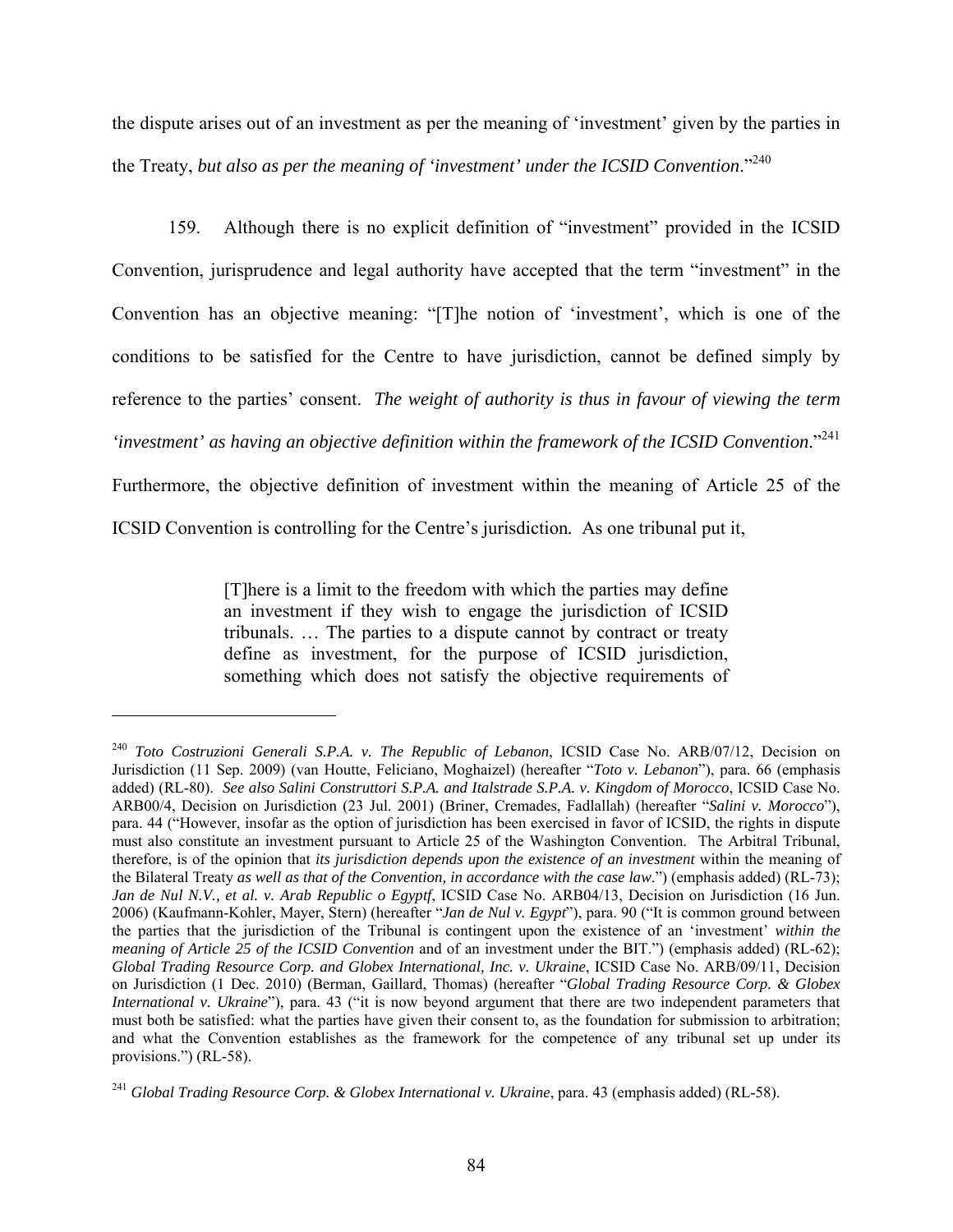Article 25 of the Convention. Otherwise Article 25 and its reliance on the concept of investment, even if not specifically defined, would be turned into a meaningless provision.<sup> $242$ </sup>

160. Jurisprudence and legal authority have consistently interpreted the term "investment" in Article 25 as having to contain four objective criteria, sometimes called the "*Salini* criteria" or the "*Salini* test" after the first decision in an investor-State case articulating the criteria. One of those criteria is that the economic activity must contribute to the economic development of the host State. The criteria were articulated in the *Salini* case as follows:

> The doctrine generally considers that investment infers: contributions, a certain duration of performance of the contract and a participation in the risks of the transaction …. In reading the Convention's preamble*, one may add the contribution to the economic development of the host State of the investment as an additional condition*. 243

161. Subsequent tribunals confirmed the *Salini* interpretation. For example, in the *Patrick Mitchell v. Democratic Republic of the Congo* annulment decision, the annulment

committee stated: "There are four characteristics of investment identified by ICSID case law and

<sup>&</sup>lt;sup>242</sup> Joy Mining Machinery Limited v. The Arab Republic of Egypt, ICSID Case No. ARB/03/11, Decision on Jurisdiction (6 Aug. 2004) (Orrego Vicuña, Craig, Weeramantry) (hereafter "*Joy Mining Machinery v. Egypt*"), paras. 49-50 (emphasis added) (RL-63); confirmed in *Global Trading Resource Corp. & Globex International v. Ukraine*, para. 43 ("as noted in the *Joy Mining Machinery Limited v. Arab Republic of Egypt* case, the 'parties to the dispute cannot by contract or a treaty define as investment, for the purposes of ICSID jurisdiction, *something which does not satisfy the objective requirements of Article 25 of the Convention*.'") (emphasis added) (RL-58). *See also Patrick Mitchell v. The Democratic Republic of Congo*, ICSID Case No. ARB/99/7, Decision on the Application for Annulment of the Award (1 Nov. 2006) (Dimolitsa, Dossou, Giardina) (hereafter "*Mitchell v. DRC*"), para. 31 ("the parties to an agreement and the States which conclude an investment treaty cannot open the jurisdiction of the Centre to any operation they might arbitrarily qualify as an investment … before ICSID tribunals, the Washington Convention has supremacy over an agreement between the parties or a BIT.") (RL-69).

<sup>243</sup> *Salini v. Morocco*, para. 52 (emphasis added) (RL-73).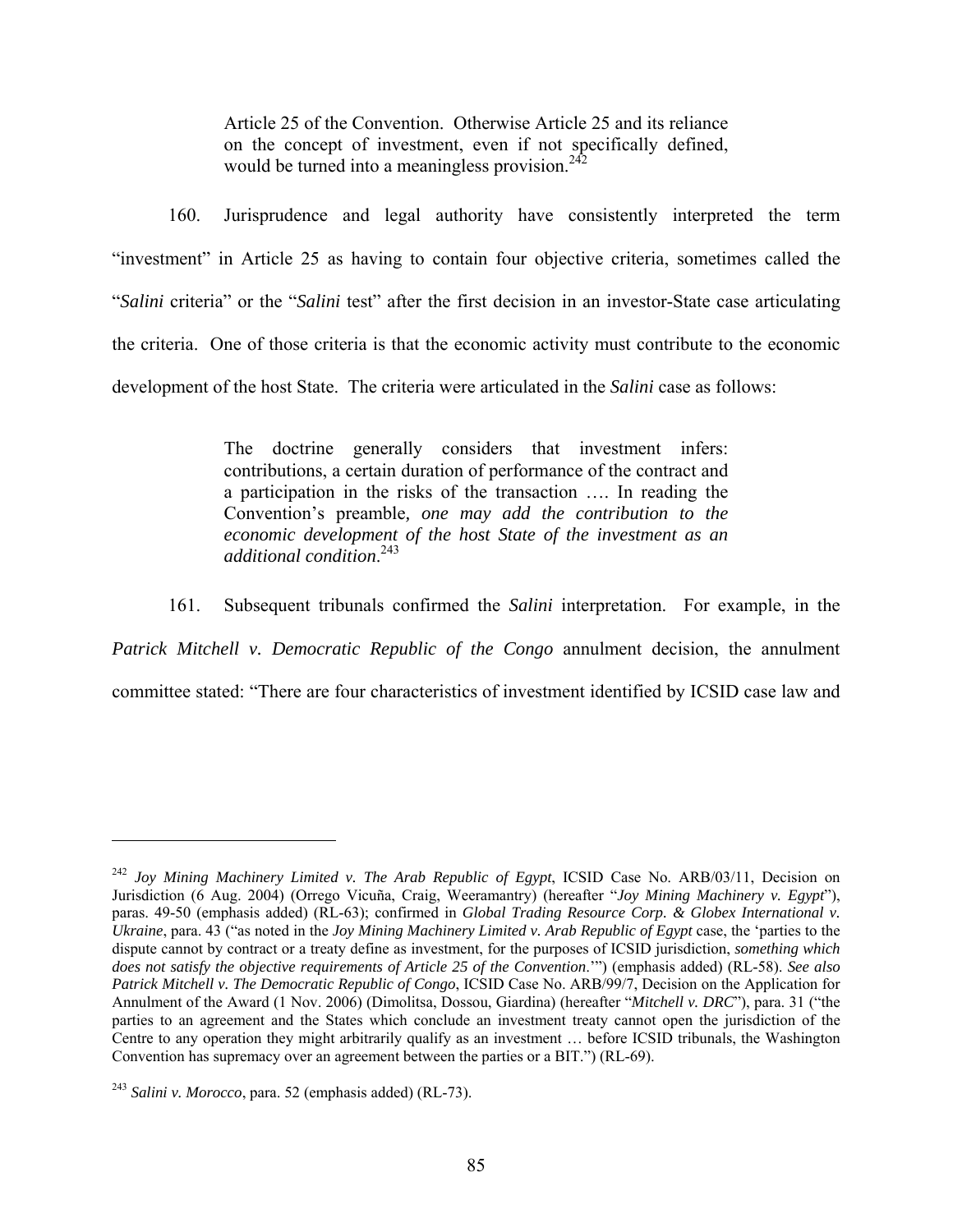commented on by legal doctrine …. *The fourth characteristic of investment is the contribution to* 

*the economic development of the host country* …."244

162. The tribunal in the recent *Toto Costruzione* case confirmed:

The notion of "investment" under the ICSID system has been clarified by legal scholars and jurisprudence. A number of legal scholars and some ICSID Tribunals follow the four criteria to be found in *Salini Costruttori S.p.A. and Italstrade S.p.A.* v. *Kingdom of Morocco* to determine whether a transaction qualifies as an "investment" in the sense of the ICSID Convention. These four criteria, sometimes called the *Salini* test, comprise a) duration, b) a contribution on the part of the investor, c) *a contribution to the development of the host state*, and d) some risk taking.<sup>245</sup>

163. The inescapable logic of the interpretation of the term "investment" as used in

Article 25(1) of the ICSID Convention that requires a contribution to development has been

summarized in scholarly commentary as follows:

Investment protection treaties, including the Washington Convention and bilateral investment treaties, constitute a conscious, and potentially costly, derogation of State sovereignty. The state's sacrifice of freedom of action is done for a particular purpose …. The primary motivation for both developing and developed States in concluding these agreements is … economic development.<sup>246</sup>

<sup>244</sup> *Mitchell v. DRC*, para. 27 (emphasis added) (RL-69).

<sup>245</sup> *Toto v. Lebanon*, para. 69 (emphasis added) (RL-80). *See also Jan de Nul v. Egypt*, para. 91 (RL-62); *Saipem S.p.A. v. The People's Republic of Bangladesh*, ICSID Case No. ARB/05/07, Decision on Jurisdiction (21 Mar. 2007) (Kaufmann-Kohler, Schreuer, Otton), para. 99 (RL-72); *Kardassopoulos v. Georgia*, ICSID Case No. ARB/05/18, Decision on Jurisdiction (6 Jul. 2007) (Fortier, Orrego Vicuña, Watts), para. 116 (RL-64).

<sup>246</sup> N. Rubins, *The Notion of "Investment" in International Arbitration*, N. Horn & S.M. Kröll (eds.), ARBITRATING FOREIGN INVESTMENT DISPUTES: PROCEDURAL AND SUBSTANTIVE LEGAL ASPECTS (2004), p. 285 (internal citations omitted) (RL-42).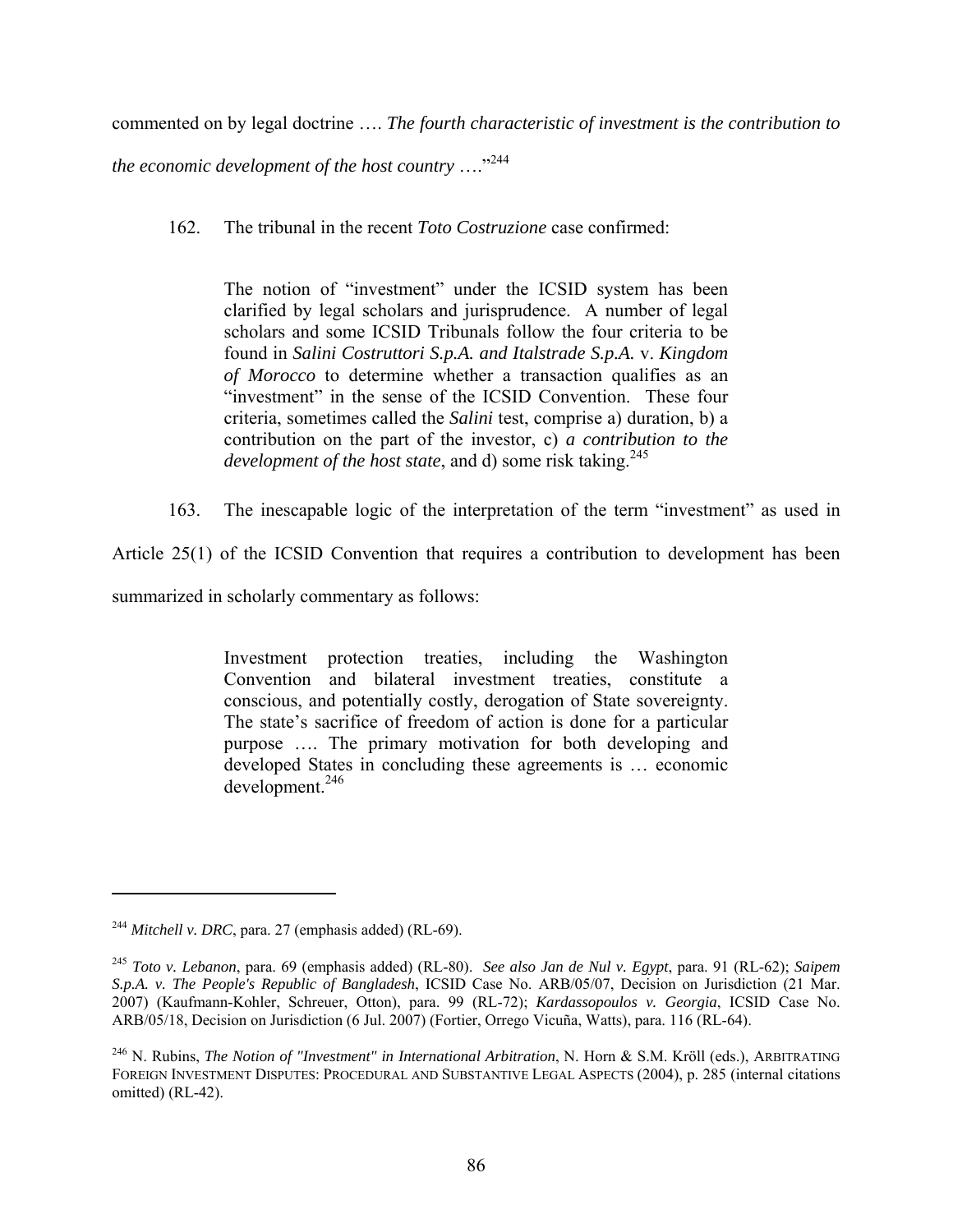164. Indeed, the requirement that an investment have a positive impact on the development of the host State is reinforced by the Preamble of the ICSID Convention which refers to "the need for international cooperation for *economic development*, and the role of private international investment therein."<sup>247</sup> The Executive Directors also emphasized the overriding objective of the Convention to "strengthen the partnership between countries in the cause of *economic development*."248 It is notable that in the Preamble of the Uruguay-Switzerland BIT, the Contracting States agreed as to the object and purpose of the treaty by making two express references to the developmental goals of the Treaty:

> Recognizing the important complementary role of foreign investment in the *economic development process* …,

> Recognizing that the key to achieving and maintaining an adequate flow of capital lies in ... their endeavouring to substantially *contribute to the development of the country* ….

165. Substantial ICSID jurisprudence supports the interpretation of the ICSID term "investment" as not only requiring that there be a contribution to the host State's development, but that such contribution be significant. For example, in the *Helnan* case, the tribunal stated:

> The Arbitral Tribunal accepts the Respondent's suggestion, based on ICSID precedents, as summarized in the unchallenged statement by Prof. Ch. Schreuer, that to be characterized as an investment a project "must show a certain duration, a regularity of profit and return, an element of risk, a substantial commitment, *and a significant contribution to the host State's development*."<sup>249</sup>

 $247$  ICSID Convention (emphasis added) (RL-11).

<sup>&</sup>lt;sup>248</sup> IBRD, *Report of the Executive Directors on the ICSID* (1965), para. 9 (emphasis added) (RL-15).

<sup>249</sup> *Helnan International Hotels A/S v. The Arab Republic of Egypt*, ICSID Case No. ARB/05/19, Decision on Jurisdiction (17 Oct. 2006) (Derains, Lee, Dolzer), para. 77 (emphasis altered) (RL-59). *See also Malaysian Historical Salvors SDN, BHD v. The Government of Malaysia*, ICSID Case No. ARB/05/10, Decision on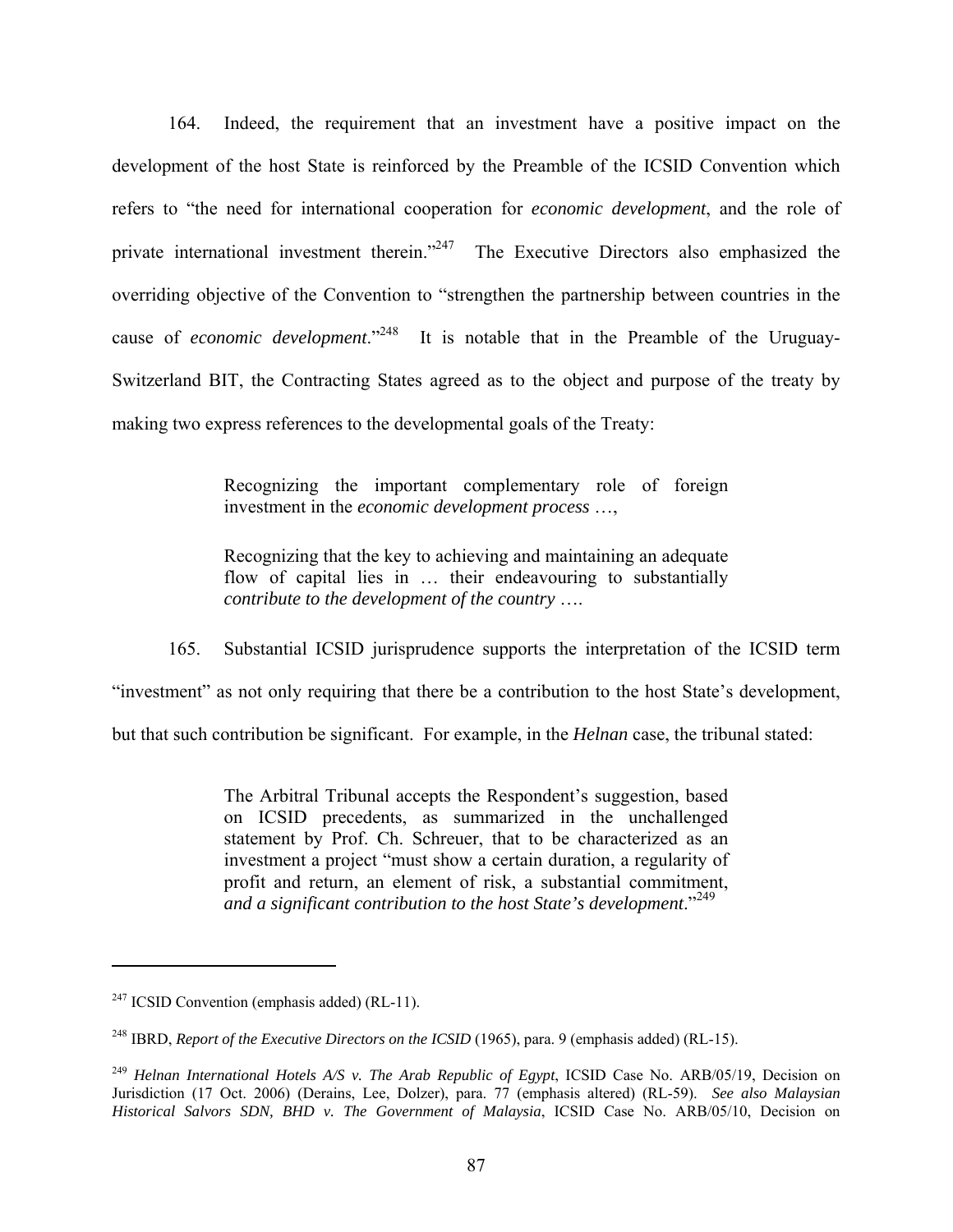166. Tribunals have found that an indication of the substantial or significant nature of an activity's contribution to development such as to meet the definitional requirements of "investment" is whether the activity serves the public interest. In one ICSID case, for example, the tribunal found that "[i]t is quite apparent that the transactions involved in this case are not ordinary commercial transactions and indeed involve a fundamental public interest. … [T]here is clearly a significant relationship between the transaction and the development of the host State."<sup>250</sup> In the *Salini* case itself, the tribunal put it this way:

> Lastly, the contribution of the contract to the economic development of the Moroccan State cannot seriously be questioned. In most countries, the construction of infrastructure falls under the tasks to be carried out by the State or by other public authorities. *It cannot be seriously contested that the highway in question shall serve the public interest*. 251

Another tribunal compared the facts in the case before it as compared to the situation in *Salini* as

follows:

Jurisdiction (17 May 2007) (Hwang), annulled for other reasons (hereafter "*Malaysian Historical Salvors v. Malaysia*"), para. 123 ("*The Tribunal considers that the weight of the authorities cited above swings in favour of requiring a significant contribution to be made to the host State's economy*. Were there not the requirement of significance, any contract which enhances the Gross Domestic Product of an economy by any amount, however small, would qualify as an 'investment.'") (emphasis added) (RL-66); *Joy Mining Machinery v. Egypt*, para. 53 ("Summarizing the elements that an activity must have in order to qualify as an investment, both the ICSID decisions mentioned above and the commentators thereon have indicated that the project in question should … *constitute a significant contribution to the host State's development*.") (emphasis added) (RL-63); *Ceskolovenska Obchodni Banka, A.S. v. The Slovak Republic*, ICSID Case No. ARB/97/4, Decision on Jurisdiction (24 May 1999) (Burgenthal, Bernardini, Bucher), para. 88 ("[The] undertaking involved *a significant contribution by CSOB to the economic development of the Slovak Republic … within the meaning of the Convention*.") (emphasis added) (RL-52); *Toto v. Lebanon*, para. 86 ("In the present case, Toto's construction project meets the requirements deemed necessary by this Tribunal, i.e., a contribution by the investor, a profitability risk, a significant duration and *a substantial contribution to the State's economic development* …") (emphasis added) (RL-80).

<sup>250</sup> *Fedax NV v. The Republic of Venezuela*, ICSID Case No. ARB/96/3, Decision on Jurisdiction (11 Jul. 1997) (Orrego Vicuña, Owen, Heth), paras. 42-43 (RL-56).

<sup>251</sup> *Salini v. Morocco*, para. 57 (emphasis added) (RL-73).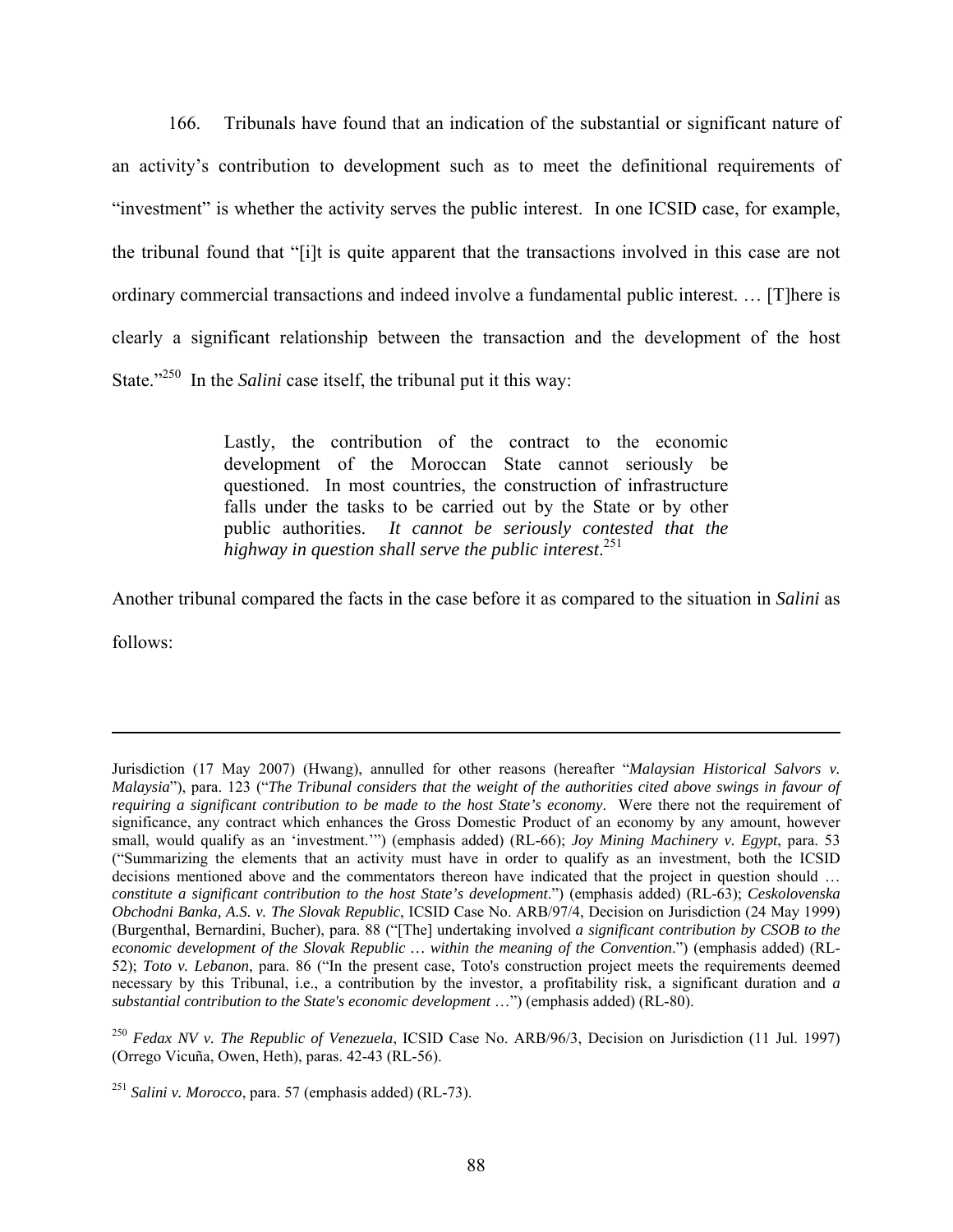Unlike the Construction Contract in *Salini* which, when completed, constituted an infrastructure that would benefit the Moroccan economy and serve the Moroccan public interest, the Tribunal finds that the Contract did not benefit the Malaysian public interest in a material way *or* serve to benefit the Malaysian economy in the sense developed by ICSID jurisprudence, namely that the contributions were significant.<sup>252</sup>

Clearly, any particular activity or interest considered by itself may have *some* economic effect, however, the *Salini* test logically requires that if this activity or interest creates an overall negative effect on economic development, such as Claimants' interests, this would not meet the definition of investments protected by the ICSID Convention.<sup>253</sup>

# **b) The Claimants' Activities Have Harmed and Continue to Harm Uruguay's Economic Development**

167. Claimants' interests in Uruguay unquestionably fail the fourth prong of the *Salini*  test. Their so-called investments do *not* contribute positively to Uruguay's development, either significantly or otherwise. Still less do they serve the public interest. On the contrary, it is indisputable that their net effect is to harm Uruguay's development.

168. According to studies conducted in various countries and by World Bank economists, "the enormous health costs linked to smoking *far exceed* the economic benefit that tobacco generates from production, foreign trade and employment in this activity, and even more

<sup>252</sup> *Malaysian Historical Salvors v. Malaysia*, annulled for other reasons, para. 131 (emphasis added) (RL-66).

<sup>&</sup>lt;sup>253</sup> As explained by Professor Schreuer, "[a]ny concept of economic development ... should be treated with some flexibility. It should not be restricted to measurable contributions to GDP but should include development of human potential, political and social development and the protection of the local and global environment." C.H. Schreuer, THE ICSID CONVENTION: A COMMENTARY (2nd ed. 2009), p. 134, para. 174 (RL-43); *see also,* Rubins (2004), p. 322 ("The Washington Convention and other investment protection treaties were created not for the sake of directing all private-public disputes into arbitration, but specifically in order to increase salutary economic activities and feed the engine of sustained development and prosperity around the world." (RL-42).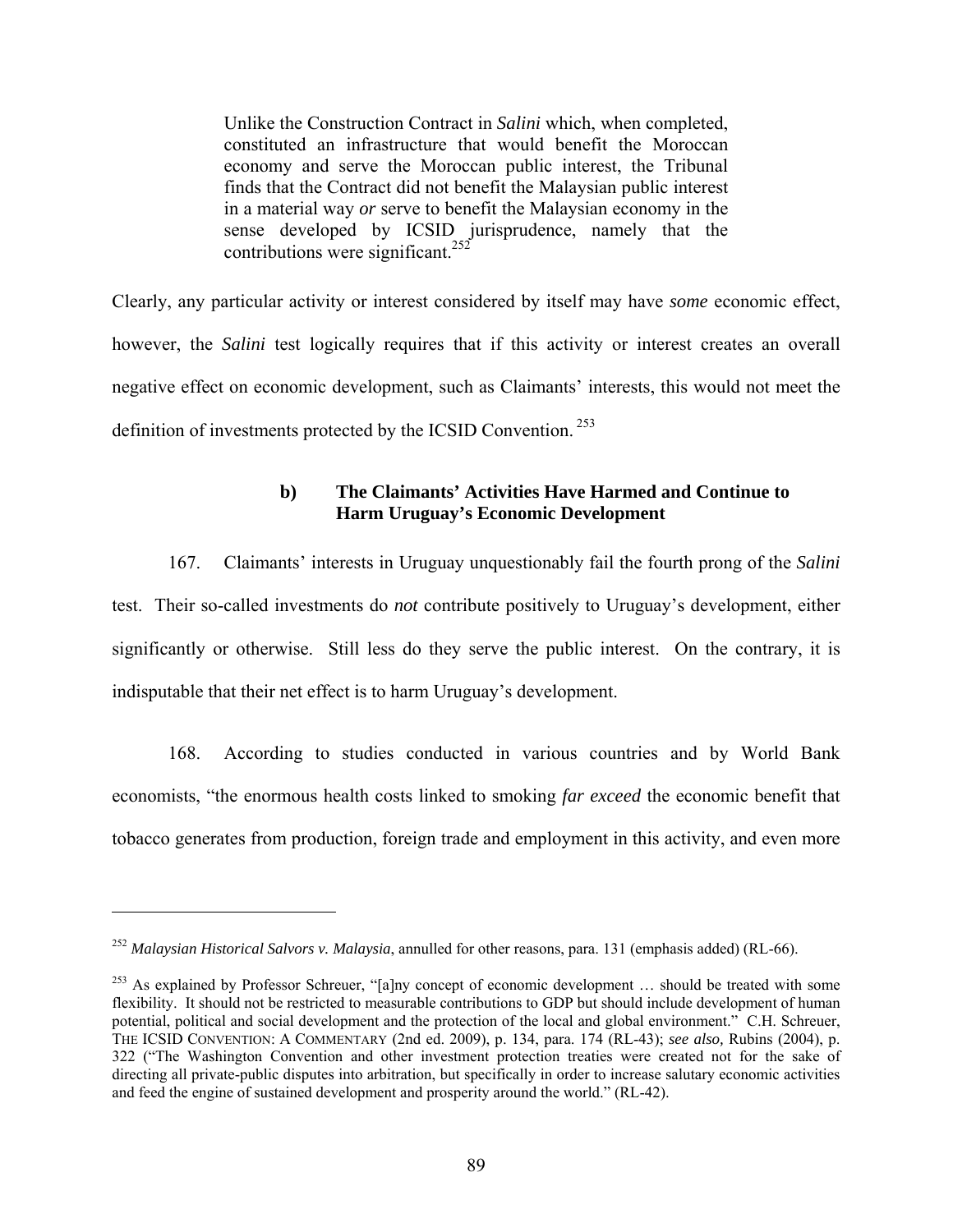so if we consider the economic and social repercussions of tobacco throughout the world."<sup>254</sup> As previously stated, it is undisputed that the consumption of tobacco products, including the cigarettes manufactured, promoted, and sold by Claimants, is the leading cause of preventable death around the globe.<sup>255</sup> It is also undisputed that cigarette consumption causes many types of cancer and chronic disease in smokers, as well as coronary heart disease and low infant birth weights in non-smokers who are exposed to second-hand smoke.<sup>256</sup> The WHO recently projected that tobacco use will kill a billion people or more by the end of this century unless urgent action is taken.<sup>257</sup>

169. The negative impact of the consumption of tobacco products on development has been confirmed by authoritative international institutions specialized in development work, including the Organisation for Economic Co-operation and Development (OECD), the World Bank and the WHO, as well as by authoritative government bodies and researchers in Uruguay. The following are just a few of the conclusions reached by such sources:

 Tobacco use has a profound effect on poverty and malnutrition in low-income countries, when poor families purchase addictive tobacco rather than food. There are grave poverty implications of the high prevalence of tobacco use among men with

<sup>&</sup>lt;sup>254</sup> Ramos & Curti (2006), p. 5 (emphasis added) (R-20).

<sup>255</sup> *E.g.*, WHO, *2011 Report*, p. 8 ("Tobacco use continues to be the leading global cause of preventable death.") (R-56).

<sup>&</sup>lt;sup>256</sup> *Ibid.*, p. 44, citing United States Department of Health and Human Services, Centers for Disease Control and Prevention, National Center for Chronic Disease Prevention and Health Promotion, Office on Smoking and Health, *How tobacco smoke causes disease: the biology and behavioral basis for smoking-attributable disease: A report of the Surgeon General* (2010); World Bank, CURBING THE EPIDEMIC (1999), pp. 2-3 ("The diseases associated with smoking are well documented and include cancers of the lung and other organs, ischemic heart disease and other circulatory diseases, and respiratory diseases such as emphysema … Smoking also affects the health of nonsmokers.") (R-7).

<sup>257</sup> WHO, *2011 Report*, p. 8 (R-56).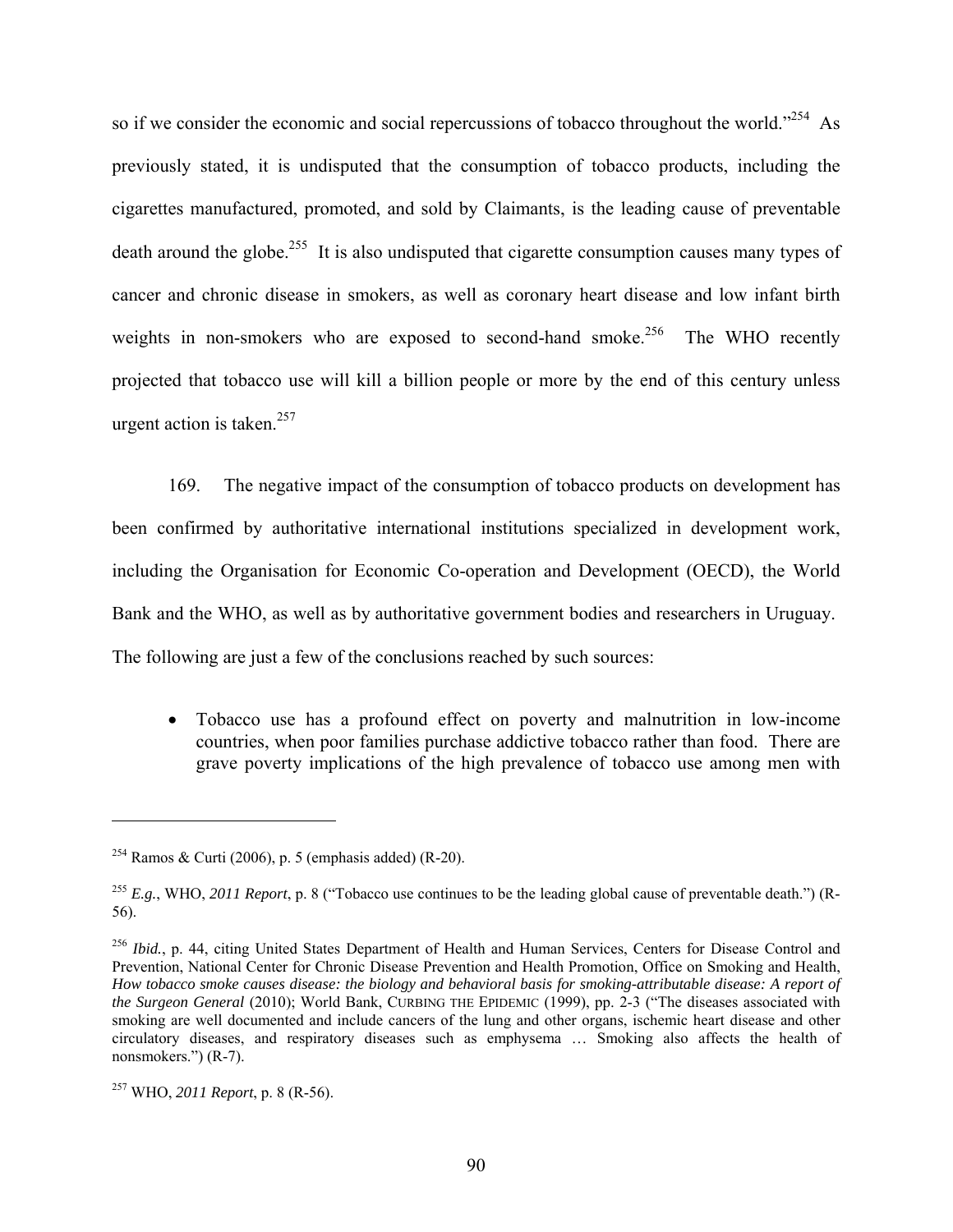low education and low incomes, which raises substantially the risks they run of serious diseases and premature death.<sup>258</sup>

- By 2030, tobacco is expected to be the single biggest cause of death worldwide, accounting for about 10 million deaths per year. Increased activity to reduce this burden is a priority for both the World Health Organization (WHO) and the World Bank as part of their missions to improve health and reduce poverty.<sup>259</sup>
- Smoking imposes an enormous economic burden on society. It can lead to illness in both smokers and non-smokers exposed to secondhand smoke. The resulting smoking-related illnesses lead to the need for healthcare services and result in costs incurred in obtaining them. Smoking causes people to lose time from their regular activities and results in premature deaths.  $260$
- Tobacco also creates economic costs that extend beyond the direct cost of related illness and productivity losses, including health care expenditures from active and passive smokers, employee absenteeism, reduced labour productivity, fire damage due to careless smokers, increased cleaning costs, and widespread environmental damage. In the same way, home expenditures for cigarettes reduce national wealth in terms of gross domestic product (GDP) by as much as  $3.6\%$ <sup>261</sup>
- Although the tobacco industry claims it creates jobs and generates revenues that enhance local and national economies, the industry's overriding contribution to any country is suffering, disease, death – and economic losses. Tobacco use currently costs the world hundreds of billions of dollars each year.<sup>262</sup>
- Tobacco-related deaths result in lost economic opportunities. … Lost economic opportunities in highly populated, developing countries – many of which are manufacturing centres of the global economy – will be severe as the tobacco epidemic worsens, because half of all tobacco-related deaths occur during the prime productive years. The economic cost of tobacco-related deaths imposes a particular burden on the developing world, where four out of five tobacco deaths will occur by  $2030^{263}$

<sup>258</sup> Organisation for Economic Co-Operation and Development (OECD), *Poverty and Health* (2003), p. 38 (R-15).

<sup>&</sup>lt;sup>259</sup> World Bank, CURBING THE EPIDEMIC  $(1999)$ , p. ix  $(R-7)$ .

<sup>260</sup> World Health Organization (WHO), *Economics of Tobacco Toolkit: Assessment of the Economic Costs of Smoking* (2011), p. 11 (R-54).

<sup>261</sup> World Health Organization (WHO), *Systemic Review of the Link Between Tobacco and Poverty* (2011), p. 6 (R-55).

<sup>262</sup> WHO, *2008 Report*, p. 18 (R-28).

<sup>263</sup> *Ibid*., pp. 18-20.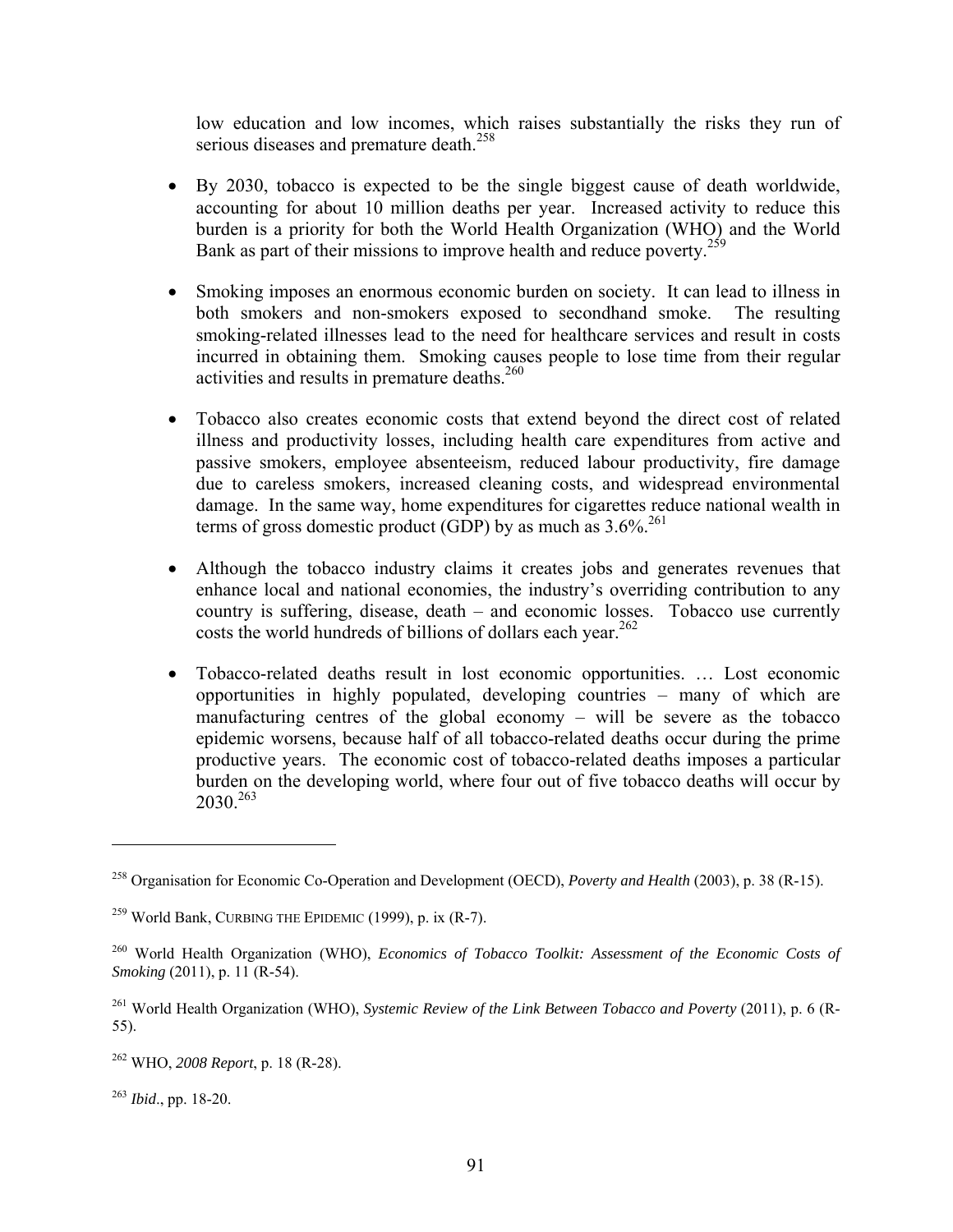- At the family level, a large part of household income that could be used to purchase food, medicines, or clothing is diverted to buying tobacco. Thus, tobacco consumption *contributes to the impoverishment of both families and entire countries*. 264
- From a social standpoint, smoking lowers workers' productivity, because smokers get sick more than non-smokers. Half the deaths caused by tobacco consumption occur prematurely between the ages of 35 and 69 years. Smoking is also a risk factor in occupational and traffic accidents. This in turn produced an overload on social security systems due to the increase in illnesses responsible for occupational disability or incapacity.<sup>265</sup>
- The costs that tobacco imposes on health systems are very high. The World Bank calculates that between 6% and 15% of all health costs in developed nations are due to tobacco addiction.<sup>266</sup>

170. As noted, the consequences of cigarette smoking in Uruguay are consistent with the worldwide statistics. In Uruguay, more than 5,000 people die each year from smokingrelated illness; 10-15% of these deaths are caused by exposure to second-hand smoke.<sup>267</sup> Uruguay will also loose a significant portion of its working population due to smoking-related illnesses. At least half of the deaths caused by tobacco consumption will occur prematurely between the ages of 35-69 years.<sup>268</sup> The estimated direct health costs of smokers in Uruguay amount to approximately 150 million dollars a year.<sup>269</sup> When the loss of productivity due to premature death, loss of work days and other non-health costs are accounted for, this figure increases by as much as 70%.270 The *Fondo Nacional de Recursos* (FNR), an Uruguayan public

<sup>264</sup> MSP, *Guide to Smoking Cessation* (2009), p. 14 (R-36).

<sup>265</sup> *Ibid*.

<sup>&</sup>lt;sup>266</sup> Ramos & Curti (2006), p. 4 (R-20).

<sup>267</sup> MSP, *Guide to Smoking Cessation* (2009), p. 13 (R-36).

<sup>268</sup> *Ibid.*, p. 14.

<sup>269</sup> *Cited in* Ramos & Curti (2006), p. 4 (R-20); MSP, *Guide to Smoking Cessation* (2009), p. 14 (R-36).

<sup>&</sup>lt;sup>270</sup> Ramos & Curti (2006), p. 4-5 (R-20).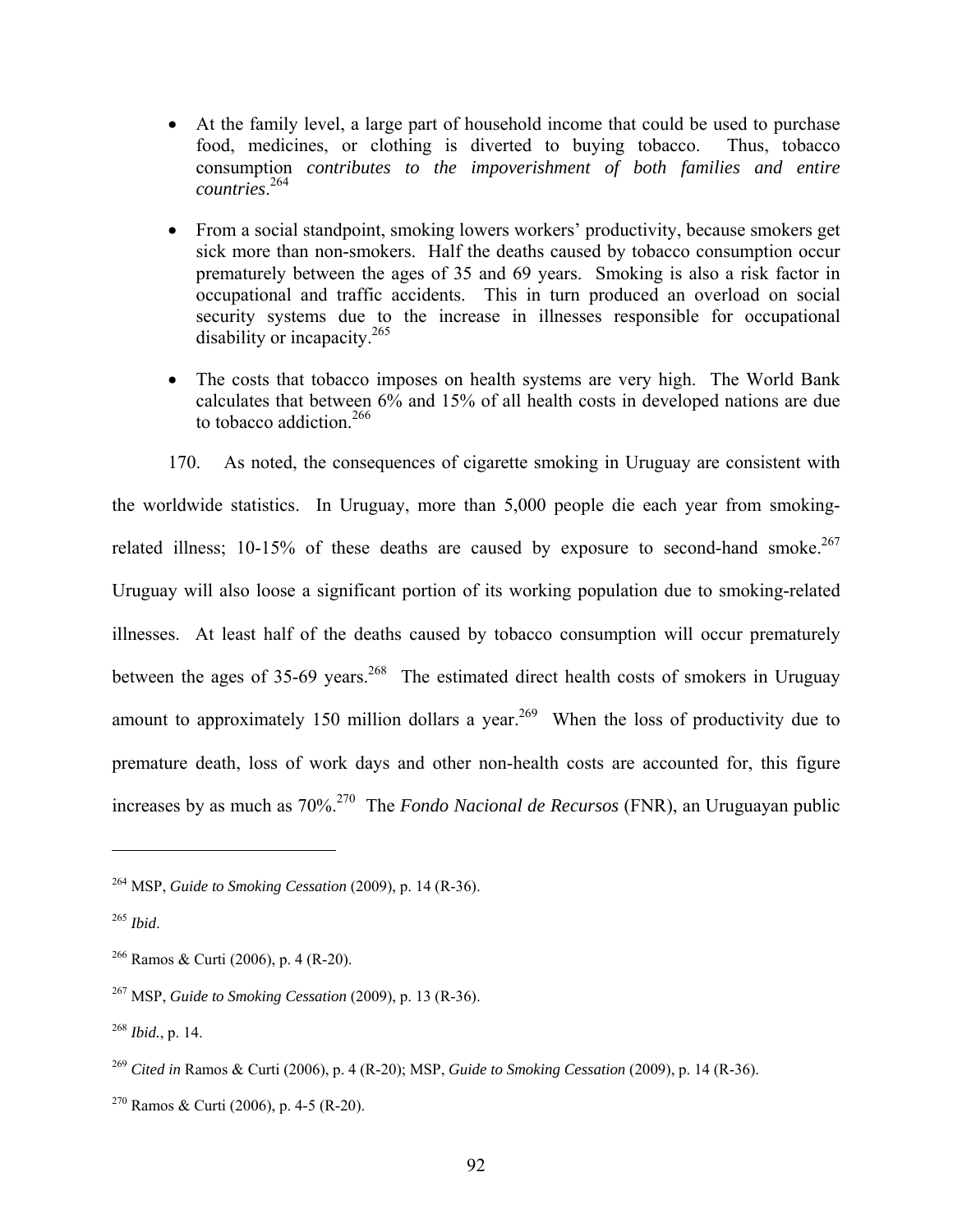entity which provides financing for medical procedures, has calculated that the total cost of 51,126 medical procedures related to smoking pathologies borne by it alone came to nearly US\$783 million between 2004 to  $2010^{271}$  These health care costs are an immense financial burden for a small, developing economy such as Uruguay.

171. The link between tobacco consumption in Uruguay and the harm to economic or any other kind of development in Uruguay is clear. The net "contributions" to development made by the Claimants' interests and activities in Uruguay have been overwhelmingly negative. To maintain that such activities and interests are "investments" in the sense of the ICSID Convention would, as demonstrated above, fly in the face of ICSID jurisprudence and the meaning and purpose of the ICSID Convention (not to mention that of the BIT).<sup>272</sup> Because

In this context, Article 3 of the Framework Convention provides that:

 $\overline{a}$ 

The objective of this Convention and its protocols is to protect present and future generations from the devastating health, social, environmental and economic consequences of tobacco consumption and exposure to tobacco smoke *by providing a framework for tobacco control measures to be implemented by the Parties at the national, regional and international levels in order to reduce continually and substantially the prevalence of tobacco use and exposure to tobacco smoke*.

<sup>271</sup> Table of Data Provided by Uruguayan *Fondo Nacional de Recursos* (Jul. 2011) (R-64).

<sup>&</sup>lt;sup>272</sup> It is also to be considered that, in accordance with Article  $31(3)(c)$  of the Vienna Convention of the Law of Treaties (RL-19), "any relevant rules of international law applicable in the relations between the parties" must also be taken into account in the interpretation of the notion of investment in Article 25(1) of the ICSID Convention (RL-11) and Article 2(2) of the BIT (RL-21). In other words, the jurisdictional requirements of the ICSID Convention and the BIT cannot be read and interpreted in isolation from other international law, including the obligations arising under the WHO Framework Convention on Tobacco Control.

<sup>(</sup>Emphasis added.) Article 5 sets out the general obligations of Parties which shall include the obligation to "adopt and implement effective legislative, executive, administrative and/or other measures and cooperate, as appropriate, with other Parties in developing appropriate policies for preventing and reducing tobacco consumption, nicotine addiction and exposure to tobacco smoke." Part III of the Convention sets forth measures relating to the reduction of demand for tobacco, which include measures for the regulation of tobacco product packaging and labeling. (RL-20).

The notion of investment under the ICSID Convention cannot conceivably be construed as requiring treaty protection when the international obligations of the parties, which inform its interpretation, require the opposite. Accordingly, it is submitted that Claimants' alleged investment cannot be deemed a protected investment under the ICSID Convention.